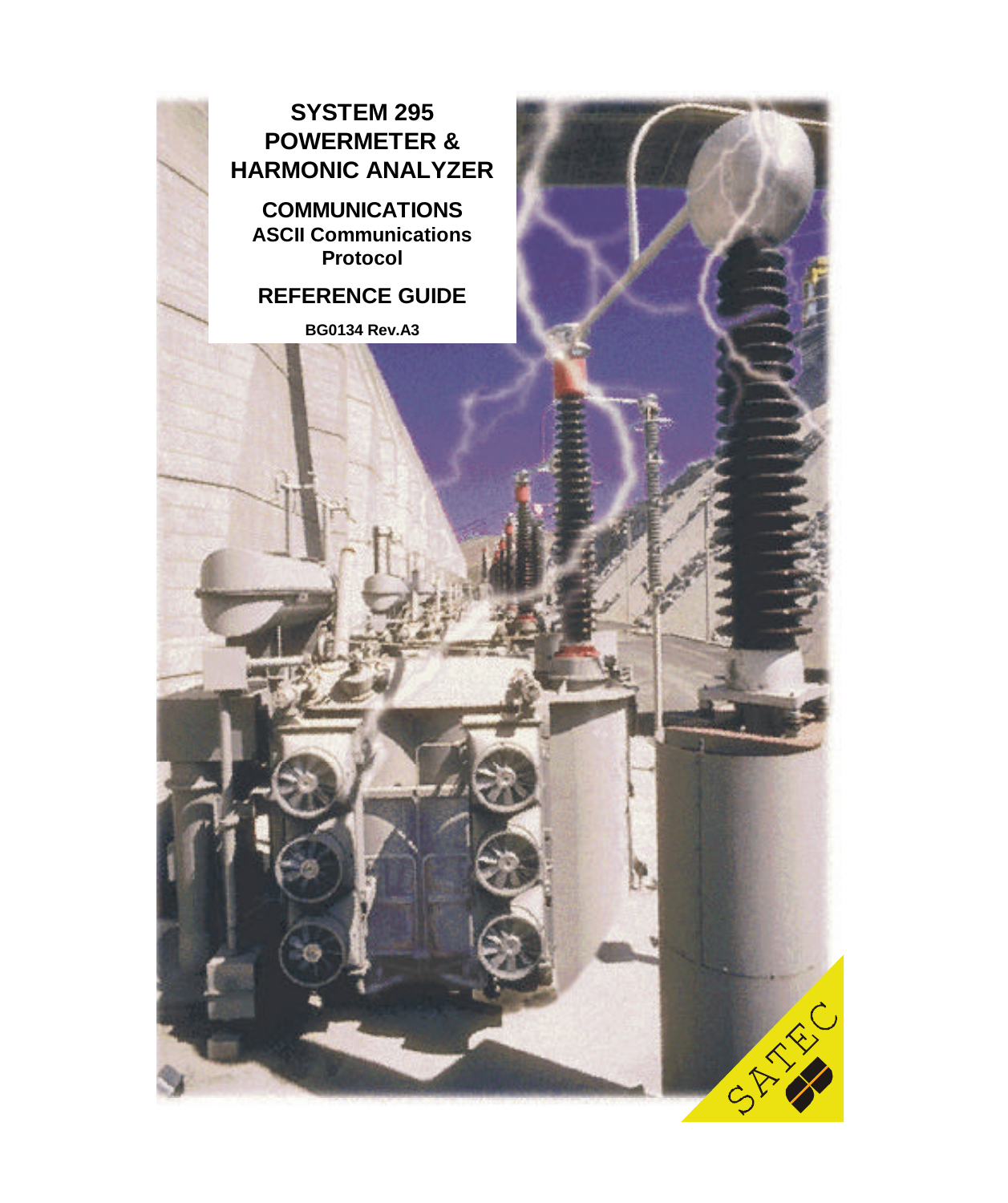# **SYSTEM 295 POWERMETER and HARMONIC ANALYZER ASCII Communications Protocol REFERENCE GUIDE**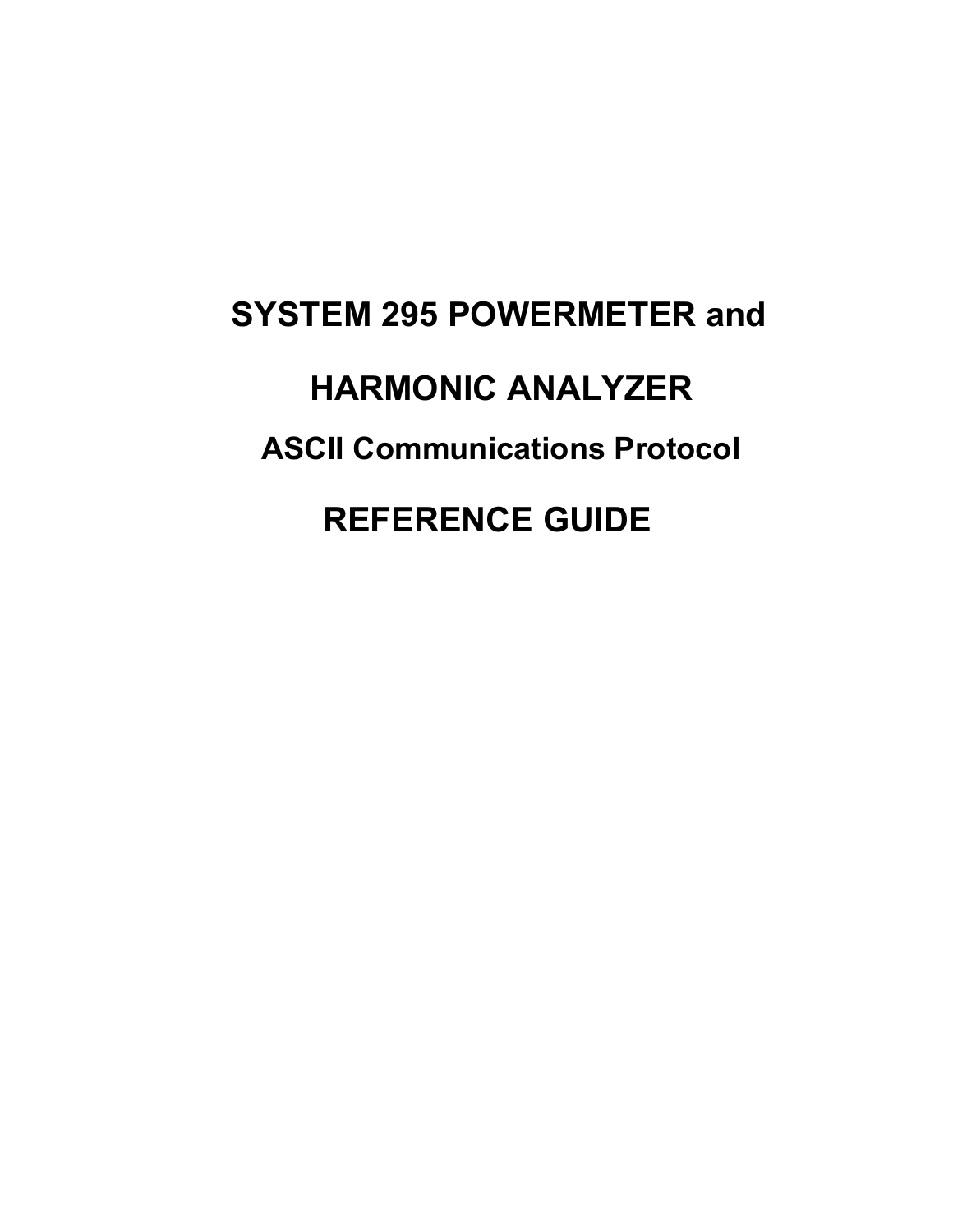Every effort has been made to ensure complete and accurate information concerning the material presented in this book. However, the manufacturer can neither guarantee nor be held legally responsible for any mistakes in printing or faulty instructions contained in this book. The authors always appreciate receiving notice of any errors or misprints.

If further information is desired by the purchaser regarding his particular installation, operation or maintenance of his equipment, the manufacturer or local representative or local distributor should be contacted.

This book is copyrighted. No part of this book may be reproduced, stored in a retrieval system, or transmitted in any form or by any means, electronic, mechanical, photocopying, recording or otherwise without the prior written permission of the manufacturer.

Modbus is a trademark of Modicon, Inc.

COPYRIGHT © 1998,1999

BG0134 Rev.A3 First Printing © February, 1999.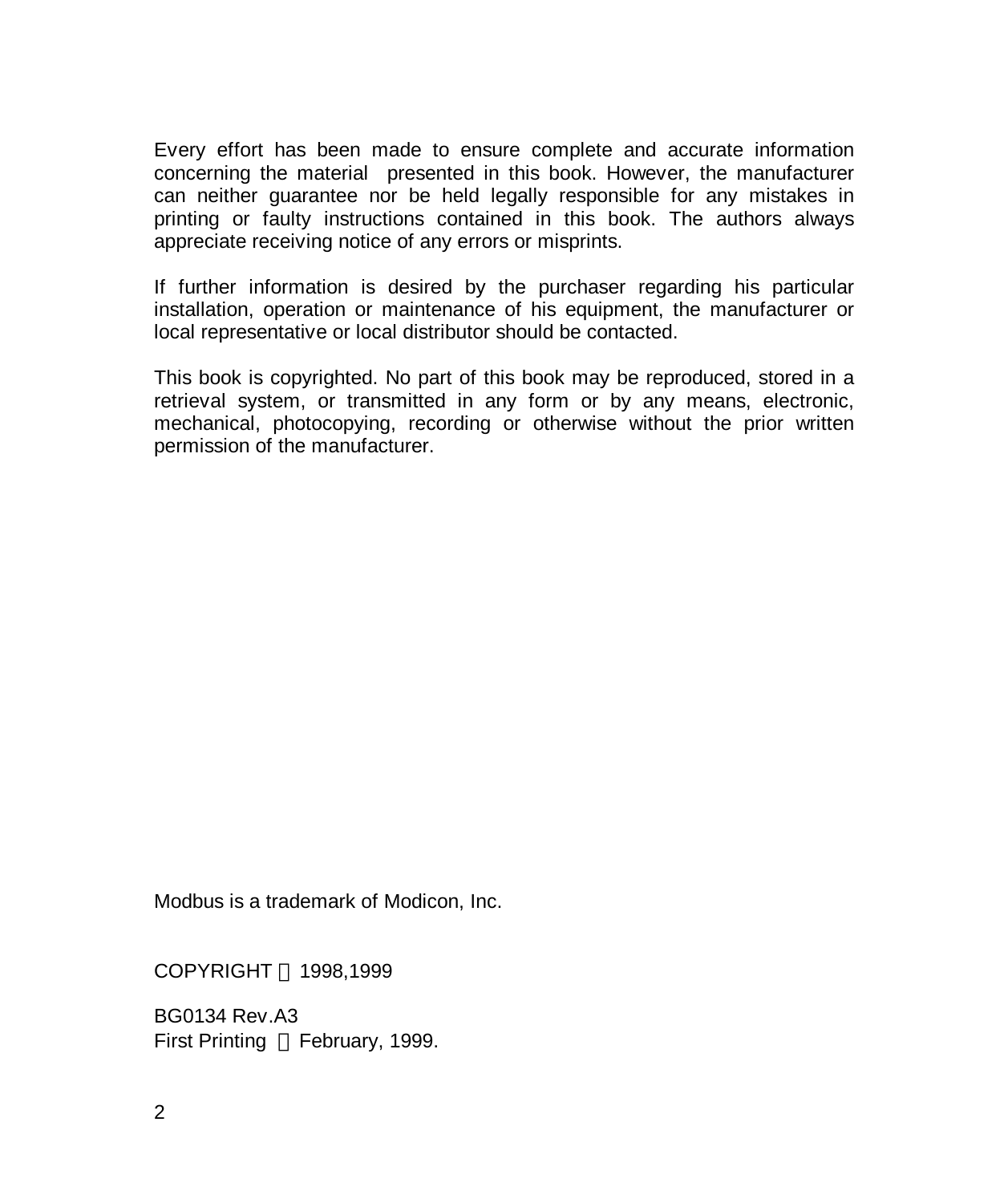# **Table of Contents**

| 4.1  |  |
|------|--|
| 4.2  |  |
| 4.3  |  |
| 4.4  |  |
| 4.5  |  |
| 4.6  |  |
| 4.7  |  |
| 4.8  |  |
| 4.9  |  |
| 4.10 |  |
| 4.11 |  |
| 4.12 |  |
| 4.13 |  |
| 4.14 |  |
| 4.15 |  |
| 4.16 |  |
| 4.17 |  |
| 4.18 |  |
| 4.19 |  |
| 4.20 |  |
| 4.21 |  |
| 4.22 |  |
| 4.23 |  |
| 4.24 |  |
| 4.25 |  |
| 4.26 |  |
| 4.27 |  |
| 4.28 |  |
| 4.29 |  |
|      |  |
| 5.1  |  |
|      |  |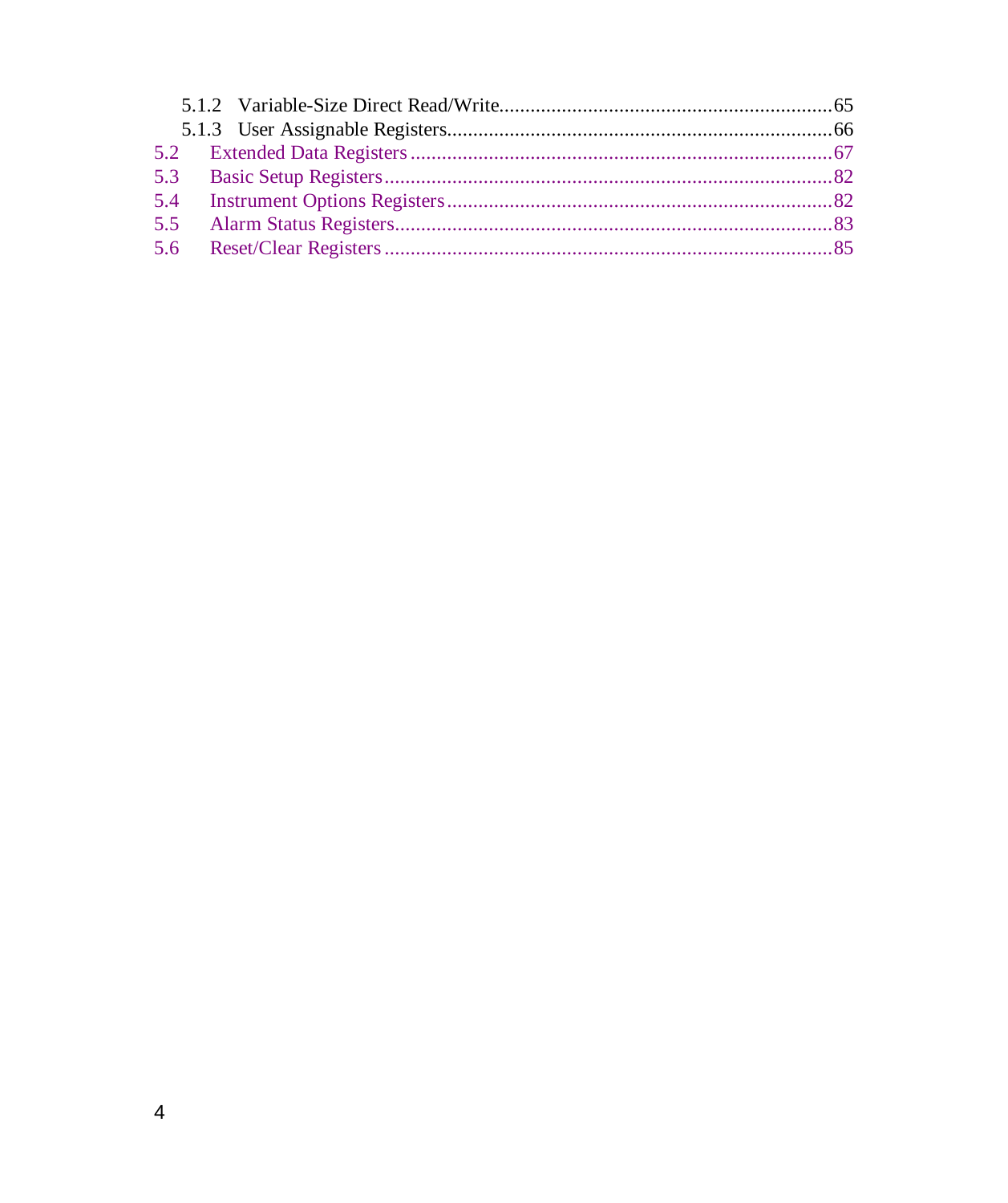# **Chapter 1 GENERAL**

This document specifies the ASCII serial communications protocol used to transfer data between a master computer station and PM295. The document provides the complete information necessary to develop a third-party communications software capable to communicate with the Series 295 instruments.

All messages within the ASCII communications protocol are designed to consist only of printable characters.

Additional information concerning communications operation, configuring the communications parameters and communications connections is found in publication "System 295 Powermeter and Harmonic Analyzer. Installation and Operation Manual".

#### **Specification changes**

The following indicates specification changes which apply to the PM295 instruments with firmware version 2.03 or later.

- 1. Added kVAh and present kW and kVA demand readings to the basic data table (Section 4.1).
- 2. Added variable-size direct read/write requests (Section 5.1.2).
- 3. Added basic setup and reset/clear registers accessible via direct read/write (Sections 5.3 and 5.6).
- 4. Added 120 user assignable registers allowing the user to access multiple data that reside in different locations with a single request by re-mapping them to adjacent addresses in the user assignable registers area (Section 5.1.3).
- 5. Added instrument options registers (Section 5.4).
- 6. Added alarm and self-check status registers (Section 5.5).

#### **IMPORTANT**

- 1. The voltage parameters throughout the protocol can represent line-to-neutral or lineto-line voltages depending on the wiring mode selected in the instrument. When the 4LN3 or 3LN3 wiring mode is selected, the voltages will be line-to-neutral; for any other wiring mode, they will be line-to-line voltages. In 4LN3, 4LL3, 3LN3 and 3LL3 wiring modes, harmonic voltages will represent line-to-neutral voltages. In a 3-wire direct connection, harmonic voltages will represent line-to-neutral voltages as they appear on the instrument's input transformers. In a 3-wire open delta connection, harmonic voltages will comprise L12 and L23 line-to-line voltages.
- 2. In 3-wire connection schemes, the unbalanced current and phase readings for power factor, active power, and reactive power will be zeros, because they have no meaning. Only the total three-phase power values can be used.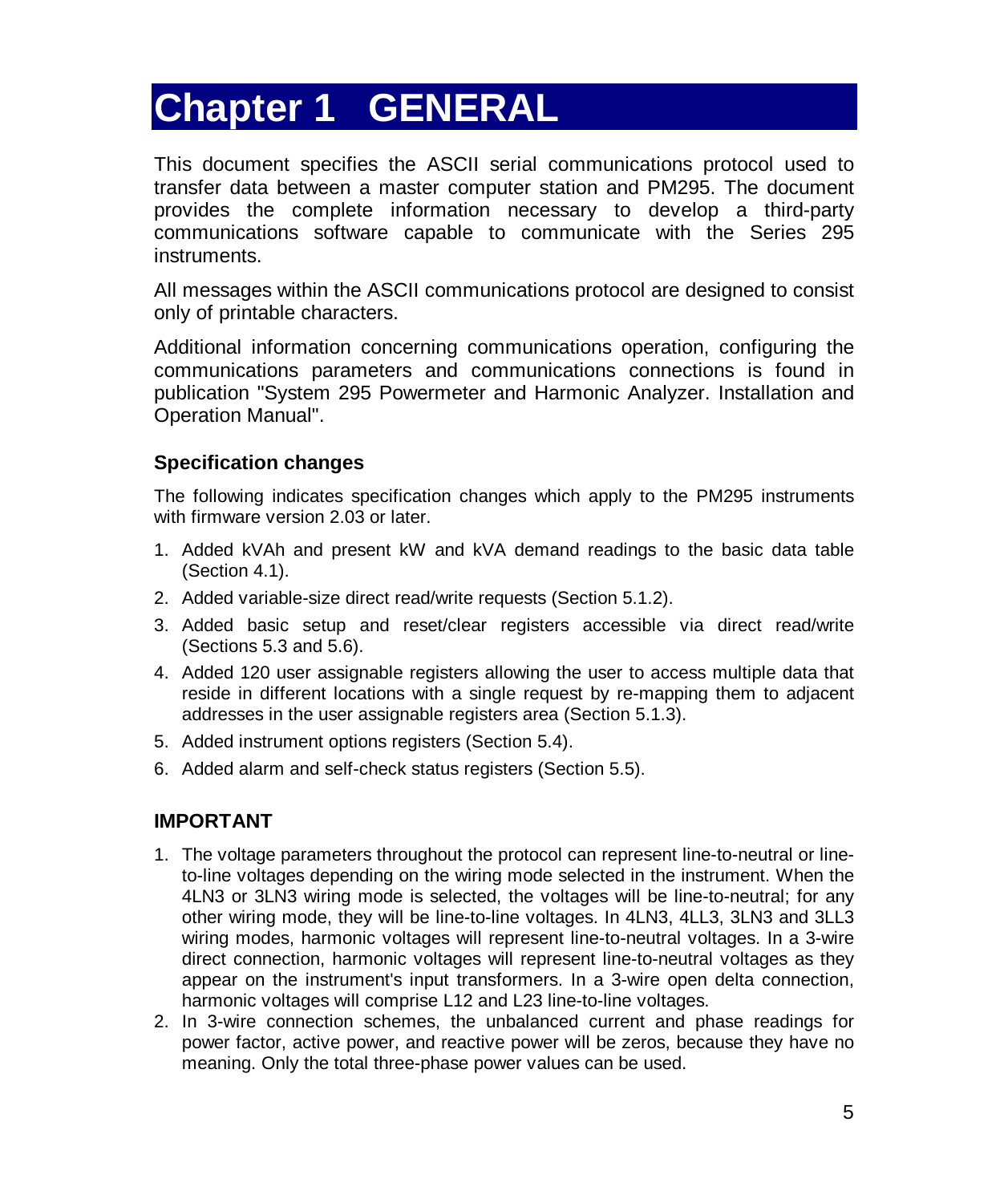# **Chapter 2 ASCII FRAMING**

The following specifies the ASCII message frame:

| <b>Field No.</b> |             |         |         |         |                 |     |         |
|------------------|-------------|---------|---------|---------|-----------------|-----|---------|
| <b>Contents</b>  | <b>SYNC</b> | Message | Slave   | Message | Message   Check |     | Trailer |
|                  |             | lenath  | address | tvpe    | body            | sum | (CRLF)  |
| Length, char     |             |         |         |         | 0 to 246        |     |         |

#### **SYNC**

Synchronization character: one character '!' (ASCII 33), used for starting synchronization.

#### **Message length**

The length of the message including only number of bytes in fields  $#2, #3, #4$ and #5. Contains three characters between '006' and '252'.

#### **Slave address**

Two characters between '00' and '99'. The instrument with address '00' responds to requests with any incoming address. For RS-422/RS-485 communications (multi-drop mode), this field must NEVER be zero.

#### **Message type**

One character representing the type of a host request. A list of the message types is shown in Tables 2-1 and 2-2. Notice that they are case-sensitive.

#### **Message body**

Contains the message parameters in ASCII representation. All parameter fields have a fixed format. The data fields vary in length depending on the data type. If not indicated else, the parameters should be right justified and left-padded with zeros. Most parameters are represented in ASCII hexadecimal notation, and in some cases (to provide compatibility with old instruments) a decimal representation is preserved.

In a decimal notation, the parameters are transferred in a decimal representation as is, i.e., no conversion is needed. When a value is between 0 and 1, a decimal point would be placed in the data field. When the whole value is over the field range, it is divided by 1000 and truncated to the right. A decimal point is placed after the thousands to denote that the value has been truncated and must be multiplied by 1000 before it will be processed.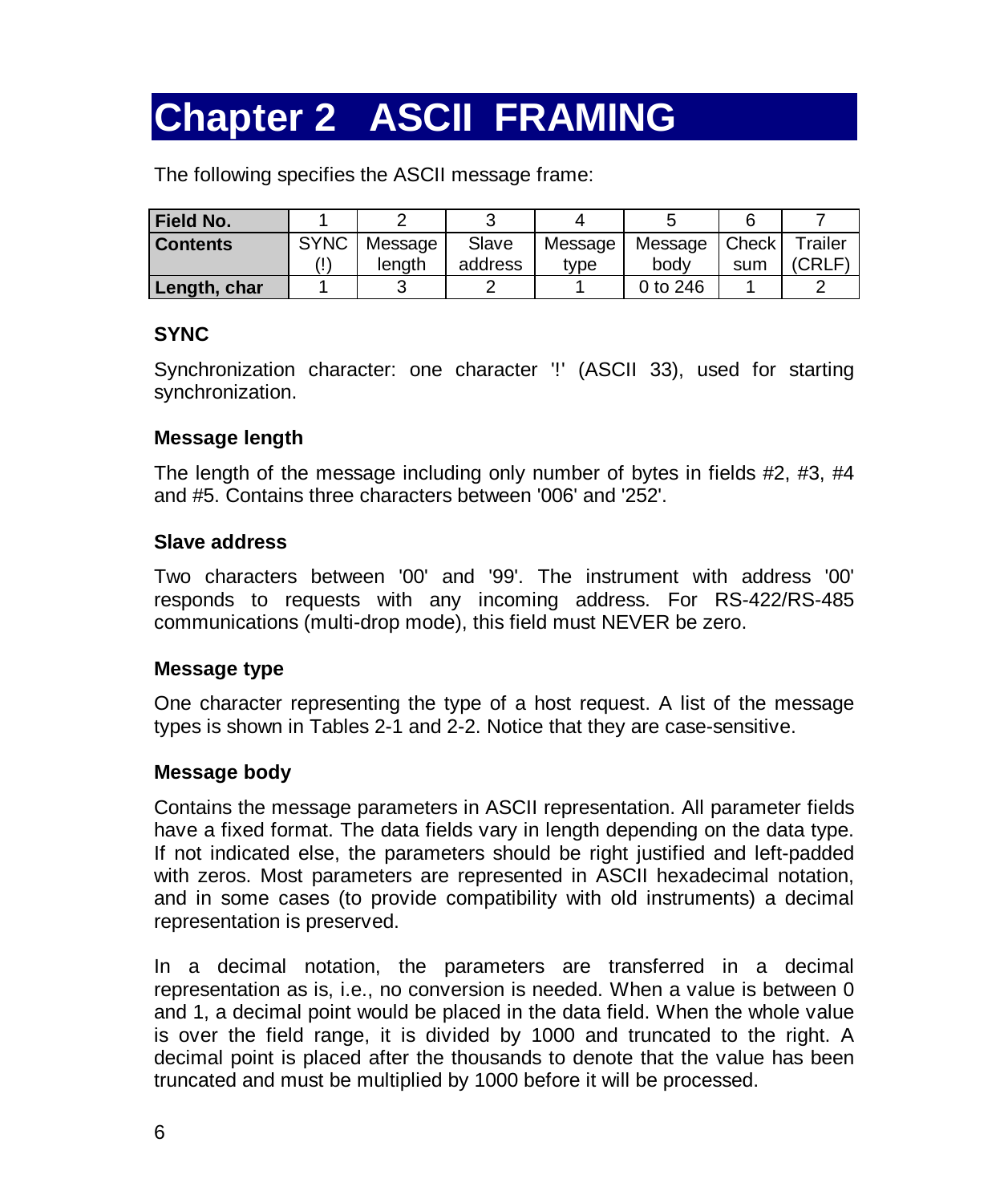In a hexadecimal notation, all parameters are whole binary numbers of a 1 byte, 2-byte or 4-byte length. Each byte is transferred as two hexadecimal digits in ASCII notation (i.e., ASCII printable characters 0-9, A-F are used to represent hexadecimal digits 0h-9h, 0ah-0fh). Each byte would be transmitted high order digit first. Each 2-byte and 4-byte parameter would be transmitted high order bytes first. Negative numbers are transmitted in 2-complement code.

To represent numbers between 0 and 1, a modulus method is used. Such numbers are kept in the instrument being divided by a modulus that depends on the number of decimal digits in the fractional part, i.e., on the value precision. The modulus is given in the form  $\times 0.1$ , or  $\times 0.01$ . For example, the frequency value of 50.1 Hz having the modulus of  $\times$ 0.1 will be received from the instrument as the whole number of 501. To process the value received from the instrument in this format, the value must be multiplied by the modulus. To write such a number to the instrument, the number should be divided by the modulus.

#### **Check sum**

Arithmetic sum, calculated in a 2-byte word over fields #2, #3, #4 and #5 to produce a one-byte check sum in the range of 22h to 7Eh (hexadecimal) as follows:  $[\Sigma$ (each byte - 22H)] mod 5CH + 22H

#### **Trailer**

Two ASCII characters CR (ASCII 13) and LF (ASCII 10).

#### **NOTE**

Fields #3 and #4 of the instrument response are always the same as those in the host request.

| <b>Message type</b> |                  | <b>Description</b>                        |  |  |
|---------------------|------------------|-------------------------------------------|--|--|
| Char                | <b>ASCII Hex</b> |                                           |  |  |
| Ω                   | 30h              | Read basic data registers                 |  |  |
|                     | 31h              | Read basic setup                          |  |  |
| 2                   | 32h              | Write basic setup                         |  |  |
| 3                   | 33h              | Read instrument status                    |  |  |
| 4                   | 34h              | Reset/clear functions                     |  |  |
| 8                   | 38h              | Reset the instrument                      |  |  |
| 9                   | 39h              | Read version number                       |  |  |
| 2                   | 3F               | Read extended status                      |  |  |
| @                   | 40h              | Read extended memory status               |  |  |
| в                   | 42h              | Read multiplexed analog output allocation |  |  |

*Table 2-1 Specific ASCII Requests*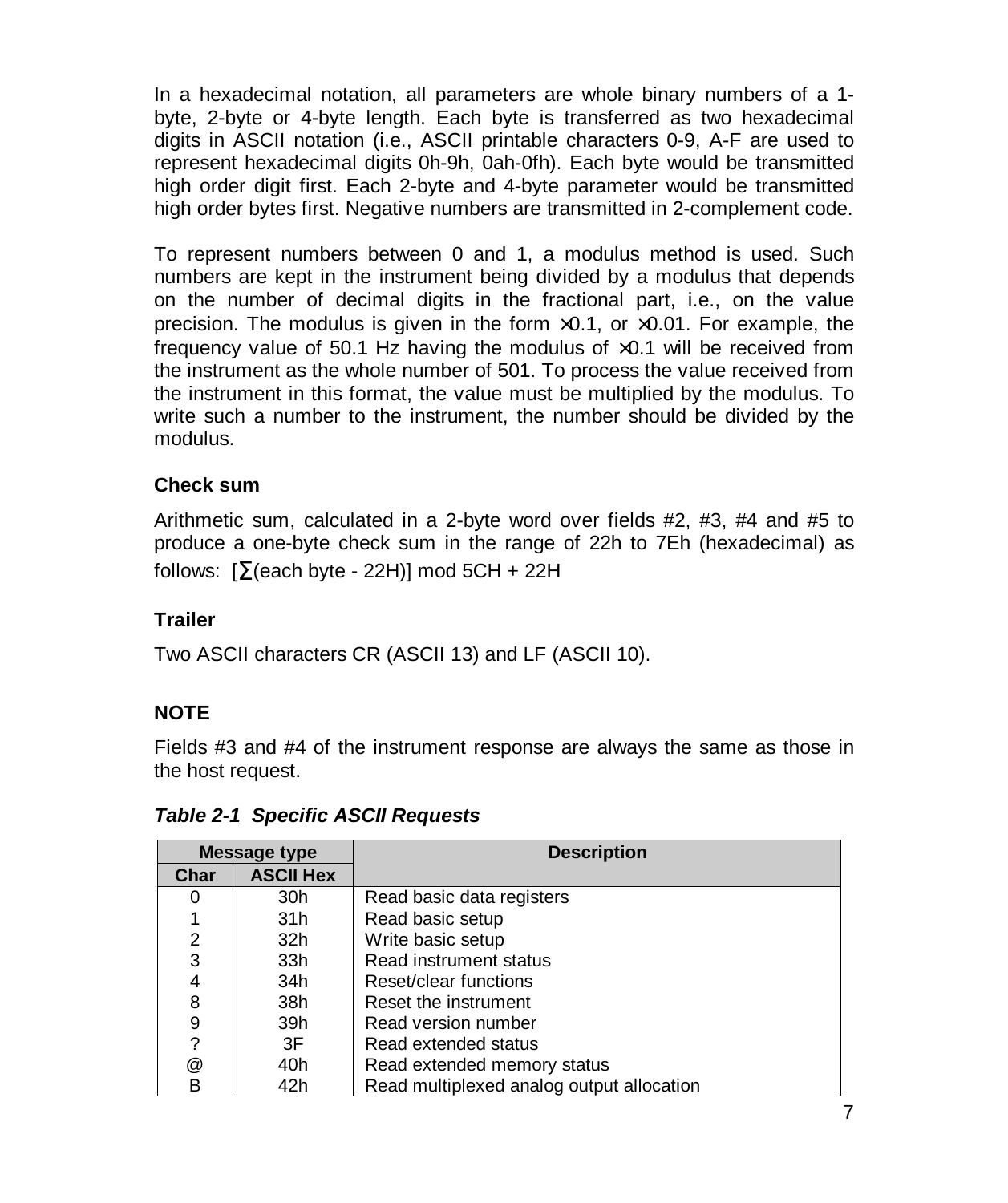| <b>Message type</b> |                  | <b>Description</b>                         |  |
|---------------------|------------------|--------------------------------------------|--|
| Char                | <b>ASCII Hex</b> |                                            |  |
| b                   | 62h              | Write multiplexed analog output allocation |  |
| C                   | 43h              | Read analog expander channel allocation    |  |
| $\mathbf c$         | 63h              | Write analog expander channel allocation   |  |
| D                   | 44h              | Read discrete input allocation             |  |
| d                   | 64h              | Write discrete input allocation            |  |
| E                   | 45h              | Read timer setup                           |  |
| e                   | 65h              | Write timer setup                          |  |
| F                   | 46h              | Read alarm/event setpoint                  |  |
| f                   | 66h              | Write alarm/event setpoint                 |  |
| G                   | 47h              | Read pulsing setpoint                      |  |
| g                   | 67h              | Write pulsing setpoint                     |  |
| Η                   | 48h              | Read phase harmonics                       |  |
| i                   | 69h              | Write event flag                           |  |
| J                   | 4Ah              | Read pulse counter setup                   |  |
| j                   | 6Ah              | Write pulse counter setup                  |  |
| Κ                   | 4Bh              | Read memory partition setup                |  |
| k                   | 6Bh              | Write memory partition setup               |  |
| L                   | 4Ch              | Read data log setup                        |  |
| I                   | 6Ch              | Write data log setup                       |  |
| М                   | 4Dh              | Read event log                             |  |
| N                   | 4Eh              | Read data log                              |  |
| O                   | 4Fh              | Read Min/Max log                           |  |
| P                   | 50h              | Read TOU register allocation               |  |
| р                   | 70 <sub>h</sub>  | Write TOU register allocation              |  |
| Q                   | 51h              | Read TOU daily profile                     |  |
| q                   | 71h              | Write TOU daily profile                    |  |
| R                   | 52h              | Read TOU calendar                          |  |
| $\mathsf{r}$        | 72h              | Write TOU calendar                         |  |
| S                   | 53h              | <b>Read Real Time Clock</b>                |  |
| T                   | 54h              | <b>Write Real Time Clock</b>               |  |
| U                   | 55h              | Read TOU calendar year                     |  |
| u                   | 75h              | Write TOU calendar year                    |  |
| V                   | 56h              | Read programmable Min/Max log setup        |  |
| v                   | 76h              | Write programmable Min/Max log setup       |  |
| W                   | 57h              | Read waveform                              |  |

#### *Table 2-2 Direct Read/Write ASCII Requests*

| Message type |                  | <b>Description</b>         |
|--------------|------------------|----------------------------|
| Char         | <b>ASCII Hex</b> |                            |
| Α            | 41h              | Long-size direct read      |
| a            | 61h              | Long-size direct write     |
| X            | 58h              | Variable-size direct read  |
| х            | 78h              | Variable-size direct write |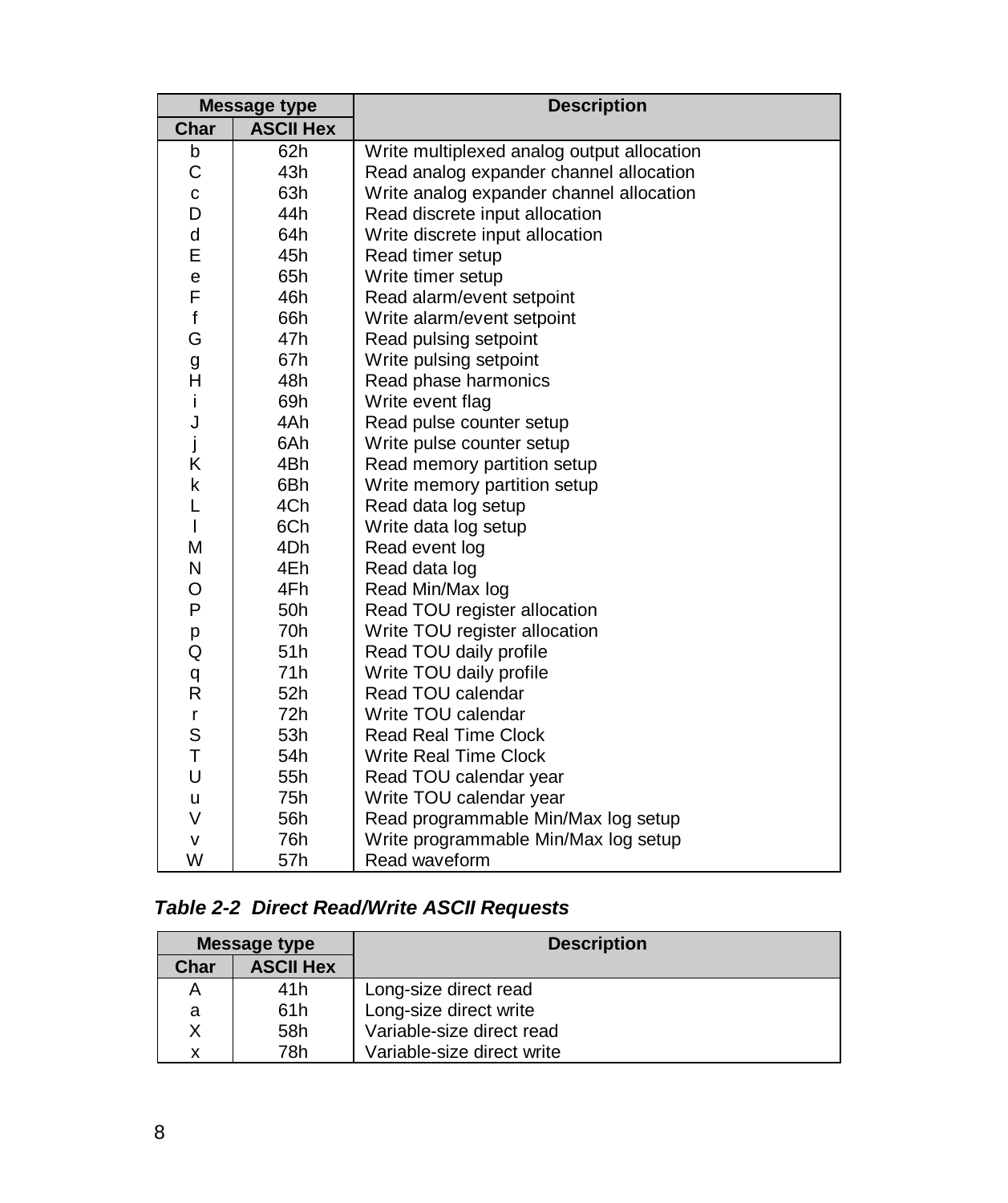# **Chapter 3 EXCEPTION RESPONSES**

The instrument will send the following error codes in the message body in response to incorrect host requests:

- **XK -** the powermeter is in programming mode
- **XM -** invalid request type or illegal operation
- **XP -** invalid data address or data value, or data is not available

#### **NOTE**

When a check or framing error is detected, the powermeter will not act on or respond to the master's request.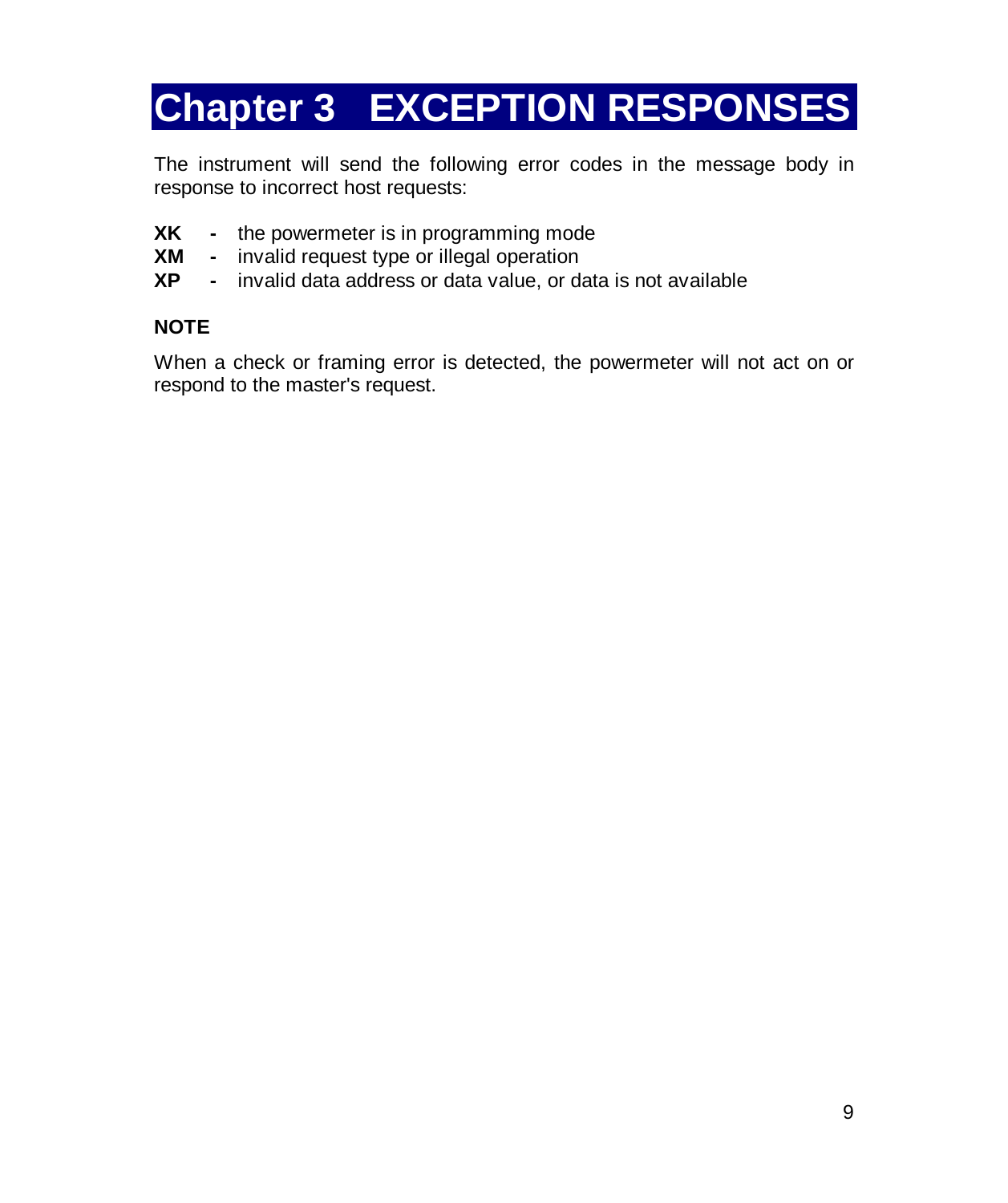# **Chapter 4 SPECIFIC ASCII REQUESTS**

# **4.1 Basic Data**

#### **Table 4-1 Read Request**

|                | <b>Message type (ASCII)</b> |                |                               |                    |                      |  |
|----------------|-----------------------------|----------------|-------------------------------|--------------------|----------------------|--|
|                | 0                           |                |                               |                    |                      |  |
|                |                             |                | <b>Message body (decimal)</b> |                    |                      |  |
|                |                             |                | Request - no body             |                    |                      |  |
|                |                             |                | <b>Response</b>               |                    |                      |  |
| <b>Field</b>   | <b>Offset</b>               | Length         | <b>Parameter</b>              | <b>Unit</b>        | Range                |  |
| 1              | 0                           | $\overline{4}$ | Voltage L1/L12                | V/kV À             | 0 to Vmax            |  |
| $\overline{c}$ | 4                           | 4              | Voltage L2/L21                | V/kV À             | 0 to Vmax            |  |
| 3              | 8                           | 4              | Voltage L3/L31                | V/kV À             | 0 to Vmax            |  |
| 4              | 12                          | 5              | Current L1                    | A                  | 0 to Imax            |  |
| 5              | 17                          | 5              | Current L <sub>2</sub>        | A                  | 0 to Imax            |  |
| 6              | 22                          | 5              | Current L <sub>3</sub>        | A                  | 0 to Imax            |  |
| $\overline{7}$ | 27                          | 6              | kW <sub>L1</sub>              | kW/MW A            | -Pmax to Pmax        |  |
| 8              | 33                          | 6              | kW <sub>L2</sub>              | kW/MW A            | -Pmax to Pmax        |  |
| 9              | 39                          | 6              | kW <sub>L3</sub>              | kW/MW $\AA$        | -Pmax to Pmax        |  |
| 10             | 45                          | 4              | Power factor L1               |                    | $-.99$ to 1.00 $\AA$ |  |
| 11             | 49                          | 4              | Power factor L2               |                    | $-.99$ to 1.00 $\AA$ |  |
| 12             | 53                          | 4              | Power factor L3               |                    | $-.99$ to 1.00 $\AA$ |  |
| 13             | 57                          | 6              | kW total                      | kW/MW A            | -Pmax to Pmax        |  |
| 14             | 63                          | 4              | Power factor total            |                    | $-.99$ to 1.00 $\AA$ |  |
| 15             | 67                          | 6              | kWh import                    | kWh/MWh <b>A</b>   | 0 to 9999.           |  |
| 16             | 73                          | 5              | Neutral (unbalanced)          | A                  | 0 to Imax            |  |
|                |                             |                | current                       |                    |                      |  |
| 17             | 78                          | 4              | Frequency                     | Hz                 | 45.0 to 65.0         |  |
| 18             | 82                          | 6              | kvar L1                       | kvar/Mvar <b>À</b> | -Pmax to Pmax        |  |
| 19             | 88                          | 6              | kvar <sub>L2</sub>            | kvar/Mvar <b>À</b> | -Pmax to Pmax        |  |
| 20             | 94                          | 6              | kvar <sub>L3</sub>            | kvar/Mvar À        | -Pmax to Pmax        |  |
| 21             | 100                         | 6              | kVAL1                         | kVA/MVA À          | 0 to Pmax            |  |
| 22             | 106                         | 6              | kVAL <sub>2</sub>             | kVA/MVA À          | 0 to Pmax            |  |
| 23             | 112                         | 6              | kVAL3                         | kVA/MVA À          | 0 to Pmax            |  |
| 24             | 118                         | 6              | kvarh net                     | kvarh/MvarhA       | -999.9 to 9999.9     |  |
| 25             | 124                         | 6              | kvar total                    | kvar/Mvar À        | -Pmax to Pmax        |  |
| 26             | 130                         | 6              | kVA total                     | kVA/MVA À          | 0 to Pmax            |  |
| 27             | 136                         | 6              | Maximum kW demand             | kW/MW A            | 0 to Pmax            |  |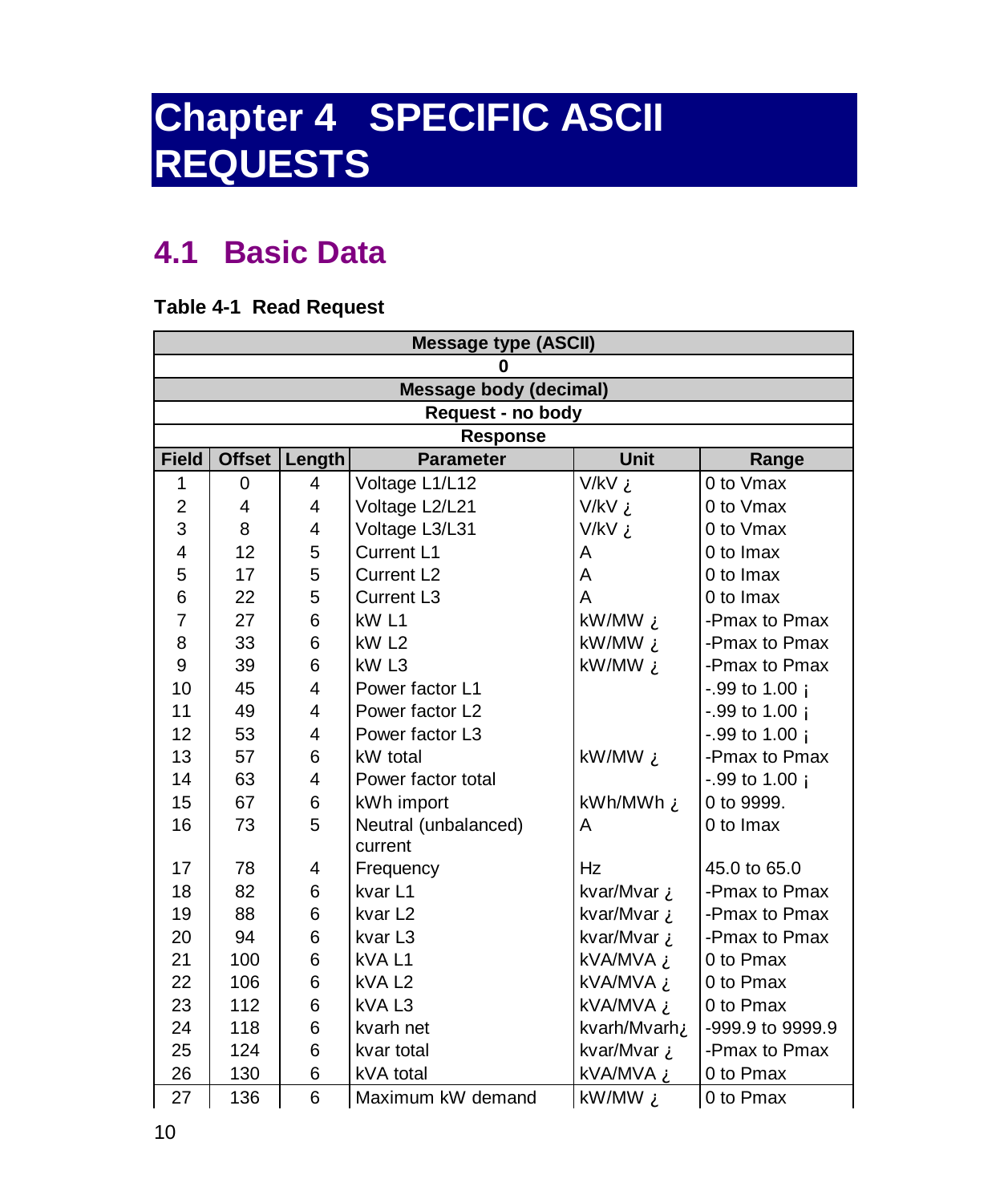| 28 | 142 | 6              | Accumulated kW demand | kW/MW A          | 0 to Pmax      |
|----|-----|----------------|-----------------------|------------------|----------------|
| 29 | 148 | 5              | Max. amp. demand L1   | A                | 0 to Imax      |
| 30 | 153 | 5              | Max. amp. demand L2   | A                | 0 to Imax      |
| 31 | 158 | 5              | Max. amp. demand L3   | A                | 0 to Imax      |
| 32 | 163 | $\overline{2}$ | Status inputs (hex)   |                  | See Table 4-15 |
| 33 | 165 | 6              | kWh export            | kWh/MWh <b>À</b> | 0 to -999.9    |
| 34 | 171 | 6              | Maximum kVA demand    | kVA/MVA <b>À</b> | 0 to Pmax      |
| 35 | 177 | 4              | Voltage THD L1/L12    | ℅                | 0 to 99.9      |
| 36 | 181 | 4              | Voltage THD L2/L23    | ℅                | 0 to 99.9      |
| 37 | 185 | 4              | Voltage THD L3        | ℅                | 0 to 99.9      |
| 38 | 189 | 4              | Current THD L1        | ℅                | 0 to 99.9      |
| 39 | 193 | 4              | Current THD L2        | ℅                | 0 to 99.9      |
| 40 | 197 | 4              | Current THD L3        | ℅                | 0 to 99.9      |
| 41 | 201 | 8              | kVAh                  | kVAh             | 0 to 9999999   |
| 42 | 209 | 6              | Present kW demand     | kW/MW À          | 0 to Pmax      |
| 43 | 215 | 6              | Present kVA demand    | kVA/MVA À        | 0 to Pmax      |

- $\mathbf{\hat{A}}$  When the value width is greater than the field resolution, the reading is converted to higher units and transmitted with a decimal point. The right-most digits of the reading are truncated.
- Á For negative power factor, the minus sign is transmitted before a decimal point as shown in the table.
- $\hat{A}$  The parameter limits are as follows:

**Vmax** (660 V input option) = 660V @ PT Ratio = 1 **Vmax** (660 V input option) =  $144 \times PT$  Ratio [V] @ PT Ratio > 1 **Vmax** (120 V input option) =  $144 \times PT$  Ratio [V] **Imax** (20% over-range) =  $1.2 \times CT$  primary current [A] **Iaux max** (20% over-range) =  $1.2 \times$  Auxiliary CT primary current [mA/A] **Pmax** = (Imax  $\times$  Vmax  $\times$  3)/1000 [kW] if wiring mode is 4LN3 or 3LN3 **Pmax** = (Imax  $\times$  Vmax  $\times$  2)/1000 [kW] if wiring mode is 4LL3, 3OP2, 3DIR2, 3OP3 or 3LL3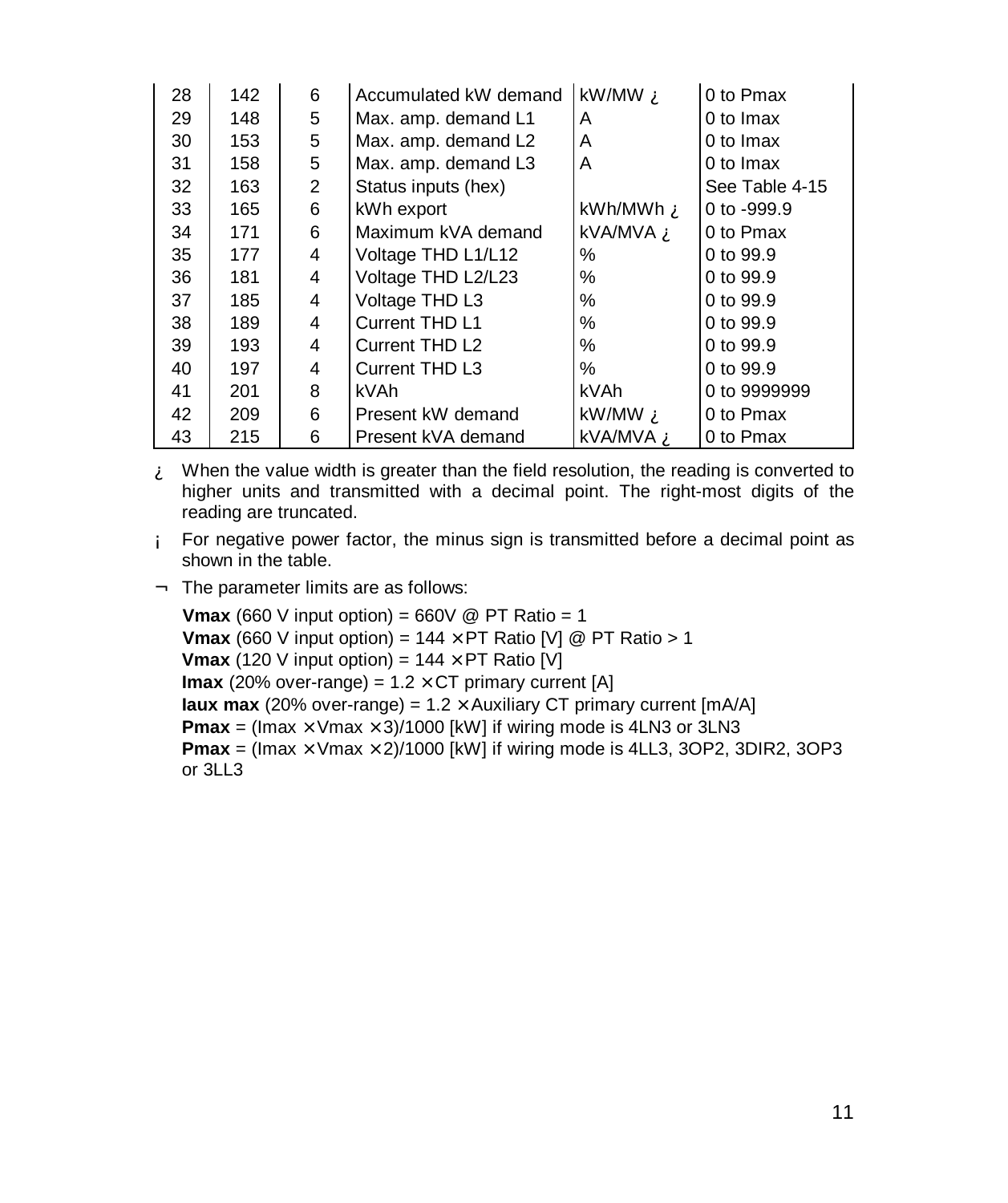# **4.2 Basic Setup**

#### **Table 4-2 Read Request**

|              | <b>Message type (ASCII)</b>                                 |        |                        |                         |  |  |  |
|--------------|-------------------------------------------------------------|--------|------------------------|-------------------------|--|--|--|
|              |                                                             |        |                        |                         |  |  |  |
|              |                                                             |        | Message body (decimal) |                         |  |  |  |
|              | <b>Request</b>                                              |        |                        |                         |  |  |  |
| <b>Field</b> | <b>Offset</b>                                               | Length | <b>Parameter</b>       | Range                   |  |  |  |
|              |                                                             | 3      | Parameter identifier   | see Table 4-4           |  |  |  |
|              |                                                             |        | <b>Response</b>        |                         |  |  |  |
| <b>Field</b> | <b>Offset</b><br><b>Length</b><br><b>Parameter</b><br>Range |        |                        |                         |  |  |  |
|              | 0                                                           | 3      | Parameter identifier   | see Table 4-4           |  |  |  |
| 2            | 3                                                           | 4      | Not used               | permanently set to 00.0 |  |  |  |
| 3            |                                                             | 6      | <b>Parameter value</b> | see Table 4-4           |  |  |  |

#### **Table 4-3 Write Request**

|              | <b>Message type (ASCII)</b>  |        |                      |               |  |  |
|--------------|------------------------------|--------|----------------------|---------------|--|--|
|              |                              |        |                      |               |  |  |
|              | Message body (decimal)       |        |                      |               |  |  |
|              | <b>Request/Response</b>      |        |                      |               |  |  |
| <b>Field</b> | <b>Offset</b>                | Length | <b>Parameter</b>     | Range         |  |  |
|              | 0                            | 3      | Parameter identifier | see Table 4-4 |  |  |
| 2            | set to 00.0<br>Not used<br>3 |        |                      |               |  |  |
| 3            |                              | 6      | Parameter value      | see Table 4-4 |  |  |

#### **Table 4-4 Basic Setup Parameters**

| <b>Parameter</b>                 | <b>Identifier</b> | Range                                   |
|----------------------------------|-------------------|-----------------------------------------|
| Wiring mode $\mathbf{\tilde{A}}$ | W40               | $0 = 3OP2$ , $1 = 4LN3$ , $2 = 3DIR2$ , |
|                                  |                   | $3 = 4LL3$ , $4 = 3OP3$ , $5 = 3LN3$ ,  |
|                                  |                   | $6 = 3LL3$                              |
| PT ratio                         | U14               | 1.0 to 6500.0                           |
| CT primary current               | 117               | 1 to 50000 A                            |
| Auxiliary CT primary current     | G19               | 1 to 50000 A/mA                         |
| Power demand period              | D <sub>11</sub>   | 1,2,5,10,15,20,30,60 min                |
|                                  |                   | $255$ = external synchronization        |
| The number of demand periods     | F47               | $1 - 15$                                |
| Thermal demand time constant     | J48               | $1.0 - 3600.0$                          |
| Volt/ampere demand period        | C <sub>12</sub>   | $0$ to 1800 sec                         |
| The number of pre-event cycles   | Q50               | 1-8                                     |
| Averaging buffer size            | S41               | 8, 16, 32                               |
| Reset enable/disable             | R42               | $0 =$ disable, $1 =$ enable             |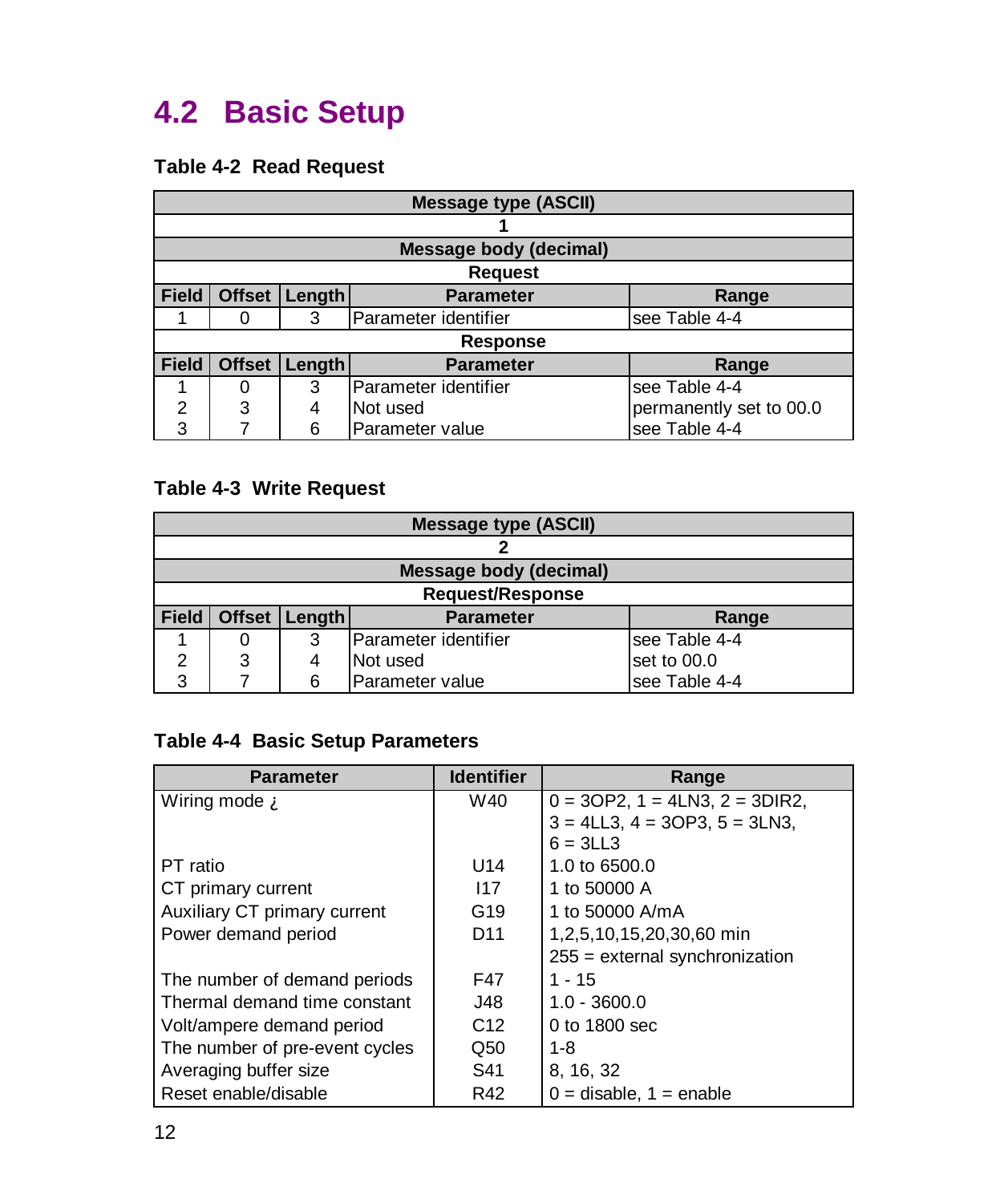$\mathbf{\hat{A}}$  The wiring mode options are as follows:

- 3OP2 3-wire open delta using 2 CTs (2 element)
- 4LN3 4-wire WYE using 3 PTs (3 element), line to neutral voltage readings
- 3DIR2 3-wire direct connection using 2 CTs (2 element)
- 4LL3 4-wire WYE using 3 PTs (3 element), line to line voltage readings
- 3OP3 3-wire open delta using 3 CTs (2 1/2 element)
- 3LN3 4-wire WYE using 2 PTs (2 1/2 element), line to neutral voltage readings
- 3LL3 4-wire WYE using 2 PTs (2 1/2 element), line to line voltage readings

# **4.3 Instrument Status**

#### **Table 4-5 Read Request**

|              | <b>Message type (ASCII)</b> |        |                                   |                             |  |  |
|--------------|-----------------------------|--------|-----------------------------------|-----------------------------|--|--|
|              |                             |        |                                   |                             |  |  |
|              |                             |        | <b>Message body (hexadecimal)</b> |                             |  |  |
|              |                             |        | Request - no body                 |                             |  |  |
|              | <b>Response</b>             |        |                                   |                             |  |  |
| <b>Field</b> | <b>Offset</b>               | Length | <b>Parameter</b>                  | Range                       |  |  |
|              | 0                           | 8      | Not used                          | permanently set to 00000000 |  |  |
| 2            | 8                           |        | Keypad status                     | 0-F (see Table 4-6)         |  |  |
| 3            | 9                           |        | <b>Relay status</b>               | 0-F (see Table 4-7)         |  |  |

#### **Table 4-6 Keypad Status**

| Bit | <b>Description</b> |
|-----|--------------------|
|     | Up key status      |
|     | Enter key status   |
| 2   | Select key status  |
|     | Down key status    |

Bit meaning:  $0 = \text{key released}$ ,  $1 = \text{key pressed}$ 

#### **Table 4-7 Relay Status**

| Bit | <b>Description</b> |
|-----|--------------------|
|     | Relay #4 status    |
|     | Relay #3 status    |
| 2   | Relay #2 status    |
| 3   | Relay #1 status    |

Bit meaning:  $0 =$  relay operated,  $1 =$  relay released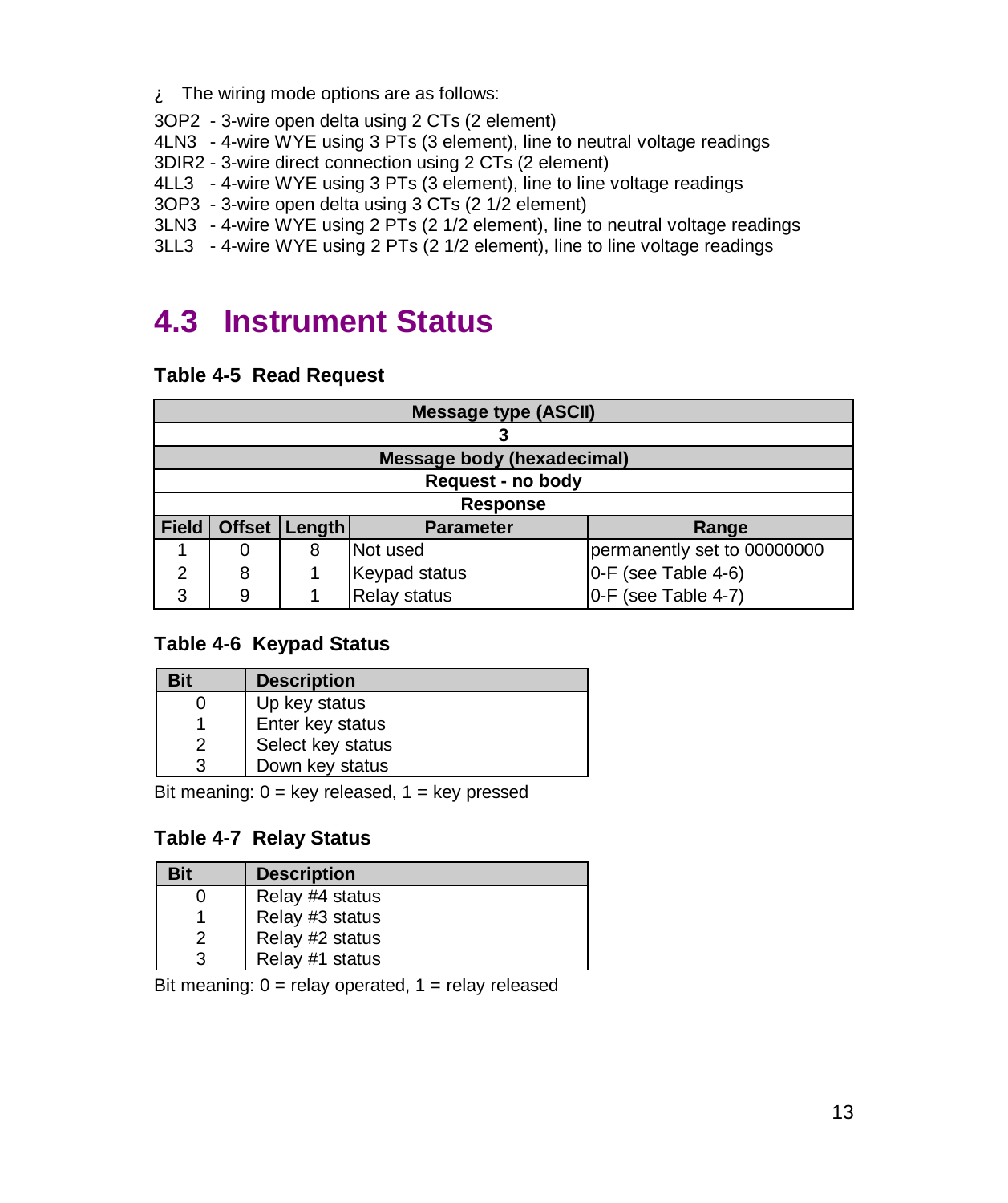# **4.4 Reset/Clear Functions**

#### **Table 4-8 Write Request**

|              | <b>Message type (ASCII)</b>             |               |                                   |                                  |
|--------------|-----------------------------------------|---------------|-----------------------------------|----------------------------------|
|              |                                         |               |                                   |                                  |
|              |                                         |               | <b>Message body (hexadecimal)</b> |                                  |
|              |                                         |               | <b>Request/Response</b>           |                                  |
| <b>Field</b> | <b>Offset</b>                           | <b>Length</b> | <b>Parameter</b>                  | Range                            |
|              | <b>Reset function</b><br>lsee Table 4-9 |               |                                   |                                  |
| ົ            |                                         |               | Target                            | see Table 4-9 (the field can be  |
|              |                                         |               |                                   | omitted if it is denoted as N/A) |

#### **Table 4-9 Reset/Clear Functions**

| <b>Function</b> | <b>Description</b>                         | <b>Target</b>       |
|-----------------|--------------------------------------------|---------------------|
|                 | Clear total energy registers               | N/A                 |
| $\overline{2}$  | Clear total extreme demand registers       | N/A                 |
| 3               | Clear TOU energy registers                 | N/A                 |
| 4               | Clear TOU demand registers                 | N/A                 |
| 5               | Clear pulse counters                       | N/A                 |
| 6               | Clear Min/Max log                          | N/A                 |
| $\overline{7}$  | Clear event log                            | N/A                 |
| 8               | Clear data log                             | $0-15 = log$ number |
|                 |                                            | $16 = all$ logs     |
| 9               | Clear high-speed (32/16) waveform log      | N/A                 |
| Α               | Clear high-resolution (128/4) waveform log | N/A                 |
| В               | Reserved (no actions will be made)         | N/A                 |
| C               | Restore event log queue                    | N/A                 |
| D               | Restore data log queue                     | $0-15 = log$ number |
|                 |                                            | $16 = all logs$     |
| E               | Restore high-speed waveform log queue      | N/A                 |
| F               | Restore high-resolution waveform log queue | N/A                 |

### **4.5 Reset the Instrument (warm restart)**

This request causes the instrument to perform full reset and restart as in the event of power up. No response is expected.

| <b>Message type (ASCII)</b> |
|-----------------------------|
|                             |
| Message body                |
| Request - no body           |
| Response - no response      |

#### **Table 4-10 Write Request**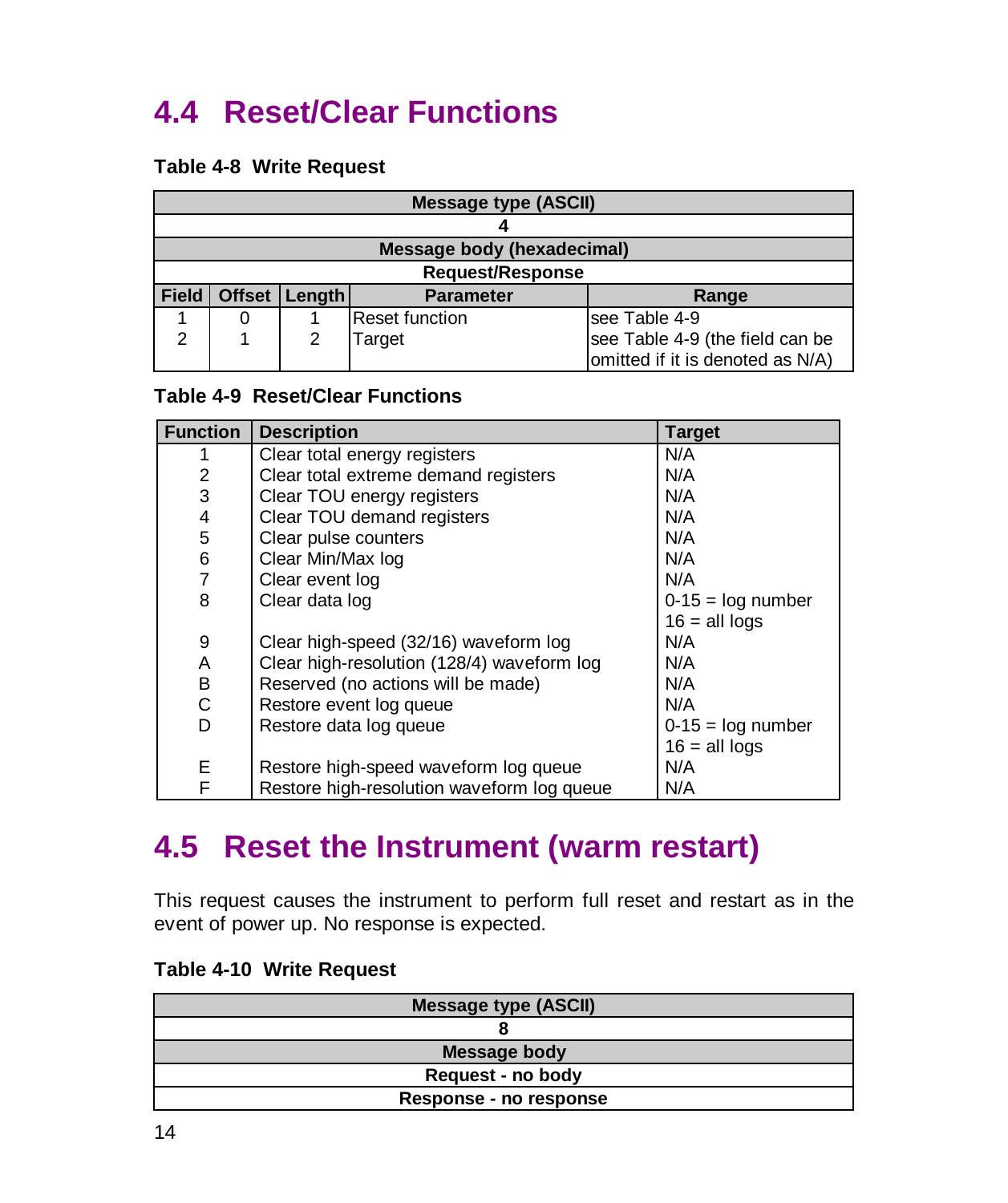# <span id="page-15-0"></span>**4.6 Firmware Version Number**

#### **Table 4-11 Read Request**

| <b>Message type (ASCII)</b>                                    |  |                   |  |  |
|----------------------------------------------------------------|--|-------------------|--|--|
|                                                                |  |                   |  |  |
| Message body (decimal)                                         |  |                   |  |  |
|                                                                |  | Request - no body |  |  |
|                                                                |  | <b>Response</b>   |  |  |
| <b>Field</b><br>Offset   Length  <br><b>Parameter</b><br>Range |  |                   |  |  |
| 200-299<br>Firmware version                                    |  |                   |  |  |

### **4.7 Extended Instrument Status**

|                         | <b>Message type (ASCII)</b> |                         |                                   |                |  |
|-------------------------|-----------------------------|-------------------------|-----------------------------------|----------------|--|
|                         |                             |                         |                                   |                |  |
|                         |                             |                         | <b>Message body (hexadecimal)</b> |                |  |
|                         |                             |                         | Request - no body                 |                |  |
|                         |                             |                         | Response                          |                |  |
| <b>Field</b>            | <b>Offset</b>               | Length                  | <b>Parameter</b>                  | Range          |  |
| 1                       | 0                           | 4                       | Relay status                      | see Table 4-13 |  |
| $\overline{\mathbf{c}}$ | 4                           | 4                       | User event flags status           | see Table 4-14 |  |
| 3                       | 8                           | 4                       | Status inputs                     | see Table 4-15 |  |
| 4                       | 12                          | 4                       | Setpoints status                  | see Table 4-16 |  |
| 5                       | 16                          | 4                       | Log status                        | see Table 4-17 |  |
| 6                       | 20                          | 4                       | Data log status                   | see Table 4-18 |  |
| 7                       | 24                          | $\overline{\mathbf{c}}$ | Setpoint #1 conditions status     | see Table 4-19 |  |
| 8                       | 26                          | $\overline{2}$          | Setpoint #2 conditions status     | see Table 4-19 |  |
| 9                       | 28                          | $\overline{2}$          | Setpoint #3 conditions status     | see Table 4-19 |  |
| 10                      | 30                          | $\overline{2}$          | Setpoint #4 conditions status     | see Table 4-19 |  |
| 11                      | 32                          | $\overline{2}$          | Setpoint #5 conditions status     | see Table 4-19 |  |
| 12                      | 34                          | $\overline{2}$          | Setpoint #6 conditions status     | see Table 4-19 |  |
| 13                      | 36                          | $\overline{2}$          | Setpoint #7 conditions status     | see Table 4-19 |  |
| 14                      | 38                          | $\overline{2}$          | Setpoint #8 conditions status     | see Table 4-19 |  |
| 15                      | 40                          | $\overline{2}$          | Setpoint #9 conditions status     | see Table 4-19 |  |
| 16                      | 42                          | $\overline{2}$          | Setpoint #10 conditions status    | see Table 4-19 |  |
| 17                      | 44                          | $\overline{2}$          | Setpoint #11 conditions status    | see Table 4-19 |  |
| 18                      | 46                          | $\overline{2}$          | Setpoint #12 conditions status    | see Table 4-19 |  |
| 19                      | 48                          | $\overline{2}$          | Setpoint #13 conditions status    | see Table 4-19 |  |
| 20                      | 50                          | $\overline{2}$          | Setpoint #14 conditions status    | see Table 4-19 |  |
| 21                      | 52                          | $\overline{2}$          | Setpoint #15 conditions status    | see Table 4-19 |  |
| 22                      | 54                          | $\overline{2}$          | Setpoint #16 conditions status    | see Table 4-19 |  |

#### **Table 4-12 Read Request**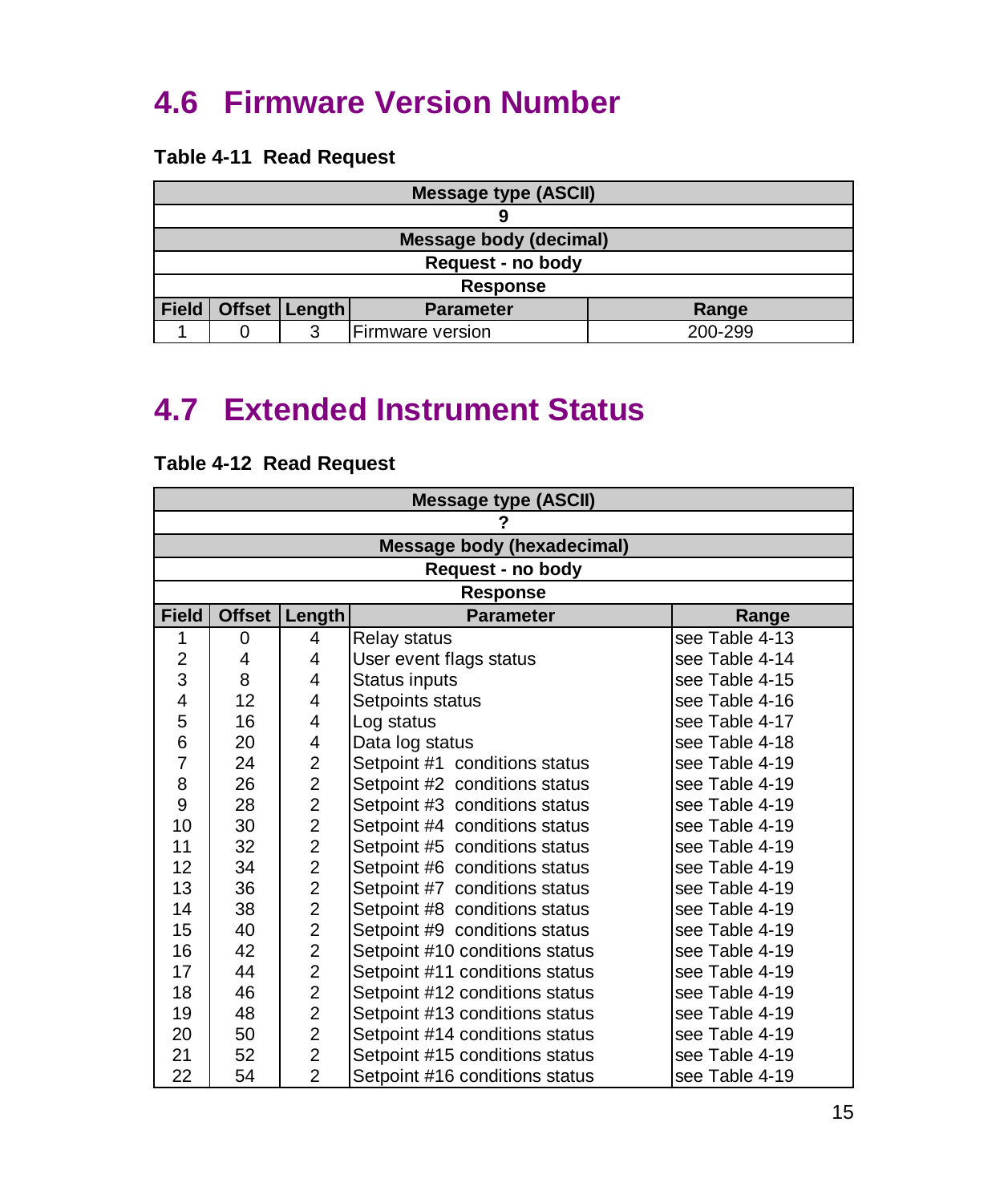#### **Table 4-13 Relay Status**

| Bit      | <b>Description</b>              |
|----------|---------------------------------|
| 0        | Relay #1 status                 |
| 1        | Relay #2 status                 |
| 2        | Relay #3 status                 |
| 3        | Relay #4 status                 |
| $4 - 15$ | Not used (permanently set to 0) |

Bit meaning:  $0 =$  relay released,  $1 =$  relay operated

#### **Table 4-14 User Event Flags Status**

| <b>Bit</b> | <b>Description</b>              |
|------------|---------------------------------|
| 0          | Event flag #1 status            |
| 1          | Event flag #2 status            |
| 2          | Event flag #3 status            |
| 3          | Event flag #4 status            |
| 4          | Event flag #5 status            |
| 5          | Event flag #6 status            |
| 6          | Event flag #7 status            |
| 7          | Event flag #8 status            |
| $8 - 15$   | Not used (permanently set to 0) |

Bit meaning:  $0 = flag$  is OFF,  $1 = flag$  is ON

#### **Table 4-15 Status Inputs**

| <b>Bit</b> | <b>Description</b>              |
|------------|---------------------------------|
|            | Status input #1                 |
|            | Status input #2                 |
| 2          | Status input #3                 |
| 3          | Status input #4                 |
| 4          | Status input #5                 |
| 5          | Status input #6                 |
| 6          | Status input #7                 |
|            | Status input #8                 |
| $8 - 15$   | Not used (permanently set to 0) |

Bit meaning: 0 = contact open, 1 = contact closed

#### **Table 4-16 Setpoints Status**

| Bit | <b>Description</b>  |
|-----|---------------------|
| O   | Setpoint # 1 status |
|     | Setpoint # 2 status |
| 2   | Setpoint # 3 status |
| 3   | Setpoint #4 status  |
| 4   | Setpoint # 5 status |
| 5   | Setpoint # 6 status |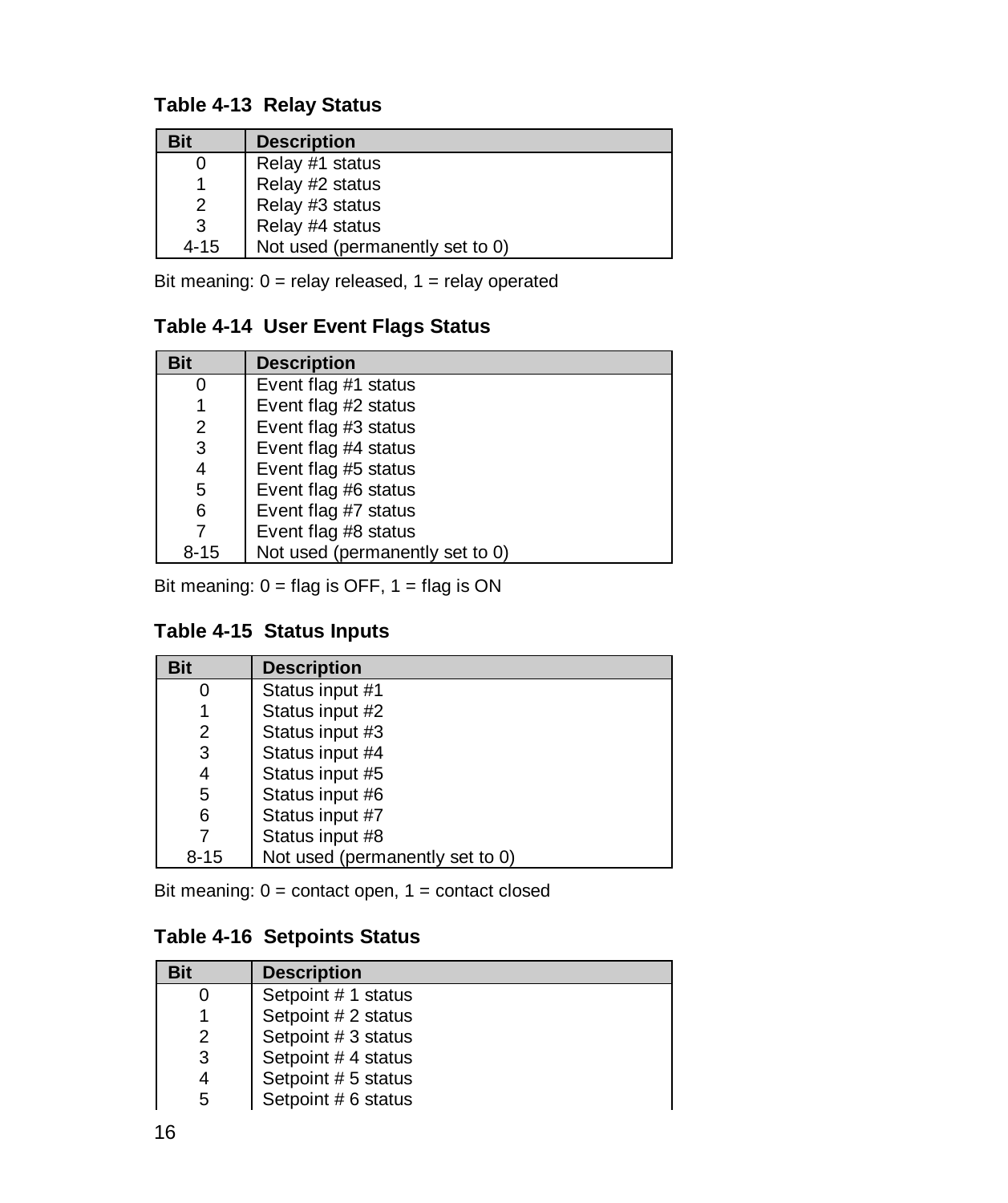| 6  | Setpoint #7 status   |
|----|----------------------|
| 7  | Setpoint # 8 status  |
| 8  | Setpoint # 9 status  |
| 9  | Setpoint # 10 status |
| 10 | Setpoint #11 status  |
| 11 | Setpoint # 12 status |
| 12 | Setpoint #13 status  |
| 13 | Setpoint # 14 status |
| 14 | Setpoint # 15 status |
| 15 | Setpoint # 16 status |

Bit meaning:  $0 =$  setpoint is released,  $1 =$  setpoint is operated

**Table 4-17 Log Status**

| Bit      | <b>Description</b>                       |
|----------|------------------------------------------|
|          | Reserved                                 |
|          | New Min/Max Log                          |
| 2        | New event log                            |
| 3        | New data log (any)                       |
| 4        | New high-speed (32/16) waveform log      |
| 5        | New high-resolution (128/4) waveform log |
| $6 - 15$ | Not used (permanently set to 0)          |

Bit meaning:  $0 =$  no new logs,  $1 =$  new log recorded (the new log flag is reset when the user reads the first log record after the flag has been set)

#### **Table 4-18 Data Log Status**

| <b>Bit</b>     | <b>Description</b> |
|----------------|--------------------|
| 0              | New data log #1    |
|                | New data log #2    |
| $\overline{2}$ | New data log #3    |
| 3              | New data log #4    |
| 4              | New data log #5    |
| 5              | New data log #6    |
| 6              | New data log #7    |
| 7              | New data log #8    |
| 8              | New data log #9    |
| 9              | New data log #10   |
| 10             | New data log #11   |
| 11             | New data log #12   |
| 12             | New data log #13   |
| 13             | New data log #14   |
| 14             | New data log #15   |
| 15             | New data log #16   |

Bit meaning:  $0 =$  no new logs,  $1 =$  new log recorded (the new log flag is reset when the user reads the first log record after the flag has been set)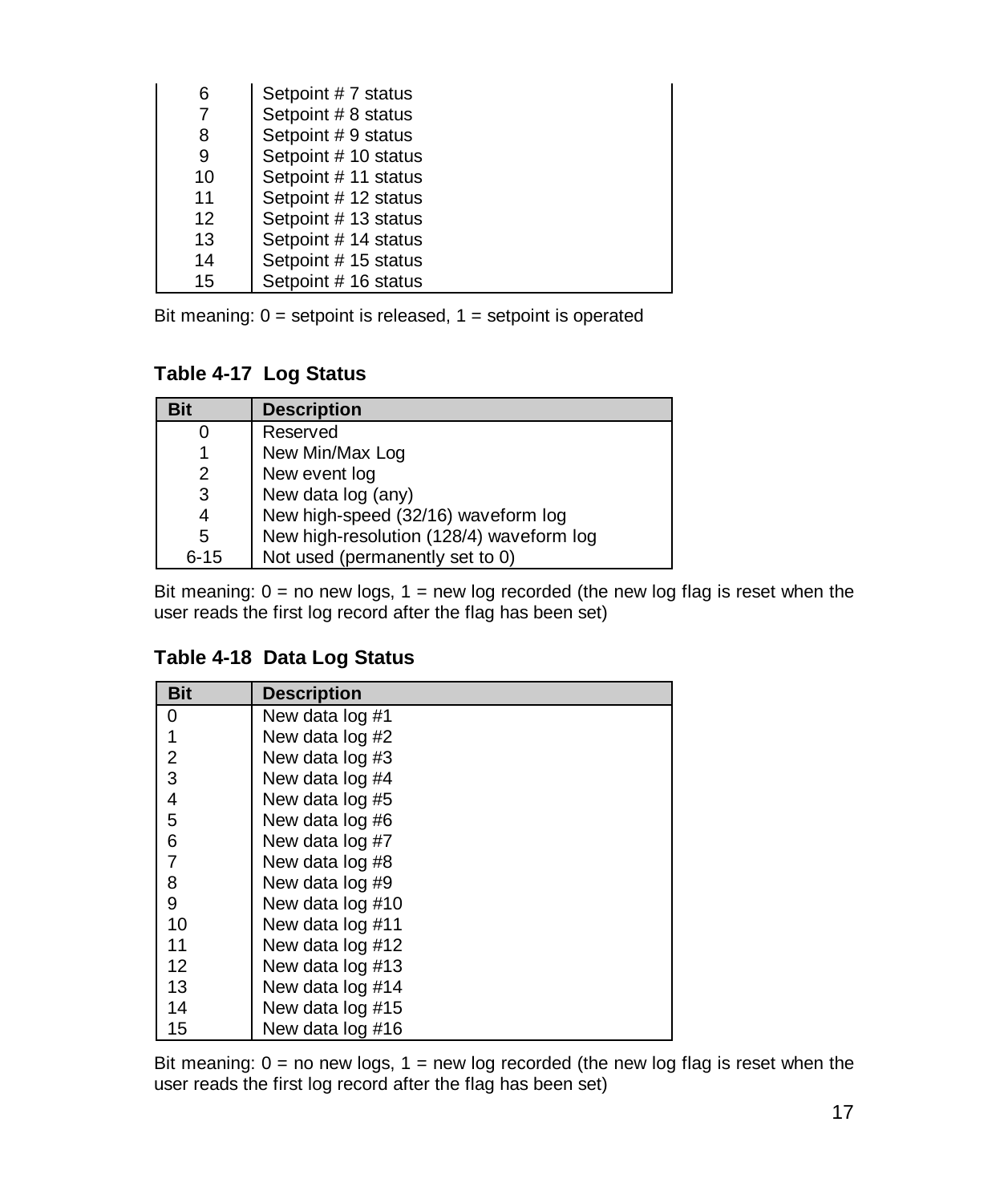#### <span id="page-18-0"></span>**Table 4-19 Setpoint Conditions Status**

| Bit | <b>Description</b>              |  |  |
|-----|---------------------------------|--|--|
| 0   | Setpoint condition #1 status    |  |  |
|     | Setpoint condition #2 status    |  |  |
| 2   | Setpoint condition #3 status    |  |  |
| 3   | Setpoint condition #4 status    |  |  |
| 4-7 | Not used (permanently set to 0) |  |  |

Bit meaning:

| a) when a setpoint is operated: $0 =$ condition is false, $1 =$ condition is true |  |
|-----------------------------------------------------------------------------------|--|
| b) when a setpoint is released: $0 =$ condition is true, $1 =$ condition is false |  |

# **4.8 Extended Memory Status**

| <b>Message type (ASCII)</b> |                                   |                |                                                             |  |
|-----------------------------|-----------------------------------|----------------|-------------------------------------------------------------|--|
|                             | @                                 |                |                                                             |  |
|                             | <b>Message body (hexadecimal)</b> |                |                                                             |  |
|                             |                                   |                | Request - no body                                           |  |
|                             | <b>Response</b>                   |                |                                                             |  |
| <b>Field</b>                | <b>Offset</b>                     | Length         | <b>Parameter</b>                                            |  |
| 1                           | 0                                 | 8              | Total memory size, byte                                     |  |
| $\overline{c}$              | 8                                 | 8              | Free memory size, byte                                      |  |
| 3                           | 16                                | 4              | The number of logged records in event log                   |  |
| 4                           | 20                                | 4              | The number of logged records in data log #1                 |  |
| 5                           | 24                                | 4              | The number of logged records in data log #2                 |  |
| 6                           | 28                                | 4              | The number of logged records in data log #3                 |  |
| $\overline{7}$              | 32                                | 4              | The number of logged records in data log #4                 |  |
| 8                           | 36                                | 4              | The number of logged records in data log #5                 |  |
| 9                           | 40                                | 4              | The number of logged records in data log #6                 |  |
| 10                          | 44                                | 4              | The number of logged records in data log #7                 |  |
| 11                          | 48                                | 4              | The number of logged records in data log #8                 |  |
| 12                          | 52                                | 4              | The number of logged records in data log #9                 |  |
| 13                          | 56                                | 4              | The number of logged records in data log #10                |  |
| 14                          | 60                                | 4              | The number of logged records in data log #11                |  |
| 15                          | 64                                | 4              | The number of logged records in data log #12                |  |
| 16                          | 68                                | 4              | The number of logged records in data log #13                |  |
| 17                          | 72                                | 4              | The number of logged records in data log #14                |  |
| 18                          | 76                                | 4              | The number of logged records in data log #15                |  |
| 19                          | 80                                | 4              | The number of logged records in data log #16                |  |
| 20                          | 84                                | 4              | The number of logged records in the high-speed (32/16)      |  |
|                             |                                   |                | waveform log                                                |  |
| 21                          | 88                                | $\overline{4}$ | The number of logged records in the high-resolution (128/4) |  |
|                             |                                   |                | waveform log                                                |  |
| 22                          | 92                                | 4              | The number of new event log records                         |  |
| 23                          | 96                                | 4              | The number of new data log #1 records                       |  |

#### **Table 4-20 Read Request**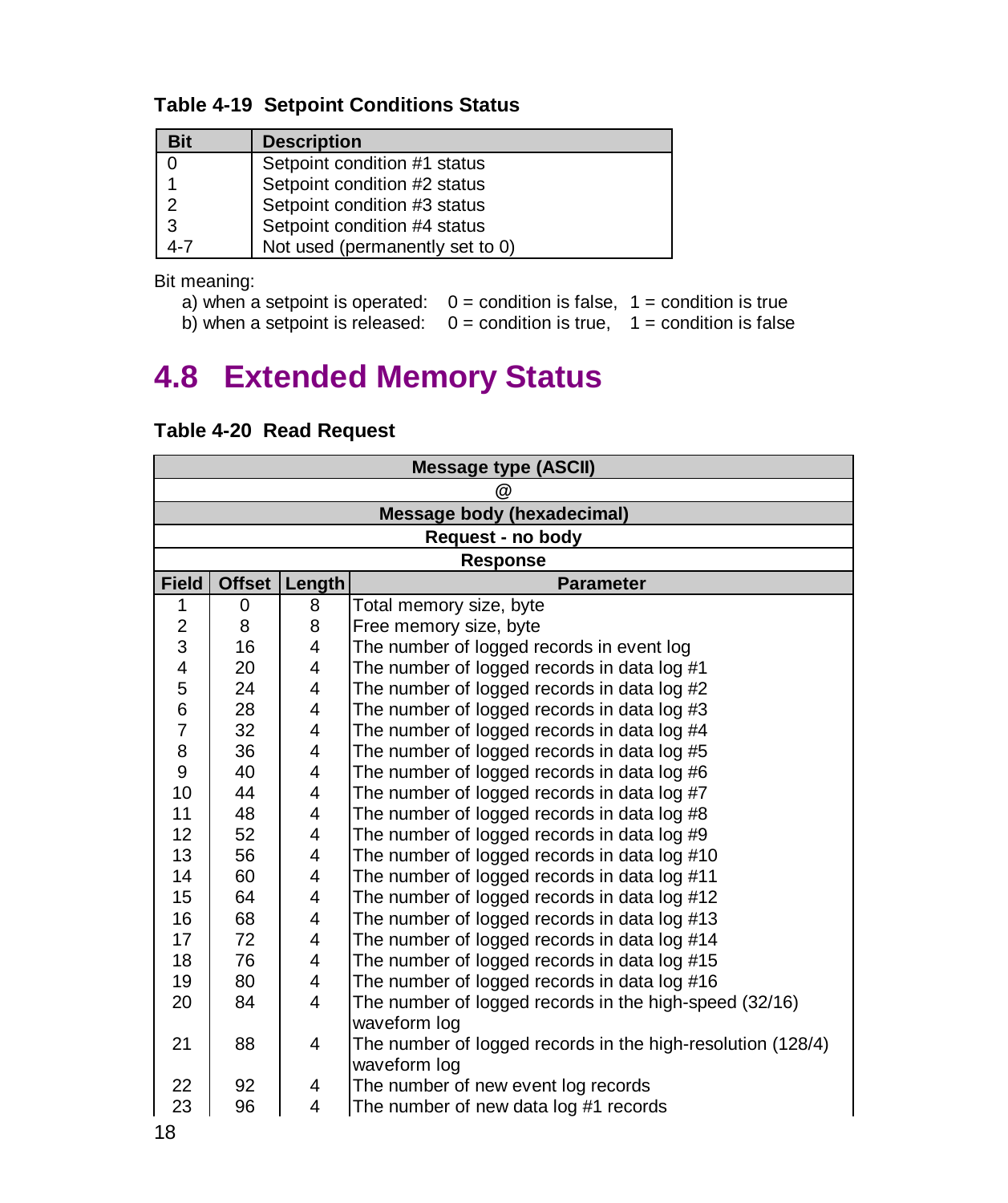| 24 | 100 | 4 | The number of new data log #2 records                     |
|----|-----|---|-----------------------------------------------------------|
| 25 | 104 | 4 | The number of new data log #3 records                     |
| 26 | 108 | 4 | The number of new data log #4 records                     |
| 27 | 112 | 4 | The number of new data log #5 records                     |
| 28 | 116 | 4 | The number of new data log #6 records                     |
| 29 | 120 | 4 | The number of new data log #7 records                     |
| 30 | 124 | 4 | The number of new data log #8 records                     |
| 31 | 128 | 4 | The number of new data log #9 records                     |
| 32 | 132 | 4 | The number of new data log #10 records                    |
| 33 | 136 | 4 | The number of new data log #11 records                    |
| 34 | 140 | 4 | The number of new data log #12 records                    |
| 35 | 144 | 4 | The number of new data log #13 records                    |
| 36 | 148 | 4 | The number of new data log #14 records                    |
| 37 | 152 | 4 | The number of new data log #15 records                    |
| 38 | 156 | 4 | The number of new data log #16 records                    |
| 39 | 160 | 4 | The number of new high-speed (32/16) waveform log records |
| 40 | 164 | 4 | The number of new high-resolution (128/4) waveform log    |
|    |     |   | records                                                   |

The number of logged records includes all records currently logged in the memory partition. The number of the new records includes the number of records that are logged after the last read request has been issued for the memory partition.

# **4.9 Multiplexed Analog Output Allocation**

|                | <b>Message type (ASCII)</b> |               |                                   |               |  |  |
|----------------|-----------------------------|---------------|-----------------------------------|---------------|--|--|
|                | В                           |               |                                   |               |  |  |
|                |                             |               | <b>Message body (hexadecimal)</b> |               |  |  |
|                |                             |               | <b>Request</b>                    |               |  |  |
| <b>Field</b>   | <b>Offset</b>               | <b>Length</b> | <b>Parameter</b>                  | Range         |  |  |
|                | 0                           | 2             | Analog channel number             | $0 - 15$      |  |  |
|                |                             |               | <b>Response</b>                   |               |  |  |
| <b>Field</b>   | <b>Offset</b>               | Length        | <b>Parameter</b>                  | Range         |  |  |
|                | 0                           | 2             | Analog channel number             | $0 - 15$      |  |  |
| $\overline{2}$ | $\overline{2}$              | 4             | Output parameter index            | see Table 5-7 |  |  |
| 3              | 6                           | 8             | Zero scale (0-4 mA)               | see Table 5-7 |  |  |
| 4              | 14                          | 8             | Full scale (20 mA)                | see Table 5-7 |  |  |

#### **Table 4-21 Read Request**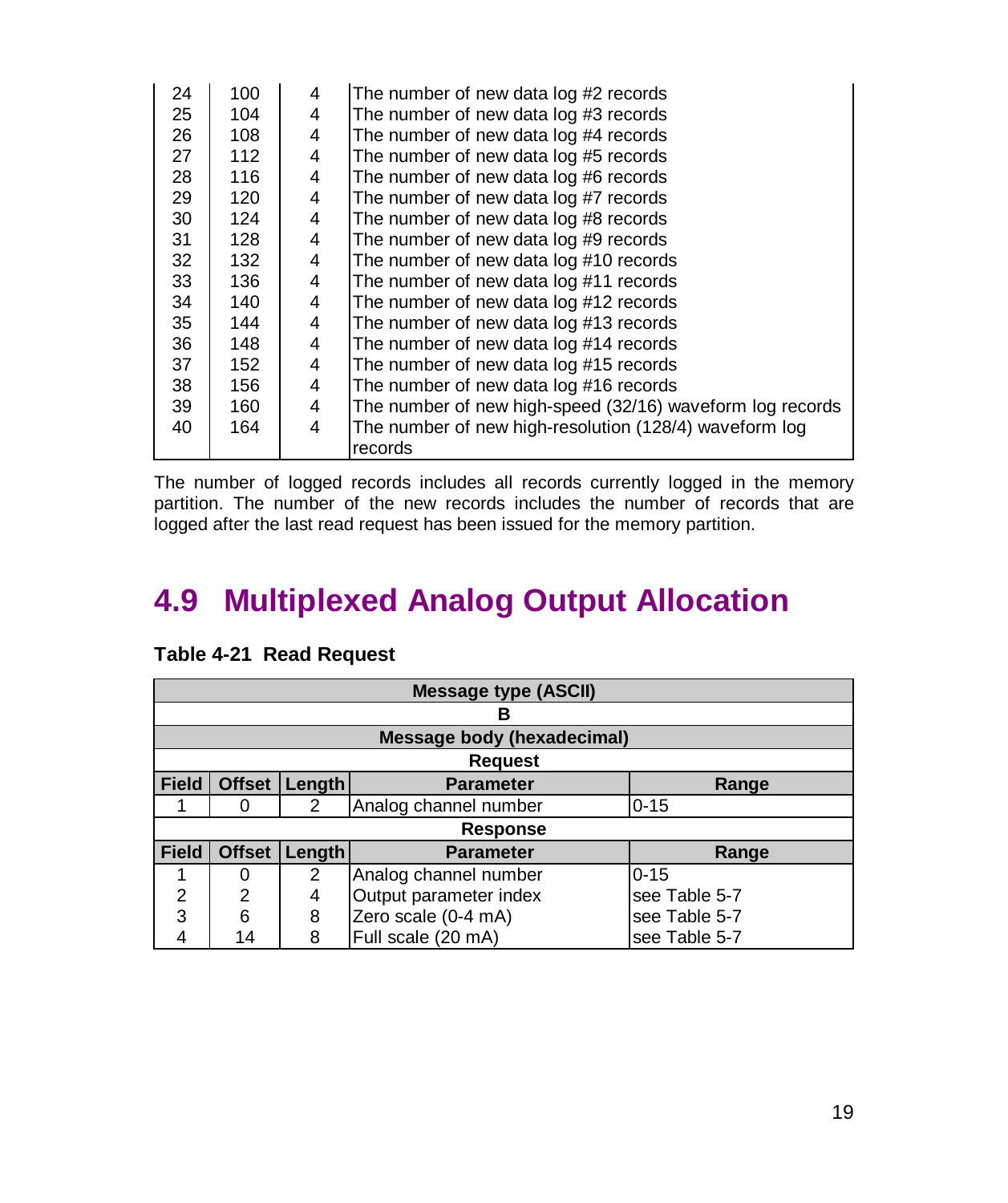#### <span id="page-20-0"></span>**Table 4-22 Write Request**

|              | <b>Message type (ASCII)</b>                          |   |                        |               |  |
|--------------|------------------------------------------------------|---|------------------------|---------------|--|
|              |                                                      |   |                        |               |  |
|              | <b>Message body (hexadecimal)</b>                    |   |                        |               |  |
|              | <b>Request/Response</b>                              |   |                        |               |  |
| <b>Field</b> | <b>Offset</b><br>Length<br><b>Parameter</b><br>Range |   |                        |               |  |
|              |                                                      |   | Analog channel number  | $0 - 15$      |  |
| 2            | 2                                                    | 4 | Output parameter index | see Table 5-7 |  |
| 13           | 6                                                    | 8 | Zero scale (0-4 mA)    | see Table 5-7 |  |
| 4            | 14                                                   | 8 | Full scale (20 mA)     | see Table 5-7 |  |

1. The full scale value may not be less than the zero scale.

2. For signed (bi-directional) power factor, the conversion scales are permanently set in the instrument to the range of -0.00 to 0.00 and may not be changed. Through communications, these are transmitted as -1.00/1.00. In the write request, fields 3 and 4 for signed power factor will be ignored. No error will occur.

# **4.10 Analog Expander Channel Allocation**

|              | <b>Message type (ASCII)</b> |               |                            |               |  |  |
|--------------|-----------------------------|---------------|----------------------------|---------------|--|--|
|              |                             |               |                            |               |  |  |
|              |                             |               | Message body (hexadecimal) |               |  |  |
|              |                             |               | <b>Request</b>             |               |  |  |
| <b>Field</b> | <b>Offset</b>               | Length        | <b>Parameter</b>           | Range         |  |  |
|              | O                           | 2             | Analog channel number      | $0 - 13$      |  |  |
|              |                             |               | <b>Response</b>            |               |  |  |
| <b>Field</b> | <b>Offset</b>               | <b>Length</b> | <b>Parameter</b>           | Range         |  |  |
|              | 0                           | 2             | Analog channel number      | $0 - 13$      |  |  |
| 2            | $\overline{2}$              | 4             | Output parameter index     | see Table 5-7 |  |  |
| 3            | 6                           | 8             | Zero scale (0-4 mA)        | see Table 5-7 |  |  |
| 4            | 14                          | 8             | Full scale (20 mA)         | see Table 5-7 |  |  |

#### **Table 4-23 Read Request**

#### **Table 4-24 Write Request**

|              | <b>Message type (ASCII)</b> |        |                                   |               |  |
|--------------|-----------------------------|--------|-----------------------------------|---------------|--|
|              | с                           |        |                                   |               |  |
|              |                             |        | <b>Message body (hexadecimal)</b> |               |  |
|              | <b>Request/Response</b>     |        |                                   |               |  |
| <b>Field</b> | <b>Offset</b>               | Length | <b>Parameter</b>                  | Range         |  |
|              | 0                           | 2      | Analog channel number             | $0 - 13$      |  |
| 2            | 2                           | 4      | Output parameter index            | see Table 5-7 |  |
| 3            | 6                           | 8      | Zero scale (0-4 mA)               | see Table 5-7 |  |
|              | 14                          |        | Full scale (20 mA)                | see Table 5-7 |  |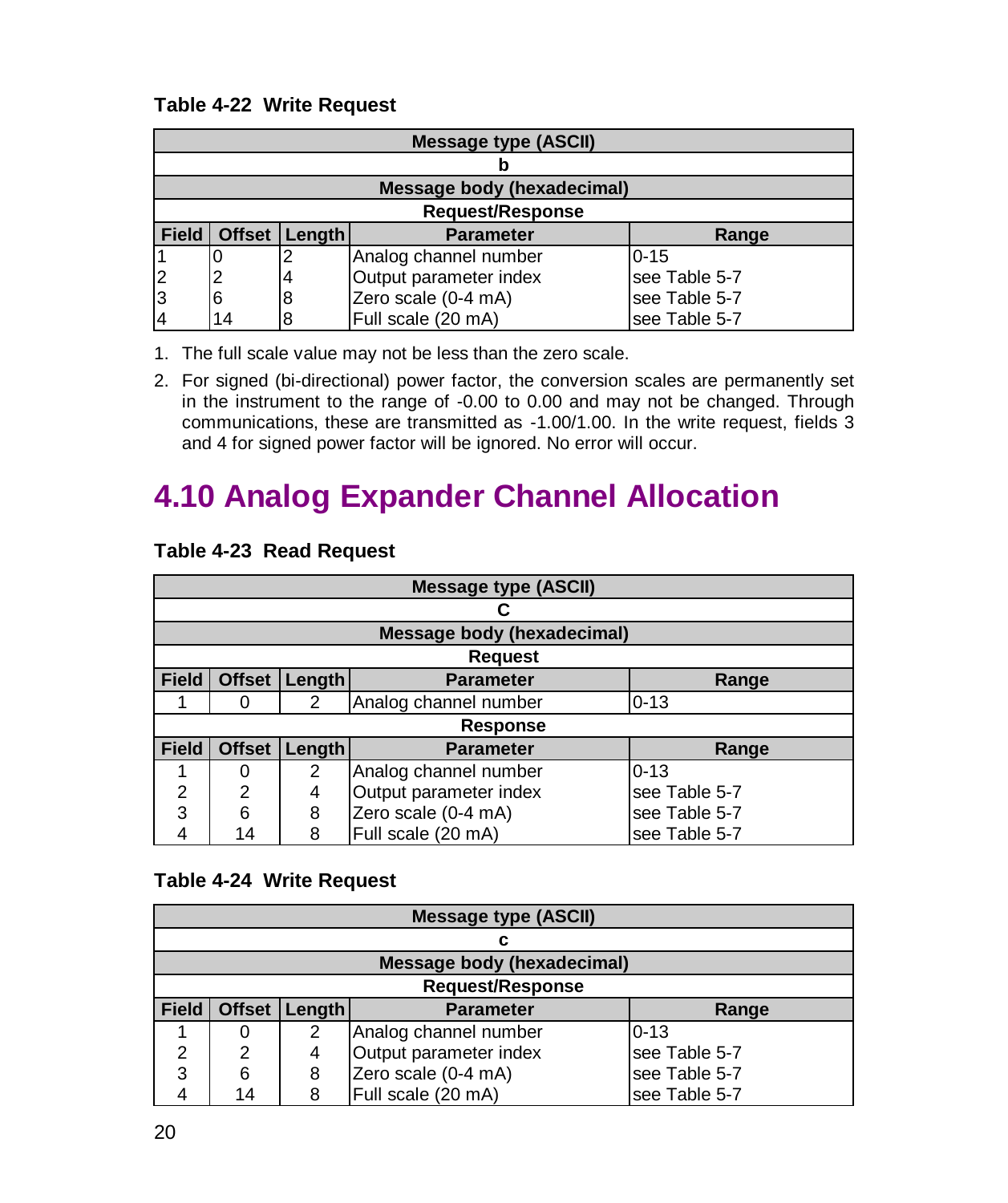- <span id="page-21-0"></span>1. The full scale value may not be less than the zero scale.
- 2. For signed (bi-directional) power factor, see Note 2 to Table 4-22.

### **4.11 Discrete Inputs Allocation**

|              | <b>Message type (ASCII)</b> |        |                                   |                |  |
|--------------|-----------------------------|--------|-----------------------------------|----------------|--|
|              | D                           |        |                                   |                |  |
|              |                             |        | <b>Message body (hexadecimal)</b> |                |  |
|              | <b>Request</b>              |        |                                   |                |  |
| <b>Field</b> | <b>Offset</b>               | Length | <b>Parameter</b>                  | Range          |  |
|              |                             | 2      | Discrete input group ID           | see Table 4-27 |  |
|              | <b>Response</b>             |        |                                   |                |  |
| <b>Field</b> | <b>Offset</b>               | Length | <b>Parameter</b>                  | Range          |  |
|              | O                           | 2      | Discrete input group ID           | see Table 4-27 |  |
| 2            | $\mathfrak{p}$              | 2      | <b>Allocation mask</b>            | see Table 4-28 |  |

#### **Table 4-25 Read Request**

#### **Table 4-26 Write Request**

|              | Message type (ASCII)                           |   |                         |                |  |
|--------------|------------------------------------------------|---|-------------------------|----------------|--|
|              |                                                |   |                         |                |  |
|              | Message body (hexadecimal)                     |   |                         |                |  |
|              | <b>Request/Response</b>                        |   |                         |                |  |
| <b>Field</b> | Offset   Length  <br><b>Parameter</b><br>Range |   |                         |                |  |
|              |                                                | 2 | Discrete input group ID | see Table 4-27 |  |
| ົ            | ⌒                                              |   | Allocation mask         | see Table 4-28 |  |

- 1. Before allocating inputs for the selector of the internal multiplexed analog output, they should be allocated as status inputs. From one to four contiguous discrete inputs beginning from input #1 can be used for the multiplexer channels' selector.
- 2. Before allocating an input for the external synchronization pulse, it should be allocated as pulse input.
- 3. In the event that the discrete input has just been allocated for any source, you should disable it before trying to reallocate it to another input group.

#### **Table 4-27 Discrete Input Groups**

| <b>Group ID</b> | <b>Description</b>                        |
|-----------------|-------------------------------------------|
|                 | Status inputs                             |
|                 | Pulse inputs                              |
| 2               | Analog output multiplexer selector inputs |
| વ               | External synchronization pulse input      |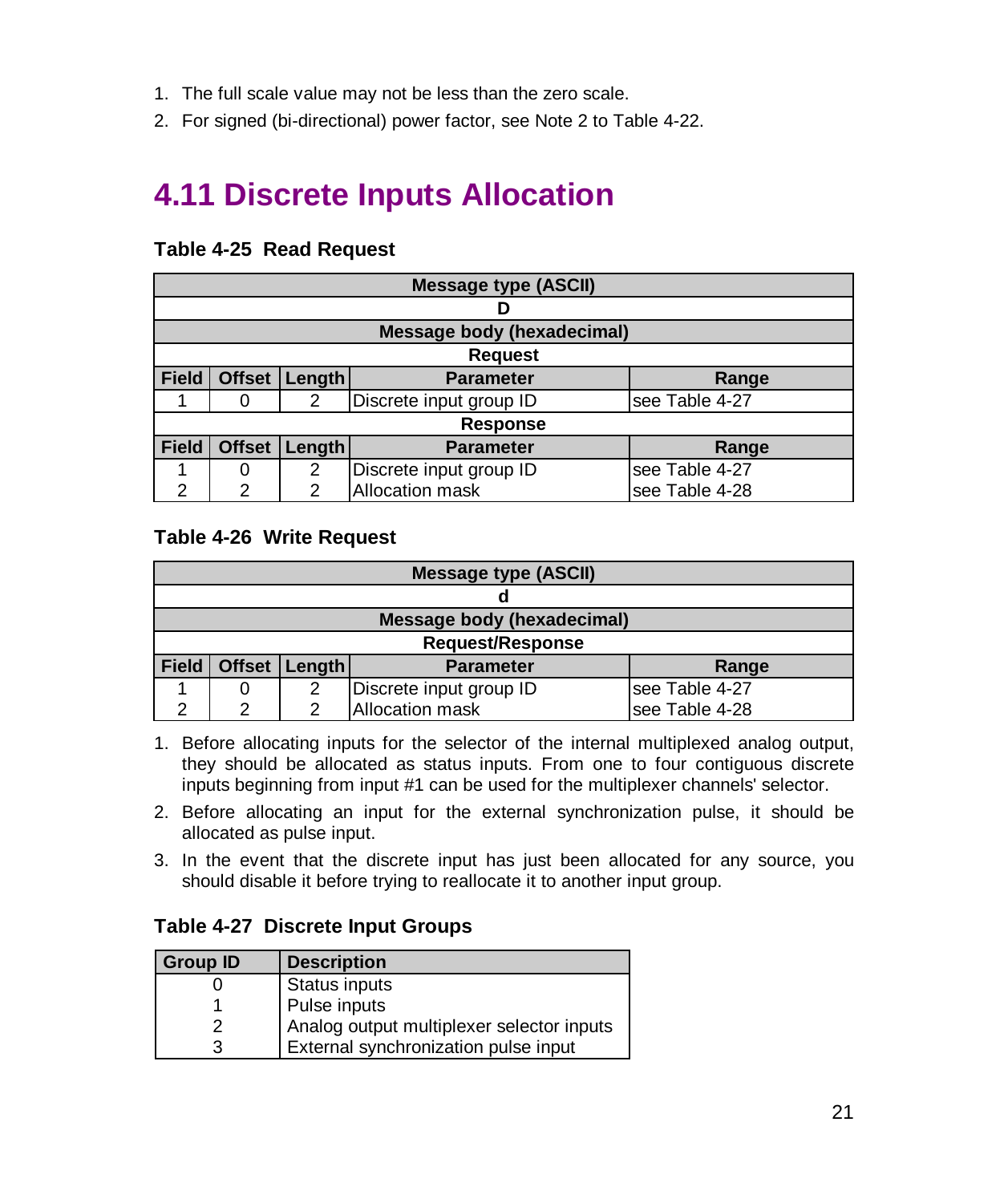#### <span id="page-22-0"></span>**Table 4-28 Discrete Inputs Allocation Mask**

| <b>Bit number</b> | <b>Description</b>                   |
|-------------------|--------------------------------------|
|                   | Discrete input # 1 allocation status |
|                   | Discrete input # 2 allocation status |
| 2                 | Discrete input # 3 allocation status |
| 3                 | Discrete input # 4 allocation status |
| 4                 | Discrete input # 5 allocation status |
| 5                 | Discrete input # 6 allocation status |
| 6                 | Discrete input #7 allocation status  |
|                   | Discrete input # 8 allocation status |

Bit meaning:  $0 =$  input not allocated,  $1 =$  input allocated to the group

### **4.12 Timer Setup**

#### **Table 4-29 Read Request**

|              | <b>Message type (ASCII)</b> |        |                                   |                              |  |
|--------------|-----------------------------|--------|-----------------------------------|------------------------------|--|
|              |                             |        | F                                 |                              |  |
|              |                             |        | <b>Message body (hexadecimal)</b> |                              |  |
|              |                             |        | <b>Request</b>                    |                              |  |
| <b>Field</b> | <b>Offset</b>               | Length | <b>Parameter</b>                  | Range                        |  |
|              |                             | 2      | Timer number                      | $0 - 3$                      |  |
|              |                             |        | <b>Response</b>                   |                              |  |
| <b>Field</b> | <b>Offset</b>               | Length | <b>Parameter</b>                  | Range                        |  |
|              |                             | 2      | Timer number                      | $0 - 3$                      |  |
| າ            | 2                           | 4      | Timer interval, sec               | 1-9999, $0 =$ timer disabled |  |

#### **Table 4-30 Write Request**

|              | <b>Message type (ASCII)</b>                          |   |                                   |                             |  |  |
|--------------|------------------------------------------------------|---|-----------------------------------|-----------------------------|--|--|
|              | е                                                    |   |                                   |                             |  |  |
|              |                                                      |   | <b>Message body (hexadecimal)</b> |                             |  |  |
|              | <b>Request/Response</b>                              |   |                                   |                             |  |  |
| <b>Field</b> | <b>Offset</b><br>Length<br><b>Parameter</b><br>Range |   |                                   |                             |  |  |
|              |                                                      | 2 | Timer number                      | $0 - 3$                     |  |  |
| ີ            | റ                                                    |   | Timer interval, sec               | 1-9999, $0 =$ disable timer |  |  |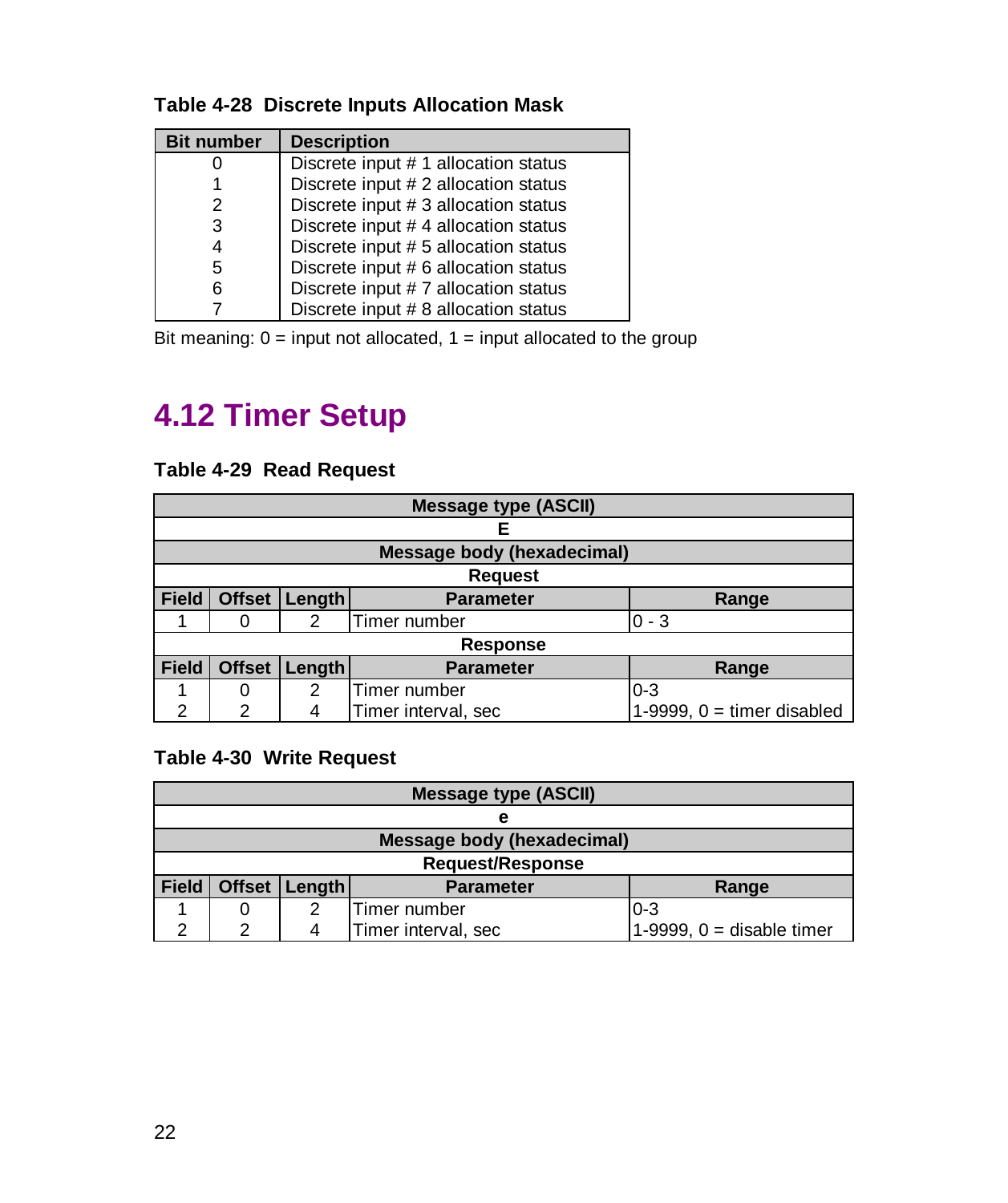# <span id="page-23-0"></span>**4.13 Alarm/Event Setpoints**

#### **Table 4-31 Read Request**

| <b>Message type (ASCII)</b> |                |                         |                         |                                   |                       |  |  |
|-----------------------------|----------------|-------------------------|-------------------------|-----------------------------------|-----------------------|--|--|
|                             |                |                         |                         |                                   |                       |  |  |
|                             |                |                         |                         | <b>Message body (hexadecimal)</b> |                       |  |  |
|                             |                |                         |                         | <b>Request</b>                    |                       |  |  |
| Field                       | <b>Offset</b>  | Length                  |                         | <b>Parameter</b>                  | Range                 |  |  |
| 1                           | 0              | 2                       | Setpoint number         |                                   | $0 - 15$              |  |  |
|                             |                |                         |                         | <b>Response</b>                   |                       |  |  |
| <b>Field</b>                | <b>Offset</b>  | Length                  |                         | <b>Parameter</b>                  | Range                 |  |  |
| 1                           | 0              | 2                       | Setpoint number         |                                   | $0 - 15$              |  |  |
| $\overline{2}$              | $\overline{2}$ | $\overline{2}$          | Condition #1            | Conjunction operation             | $0 = OR, 1 = AND$     |  |  |
| 3                           | 4              | 4                       |                         | Trigger parameter index           | see Table 4-33        |  |  |
| 4                           | 8              | $\overline{\mathbf{c}}$ |                         | Operate condition                 | see Table 4-33        |  |  |
| 5                           | 10             | 8                       |                         | Operate limit                     | see Table 4-33        |  |  |
| 6                           | 18             | 8                       |                         | Release limit                     | see Table 4-33        |  |  |
| 7                           | 26             | $\overline{2}$          | Condition #2            | Conjunction operation             | $0 = OR, 1 = AND$     |  |  |
| 8                           | 28             | $\overline{\mathbf{4}}$ |                         | Trigger parameter index           | see Table 4-33        |  |  |
| 9                           | 32             | $\overline{c}$          |                         | Operate condition                 | see Table 4-33        |  |  |
| 10                          | 34             | 8                       |                         | Operate limit                     | see Table 4-33        |  |  |
| 11                          | 42             | 8                       |                         | Release limit                     |                       |  |  |
| 12                          | 50             | $\overline{2}$          | Condition #3            | Conjunction operation             |                       |  |  |
| 13                          | 52             | 4                       |                         | Trigger parameter index           | see Table 4-33        |  |  |
| 14                          | 56             | $\overline{c}$          |                         | Operate condition                 | see Table 4-33        |  |  |
| 15                          | 58             | 8                       |                         | Operate limit                     | see Table 4-33        |  |  |
| 16                          | 66             | 8                       |                         | Release limit                     | see Table 4-33        |  |  |
| 17                          | 74             | $\overline{2}$          | Condition #4            | Conjunction operation             | $0 = OR, 1 = AND$     |  |  |
| 18                          | 76             | 4                       |                         | Trigger parameter index           | see Table 4-33        |  |  |
| 19                          | 80             | $\overline{c}$          |                         | Operate condition                 | see Table 4-33        |  |  |
| 20                          | 82             | 8                       |                         | Operate limit                     | see Table 4-33        |  |  |
| 21                          | 90             | 8                       |                         | Release limit                     | see Table 4-33        |  |  |
| 22                          | 98             | $\overline{4}$          | Action #1               | Action type                       | see Table 4-35        |  |  |
| 23                          | 102            | $\overline{\mathbf{c}}$ |                         | Action target                     | see Table 4-35        |  |  |
| 24                          | 104            | $\overline{4}$          | Action #2               | Action type                       | see Table 4-35        |  |  |
| 25                          | 108            | $\overline{c}$          |                         | Action target                     | see Table 4-35        |  |  |
| 26                          | 110            | $\overline{4}$          | Action #3               | Action type                       | see Table 4-35        |  |  |
| 27                          | 114            | $\overline{c}$          |                         | Action target                     | see Table 4-35        |  |  |
| 28                          | 116            | $\overline{4}$          | Action #4               | Action type                       | see Table 4-35        |  |  |
| 29                          | 120            | $\overline{2}$          |                         | Action target                     | see Table 4-35        |  |  |
| 30                          | 122            | $\overline{2}$          | Delays                  | Time unit                         | $0 = 1s$ , $1 = 0.1s$ |  |  |
| 31                          | 124            | 4                       |                         | Operate delay                     | 0-9999                |  |  |
| 32                          | 128            | 4                       | Release delay<br>0-9999 |                                   |                       |  |  |

The setpoint is disabled when the first trigger parameter is set to NONE.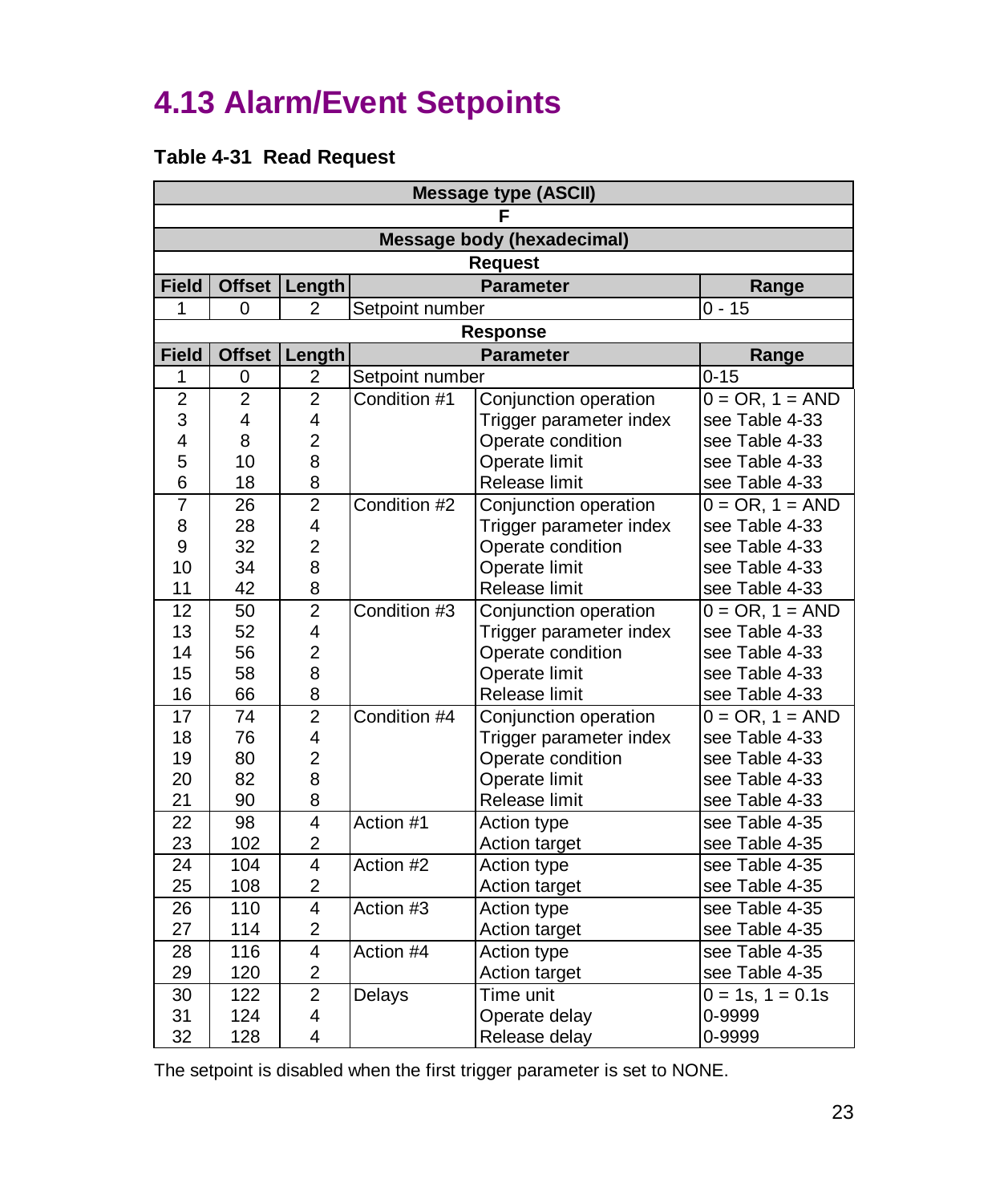|                 | <b>Message type (ASCII)</b> |                         |                 |                                   |                    |  |  |
|-----------------|-----------------------------|-------------------------|-----------------|-----------------------------------|--------------------|--|--|
|                 |                             |                         |                 |                                   |                    |  |  |
|                 |                             |                         |                 | <b>Message body (hexadecimal)</b> |                    |  |  |
|                 | <b>Request</b>              |                         |                 |                                   |                    |  |  |
| <b>Field</b>    | <b>Offset</b>               | Length                  |                 | <b>Parameter</b>                  | Range              |  |  |
| 1               | 0                           | 2                       | Setpoint number |                                   | $0 - 15$           |  |  |
| $\overline{c}$  | 2                           | $\overline{c}$          | Condition #1    | Conjunction operation             | $0 = OR, 1 = AND$  |  |  |
| 3               | 4                           | 4                       |                 | Trigger parameter index           | see Table 4-33     |  |  |
| 4               | 8                           | $\overline{2}$          |                 | Operate condition                 | see Table 4-33     |  |  |
| 5               | 10                          | 8                       |                 | Operate limit                     | see Table 4-33     |  |  |
| 6               | 18                          | 8                       |                 | Release limit                     | see Table 4-33     |  |  |
| $\overline{7}$  | 26                          | $\overline{2}$          | Condition #2    | Conjunction operation             | $0 = OR, 1 = AND$  |  |  |
| 8               | 28                          | 4                       |                 | Trigger parameter index           | see Table 4-33     |  |  |
| 9               | 32                          | $\overline{c}$          |                 | Operate condition                 | see Table 4-33     |  |  |
| 10              | 34                          | 8                       |                 | Operate limit                     | see Table 4-33     |  |  |
| 11              | 42                          | 8                       |                 | Release limit                     | see Table 4-33     |  |  |
| 12              | 50                          | $\overline{2}$          | Condition #3    | Conjunction operation             | $0 = OR, 1 = AND$  |  |  |
| 13              | 52                          | 4                       |                 | Trigger parameter index           | see Table 4-33     |  |  |
| 14              | 56                          | $\overline{c}$          |                 | Operate condition                 | see Table 4-33     |  |  |
| 15              | 58                          | 8                       | Operate limit   |                                   | see Table 4-33     |  |  |
| 16              | 66                          | 8                       | Release limit   |                                   | see Table 4-33     |  |  |
| $\overline{17}$ | 74                          | $\overline{2}$          | Condition #4    | Conjunction operation             | $0 = OR, 1 = AND$  |  |  |
| 18              | 76                          | 4                       |                 | Trigger parameter index           | see Table 4-33     |  |  |
| 19              | 80                          | $\overline{c}$          |                 | Operate condition                 | see Table 4-33     |  |  |
| 20              | 82                          | 8                       |                 | Operate limit                     | see Table 4-33     |  |  |
| 21              | 90                          | 8                       |                 | Release limit                     | see Table 4-33     |  |  |
| 22              | 98                          | $\overline{4}$          | Action #1       | Action type                       | see Table 4-35     |  |  |
| 23              | 102                         | $\overline{c}$          |                 | Action target                     | see Table 4-35     |  |  |
| 24              | 104                         | $\overline{4}$          | Action #2       | Action type                       | see Table 4-35     |  |  |
| 25              | 108                         | $\overline{c}$          |                 | Action target                     | see Table 4-35     |  |  |
| 26              | 110                         | $\overline{4}$          | Action $#3$     | Action type                       | see Table 4-35     |  |  |
| 27              | 114                         | $\overline{2}$          |                 | Action target                     | see Table 4-35     |  |  |
| 28              | 116                         | $\overline{4}$          | Action #4       | Action type                       | see Table 4-35     |  |  |
| 29              | 120                         | $\overline{2}$          |                 | Action target                     | see Table 4-35     |  |  |
| 30              | 122                         | $\overline{2}$          | Delays          | Time unit                         | $0 = 1s, 1 = 0.1s$ |  |  |
| 31              | 124                         | 4                       |                 | Operate delay                     | 0-9999             |  |  |
| 32              | 128                         | $\overline{\mathbf{4}}$ | Release delay   |                                   | 0-9999             |  |  |
|                 |                             |                         |                 | <b>Response</b>                   |                    |  |  |
| <b>Field</b>    | <b>Offset</b>               | Length                  |                 | <b>Parameter</b>                  | Range              |  |  |
| 1               | 0                           | $\overline{2}$          | Setpoint number |                                   | $0 - 15$           |  |  |

#### **Table 4-32 Write Request**

To disable the setpoint, send request 'f' with fields 2 through 6 padded with ASCII zeros.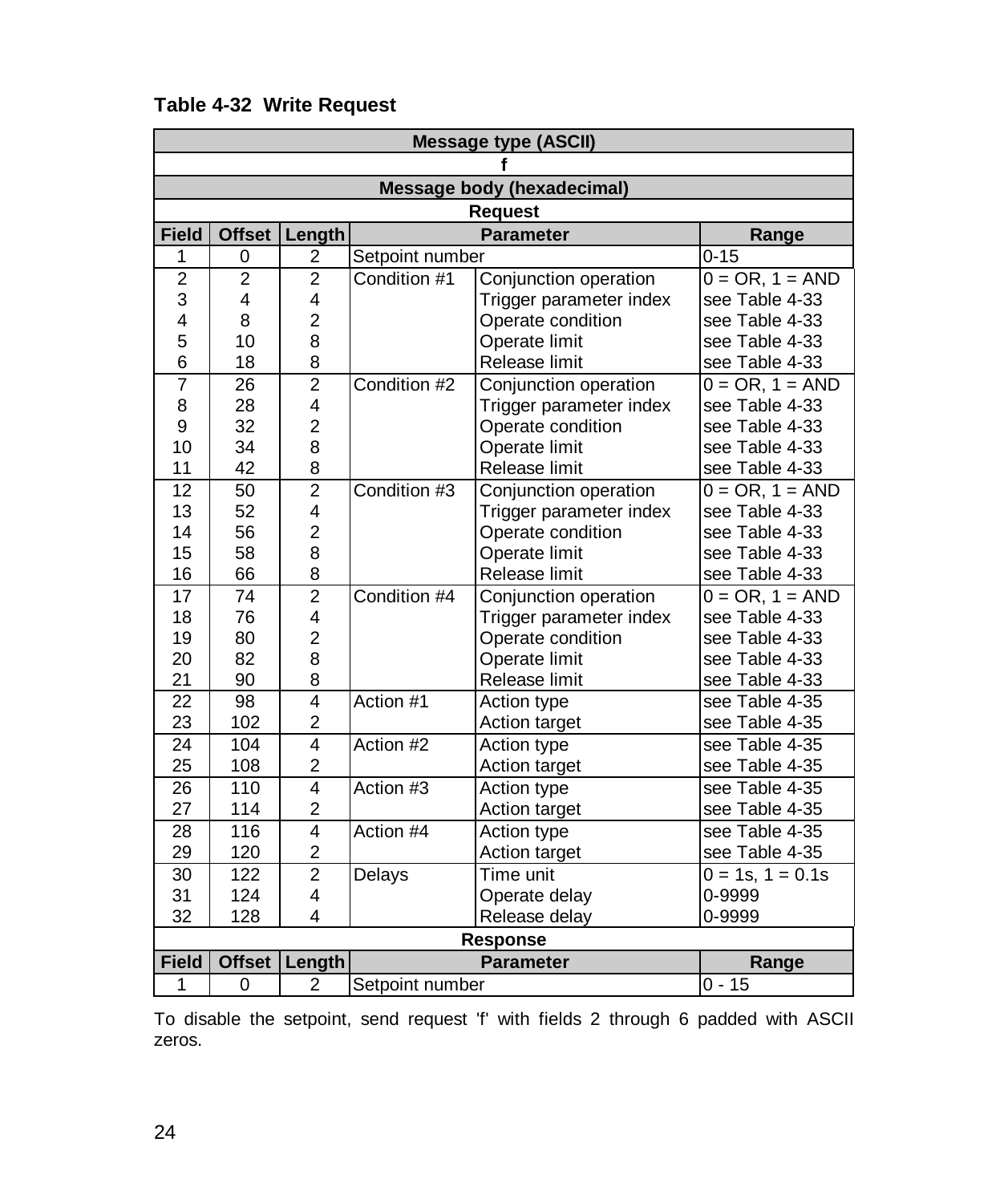| <b>Trigger parameter</b>  | <b>Trigger</b><br>index (hex) | Unit | Range $\tilde{A}$      | <b>Conditions</b><br>(table 4-34) |
|---------------------------|-------------------------------|------|------------------------|-----------------------------------|
| <b>None</b>               | 0000h                         |      | N/A                    | N/A                               |
| Special inputs A          |                               |      |                        |                                   |
| Voltage disturbance       | 0100h                         | %    | 0 to 100 $AE$          | GE/LE/EQ/NE                       |
| Phase rotation            | 0101h                         |      | $0$ to $2 \, \text{C}$ | GE/LE/EQ/NE                       |
| <b>User event flags</b>   |                               |      |                        |                                   |
| Event flag #1             | 0300h                         |      | N/A                    | ON/OFF                            |
| Event flag #2             | 0301h                         |      | N/A                    | ON/OFF                            |
| Event flag #3             | 0302h                         |      | N/A                    | ON/OFF                            |
| Event flag #4             | 0303h                         |      | N/A                    | ON/OFF                            |
| Event flag #5             | 0304h                         |      | N/A                    | ON/OFF                            |
| Event flag #6             | 0305h                         |      | N/A                    | ON/OFF                            |
| Event flag #7             | 0306h                         |      | N/A                    | ON/OFF                            |
| Event flag #8             | 0307h                         |      | N/A                    | ON/OFF                            |
| <b>Internal events</b>    |                               |      |                        |                                   |
| kWh import pulse          | 0400h                         |      | N/A                    | ON/OFF                            |
| kWh export pulse          | 0401h                         |      | N/A                    | ON/OFF                            |
| kWh total pulse           | 0402h                         |      | N/A                    | ON/OFF                            |
| kvarh import pulse        | 0403h                         |      | N/A                    | ON/OFF                            |
| kvarh export pulse        | 0404h                         |      | N/A                    | ON/OFF                            |
| kvarh total pulse         | 0405h                         |      | N/A                    | ON/OFF                            |
| kVAh total pulse          | 0406h                         |      | N/A                    | ON/OFF                            |
| Start new demand interval | 0407h                         |      | N/A                    | ON/OFF                            |
| Start new tariff          | 0409h                         |      | N/A                    | ON/OFF                            |
| <b>Timers</b>             |                               |      |                        |                                   |
| Timer#1                   | 0500h                         |      | N/A                    | ON/OFF                            |
| Timer #2                  | 0501h                         |      | N/A                    | ON/OFF                            |
| Timer #3                  | 0502h                         |      | N/A                    | ON/OFF                            |
| Timer #4                  | 0503h                         |      | N/A                    | ON/OFF                            |
| <b>Status inputs</b>      |                               |      |                        |                                   |
| Status input #1           | 0600h                         |      | N/A                    | ON/OFF                            |
| Status input #2           | 0601h                         |      | N/A                    | ON/OFF                            |
| Status input #3           | 0602h                         |      | N/A                    | ON/OFF                            |
| Status input #4           | 0603h                         |      | N/A                    | ON/OFF                            |
| Status input #5           | 0604h                         |      | N/A                    | ON/OFF                            |
| Status input #6           | 0605h                         |      | N/A                    | ON/OFF                            |
| Status input #7           | 0606h                         |      | N/A                    | ON/OFF                            |
| Status input #8           | 0607h                         |      | N/A                    | ON/OFF                            |
| <b>Pulse inputs</b>       |                               |      |                        |                                   |
| Pulse input #1            | 0700h                         |      | N/A                    | ON/OFF                            |
| Pulse input #2            | 0701h                         |      | N/A                    | ON/OFF                            |
| Pulse input #3            | 0702h                         |      | N/A                    | ON/OFF                            |
| Pulse input #4            | 0703h                         |      | N/A                    | ON/OFF                            |
| Pulse input #5            | 0704h                         |      | N/A                    | ON/OFF                            |

#### **Table 4-33 Alarm/Event Setpoint Trigger Parameters**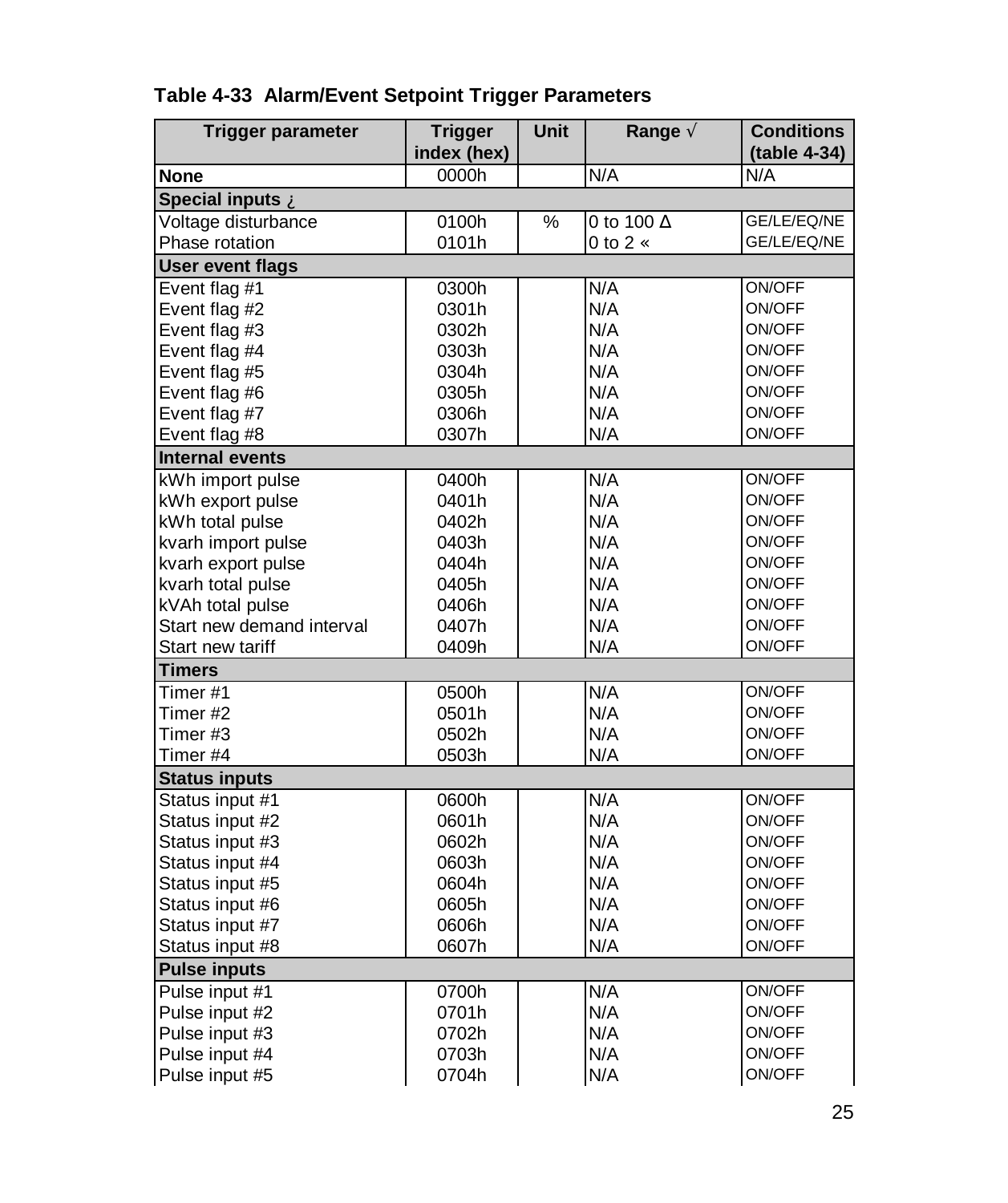| Trigger parameter          | <b>Trigger</b> | Unit       | Range A                     | <b>Conditions</b> |
|----------------------------|----------------|------------|-----------------------------|-------------------|
|                            | index (hex)    |            |                             | (table 4-34)      |
| Pulse input #6             | 0705h          |            | N/A                         | ON/OFF            |
| Pulse input #7             | 0706h          |            | N/A                         | ON/OFF            |
| Pulse input #8             | 0707h          |            | N/A                         | ON/OFF            |
| <b>Relay status</b>        |                |            |                             |                   |
| Relay #1 status            | 0800h          |            | N/A                         | ON/OFF            |
| Relay #2 status            | 0801h          |            | N/A                         | ON/OFF            |
| Relay #3 status            | 0802h          |            | N/A                         | ON/OFF            |
| Relay #4 status            | 0803h          |            | N/A                         | ON/OFF            |
| <b>Pulse counters</b>      |                |            |                             |                   |
| Pulse counter #1           | 0A00h          |            | 0 to $10^{9} - 1$           | GE/LE/EQ/NE       |
| Pulse counter #2           | 0A01h          |            | 0 to 109-1                  | GE/LE/EQ/NE       |
| Pulse counter #3           | 0A02h          |            | 0 to $109-1$                | GE/LE/EQ/NE       |
| Pulse counter #4           | 0A03h          |            | 0 to 109-1                  | GE/LE/EQ/NE       |
| Pulse counter #5           | 0A04h          |            | 0 to 109-1                  | GE/LE/EQ/NE       |
| Pulse counter #6           | 0A05h          |            | 0 to 109-1                  | GE/LE/EQ/NE       |
| Pulse counter #7           | 0A06h          |            | 0 to $10^{9} - 1$           | GE/LE/EQ/NE       |
| Pulse counter #8           | 0A07h          |            | 0 to 109-1                  | GE/LE/EQ/NE       |
| Time/Date parameters À     |                |            |                             |                   |
| Packed date Á              | 0B00h          |            | 000101 to                   | GE/LE/EQ/NE       |
|                            |                |            | 991231                      |                   |
| Packed time $\hat{A}$      | 0B01h          |            | 000000 to                   | GE/LE/EQ/NE       |
|                            |                |            | 235959                      |                   |
| Day of week                | 0B02h          |            | $1 = Sun$ , $7 = Sat$       | GE/LE/EQ/NE       |
| Year                       | 0B03h          |            | 0 to 99                     | GE/LE/EQ/NE       |
| Month                      | 0B04h          |            | 1 to 12                     | GE/LE/EQ/NE       |
| Day of month               | 0B05h          |            | 1 to 31                     | GE/LE/EQ/NE       |
| Hour                       | 0B06h          |            | 0 to 23                     | GE/LE/EQ/NE       |
| Minute                     | 0B07h          |            | 0 to 59                     | GE/LE/EQ/NE       |
| Second                     | 0B08h          |            | 0 to 59                     | GE/LE/EQ/NE       |
| Real-time values per phase |                |            |                             |                   |
| Voltage L1/L12             | 0C00h          | V          | 0 to Vmax                   | GE/LE/EQ/NE       |
| Voltage L2/L23             | 0C01h          | V          | 0 to Vmax                   | GE/LE/EQ/NE       |
| Voltage L3/L31             | 0C02h          | V          | 0 to Vmax                   | GE/LE/EQ/NE       |
| Current L1                 | 0C03h          | A          | 0 to Imax                   | GE/LE/EQ/NE       |
| Current L <sub>2</sub>     | 0C04h          | A          | 0 to Imax                   | GE/LE/EQ/NE       |
| Current L3                 | 0C05h          | A          | 0 to Imax                   | GE/LE/EQ/NE       |
| kW L1                      | 0C06h          | kW         | -Pmax to Pmax               | GE/LE/EQ/NE       |
| kW L2                      | 0C07h          | kW         | -Pmax to Pmax               | GE/LE/EQ/NE       |
| kW L3                      | 0C08h          | kW         | -Pmax to Pmax               | GE/LE/EQ/NE       |
| kvar L1                    | 0C09h          | kvar       | -Pmax to Pmax               | GE/LE/EQ/NE       |
| kvar L <sub>2</sub>        | 0C0Ah          | kvar       | -Pmax to Pmax               | GE/LE/EQ/NE       |
| kvar L <sub>3</sub>        | 0C0Bh          | kvar       | -Pmax to Pmax               | GE/LE/EQ/NE       |
| kVA L1                     | 0C0Ch          | kVA        | 0 to Pmax                   | GE/LE/EQ/NE       |
| kVAL <sub>2</sub>          | 0C0Dh          | <b>kVA</b> | 0 to Pmax                   | GE/LE/EQ/NE       |
| kVAL3                      | 0C0Eh          | <b>kVA</b> | 0 to Pmax                   | GE/LE/EQ/NE       |
| Power factor L1            | 0C0Fh          |            | $-100$ to $100 \times 0.01$ | GE/LE/EQ/NE       |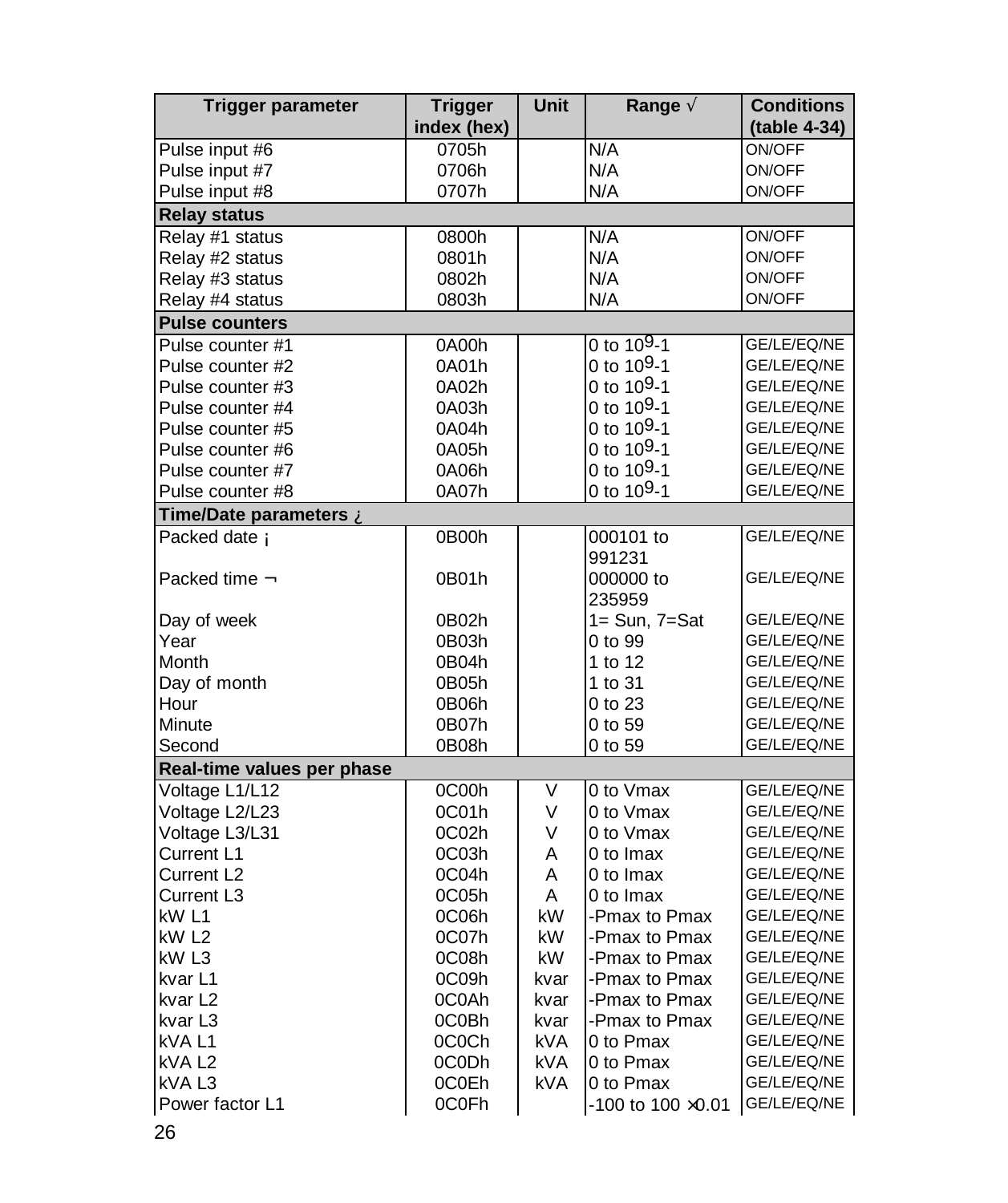| Trigger parameter                  | <b>Trigger</b> | Unit       | Range $\tilde{A}$           | <b>Conditions</b> |
|------------------------------------|----------------|------------|-----------------------------|-------------------|
|                                    | index (hex)    |            |                             | (table 4-34)      |
| Power factor L2                    | 0C10h          |            | -100 to 100 $\times$ 0.01   | GE/LE/EQ/NE       |
| Power factor L3                    | 0C11h          |            | $-100$ to $100 \times 0.01$ | GE/LE/EQ/NE       |
| Voltage THD L1/L12                 | 0C12h          | ℅          | 0 to $1000 \times 0.1$      | GE/LE/EQ/NE       |
| Voltage THD L2/L23                 | 0C13h          | $\%$       | 0 to $1000 \times 0.1$      | GE/LE/EQ/NE       |
| Voltage THD L3                     | 0C14h          | %          | 0 to $1000 \times 0.1$      | GE/LE/EQ/NE       |
| Current THD L1                     | 0C15h          | %          | 0 to $1000 \times 0.1$      | GE/LE/EQ/NE       |
| Current THD L2                     | 0C16h          | %          | 0 to $1000 \times 0.1$      | GE/LE/EQ/NE       |
| Current THD L3                     | 0C17h          | $\%$       | 0 to $1000 \times 0.1$      | GE/LE/EQ/NE       |
| K-Factor L1                        | 0C18h          |            | 10 to 9999 × 0.1            | GE/LE/EQ/NE       |
| K-Factor L2                        | 0C19h          |            | 10 to 9999 $\times$ 0.1     | GE/LE/EQ/NE       |
| K-Factor L3                        | 0C1Ah          |            | 10 to 9999 × 0.1            | GE/LE/EQ/NE       |
| Real-time low values on any phase  |                |            |                             |                   |
| Low voltage                        | 0D00h          |            | 0 to Vmax                   | GE/LE/EQ/NE       |
| Low current                        | 0D01h          |            | 0 to Imax                   | GE/LE/EQ/NE       |
| Low kW                             | 0D02h          | kW         | -Pmax to Pmax               | GE/LE/EQ/NE       |
| Low kvar                           | 0D03h          | kvar       | -Pmax to Pmax               | GE/LE/EQ/NE       |
| Low kVA                            | 0D04h          | <b>kVA</b> | 0 to Pmax                   | GE/LE/EQ/NE       |
| Low PF Lag                         | 0D05h          |            | 0 to $100 \times 0.01$      | GE/LE/EQ/NE       |
| Low PF Lead                        | 0D06h          |            | 0 to $100 \times 0.01$      | GE/LE/EQ/NE       |
| Low voltage THD                    | 0D07h          | ℅          | 0 to $1000 \times 0.1$      | GE/LE/EQ/NE       |
| Low current THD                    | 0D08h          | %          | 0 to 1000 ×0.1              | GE/LE/EQ/NE       |
| Low K-Factor                       | 0D09h          |            | 10 to 9999 $\times$ 0.1     | GE/LE/EQ/NE       |
| Real-time high values on any phase |                |            |                             |                   |
| High voltage                       | 0E00h          | V          | 0 to Vmax                   | GE/LE/EQ/NE       |
| High current                       | 0E01h          | A          | 0 to Imax                   | GE/LE/EQ/NE       |
| High kW                            | 0E02h          | kW         | -Pmax to Pmax               | GE/LE/EQ/NE       |
| High kvar                          | 0E03h          | kvar       | -Pmax to Pmax               | GE/LE/EQ/NE       |
| High kVA                           | 0E04h          | kVA        | 0 to Pmax                   | GE/LE/EQ/NE       |
| High PF Lag                        | 0E05h          |            | 0 to $100 \times 0.01$      | GE/LE/EQ/NE       |
| High PF Lead                       | 0E06h          |            | 0 to $100 \times 0.01$      | GE/LE/EQ/NE       |
| High voltage THD                   | 0E07h          | %          | 0 to $1000 \times 0.1$      | GE/LE/EQ/NE       |
| High current THD                   | 0E08h          | ℅          | 0 to $1000 \times 0.1$      | GE/LE/EQ/NE       |
| High K-Factor                      | 0E09h          |            | 10 to 9999 $\times$ 0.1     | GE/LE/EQ/NE       |
| <b>Real-time total values</b>      |                |            |                             |                   |
| <b>Total kW</b>                    | 0F00h          | kW         | -Pmax to Pmax               | GE/LE/EQ/NE       |
| Total kvar                         | 0F01h          | kvar       | -Pmax to Pmax               | GE/LE/EQ/NE       |
| Total kVA                          | 0F02h          | <b>kVA</b> | 0 to Pmax                   | GE/LE/EQ/NE       |
| <b>Total PF</b>                    | 0F03h          |            | $-100$ to $100 \times 0.01$ | GE/LE/EQ/NE       |
| <b>Total PF Lag</b>                | 0F04h          |            | 0 to $100 \times 0.01$      | GE/LE/EQ/NE       |
| <b>Total PF Lead</b>               | 0F05h          |            | 0 to 100 ×0.01              | GE/LE/EQ/NE       |
| <b>Real-time auxiliary values</b>  |                |            |                             |                   |
| Auxiliary current                  | 1000h          | mA/A       | 0 to laux max               | GE/LE/EQ/NE       |
| Neutral current                    | 1001h          | A          | 0 to Imax                   | GE/LE/EQ/NE       |
| Frequency Å                        | 1002h          | Hz         | 0 to $1000 \times 0.1$      | GE/LE/EQ/NE       |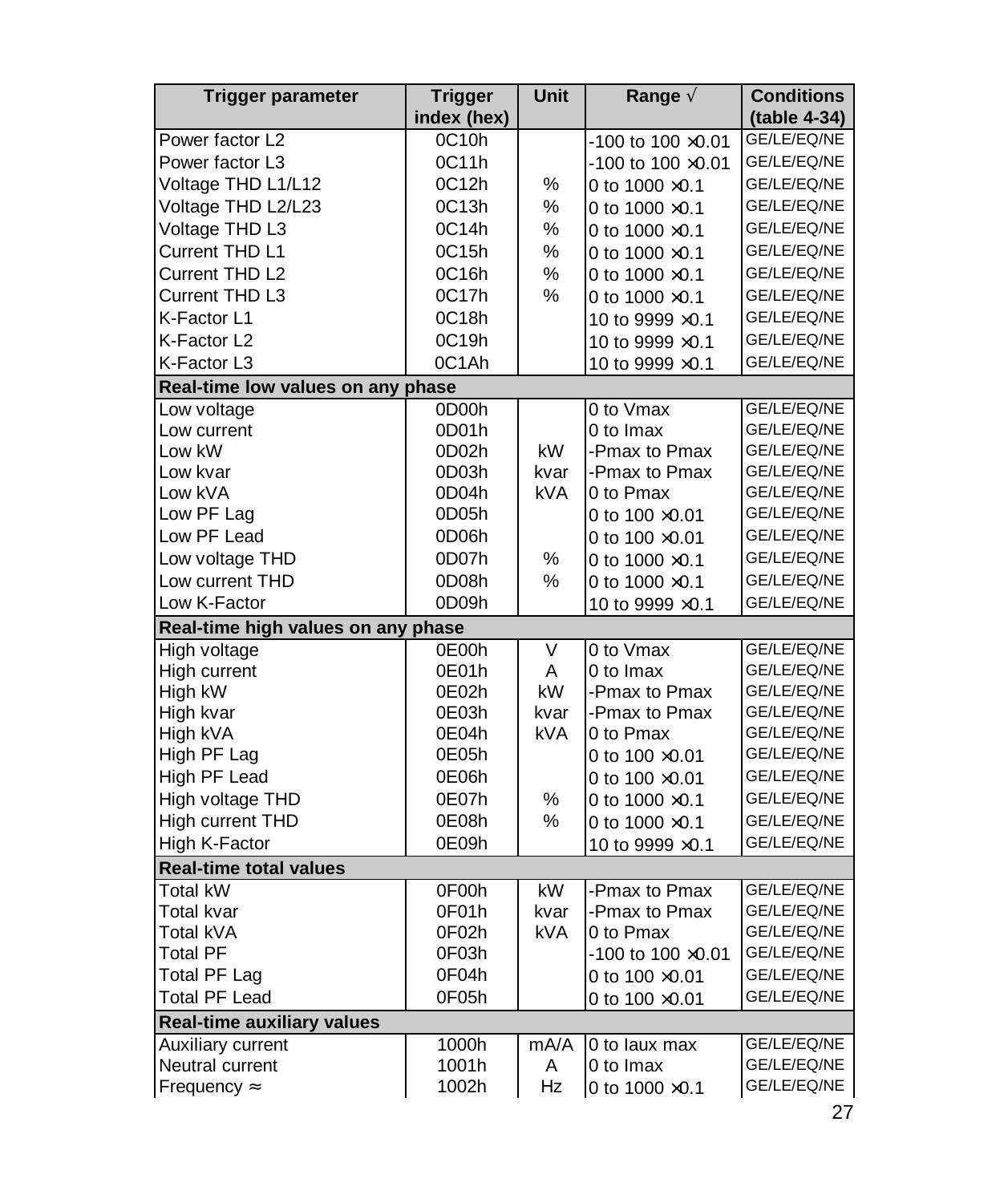| <b>Trigger parameter</b>         | <b>Trigger</b> | Unit       | Range A                     | <b>Conditions</b> |
|----------------------------------|----------------|------------|-----------------------------|-------------------|
|                                  | index (hex)    |            |                             | (table 4-34)      |
| Voltage unbalance                | 1003h          | $\%$       | 0 to 300                    | GE/LE/EQ/NE       |
| Current unbalance                | 1004h          | %          | 0 to 300                    | GE/LE/EQ/NE       |
| Average values per phase         |                |            |                             |                   |
| Voltage L1/L12                   | 1100h          | V          | 0 to Vmax                   | GE/LE/EQ/NE       |
| Voltage L2/L23                   | 1101h          | V          | 0 to Vmax                   | GE/LE/EQ/NE       |
| Voltage L3/L31                   | 1102h          | V          | 0 to Vmax                   | GE/LE/EQ/NE       |
| Current L1                       | 1103h          | A          | 0 to Imax                   | GE/LE/EQ/NE       |
| Current L <sub>2</sub>           | 1104h          | A          | 0 to Imax                   | GE/LE/EQ/NE       |
| Current L3                       | 1105h          | A          | 0 to Imax                   | GE/LE/EQ/NE       |
| kW L1                            | 1106h          | kW         | -Pmax to Pmax               | GE/LE/EQ/NE       |
| kW <sub>L2</sub>                 | 1107h          | kW         | -Pmax to Pmax               | GE/LE/EQ/NE       |
| kW L3                            | 1108h          | kW         | -Pmax to Pmax               | GE/LE/EQ/NE       |
| kvar L1                          | 1109h          | kvar       | -Pmax to Pmax               | GE/LE/EQ/NE       |
| kvar L2                          | 110Ah          | kvar       | -Pmax to Pmax               | GE/LE/EQ/NE       |
| kvar L3                          | 110Bh          | kvar       | -Pmax to Pmax               | GE/LE/EQ/NE       |
| kVA L1                           | 110Ch          | kVA        | 0 to Pmax                   | GE/LE/EQ/NE       |
| kVA L <sub>2</sub>               | 110Dh          | kVA        | 0 to Pmax                   | GE/LE/EQ/NE       |
| kVA L3                           | 110Eh          | <b>kVA</b> | 0 to Pmax                   | GE/LE/EQ/NE       |
| Power factor L1                  | 110Fh          |            | $-100$ to $100 \times 0.01$ | GE/LE/EQ/NE       |
| Power factor L2                  | 1110h          |            | -100 to 100 $\times$ 0.01   | GE/LE/EQ/NE       |
| Power factor L3                  | 1111h          |            | $-100$ to $100 \times 0.01$ | GE/LE/EQ/NE       |
| Voltage THD L1/L12               | 1112h          | ℅          | 0 to $1000 \times 0.1$      | GE/LE/EQ/NE       |
| Voltage THD L2/L23               | 1113h          | ℅          | 0 to $1000 \times 0.1$      | GE/LE/EQ/NE       |
| Voltage THD L3                   | 1114h          | %          | 0 to $1000 \times 0.1$      | GE/LE/EQ/NE       |
| Current THD L1                   | 1115h          | $\%$       | 0 to $1000 \times 0.1$      | GE/LE/EQ/NE       |
| Current THD L2                   | 1116h          | %          | 0 to $1000 \times 0.1$      | GE/LE/EQ/NE       |
| Current THD L3                   | 1117h          | %          | 0 to $1000 \times 0.1$      | GE/LE/EQ/NE       |
| K-Factor L1                      | 1118h          |            | 10 to 9999 ×0.1             | GE/LE/EQ/NE       |
| K-Factor L2                      | 1119h          |            | 10 to 9999 ×0.1             | GE/LE/EQ/NE       |
| K-Factor L3                      | 111Ah          |            | 10 to 9999 $\times$ 0.1     | GE/LE/EQ/NE       |
| Average low values on any phase  |                |            |                             |                   |
| Low voltage                      | 1200h          | V          | 0 to Vmax                   | GE/LE/EQ/NE       |
| Low current                      | 1201h          | A          | 0 to Imax                   | GE/LE/EQ/NE       |
| Low kW                           | 1202h          | kW         | -Pmax to Pmax               | GE/LE/EQ/NE       |
| Low kvar                         | 1203h          | kvar       | -Pmax to Pmax               | GE/LE/EQ/NE       |
| Low kVA                          | 1204h          | <b>kVA</b> | 0 to Pmax                   | GE/LE/EQ/NE       |
| Low PF Lag                       | 1205h          |            | 0 to $100 \times 0.01$      | GE/LE/EQ/NE       |
| Low PF Lead                      | 1206h          |            | 0 to $100 \times 0.01$      | GE/LE/EQ/NE       |
| Low voltage THD                  | 1207h          | %          | 0 to $1000 \times 0.1$      | GE/LE/EQ/NE       |
| Low current THD                  | 1208h          | %          | 0 to $1000 \times 0.1$      | GE/LE/EQ/NE       |
| Low K-Factor                     | 1209h          |            | 10 to 9999 × 0.1            | GE/LE/EQ/NE       |
| Average high values on any phase |                |            |                             |                   |
| High voltage                     | 1300h          | V          | 0 to Vmax                   | GE/LE/EQ/NE       |
| High current                     | 1301h          | Α          | 0 to Imax                   | GE/LE/EQ/NE       |
| High kW                          | 1302h          | kW         | -Pmax to Pmax               | GE/LE/EQ/NE       |
|                                  |                |            |                             |                   |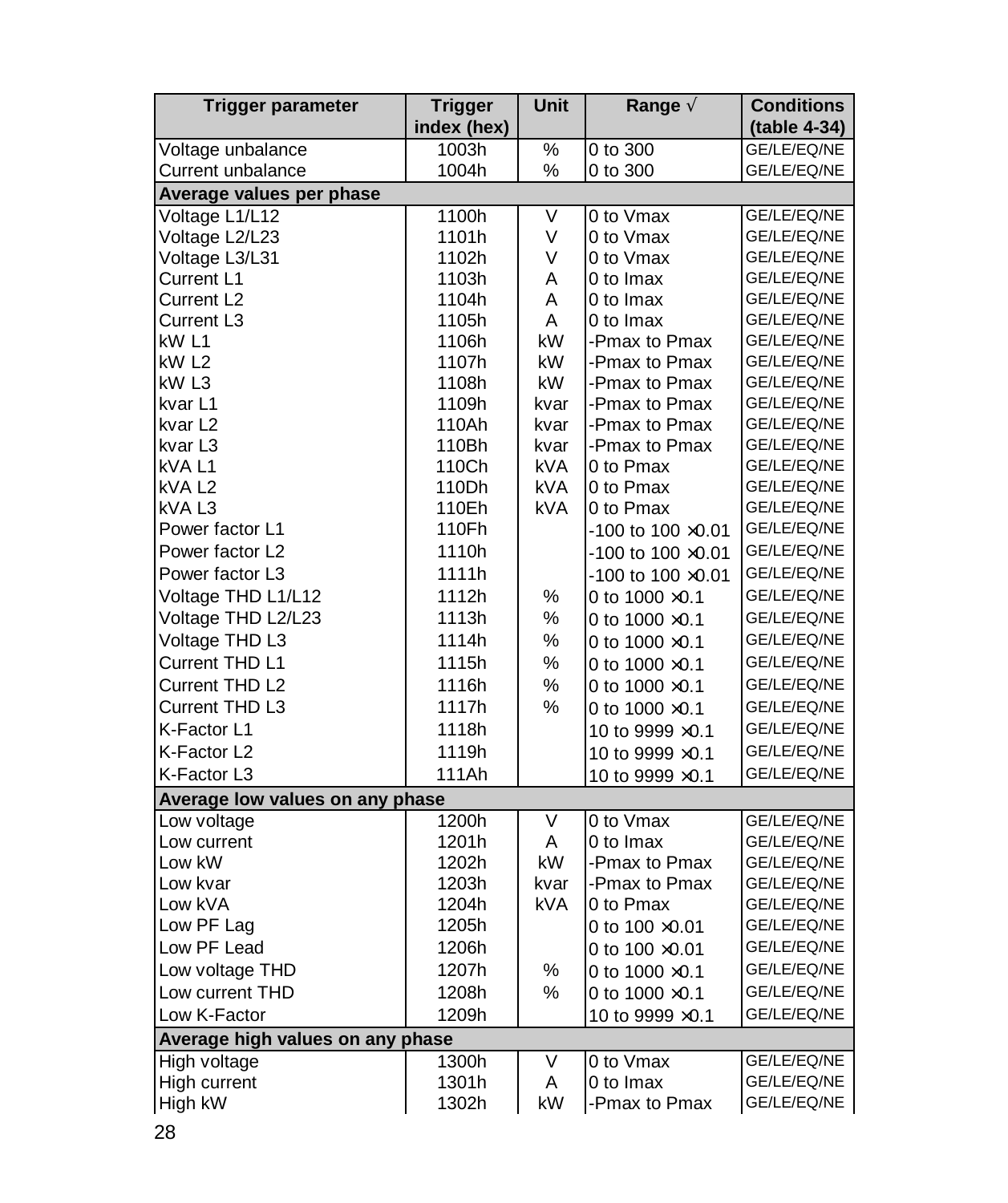| <b>Trigger parameter</b>        | <b>Trigger</b><br>index (hex) | Unit       | Range $\tilde{A}$           | <b>Conditions</b><br>(table 4-34) |
|---------------------------------|-------------------------------|------------|-----------------------------|-----------------------------------|
| High kvar                       | 1303h                         | kvar       | -Pmax to Pmax               | GE/LE/EQ/NE                       |
| High kVA                        | 1304h                         | <b>kVA</b> | 0 to Pmax                   | GE/LE/EQ/NE                       |
| High PF Lag                     | 1305h                         |            | 0 to $100 \times 0.01$      | GE/LE/EQ/NE                       |
| High PF Lead                    | 1306h                         |            | 0 to $100 \times 0.01$      | GE/LE/EQ/NE                       |
| High voltage THD                | 1307h                         | %          | 0 to $1000 \times 0.1$      | GE/LE/EQ/NE                       |
| High current THD                | 1308h                         | %          | 0 to $1000 \times 0.1$      | GE/LE/EQ/NE                       |
| High K-Factor                   | 1309h                         |            | 10 to 9999 ×0.1             | GE/LE/EQ/NE                       |
| <b>Average total values</b>     |                               |            |                             |                                   |
| <b>Total kW</b>                 | 1400h                         | kW         | -Pmax to Pmax               | GE/LE/EQ/NE                       |
| Total kvar                      | 1401h                         | kvar       | -Pmax to Pmax               | GE/LE/EQ/NE                       |
| Total kVA                       | 1402h                         | <b>kVA</b> | 0 to Pmax                   | GE/LE/EQ/NE                       |
| Total PF                        | 1403h                         |            | $-100$ to $100 \times 0.01$ | GE/LE/EQ/NE                       |
| <b>Total PF Lag</b>             | 1404h                         |            | 0 to $100 \times 0.01$      | GE/LE/EQ/NE                       |
| <b>Total PF Lead</b>            | 1405h                         |            | 0 to $100 \times 0.01$      | GE/LE/EQ/NE                       |
| <b>Average auxiliary values</b> |                               |            |                             |                                   |
| Auxiliary current               | 1500h                         | mA/A       | 0 to laux max               | GE/LE/EQ/NE                       |
| Neutral current                 | 1501h                         | A          | 0 to Imax                   | GE/LE/EQ/NE                       |
| Frequency Å                     | 1502h                         | Hz         | 0 to $1000 \times 0.1$      | GE/LE/EQ/NE                       |
| Voltage unbalance               | 1503h                         | $\%$       | 0 to 300                    | GE/LE/EQ/NE                       |
| Current unbalance               | 1504h                         | %          | 0 to 300                    | GE/LE/EQ/NE                       |
| <b>Present demands</b>          |                               |            |                             |                                   |
| Volt demand L1/L12              | 1600h                         | V          | 0 to Vmax                   | GE/LE/EQ/NE                       |
| Volt demand L2/L23              | 1601h                         | V          | 0 to Vmax                   | GE/LE/EQ/NE                       |
| Volt demand L3/L31              | 1602h                         | V          | 0 to Vmax                   | GE/LE/EQ/NE                       |
| Amp. demand L1                  | 1603h                         | A          | 0 to Imax                   | GE/LE/EQ/NE                       |
| Amp. demand L2                  | 1604h                         | A          | 0 to Imax                   | GE/LE/EQ/NE                       |
| Amp. demand L3                  | 1605h                         | A          | 0 to Imax                   | GE/LE/EQ/NE                       |
| Block kW demand (import)        | 1606h                         | kW         | 0 to Pmax                   | GE/LE/EQ/NE                       |
| Block kvar demand (total)       | 1607h                         | kvar       | 0 to Pmax                   | GE/LE/EQ/NE                       |
| Block kVA demand                | 1608h                         | <b>kVA</b> | 0 to Pmax                   | GE/LE/EQ/NE                       |
| Sliding window kW demand        | 1609h                         | kW.        | 0 to Pmax                   | GE/LE/EQ/NE                       |
| (import)                        |                               |            |                             |                                   |
| Sliding window kvar demand      | 160Ah                         | kvar       | 0 to Pmax                   | GE/LE/EQ/NE                       |
| (total)                         |                               |            |                             |                                   |
| Sliding window kVA demand       | 160Bh                         | <b>kVA</b> | 0 to Pmax                   | GE/LE/EQ/NE                       |
| Thermal kW demand (import)      | 160Ch                         | kW.        | 0 to Pmax                   | GE/LE/EQ/NE                       |
| Thermal kvar demand (total)     | 160Dh                         | kvar       | 0 to Pmax                   | GE/LE/EQ/NE                       |
| Thermal kVA demand              | 160Eh                         | kVA        | 0 to Pmax                   | GE/LE/EQ/NE                       |
| Accumulated kW demand           | 160Fh                         | kW         | 0 to Pmax                   | GE/LE/EQ/NE                       |
| (import)                        |                               |            |                             |                                   |
| Accumulated kvar demand         | 1610h                         | kvar       | 0 to Pmax                   | GE/LE/EQ/NE                       |
| (total)                         |                               |            |                             |                                   |
| Accumulated kVA demand          | 1611h                         | <b>kVA</b> | 0 to Pmax                   | GE/LE/EQ/NE                       |
| Predicted kW demand             | 1612h                         | kW.        | 0 to Pmax                   | GE/LE/EQ/NE                       |
| (import)                        |                               |            |                             |                                   |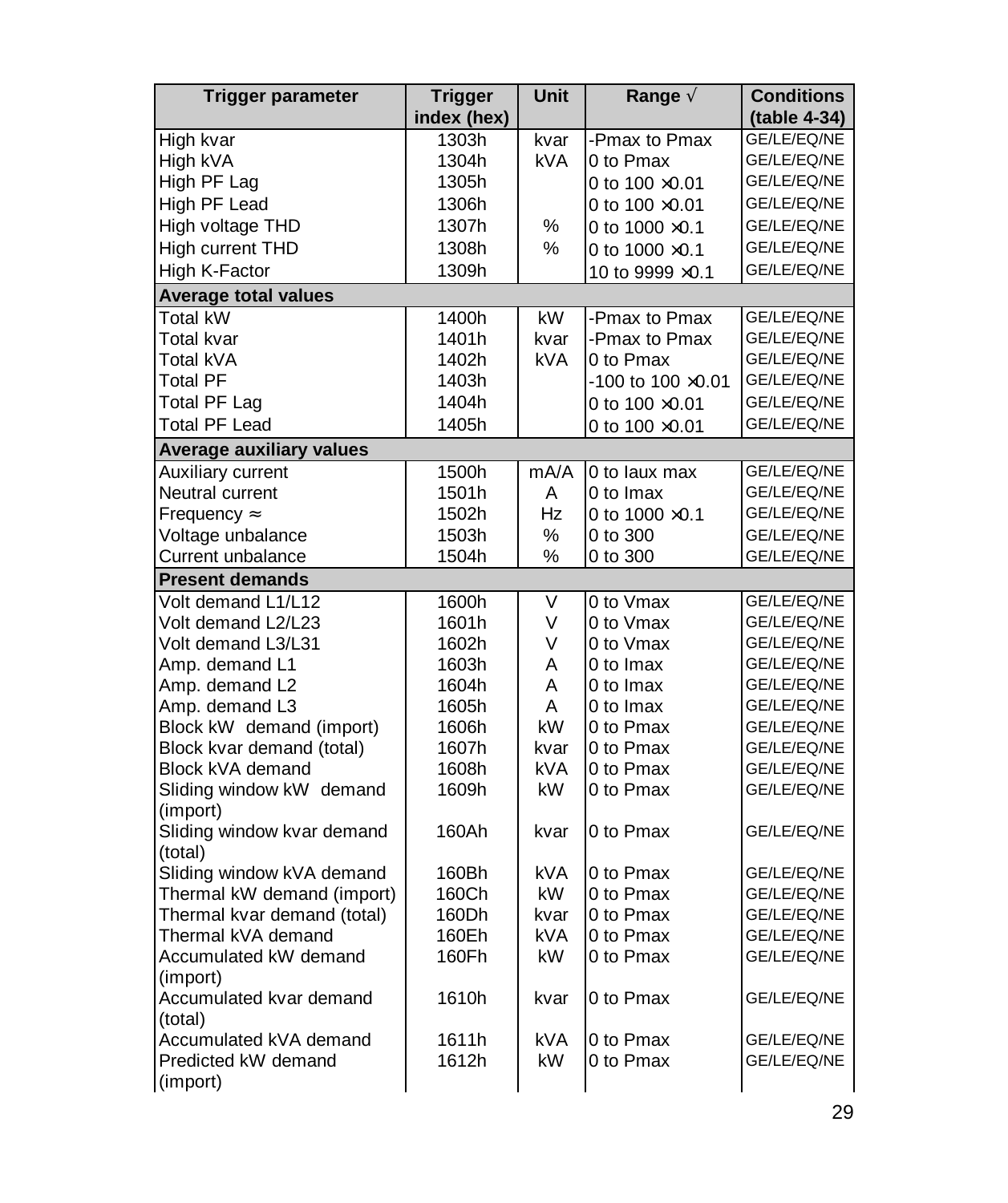| Trigger parameter                              | <b>Trigger</b><br>index (hex) | Unit   | Range $\tilde{A}$        | <b>Conditions</b><br>(table 4-34) |
|------------------------------------------------|-------------------------------|--------|--------------------------|-----------------------------------|
| Predicted kvar demand (total)                  | 1613h                         | kvar   | 0 to Pmax                | GE/LE/EQ/NE                       |
| Predicted kVA demand                           | 1614h                         | kVA    | 0 to Pmax                | GE/LE/EQ/NE                       |
| L1/L12 phase voltage harmonics                 |                               |        |                          |                                   |
| Harmonic H01                                   | 1900h                         | %      | 10000 × 0.01             | GE/LE/EQ/NE                       |
| Harmonic H02                                   | 1901h                         | %      | 0 to $10000 \times 0.01$ | GE/LE/EQ/NE                       |
|                                                |                               |        |                          |                                   |
| Harmonic H40                                   | $\cdots$<br>1927h             | %      | 0 to $10000 \times 0.01$ | GE/LE/EQ/NE                       |
| L2/L23 phase voltage harmonics                 |                               |        |                          |                                   |
| Harmonic H01                                   | 1A00h                         | %      | 10000 ×0.01              | GE/LE/EQ/NE                       |
| Harmonic H02                                   | 1A01h                         | %      | 0 to 10000 ×0.01         | GE/LE/EQ/NE                       |
|                                                | $\cdots$                      |        |                          |                                   |
| Harmonic H40                                   | 1A27h                         | $\%$   | 0 to $10000 \times 0.01$ | GE/LE/EQ/NE                       |
| L3 phase voltage harmonics                     |                               |        |                          |                                   |
| Harmonic H01                                   | 1B00h                         | %      | 10000 ×0.01              | GE/LE/EQ/NE                       |
| Harmonic H02                                   | 1B01h                         | %      | 0 to $10000 \times 0.01$ | GE/LE/EQ/NE                       |
|                                                | $\ddotsc$                     |        |                          |                                   |
| Harmonic H40                                   | 1B27h                         | %      | 0 to $10000 \times 0.01$ | GE/LE/EQ/NE                       |
| L1 phase current harmonics                     |                               |        |                          |                                   |
| Harmonic H01                                   | 1C00h                         | %      | 10000 ×0.01              | GE/LE/EQ/NE                       |
| Harmonic H02                                   | 1C01h                         | ℅      | 0 to 10000 ×0.01         | GE/LE/EQ/NE                       |
|                                                |                               |        |                          |                                   |
| Harmonic H40                                   | 1C27h                         | %      | 0 to $10000 \times 0.01$ | GE/LE/EQ/NE                       |
| L2 phase current harmonics                     |                               |        |                          |                                   |
| Harmonic H01                                   | 1D00h                         | %      | 10000 × 0.01             | GE/LE/EQ/NE                       |
| Harmonic H02                                   | 1D01h                         | %      | 0 to $10000 \times 0.01$ | GE/LE/EQ/NE                       |
|                                                | $\ddotsc$                     |        |                          |                                   |
| Harmonic H40                                   | 1D27h                         | %      | 0 to 10000 $\times$ 0.01 | GE/LE/EQ/NE                       |
| L3 phase current harmonics                     |                               |        |                          |                                   |
| Harmonic H01                                   | 1E00h                         | %      | 10000 ×0.01              | GE/LE/EQ/NE                       |
| Harmonic H02                                   | 1E01h                         | %      | 0 to 10000 ×0.01         | GE/LE/EQ/NE                       |
|                                                |                               |        |                          |                                   |
| Harmonic H40                                   | 1E27h                         | %      | 0 to $10000 \times 0.01$ | GE/LE/EQ/NE                       |
| L1/L12 phase harmonic voltages (odd harmonics) |                               |        |                          |                                   |
| Harmonic H01                                   | 1F00h                         | V      | 0 to Vmax                | GE/LE/EQ/NE                       |
| Harmonic H03                                   | 1F01h                         | V      | 0 to Vmax                | GE/LE/EQ/NE                       |
| Harmonic H05                                   | 1F02h                         | V      | 0 to Vmax                | GE/LE/EQ/NE                       |
| Harmonic H07                                   | 1F03h                         | V      | 0 to Vmax                | GE/LE/EQ/NE                       |
| Harmonic H09                                   | 1F04h                         | V      | 0 to Vmax                | GE/LE/EQ/NE                       |
| Harmonic H11                                   | 1F05h                         | V      | 0 to Vmax                | GE/LE/EQ/NE                       |
| Harmonic H13                                   | 1F06h                         | V      | 0 to Vmax                | GE/LE/EQ/NE                       |
| Harmonic H15                                   | 1F07h                         | V      | 0 to Vmax                | GE/LE/EQ/NE                       |
| Harmonic H17                                   | 1F08h                         | V      | 0 to Vmax                | GE/LE/EQ/NE                       |
| Harmonic H19                                   | 1F09h<br>1F0Ah                | V<br>V | 0 to Vmax                | GE/LE/EQ/NE<br>GE/LE/EQ/NE        |
| Harmonic H21                                   |                               |        | 0 to Vmax                |                                   |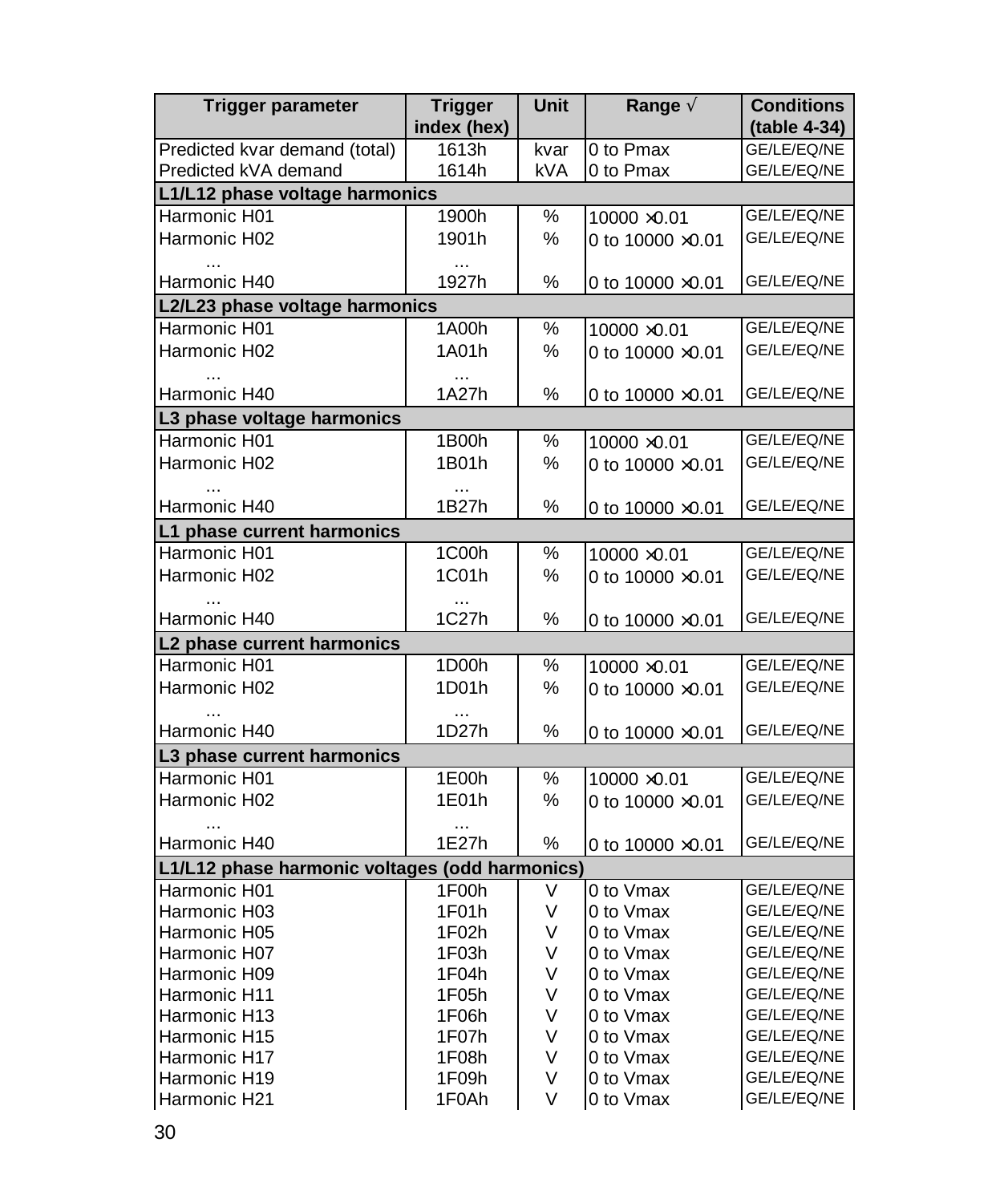| index (hex)<br>(table 4-34)<br>٧<br>0 to Vmax<br>Harmonic H23<br>1F0Bh<br>GE/LE/EQ/NE<br>V<br>0 to Vmax<br>Harmonic H25<br>1F0Ch<br>GE/LE/EQ/NE<br>Harmonic H27<br>V<br>0 to Vmax<br>GE/LE/EQ/NE<br>1F0Dh<br>V<br>0 to Vmax<br>Harmonic H29<br>1F0Eh<br>GE/LE/EQ/NE<br>Harmonic H31<br>1F <sub>0</sub> Fh<br>V<br>0 to Vmax<br>GE/LE/EQ/NE<br>GE/LE/EQ/NE<br>Harmonic H33<br>1F10h<br>V<br>0 to Vmax<br>1F11h<br>0 to Vmax<br>GE/LE/EQ/NE<br>Harmonic H35<br>V<br>1F12h<br>V<br>0 to Vmax<br>GE/LE/EQ/NE<br>Harmonic H37<br>1F13h<br>GE/LE/EQ/NE<br>Harmonic H39<br>V<br>0 to Vmax<br>L2/L23 phase harmonic voltages (odd harmonics)<br>V<br>0 to Vmax<br>GE/LE/EQ/NE<br>Harmonic H01<br>2000h<br>٧<br>0 to Vmax<br>GE/LE/EQ/NE<br>Harmonic H03<br>2001h<br>Harmonic H05<br>V<br>0 to Vmax<br>GE/LE/EQ/NE<br>2002h<br>Harmonic H07<br>٧<br>0 to Vmax<br>GE/LE/EQ/NE<br>2003h<br>GE/LE/EQ/NE<br>Harmonic H09<br>2004h<br>V<br>0 to Vmax<br>V<br>0 to Vmax<br>GE/LE/EQ/NE<br>Harmonic H11<br>2005h<br>V<br>GE/LE/EQ/NE<br>Harmonic H13<br>2006h<br>0 to Vmax<br>V<br>0 to Vmax<br>GE/LE/EQ/NE<br>Harmonic H15<br>2007h<br>V<br>0 to Vmax<br>GE/LE/EQ/NE<br>Harmonic H17<br>2008h<br>2009h<br>V<br>0 to Vmax<br>GE/LE/EQ/NE<br>Harmonic H19<br>V<br>0 to Vmax<br>GE/LE/EQ/NE<br>Harmonic H21<br>200Ah<br>0 to Vmax<br>Harmonic H23<br>200Bh<br>V<br>GE/LE/EQ/NE<br>V<br>0 to Vmax<br>GE/LE/EQ/NE<br>Harmonic H25<br>200Ch<br>V<br>Harmonic H27<br>200Dh<br>0 to Vmax<br>GE/LE/EQ/NE<br>V<br>GE/LE/EQ/NE<br>Harmonic H29<br>200Eh<br>0 to Vmax<br>0 to Vmax<br>GE/LE/EQ/NE<br>Harmonic H31<br>200Fh<br>V<br>Harmonic H33<br>2010h<br>V<br>0 to Vmax<br>GE/LE/EQ/NE<br>0 to Vmax<br>GE/LE/EQ/NE<br>Harmonic H35<br>2011h<br>V<br>GE/LE/EQ/NE<br>Harmonic H37<br>2012h<br>V<br>0 to Vmax<br>2013h<br>V<br>0 to Vmax<br>GE/LE/EQ/NE<br>Harmonic H39<br>L3 phase harmonic voltages (odd harmonics)<br>Harmonic H01<br>V<br>0 to Vmax<br>GE/LE/EQ/NE<br>2100h<br>Harmonic H03<br>2101h<br>V<br>0 to Vmax<br>GE/LE/EQ/NE<br>V<br>0 to Vmax<br>GE/LE/EQ/NE<br>Harmonic H05<br>2102h<br>GE/LE/EQ/NE<br>Harmonic H07<br>2103h<br>V<br>0 to Vmax<br>V<br>0 to Vmax<br>GE/LE/EQ/NE<br>Harmonic H09<br>2104h<br>V<br>0 to Vmax<br>GE/LE/EQ/NE<br>Harmonic H11<br>2105h<br>V<br>0 to Vmax<br>GE/LE/EQ/NE<br>Harmonic H13<br>2106h<br>GE/LE/EQ/NE<br>Harmonic H15<br>2107h<br>V<br>0 to Vmax<br>V<br>0 to Vmax<br>GE/LE/EQ/NE<br>Harmonic H17<br>2108h<br>GE/LE/EQ/NE<br>Harmonic H19<br>2109h<br>V<br>0 to Vmax<br>210Ah<br>V<br>0 to Vmax<br>GE/LE/EQ/NE<br>Harmonic H21<br>V<br>0 to Vmax<br>GE/LE/EQ/NE<br>Harmonic H23<br>210Bh<br>V<br>0 to Vmax<br>GE/LE/EQ/NE<br>Harmonic H25<br>210Ch<br>0 to Vmax<br>GE/LE/EQ/NE<br>Harmonic H27<br>210Dh<br>V | <b>Trigger parameter</b> | <b>Trigger</b> | Unit | Range $\tilde{A}$ | <b>Conditions</b> |
|----------------------------------------------------------------------------------------------------------------------------------------------------------------------------------------------------------------------------------------------------------------------------------------------------------------------------------------------------------------------------------------------------------------------------------------------------------------------------------------------------------------------------------------------------------------------------------------------------------------------------------------------------------------------------------------------------------------------------------------------------------------------------------------------------------------------------------------------------------------------------------------------------------------------------------------------------------------------------------------------------------------------------------------------------------------------------------------------------------------------------------------------------------------------------------------------------------------------------------------------------------------------------------------------------------------------------------------------------------------------------------------------------------------------------------------------------------------------------------------------------------------------------------------------------------------------------------------------------------------------------------------------------------------------------------------------------------------------------------------------------------------------------------------------------------------------------------------------------------------------------------------------------------------------------------------------------------------------------------------------------------------------------------------------------------------------------------------------------------------------------------------------------------------------------------------------------------------------------------------------------------------------------------------------------------------------------------------------------------------------------------------------------------------------------------------------------------------------------------------------------------------------------------------------------------------------------------------------------------------------------------------------------------------------------------------------------------------------------------------|--------------------------|----------------|------|-------------------|-------------------|
|                                                                                                                                                                                                                                                                                                                                                                                                                                                                                                                                                                                                                                                                                                                                                                                                                                                                                                                                                                                                                                                                                                                                                                                                                                                                                                                                                                                                                                                                                                                                                                                                                                                                                                                                                                                                                                                                                                                                                                                                                                                                                                                                                                                                                                                                                                                                                                                                                                                                                                                                                                                                                                                                                                                                        |                          |                |      |                   |                   |
|                                                                                                                                                                                                                                                                                                                                                                                                                                                                                                                                                                                                                                                                                                                                                                                                                                                                                                                                                                                                                                                                                                                                                                                                                                                                                                                                                                                                                                                                                                                                                                                                                                                                                                                                                                                                                                                                                                                                                                                                                                                                                                                                                                                                                                                                                                                                                                                                                                                                                                                                                                                                                                                                                                                                        |                          |                |      |                   |                   |
|                                                                                                                                                                                                                                                                                                                                                                                                                                                                                                                                                                                                                                                                                                                                                                                                                                                                                                                                                                                                                                                                                                                                                                                                                                                                                                                                                                                                                                                                                                                                                                                                                                                                                                                                                                                                                                                                                                                                                                                                                                                                                                                                                                                                                                                                                                                                                                                                                                                                                                                                                                                                                                                                                                                                        |                          |                |      |                   |                   |
|                                                                                                                                                                                                                                                                                                                                                                                                                                                                                                                                                                                                                                                                                                                                                                                                                                                                                                                                                                                                                                                                                                                                                                                                                                                                                                                                                                                                                                                                                                                                                                                                                                                                                                                                                                                                                                                                                                                                                                                                                                                                                                                                                                                                                                                                                                                                                                                                                                                                                                                                                                                                                                                                                                                                        |                          |                |      |                   |                   |
|                                                                                                                                                                                                                                                                                                                                                                                                                                                                                                                                                                                                                                                                                                                                                                                                                                                                                                                                                                                                                                                                                                                                                                                                                                                                                                                                                                                                                                                                                                                                                                                                                                                                                                                                                                                                                                                                                                                                                                                                                                                                                                                                                                                                                                                                                                                                                                                                                                                                                                                                                                                                                                                                                                                                        |                          |                |      |                   |                   |
|                                                                                                                                                                                                                                                                                                                                                                                                                                                                                                                                                                                                                                                                                                                                                                                                                                                                                                                                                                                                                                                                                                                                                                                                                                                                                                                                                                                                                                                                                                                                                                                                                                                                                                                                                                                                                                                                                                                                                                                                                                                                                                                                                                                                                                                                                                                                                                                                                                                                                                                                                                                                                                                                                                                                        |                          |                |      |                   |                   |
|                                                                                                                                                                                                                                                                                                                                                                                                                                                                                                                                                                                                                                                                                                                                                                                                                                                                                                                                                                                                                                                                                                                                                                                                                                                                                                                                                                                                                                                                                                                                                                                                                                                                                                                                                                                                                                                                                                                                                                                                                                                                                                                                                                                                                                                                                                                                                                                                                                                                                                                                                                                                                                                                                                                                        |                          |                |      |                   |                   |
|                                                                                                                                                                                                                                                                                                                                                                                                                                                                                                                                                                                                                                                                                                                                                                                                                                                                                                                                                                                                                                                                                                                                                                                                                                                                                                                                                                                                                                                                                                                                                                                                                                                                                                                                                                                                                                                                                                                                                                                                                                                                                                                                                                                                                                                                                                                                                                                                                                                                                                                                                                                                                                                                                                                                        |                          |                |      |                   |                   |
|                                                                                                                                                                                                                                                                                                                                                                                                                                                                                                                                                                                                                                                                                                                                                                                                                                                                                                                                                                                                                                                                                                                                                                                                                                                                                                                                                                                                                                                                                                                                                                                                                                                                                                                                                                                                                                                                                                                                                                                                                                                                                                                                                                                                                                                                                                                                                                                                                                                                                                                                                                                                                                                                                                                                        |                          |                |      |                   |                   |
|                                                                                                                                                                                                                                                                                                                                                                                                                                                                                                                                                                                                                                                                                                                                                                                                                                                                                                                                                                                                                                                                                                                                                                                                                                                                                                                                                                                                                                                                                                                                                                                                                                                                                                                                                                                                                                                                                                                                                                                                                                                                                                                                                                                                                                                                                                                                                                                                                                                                                                                                                                                                                                                                                                                                        |                          |                |      |                   |                   |
|                                                                                                                                                                                                                                                                                                                                                                                                                                                                                                                                                                                                                                                                                                                                                                                                                                                                                                                                                                                                                                                                                                                                                                                                                                                                                                                                                                                                                                                                                                                                                                                                                                                                                                                                                                                                                                                                                                                                                                                                                                                                                                                                                                                                                                                                                                                                                                                                                                                                                                                                                                                                                                                                                                                                        |                          |                |      |                   |                   |
|                                                                                                                                                                                                                                                                                                                                                                                                                                                                                                                                                                                                                                                                                                                                                                                                                                                                                                                                                                                                                                                                                                                                                                                                                                                                                                                                                                                                                                                                                                                                                                                                                                                                                                                                                                                                                                                                                                                                                                                                                                                                                                                                                                                                                                                                                                                                                                                                                                                                                                                                                                                                                                                                                                                                        |                          |                |      |                   |                   |
|                                                                                                                                                                                                                                                                                                                                                                                                                                                                                                                                                                                                                                                                                                                                                                                                                                                                                                                                                                                                                                                                                                                                                                                                                                                                                                                                                                                                                                                                                                                                                                                                                                                                                                                                                                                                                                                                                                                                                                                                                                                                                                                                                                                                                                                                                                                                                                                                                                                                                                                                                                                                                                                                                                                                        |                          |                |      |                   |                   |
|                                                                                                                                                                                                                                                                                                                                                                                                                                                                                                                                                                                                                                                                                                                                                                                                                                                                                                                                                                                                                                                                                                                                                                                                                                                                                                                                                                                                                                                                                                                                                                                                                                                                                                                                                                                                                                                                                                                                                                                                                                                                                                                                                                                                                                                                                                                                                                                                                                                                                                                                                                                                                                                                                                                                        |                          |                |      |                   |                   |
|                                                                                                                                                                                                                                                                                                                                                                                                                                                                                                                                                                                                                                                                                                                                                                                                                                                                                                                                                                                                                                                                                                                                                                                                                                                                                                                                                                                                                                                                                                                                                                                                                                                                                                                                                                                                                                                                                                                                                                                                                                                                                                                                                                                                                                                                                                                                                                                                                                                                                                                                                                                                                                                                                                                                        |                          |                |      |                   |                   |
|                                                                                                                                                                                                                                                                                                                                                                                                                                                                                                                                                                                                                                                                                                                                                                                                                                                                                                                                                                                                                                                                                                                                                                                                                                                                                                                                                                                                                                                                                                                                                                                                                                                                                                                                                                                                                                                                                                                                                                                                                                                                                                                                                                                                                                                                                                                                                                                                                                                                                                                                                                                                                                                                                                                                        |                          |                |      |                   |                   |
|                                                                                                                                                                                                                                                                                                                                                                                                                                                                                                                                                                                                                                                                                                                                                                                                                                                                                                                                                                                                                                                                                                                                                                                                                                                                                                                                                                                                                                                                                                                                                                                                                                                                                                                                                                                                                                                                                                                                                                                                                                                                                                                                                                                                                                                                                                                                                                                                                                                                                                                                                                                                                                                                                                                                        |                          |                |      |                   |                   |
|                                                                                                                                                                                                                                                                                                                                                                                                                                                                                                                                                                                                                                                                                                                                                                                                                                                                                                                                                                                                                                                                                                                                                                                                                                                                                                                                                                                                                                                                                                                                                                                                                                                                                                                                                                                                                                                                                                                                                                                                                                                                                                                                                                                                                                                                                                                                                                                                                                                                                                                                                                                                                                                                                                                                        |                          |                |      |                   |                   |
|                                                                                                                                                                                                                                                                                                                                                                                                                                                                                                                                                                                                                                                                                                                                                                                                                                                                                                                                                                                                                                                                                                                                                                                                                                                                                                                                                                                                                                                                                                                                                                                                                                                                                                                                                                                                                                                                                                                                                                                                                                                                                                                                                                                                                                                                                                                                                                                                                                                                                                                                                                                                                                                                                                                                        |                          |                |      |                   |                   |
|                                                                                                                                                                                                                                                                                                                                                                                                                                                                                                                                                                                                                                                                                                                                                                                                                                                                                                                                                                                                                                                                                                                                                                                                                                                                                                                                                                                                                                                                                                                                                                                                                                                                                                                                                                                                                                                                                                                                                                                                                                                                                                                                                                                                                                                                                                                                                                                                                                                                                                                                                                                                                                                                                                                                        |                          |                |      |                   |                   |
|                                                                                                                                                                                                                                                                                                                                                                                                                                                                                                                                                                                                                                                                                                                                                                                                                                                                                                                                                                                                                                                                                                                                                                                                                                                                                                                                                                                                                                                                                                                                                                                                                                                                                                                                                                                                                                                                                                                                                                                                                                                                                                                                                                                                                                                                                                                                                                                                                                                                                                                                                                                                                                                                                                                                        |                          |                |      |                   |                   |
|                                                                                                                                                                                                                                                                                                                                                                                                                                                                                                                                                                                                                                                                                                                                                                                                                                                                                                                                                                                                                                                                                                                                                                                                                                                                                                                                                                                                                                                                                                                                                                                                                                                                                                                                                                                                                                                                                                                                                                                                                                                                                                                                                                                                                                                                                                                                                                                                                                                                                                                                                                                                                                                                                                                                        |                          |                |      |                   |                   |
|                                                                                                                                                                                                                                                                                                                                                                                                                                                                                                                                                                                                                                                                                                                                                                                                                                                                                                                                                                                                                                                                                                                                                                                                                                                                                                                                                                                                                                                                                                                                                                                                                                                                                                                                                                                                                                                                                                                                                                                                                                                                                                                                                                                                                                                                                                                                                                                                                                                                                                                                                                                                                                                                                                                                        |                          |                |      |                   |                   |
|                                                                                                                                                                                                                                                                                                                                                                                                                                                                                                                                                                                                                                                                                                                                                                                                                                                                                                                                                                                                                                                                                                                                                                                                                                                                                                                                                                                                                                                                                                                                                                                                                                                                                                                                                                                                                                                                                                                                                                                                                                                                                                                                                                                                                                                                                                                                                                                                                                                                                                                                                                                                                                                                                                                                        |                          |                |      |                   |                   |
|                                                                                                                                                                                                                                                                                                                                                                                                                                                                                                                                                                                                                                                                                                                                                                                                                                                                                                                                                                                                                                                                                                                                                                                                                                                                                                                                                                                                                                                                                                                                                                                                                                                                                                                                                                                                                                                                                                                                                                                                                                                                                                                                                                                                                                                                                                                                                                                                                                                                                                                                                                                                                                                                                                                                        |                          |                |      |                   |                   |
|                                                                                                                                                                                                                                                                                                                                                                                                                                                                                                                                                                                                                                                                                                                                                                                                                                                                                                                                                                                                                                                                                                                                                                                                                                                                                                                                                                                                                                                                                                                                                                                                                                                                                                                                                                                                                                                                                                                                                                                                                                                                                                                                                                                                                                                                                                                                                                                                                                                                                                                                                                                                                                                                                                                                        |                          |                |      |                   |                   |
|                                                                                                                                                                                                                                                                                                                                                                                                                                                                                                                                                                                                                                                                                                                                                                                                                                                                                                                                                                                                                                                                                                                                                                                                                                                                                                                                                                                                                                                                                                                                                                                                                                                                                                                                                                                                                                                                                                                                                                                                                                                                                                                                                                                                                                                                                                                                                                                                                                                                                                                                                                                                                                                                                                                                        |                          |                |      |                   |                   |
|                                                                                                                                                                                                                                                                                                                                                                                                                                                                                                                                                                                                                                                                                                                                                                                                                                                                                                                                                                                                                                                                                                                                                                                                                                                                                                                                                                                                                                                                                                                                                                                                                                                                                                                                                                                                                                                                                                                                                                                                                                                                                                                                                                                                                                                                                                                                                                                                                                                                                                                                                                                                                                                                                                                                        |                          |                |      |                   |                   |
|                                                                                                                                                                                                                                                                                                                                                                                                                                                                                                                                                                                                                                                                                                                                                                                                                                                                                                                                                                                                                                                                                                                                                                                                                                                                                                                                                                                                                                                                                                                                                                                                                                                                                                                                                                                                                                                                                                                                                                                                                                                                                                                                                                                                                                                                                                                                                                                                                                                                                                                                                                                                                                                                                                                                        |                          |                |      |                   |                   |
|                                                                                                                                                                                                                                                                                                                                                                                                                                                                                                                                                                                                                                                                                                                                                                                                                                                                                                                                                                                                                                                                                                                                                                                                                                                                                                                                                                                                                                                                                                                                                                                                                                                                                                                                                                                                                                                                                                                                                                                                                                                                                                                                                                                                                                                                                                                                                                                                                                                                                                                                                                                                                                                                                                                                        |                          |                |      |                   |                   |
|                                                                                                                                                                                                                                                                                                                                                                                                                                                                                                                                                                                                                                                                                                                                                                                                                                                                                                                                                                                                                                                                                                                                                                                                                                                                                                                                                                                                                                                                                                                                                                                                                                                                                                                                                                                                                                                                                                                                                                                                                                                                                                                                                                                                                                                                                                                                                                                                                                                                                                                                                                                                                                                                                                                                        |                          |                |      |                   |                   |
|                                                                                                                                                                                                                                                                                                                                                                                                                                                                                                                                                                                                                                                                                                                                                                                                                                                                                                                                                                                                                                                                                                                                                                                                                                                                                                                                                                                                                                                                                                                                                                                                                                                                                                                                                                                                                                                                                                                                                                                                                                                                                                                                                                                                                                                                                                                                                                                                                                                                                                                                                                                                                                                                                                                                        |                          |                |      |                   |                   |
|                                                                                                                                                                                                                                                                                                                                                                                                                                                                                                                                                                                                                                                                                                                                                                                                                                                                                                                                                                                                                                                                                                                                                                                                                                                                                                                                                                                                                                                                                                                                                                                                                                                                                                                                                                                                                                                                                                                                                                                                                                                                                                                                                                                                                                                                                                                                                                                                                                                                                                                                                                                                                                                                                                                                        |                          |                |      |                   |                   |
|                                                                                                                                                                                                                                                                                                                                                                                                                                                                                                                                                                                                                                                                                                                                                                                                                                                                                                                                                                                                                                                                                                                                                                                                                                                                                                                                                                                                                                                                                                                                                                                                                                                                                                                                                                                                                                                                                                                                                                                                                                                                                                                                                                                                                                                                                                                                                                                                                                                                                                                                                                                                                                                                                                                                        |                          |                |      |                   |                   |
|                                                                                                                                                                                                                                                                                                                                                                                                                                                                                                                                                                                                                                                                                                                                                                                                                                                                                                                                                                                                                                                                                                                                                                                                                                                                                                                                                                                                                                                                                                                                                                                                                                                                                                                                                                                                                                                                                                                                                                                                                                                                                                                                                                                                                                                                                                                                                                                                                                                                                                                                                                                                                                                                                                                                        |                          |                |      |                   |                   |
|                                                                                                                                                                                                                                                                                                                                                                                                                                                                                                                                                                                                                                                                                                                                                                                                                                                                                                                                                                                                                                                                                                                                                                                                                                                                                                                                                                                                                                                                                                                                                                                                                                                                                                                                                                                                                                                                                                                                                                                                                                                                                                                                                                                                                                                                                                                                                                                                                                                                                                                                                                                                                                                                                                                                        |                          |                |      |                   |                   |
|                                                                                                                                                                                                                                                                                                                                                                                                                                                                                                                                                                                                                                                                                                                                                                                                                                                                                                                                                                                                                                                                                                                                                                                                                                                                                                                                                                                                                                                                                                                                                                                                                                                                                                                                                                                                                                                                                                                                                                                                                                                                                                                                                                                                                                                                                                                                                                                                                                                                                                                                                                                                                                                                                                                                        |                          |                |      |                   |                   |
|                                                                                                                                                                                                                                                                                                                                                                                                                                                                                                                                                                                                                                                                                                                                                                                                                                                                                                                                                                                                                                                                                                                                                                                                                                                                                                                                                                                                                                                                                                                                                                                                                                                                                                                                                                                                                                                                                                                                                                                                                                                                                                                                                                                                                                                                                                                                                                                                                                                                                                                                                                                                                                                                                                                                        |                          |                |      |                   |                   |
|                                                                                                                                                                                                                                                                                                                                                                                                                                                                                                                                                                                                                                                                                                                                                                                                                                                                                                                                                                                                                                                                                                                                                                                                                                                                                                                                                                                                                                                                                                                                                                                                                                                                                                                                                                                                                                                                                                                                                                                                                                                                                                                                                                                                                                                                                                                                                                                                                                                                                                                                                                                                                                                                                                                                        |                          |                |      |                   |                   |
|                                                                                                                                                                                                                                                                                                                                                                                                                                                                                                                                                                                                                                                                                                                                                                                                                                                                                                                                                                                                                                                                                                                                                                                                                                                                                                                                                                                                                                                                                                                                                                                                                                                                                                                                                                                                                                                                                                                                                                                                                                                                                                                                                                                                                                                                                                                                                                                                                                                                                                                                                                                                                                                                                                                                        |                          |                |      |                   |                   |
|                                                                                                                                                                                                                                                                                                                                                                                                                                                                                                                                                                                                                                                                                                                                                                                                                                                                                                                                                                                                                                                                                                                                                                                                                                                                                                                                                                                                                                                                                                                                                                                                                                                                                                                                                                                                                                                                                                                                                                                                                                                                                                                                                                                                                                                                                                                                                                                                                                                                                                                                                                                                                                                                                                                                        |                          |                |      |                   |                   |
|                                                                                                                                                                                                                                                                                                                                                                                                                                                                                                                                                                                                                                                                                                                                                                                                                                                                                                                                                                                                                                                                                                                                                                                                                                                                                                                                                                                                                                                                                                                                                                                                                                                                                                                                                                                                                                                                                                                                                                                                                                                                                                                                                                                                                                                                                                                                                                                                                                                                                                                                                                                                                                                                                                                                        |                          |                |      |                   |                   |
|                                                                                                                                                                                                                                                                                                                                                                                                                                                                                                                                                                                                                                                                                                                                                                                                                                                                                                                                                                                                                                                                                                                                                                                                                                                                                                                                                                                                                                                                                                                                                                                                                                                                                                                                                                                                                                                                                                                                                                                                                                                                                                                                                                                                                                                                                                                                                                                                                                                                                                                                                                                                                                                                                                                                        |                          |                |      |                   |                   |
|                                                                                                                                                                                                                                                                                                                                                                                                                                                                                                                                                                                                                                                                                                                                                                                                                                                                                                                                                                                                                                                                                                                                                                                                                                                                                                                                                                                                                                                                                                                                                                                                                                                                                                                                                                                                                                                                                                                                                                                                                                                                                                                                                                                                                                                                                                                                                                                                                                                                                                                                                                                                                                                                                                                                        |                          |                |      |                   |                   |
|                                                                                                                                                                                                                                                                                                                                                                                                                                                                                                                                                                                                                                                                                                                                                                                                                                                                                                                                                                                                                                                                                                                                                                                                                                                                                                                                                                                                                                                                                                                                                                                                                                                                                                                                                                                                                                                                                                                                                                                                                                                                                                                                                                                                                                                                                                                                                                                                                                                                                                                                                                                                                                                                                                                                        |                          |                |      |                   |                   |
|                                                                                                                                                                                                                                                                                                                                                                                                                                                                                                                                                                                                                                                                                                                                                                                                                                                                                                                                                                                                                                                                                                                                                                                                                                                                                                                                                                                                                                                                                                                                                                                                                                                                                                                                                                                                                                                                                                                                                                                                                                                                                                                                                                                                                                                                                                                                                                                                                                                                                                                                                                                                                                                                                                                                        |                          |                |      |                   |                   |
|                                                                                                                                                                                                                                                                                                                                                                                                                                                                                                                                                                                                                                                                                                                                                                                                                                                                                                                                                                                                                                                                                                                                                                                                                                                                                                                                                                                                                                                                                                                                                                                                                                                                                                                                                                                                                                                                                                                                                                                                                                                                                                                                                                                                                                                                                                                                                                                                                                                                                                                                                                                                                                                                                                                                        | Harmonic H29             | 210Eh          | V    | 0 to Vmax         | GE/LE/EQ/NE       |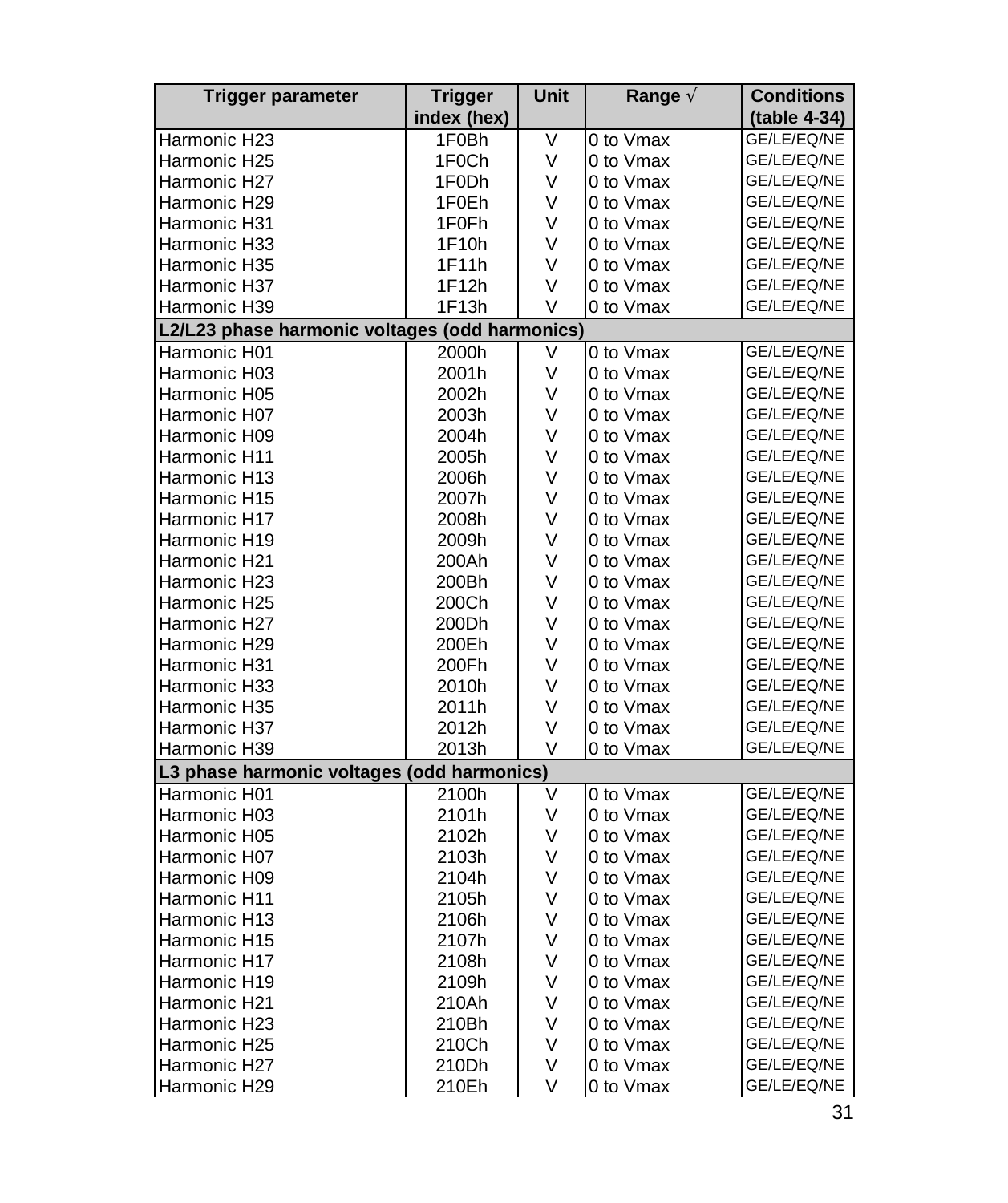| Trigger parameter                          | <b>Trigger</b> | Unit | Range $\tilde{A}$ | <b>Conditions</b> |
|--------------------------------------------|----------------|------|-------------------|-------------------|
|                                            | index (hex)    |      |                   | (table 4-34)      |
| Harmonic H31                               | 210Fh          | V    | 0 to Vmax         | GE/LE/EQ/NE       |
| Harmonic H33                               | 2110h          | V    | 0 to Vmax         | GE/LE/EQ/NE       |
| Harmonic H35                               | 2111h          | V    | 0 to Vmax         | GE/LE/EQ/NE       |
| Harmonic H37                               | 2112h          | V    | 0 to Vmax         | GE/LE/EQ/NE       |
| Harmonic H39                               | 2113h          | V    | 0 to Vmax         | GE/LE/EQ/NE       |
| L1 phase harmonic currents (odd harmonics) |                |      |                   |                   |
| Harmonic H01                               | 2200h          | A    | 0 to Imax         | GE/LE/EQ/NE       |
| Harmonic H03                               | 2201h          | Α    | 0 to Imax         | GE/LE/EQ/NE       |
| Harmonic H05                               | 2202h          | А    | 0 to Imax         | GE/LE/EQ/NE       |
| Harmonic H07                               | 2203h          | Α    | 0 to Imax         | GE/LE/EQ/NE       |
| Harmonic H09                               | 2204h          | A    | 0 to Imax         | GE/LE/EQ/NE       |
| Harmonic H11                               | 2205h          | Α    | 0 to Imax         | GE/LE/EQ/NE       |
| Harmonic H13                               | 2206h          | A    | 0 to Imax         | GE/LE/EQ/NE       |
| Harmonic H15                               | 2207h          | A    | 0 to Imax         | GE/LE/EQ/NE       |
| Harmonic H17                               | 2208h          | A    | 0 to Imax         | GE/LE/EQ/NE       |
| Harmonic H19                               | 2209h          | A    | 0 to Imax         | GE/LE/EQ/NE       |
| Harmonic H21                               | 220Ah          | Α    | 0 to Imax         | GE/LE/EQ/NE       |
| Harmonic H23                               | 220Bh          | A    | 0 to Imax         | GE/LE/EQ/NE       |
| Harmonic H25                               | 220Ch          | Α    | 0 to Imax         | GE/LE/EQ/NE       |
| Harmonic H27                               | 220Dh          | A    | 0 to Imax         | GE/LE/EQ/NE       |
| Harmonic H29                               | 220Eh          | A    | 0 to Imax         | GE/LE/EQ/NE       |
| Harmonic H31                               | 220Fh          | A    | 0 to Imax         | GE/LE/EQ/NE       |
| Harmonic H33                               | 2210h          | Α    | 0 to Imax         | GE/LE/EQ/NE       |
| Harmonic H35                               | 2211h          | Α    | 0 to Imax         | GE/LE/EQ/NE       |
| Harmonic H37                               | 2212h          | A    | 0 to Imax         | GE/LE/EQ/NE       |
| Harmonic H39                               | 2213h          | Α    | 0 to Imax         | GE/LE/EQ/NE       |
| L2 phase harmonic currents (odd harmonics) |                |      |                   |                   |
| Harmonic H01                               | 2300h          | Α    | 0 to Imax         | GE/LE/EQ/NE       |
| Harmonic H03                               | 2301h          | A    | 0 to Imax         | GE/LE/EQ/NE       |
| Harmonic H05                               | 2302h          | A    | 0 to Imax         | GE/LE/EQ/NE       |
| Harmonic H07                               | 2303h          | A    | 0 to Imax         | GE/LE/EQ/NE       |
| Harmonic H09                               | 2304h          | Α    | 0 to Imax         | GE/LE/EQ/NE       |
| Harmonic H11                               | 2305h          | Α    | 0 to Imax         | GE/LE/EQ/NE       |
| Harmonic H13                               | 2306h          | A    | 0 to Imax         | GE/LE/EQ/NE       |
| Harmonic H15                               | 2307h          | Α    | 0 to Imax         | GE/LE/EQ/NE       |
| Harmonic H17                               | 2308h          | A    | 0 to Imax         | GE/LE/EQ/NE       |
| Harmonic H19                               | 2309h          | Α    | 0 to Imax         | GE/LE/EQ/NE       |
| Harmonic H21                               | 230Ah          | A    | 0 to Imax         | GE/LE/EQ/NE       |
| Harmonic H23                               | 230Bh          | Α    | 0 to Imax         | GE/LE/EQ/NE       |
| Harmonic H25                               | 230Ch          | A    | 0 to Imax         | GE/LE/EQ/NE       |
| Harmonic H27                               | 230Dh          | Α    | 0 to Imax         | GE/LE/EQ/NE       |
| Harmonic H29                               | 230Eh          | A    | 0 to Imax         | GE/LE/EQ/NE       |
| Harmonic H31                               | 230Fh          | A    | 0 to Imax         | GE/LE/EQ/NE       |
| Harmonic H33                               | 2310h          | Α    | 0 to Imax         | GE/LE/EQ/NE       |
| Harmonic H35                               | 2311h          | Α    | 0 to Imax         | GE/LE/EQ/NE       |
| Harmonic H37                               | 2312h          | А    | 0 to Imax         | GE/LE/EQ/NE       |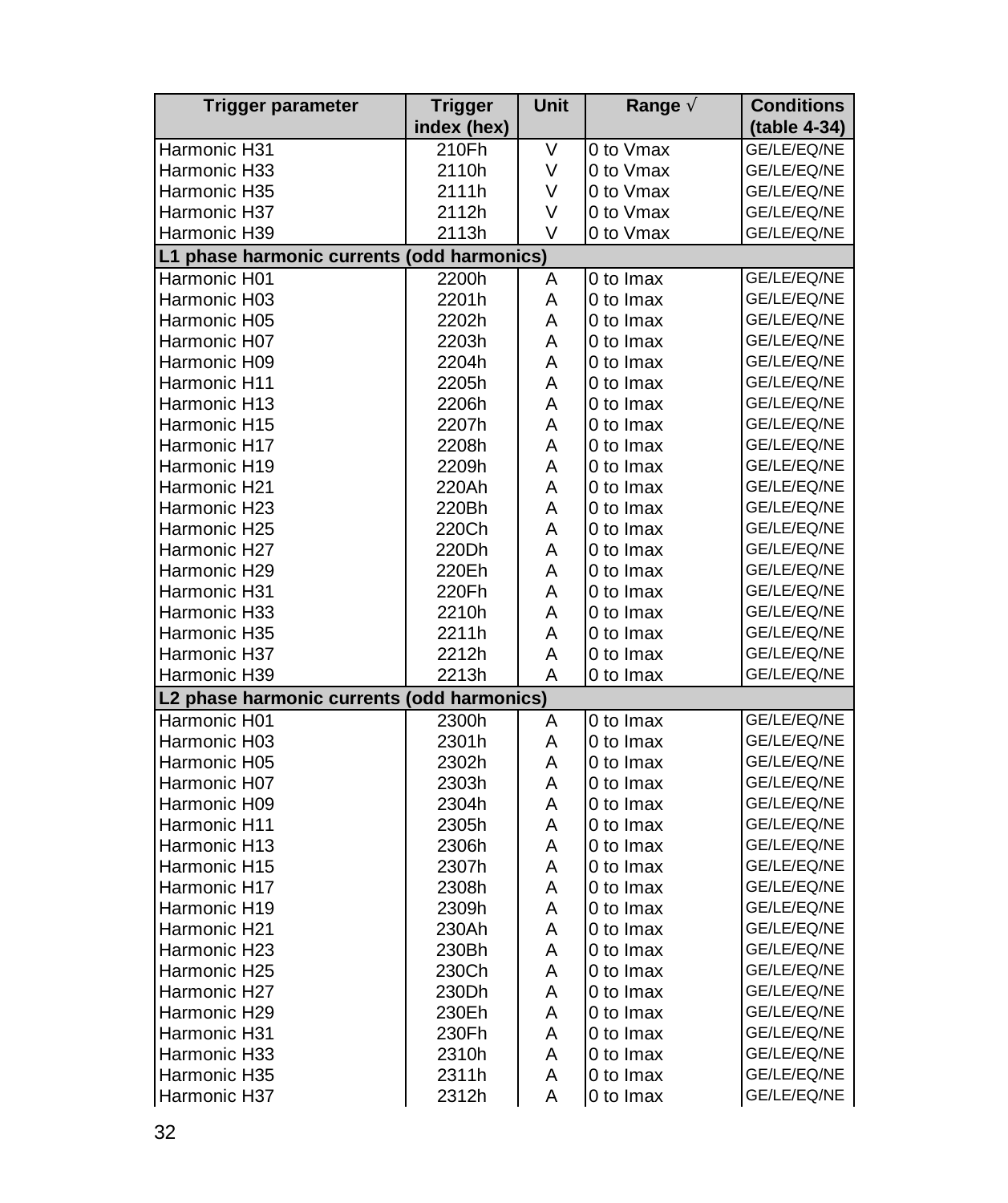| Trigger parameter                                          | <b>Trigger</b>       | Unit   | Range $\tilde{A}$ | <b>Conditions</b>           |
|------------------------------------------------------------|----------------------|--------|-------------------|-----------------------------|
| Harmonic H39                                               | index (hex)<br>2313h | Α      | 0 to Imax         | (table 4-34)<br>GE/LE/EQ/NE |
|                                                            |                      |        |                   |                             |
| L3 phase harmonic currents (odd harmonics)<br>Harmonic H01 |                      |        | 0 to Imax         |                             |
| Harmonic H03                                               | 2400h<br>2401h       | A<br>A | 0 to Imax         | GE/LE/EQ/NE<br>GE/LE/EQ/NE  |
| Harmonic H05                                               | 2402h                | A      | 0 to Imax         | GE/LE/EQ/NE                 |
| Harmonic H07                                               | 2403h                | A      | 0 to Imax         | GE/LE/EQ/NE                 |
| Harmonic H09                                               | 2404h                | A      | 0 to Imax         | GE/LE/EQ/NE                 |
| Harmonic H11                                               | 2405h                | Α      | 0 to Imax         | GE/LE/EQ/NE                 |
| Harmonic H13                                               | 2406h                | A      | 0 to Imax         | GE/LE/EQ/NE                 |
| Harmonic H15                                               | 2407h                | A      | 0 to Imax         | GE/LE/EQ/NE                 |
| Harmonic H17                                               | 2408h                | A      | 0 to Imax         | GE/LE/EQ/NE                 |
| Harmonic H19                                               | 2409h                | Α      | 0 to Imax         | GE/LE/EQ/NE                 |
| Harmonic H21                                               | 240Ah                | A      | 0 to Imax         | GE/LE/EQ/NE                 |
| Harmonic H23                                               | 240Bh                | A      | 0 to Imax         | GE/LE/EQ/NE                 |
| Harmonic H25                                               | 240Ch                | A      | 0 to Imax         | GE/LE/EQ/NE                 |
| Harmonic H27                                               | 240Dh                | A      | 0 to Imax         | GE/LE/EQ/NE                 |
| Harmonic H29                                               | 240Eh                | A      | 0 to Imax         | GE/LE/EQ/NE                 |
| Harmonic H31                                               | 240Fh                | А      | 0 to Imax         | GE/LE/EQ/NE                 |
| Harmonic H33                                               | 2410h                | A      | 0 to Imax         | GE/LE/EQ/NE                 |
| Harmonic H35                                               | 2411h                | A      | 0 to Imax         | GE/LE/EQ/NE                 |
| Harmonic H37                                               | 2412h                | A      | 0 to Imax         | GE/LE/EQ/NE                 |
| Harmonic H39                                               | 2413h                | A      | 0 to Imax         | GE/LE/EQ/NE                 |
| Harmonic total kW (odd harmonics)                          |                      |        |                   |                             |
| Harmonic H01                                               | 2500h                | kW     | -Pmax to Pmax     | GE/LE/EQ/NE                 |
| Harmonic H03                                               | 2501h                | kW     | -Pmax to Pmax     | GE/LE/EQ/NE                 |
| Harmonic H05                                               | 2502h                | kW     | -Pmax to Pmax     | GE/LE/EQ/NE                 |
| Harmonic H07                                               | 2503h                | kW     | -Pmax to Pmax     | GE/LE/EQ/NE                 |
| Harmonic H09                                               | 2504h                | kW     | -Pmax to Pmax     | GE/LE/EQ/NE                 |
| Harmonic H11                                               | 2505h                | kW     | -Pmax to Pmax     | GE/LE/EQ/NE                 |
| Harmonic H13                                               | 2506h                | kW     | -Pmax to Pmax     | GE/LE/EQ/NE                 |
| Harmonic H15                                               | 2507h                | kW     | -Pmax to Pmax     | GE/LE/EQ/NE                 |
| Harmonic H17                                               | 2508h                | kW     | -Pmax to Pmax     | GE/LE/EQ/NE                 |
| Harmonic H19                                               | 2509h                | kW     | -Pmax to Pmax     | GE/LE/EQ/NE                 |
| Harmonic H21                                               | 250Ah                | kW     | -Pmax to Pmax     | GE/LE/EQ/NE                 |
| Harmonic H23                                               | 250Bh                | kW     | -Pmax to Pmax     | GE/LE/EQ/NE                 |
| Harmonic H25                                               | 250Ch                | kW     | -Pmax to Pmax     | GE/LE/EQ/NE                 |
| Harmonic H27                                               | 250Dh                | kW     | -Pmax to Pmax     | GE/LE/EQ/NE                 |
| Harmonic H29                                               | 250Eh                | kW     | -Pmax to Pmax     | GE/LE/EQ/NE                 |
| Harmonic H31                                               | 250Fh                | kW     | -Pmax to Pmax     | GE/LE/EQ/NE                 |
| Harmonic H33                                               | 2510h                | kW     | -Pmax to Pmax     | GE/LE/EQ/NE                 |
| Harmonic H3                                                | 2511h                | kW     | -Pmax to Pmax     | GE/LE/EQ/NE                 |
| Harmonic H37                                               | 2512h                | kW     | -Pmax to Pmax     | GE/LE/EQ/NE                 |
| Harmonic H39                                               | 2513h                | kW     | -Pmax to Pmax     | GE/LE/EQ/NE                 |
| Harmonic total kvar (odd harmonics)                        |                      |        |                   |                             |
| Harmonic H01                                               | 2600h                | kvar   | -Pmax to Pmax     | GE/LE/EQ/NE                 |
| Harmonic H03                                               | 2601h                | kvar   | -Pmax to Pmax     | GE/LE/EQ/NE                 |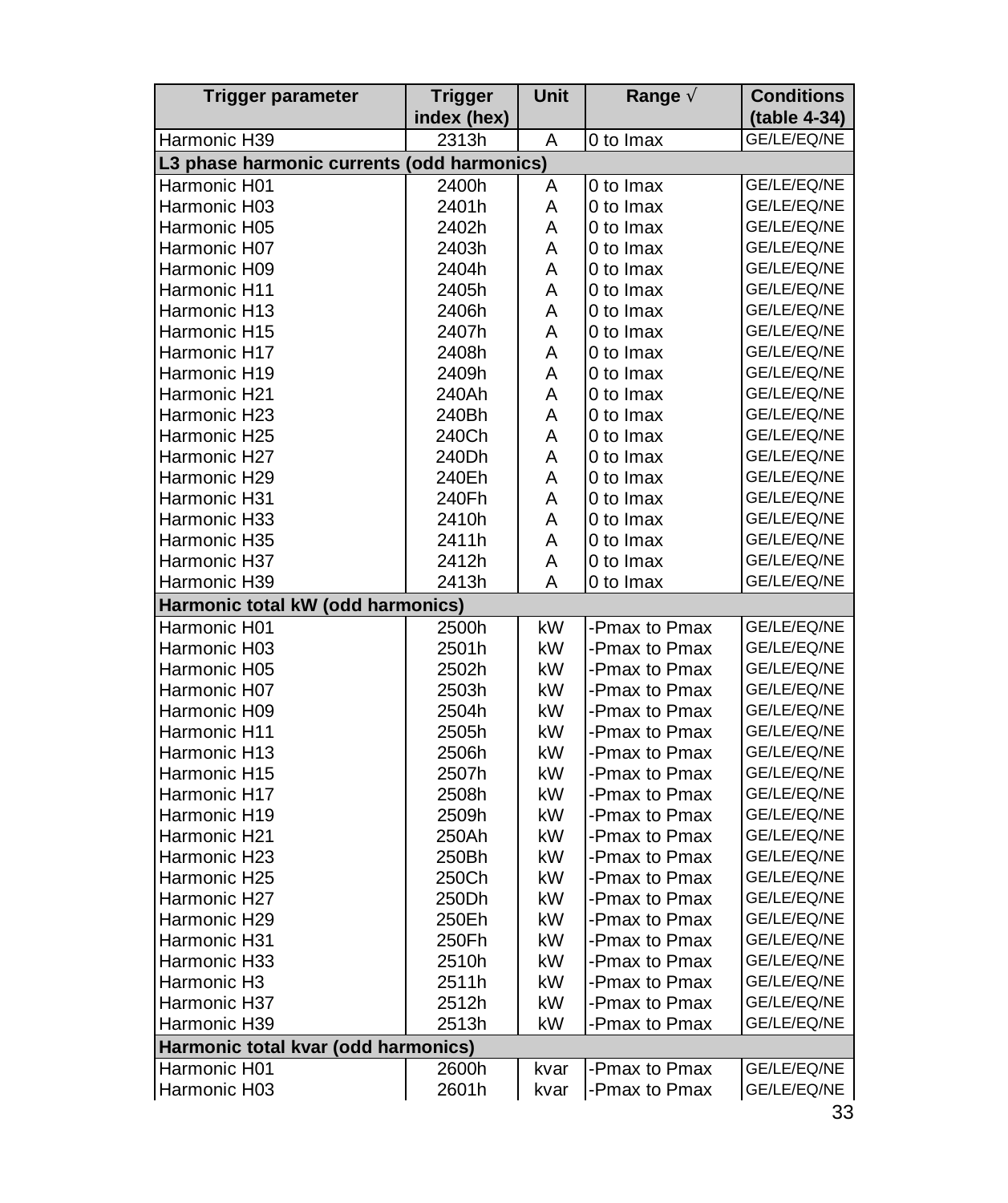| Trigger parameter                            | <b>Trigger</b> | Unit | Range $\tilde{A}$           | <b>Conditions</b> |
|----------------------------------------------|----------------|------|-----------------------------|-------------------|
|                                              | index (hex)    |      |                             | (table 4-34)      |
| Harmonic H05                                 | 2602h          | kvar | -Pmax to Pmax               | GE/LE/EQ/NE       |
| Harmonic H07                                 | 2603h          | kvar | -Pmax to Pmax               | GE/LE/EQ/NE       |
| Harmonic H09                                 | 2604h          | kvar | -Pmax to Pmax               | GE/LE/EQ/NE       |
| Harmonic H11                                 | 2605h          | kvar | -Pmax to Pmax               | GE/LE/EQ/NE       |
| Harmonic H13                                 | 2606h          | kvar | -Pmax to Pmax               | GE/LE/EQ/NE       |
| Harmonic H15                                 | 2607h          | kvar | -Pmax to Pmax               | GE/LE/EQ/NE       |
| Harmonic H17                                 | 2608h          | kvar | -Pmax to Pmax               | GE/LE/EQ/NE       |
| Harmonic H19                                 | 2609h          | kvar | -Pmax to Pmax               | GE/LE/EQ/NE       |
| Harmonic H21                                 | 260Ah          | kvar | -Pmax to Pmax               | GE/LE/EQ/NE       |
| Harmonic H23                                 | 260Bh          | kvar | -Pmax to Pmax               | GE/LE/EQ/NE       |
| Harmonic H25                                 | 260Ch          | kvar | -Pmax to Pmax               | GE/LE/EQ/NE       |
| Harmonic H27                                 | 260Dh          | kvar | -Pmax to Pmax               | GE/LE/EQ/NE       |
| Harmonic H29                                 | 260Eh          | kvar | -Pmax to Pmax               | GE/LE/EQ/NE       |
| Harmonic H31                                 | 260Fh          | kvar | -Pmax to Pmax               | GE/LE/EQ/NE       |
| Harmonic H33                                 | 2610h          | kvar | -Pmax to Pmax               | GE/LE/EQ/NE       |
| Harmonic H35                                 | 2611h          | kvar | -Pmax to Pmax               | GE/LE/EQ/NE       |
| Harmonic H37                                 | 2612h          | kvar | -Pmax to Pmax               | GE/LE/EQ/NE       |
| Harmonic H39                                 | 2613h          | kvar | -Pmax to Pmax               | GE/LE/EQ/NE       |
| Harmonic total power factors (odd harmonics) |                |      |                             |                   |
| Harmonic H01                                 | 2700h          |      | -100 to 100 ×0.01           | GE/LE/EQ/NE       |
| Harmonic H03                                 | 2701h          |      | $-100$ to $100 \times 0.01$ | GE/LE/EQ/NE       |
| Harmonic H05                                 | 2702h          |      | $-100$ to $100 \times 0.01$ | GE/LE/EQ/NE       |
| Harmonic H07                                 | 2703h          |      | -100 to 100 ×0.01           | GE/LE/EQ/NE       |
| Harmonic H09                                 | 2704h          |      | -100 to 100 ×0.01           | GE/LE/EQ/NE       |
| Harmonic H11                                 | 2705h          |      | -100 to 100 ×0.01           | GE/LE/EQ/NE       |
| Harmonic H13                                 | 2706h          |      | $-100$ to $100 \times 0.01$ | GE/LE/EQ/NE       |
| Harmonic H15                                 | 2707h          |      | $-100$ to $100 \times 0.01$ | GE/LE/EQ/NE       |
| Harmonic H17                                 | 2708h          |      | $-100$ to $100 \times 0.01$ | GE/LE/EQ/NE       |
| Harmonic H19                                 | 2709h          |      | $-100$ to $100 \times 0.01$ | GE/LE/EQ/NE       |
| Harmonic H21                                 | 270Ah          |      | $-100$ to $100 \times 0.01$ | GE/LE/EQ/NE       |
| Harmonic H23                                 | 270Bh          |      | $-100$ to $100 \times 0.01$ | GE/LE/EQ/NE       |
| Harmonic H25                                 | 270Ch          |      |                             | GE/LE/EQ/NE       |
|                                              |                |      | $-100$ to $100 \times 0.01$ |                   |
| Harmonic H27                                 | 270Dh          |      | $-100$ to $100 \times 0.01$ | GE/LE/EQ/NE       |
| Harmonic H29                                 | 270Eh          |      | $-100$ to $100 \times 0.01$ | GE/LE/EQ/NE       |
| Harmonic H31                                 | 270Fh          |      | -100 to 100 ×0.01           | GE/LE/EQ/NE       |
| Harmonic H33                                 | 2710h          |      | -100 to 100 ×0.01           | GE/LE/EQ/NE       |
| Harmonic H35                                 | 2711h          |      | $-100$ to $100 \times 0.01$ | GE/LE/EQ/NE       |
| Harmonic H37                                 | 2712h          |      | $-100$ to $100 \times 0.01$ | GE/LE/EQ/NE       |
| Harmonic H39                                 | 2713h          |      | -100 to 100 ×0.01           | GE/LE/EQ/NE       |
| Minimum real-time values per phase           |                |      |                             |                   |
| Voltage L1/L12                               | 2C00h          |      | N/A                         | <b>NEW</b>        |
| Voltage L2/L23                               | 2C01h          |      | N/A                         | <b>NEW</b>        |
| Voltage L3/L31                               | 2C02h          |      | N/A                         | <b>NEW</b>        |
| Current L1                                   | 2C03h          |      | N/A                         | <b>NEW</b>        |
| Current L <sub>2</sub>                       | 2C04h          |      | N/A                         | <b>NEW</b>        |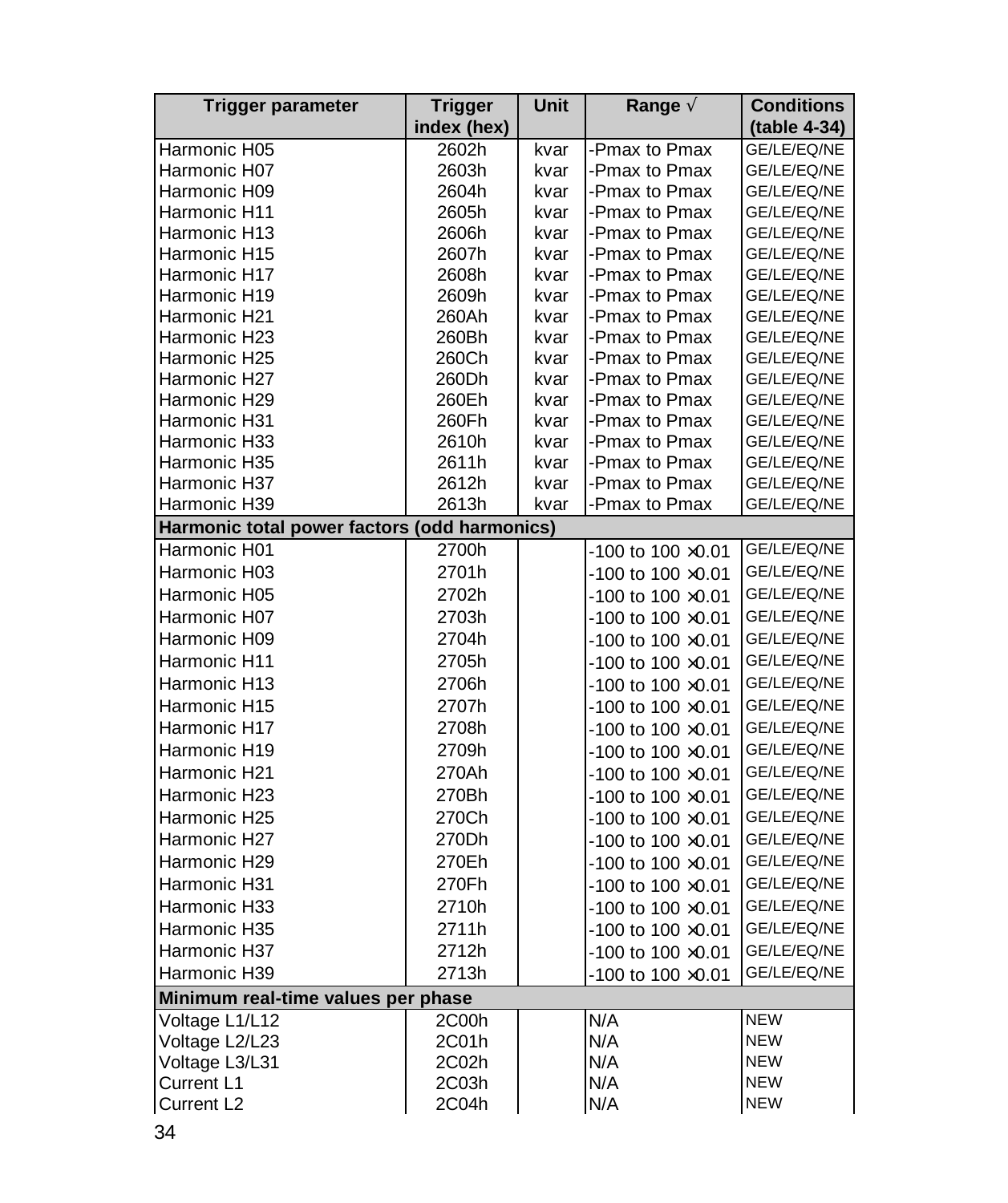| <b>Trigger parameter</b>           | <b>Trigger</b> | Unit | Range A | <b>Conditions</b> |  |
|------------------------------------|----------------|------|---------|-------------------|--|
|                                    | index (hex)    |      |         | (table 4-34)      |  |
| <b>Current L3</b>                  | 2C05h          |      | N/A     | <b>NEW</b>        |  |
| kW L1                              | 2C06h          |      | N/A     | <b>NEW</b>        |  |
| kW <sub>L2</sub>                   | 2C07h          |      | N/A     | <b>NEW</b>        |  |
| kW L3                              | 2C08h          |      | N/A     | <b>NEW</b>        |  |
| kvar <sub>L1</sub>                 | 2C09h          |      | N/A     | <b>NEW</b>        |  |
| kvar L2                            | 2C0Ah          |      | N/A     | <b>NEW</b>        |  |
| kvar L3                            | 2C0Bh          |      | N/A     | <b>NEW</b>        |  |
| kVA L1                             | 2C0Ch          |      | N/A     | <b>NEW</b>        |  |
| kVAL <sub>2</sub>                  | 2C0Dh          |      | N/A     | <b>NEW</b>        |  |
| kVA <sub>L3</sub>                  | 2C0Eh          |      | N/A     | <b>NEW</b>        |  |
| Power factor L1 Ä                  | 2C0Fh          |      | N/A     | <b>NEW</b>        |  |
| Power factor L2 A                  | 2C10h          |      | N/A     | <b>NEW</b>        |  |
| Power factor L3 A                  | 2C11h          |      | N/A     | <b>NEW</b>        |  |
| Voltage THD L1/L12                 | 2C12h          |      | N/A     | <b>NEW</b>        |  |
| Voltage THD L2/L23                 | 2C13h          |      | N/A     | <b>NEW</b>        |  |
| Voltage THD L3                     | 2C14h          |      | N/A     | <b>NEW</b>        |  |
| Current THD L1                     | 2C15h          |      | N/A     | <b>NEW</b>        |  |
| Current THD L2                     | 2C16h          |      | N/A     | <b>NEW</b>        |  |
| <b>Current THD L3</b>              | 2C17h          |      | N/A     | <b>NEW</b>        |  |
| K-Factor L1                        | 2C18h          |      | N/A     | <b>NEW</b>        |  |
| K-Factor L2                        | 2C19h          |      | N/A     | <b>NEW</b>        |  |
| K-Factor L3                        | 2C1Ah          |      | N/A     | <b>NEW</b>        |  |
| Minimum real-time total values     |                |      |         |                   |  |
| <b>Total kW</b>                    | 2D00h          |      | N/A     | <b>NEW</b>        |  |
| Total kvar                         | 2D01h          |      | N/A     | <b>NEW</b>        |  |
| Total kVA                          | 2D02h          |      | N/A     | <b>NEW</b>        |  |
| Total PF A                         | 2D03h          |      | N/A     | <b>NEW</b>        |  |
| <b>Total PF Lag</b>                | 2D04h          |      | N/A     | <b>NEW</b>        |  |
| <b>Total PF Lead</b>               | 2D05h          |      | N/A     | <b>NEW</b>        |  |
| Minimum real-time auxiliary values |                |      |         |                   |  |
| Auxiliary current                  | 2E00h          |      | N/A     | <b>NEW</b>        |  |
| Neutral current                    | 2E01h          |      | N/A     | <b>NEW</b>        |  |
| Frequency                          | 2E02h          |      | N/A     | <b>NEW</b>        |  |
| Voltage unbalance                  | 2E03h          |      | N/A     | <b>NEW</b>        |  |
| Current unbalance                  | 2E04h          |      | N/A     | <b>NEW</b>        |  |
| <b>Minimum demands</b>             |                |      |         |                   |  |
| Volt demand L1/L12                 | 2F00h          |      | N/A     | <b>NEW</b>        |  |
| Volt demand L2/L23                 | 2F01h          |      | N/A     | <b>NEW</b>        |  |
| Volt demand L3/L31                 | 2F02h          |      | N/A     | <b>NEW</b>        |  |
| Ampere demand L1                   | 2F03h          |      | N/A     | <b>NEW</b>        |  |
| Ampere demand L2                   | 2F04h          |      | N/A     | <b>NEW</b>        |  |
| Ampere demand L3                   | 2F05h          |      | N/A     | <b>NEW</b>        |  |
| Block kW demand (import)           | 2F06h          |      | N/A     | <b>NEW</b>        |  |
| Block kvar demand (total)          | 2F07h          |      | N/A     | <b>NEW</b>        |  |
| Block kVA demand                   | 2F08h          |      | N/A     | <b>NEW</b>        |  |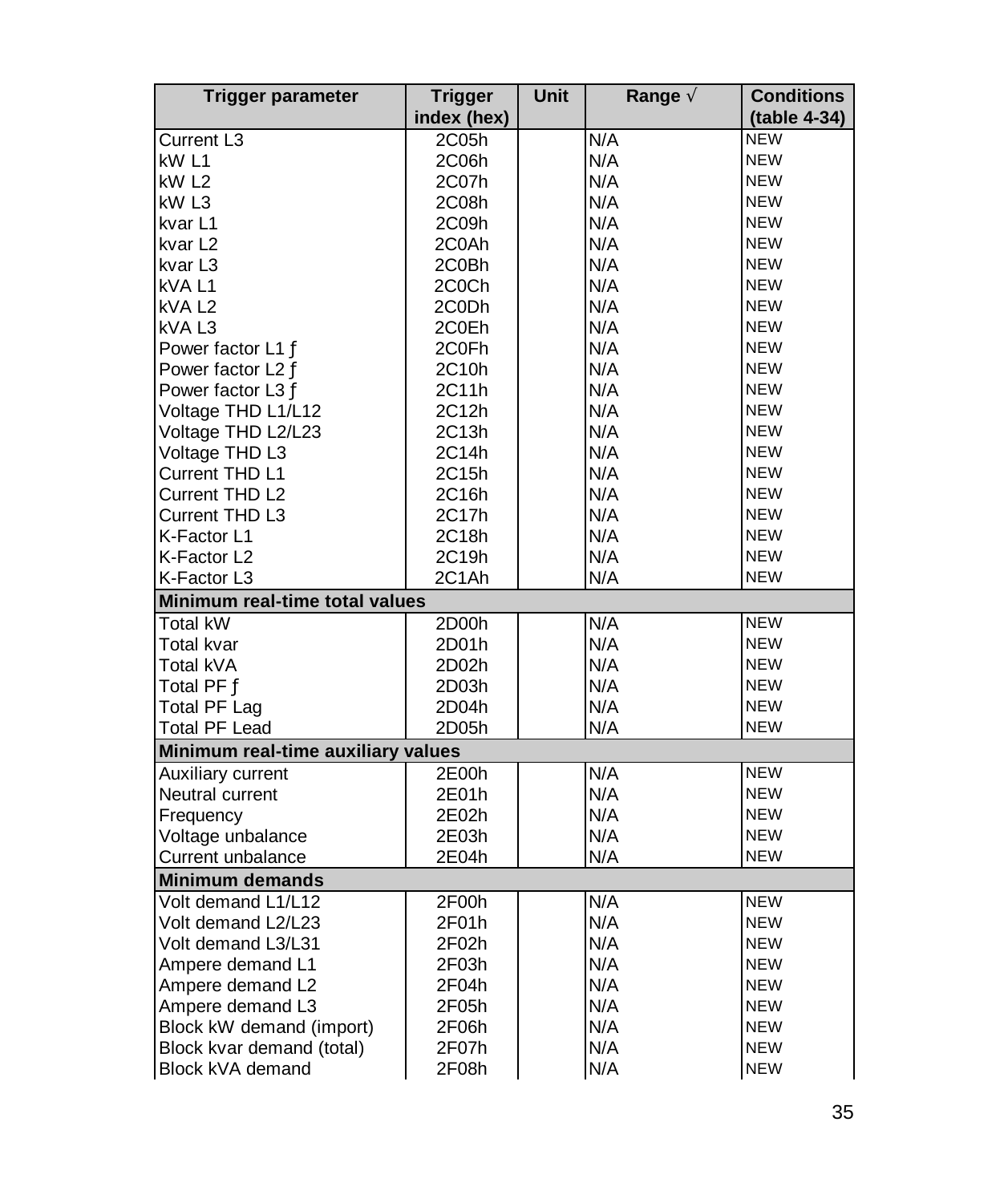| <b>Trigger parameter</b>               | <b>Trigger</b> | Unit | Range $\tilde{A}$ | <b>Conditions</b> |
|----------------------------------------|----------------|------|-------------------|-------------------|
|                                        | index (hex)    |      |                   | (table 4-34)      |
| Sliding window kW demand               | 2F09h          |      | N/A               | <b>NEW</b>        |
| (import)                               |                |      |                   |                   |
| Sliding window kvar demand             | 2F0Ah          |      | N/A               | <b>NEW</b>        |
| (total)                                |                |      |                   |                   |
| Sliding window kVA demand              | 2F0Bh          |      | N/A               | <b>NEW</b>        |
| Thermal kW demand (import)             | 2F0Ch          |      | N/A               | <b>NEW</b>        |
| Thermal kvar demand (total)            | 2F0Dh          |      | N/A               | <b>NEW</b>        |
| Thermal kVA demand                     | 2F0Eh          |      | N/A               | <b>NEW</b>        |
| Programmable Min/Max minimum registers |                |      |                   |                   |
| Register #1                            | 3000h          |      | N/A               | <b>NEW</b>        |
| Register #2                            | 3001h          |      | N/A               | <b>NEW</b>        |
| Register #3                            | 3002h          |      | N/A               | <b>NEW</b>        |
| Register #4                            | 3003h          |      | N/A               | <b>NEW</b>        |
| Register #5                            | 3004h          |      | N/A               | <b>NEW</b>        |
| Register #6                            | 3005h          |      | N/A               | <b>NEW</b>        |
| Register #7                            | 3006h          |      | N/A               | <b>NEW</b>        |
| Register #8                            | 3007h          |      | N/A               | <b>NEW</b>        |
| Register #9                            | 3008h          |      | N/A               | <b>NEW</b>        |
| Register #10                           | 3009h          |      | N/A               | <b>NEW</b>        |
| Register #11                           | 300Ah          |      | N/A               | <b>NEW</b>        |
| Register #12                           | 300Bh          |      | N/A               | <b>NEW</b>        |
| Register #13                           | 300Ch          |      | N/A               | <b>NEW</b>        |
| Register #14                           | 300Dh          |      | N/A               | <b>NEW</b>        |
| Register #15                           | 300Eh          |      | N/A               | <b>NEW</b>        |
| Register #16                           | 300Fh          |      | N/A               | <b>NEW</b>        |
| Maximum real-time values per phase     |                |      |                   |                   |
| Voltage L1/L12                         | 3400h          |      | N/A               | <b>NEW</b>        |
| Voltage L2/L23                         | 3401h          |      | N/A               | <b>NEW</b>        |
| Voltage L3/L31                         | 3402h          |      | N/A               | <b>NEW</b>        |
| Current L1                             | 3403h          |      | N/A               | <b>NEW</b>        |
| Current L2                             | 3404h          |      | N/A               | <b>NEW</b>        |
| Current L3                             | 3405h          |      | N/A               | <b>NEW</b>        |
| kW L1                                  | 3406h          |      | N/A               | <b>NEW</b>        |
| kW L2                                  | 3407h          |      | N/A               | <b>NEW</b>        |
| kW L3                                  | 3408h          |      | N/A               | <b>NEW</b>        |
| kvar L1                                | 3409h          |      | N/A               | <b>NEW</b>        |
|                                        |                |      |                   | <b>NEW</b>        |
| kvar L2                                | 340Ah          |      | N/A<br>N/A        | <b>NEW</b>        |
| kvar L3                                | 340Bh          |      |                   | <b>NEW</b>        |
| kVAL1                                  | 340Ch          |      | N/A<br>N/A        | <b>NEW</b>        |
| kVA L <sub>2</sub>                     | 340Dh          |      |                   |                   |
| kVAL3                                  | 340Eh          |      | N/A               | <b>NEW</b>        |
| Power factor L1 A                      | 340Fh          |      | N/A               | <b>NEW</b>        |
| Power factor L2 A                      | 3410h          |      | N/A               | <b>NEW</b>        |
| Power factor L3 A                      | 3411h          |      | N/A               | <b>NEW</b>        |
| Voltage THD L1/L12                     | 3412h          |      | N/A               | <b>NEW</b>        |
| Voltage THD L2/L23                     | 3413h          |      | N/A               | <b>NEW</b>        |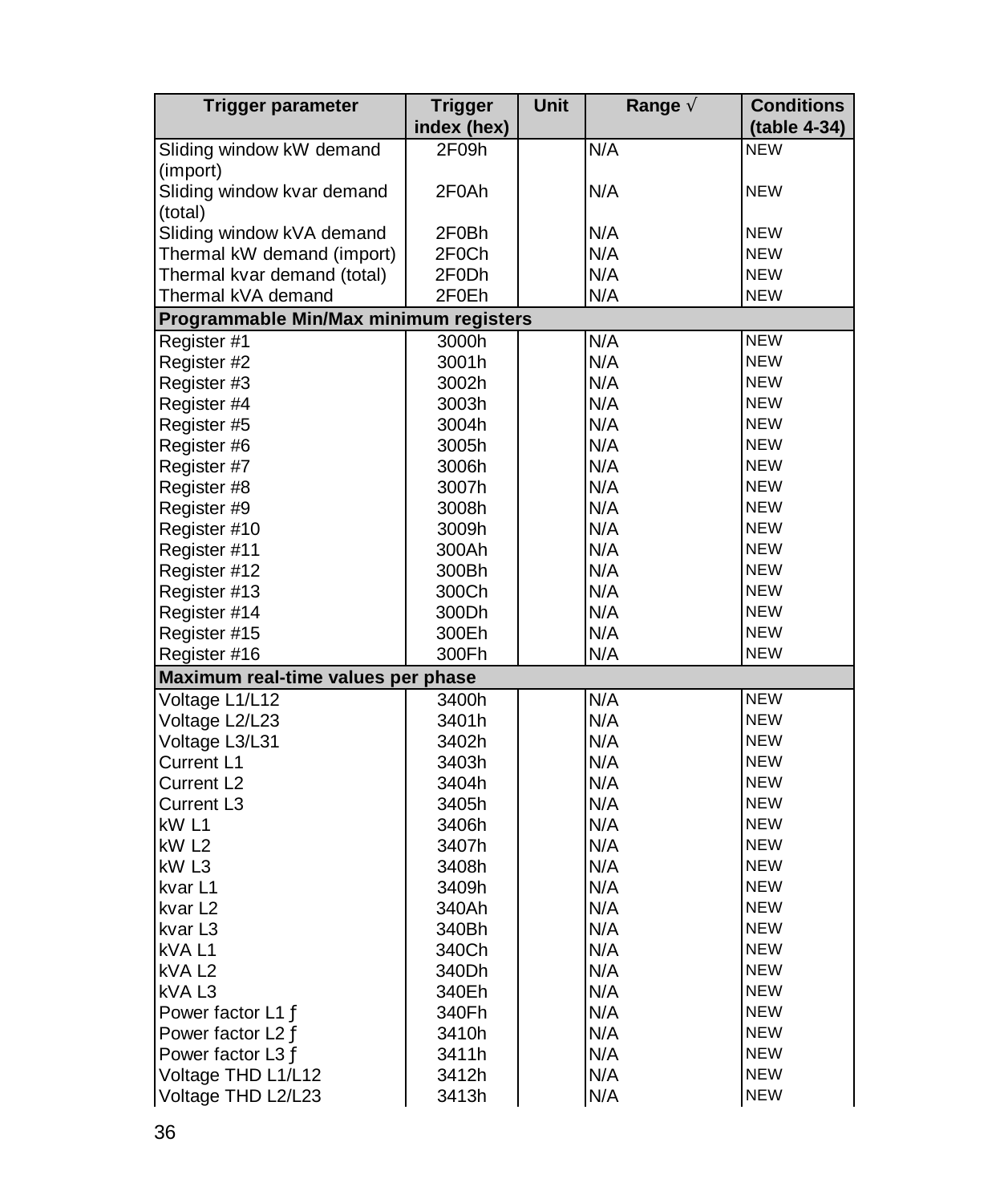| <b>Trigger parameter</b>               | <b>Trigger</b> | <b>Unit</b> | Range $\tilde{A}$ | <b>Conditions</b> |
|----------------------------------------|----------------|-------------|-------------------|-------------------|
|                                        | index (hex)    |             |                   | (table 4-34)      |
| Voltage THD L3                         | 3414h          |             | N/A               | <b>NEW</b>        |
| Current THD L1                         | 3415h          |             | N/A               | <b>NEW</b>        |
| Current THD L2                         | 3416h          |             | N/A               | <b>NEW</b>        |
| Current THD L3                         | 3417h          |             | N/A               | <b>NEW</b>        |
| K-Factor L1                            | 3418h          |             | N/A               | <b>NEW</b>        |
| K-Factor L2                            | 3419h          |             | N/A               | <b>NEW</b>        |
| K-Factor L3                            | 341Ah          |             | N/A               | <b>NEW</b>        |
| Maximum real-time total values         |                |             |                   |                   |
| Total kW                               | 3500h          |             | N/A               | <b>NEW</b>        |
| Total kvar                             | 3501h          |             | N/A               | <b>NEW</b>        |
| Total kVA                              | 3502h          |             | N/A               | <b>NEW</b>        |
| Total PF Ä                             | 3503h          |             | N/A               | <b>NEW</b>        |
| Total PF Lag                           | 3504h          |             | N/A               | <b>NEW</b>        |
| <b>Total PF Lead</b>                   | 3505h          |             | N/A               | <b>NEW</b>        |
| Maximum real-time auxiliary values     |                |             |                   |                   |
| Auxiliary current                      | 3600h          |             | N/A               | <b>NEW</b>        |
|                                        |                |             | N/A               |                   |
| Neutral current                        | 3601h          |             | N/A               | <b>NEW</b>        |
| Frequency                              | 3602h          |             | N/A               | <b>NEW</b>        |
| Voltage unbalance                      | 3603h          |             | N/A               | <b>NEW</b>        |
| Current unbalance                      | 3604h          |             | N/A               | <b>NEW</b>        |
| <b>Maximum demands</b>                 |                |             |                   |                   |
| Volt demand L1/L12                     | 3700h          |             | N/A               | <b>NEW</b>        |
| Volt demand L2/L23                     | 3701h          |             | N/A               | <b>NEW</b>        |
| Volt demand L3/L31                     | 3702h          |             | N/A               | <b>NEW</b>        |
| Ampere demand L1                       | 3703h          |             | N/A               | <b>NEW</b>        |
| Ampere demand L2                       | 3704h          |             | N/A               | <b>NEW</b>        |
| Ampere demand L3                       | 3705h          |             | N/A               | <b>NEW</b>        |
| Block kW demand (import)               | 3706h          |             | N/A               | <b>NEW</b>        |
| Block kvar demand (total)              | 3707h          |             | N/A               | <b>NEW</b>        |
| Block kVA demand                       | 3708h          |             | N/A               | <b>NEW</b>        |
| Sliding window kW demand               | 3709h          |             | N/A               | <b>NEW</b>        |
| (import)                               |                |             |                   |                   |
| Sliding window kvar demand             | 370Ah          |             | N/A               | <b>NEW</b>        |
| (total)                                |                |             |                   |                   |
| Sliding window kVA demand              | 370Bh          |             | N/A               | <b>NEW</b>        |
| Thermal kW demand (import)             | 370Ch          |             | N/A               | <b>NEW</b>        |
| Thermal kvar demand (total)            | 370Dh          |             | N/A               | <b>NEW</b>        |
| Thermal kVA demand                     | 370Eh          |             | N/A               | <b>NEW</b>        |
| Programmable Min/Max maximum registers |                |             |                   |                   |
| Register #1                            | 3800h          |             | N/A               | <b>NEW</b>        |
| Register #2                            | 3801h          |             | N/A               | <b>NEW</b>        |
| Register #3                            | 3802h          |             | N/A               | <b>NEW</b>        |
| Register #4                            | 3803h          |             | N/A               | <b>NEW</b>        |
| Register #5                            | 3804h          |             | N/A               | <b>NEW</b>        |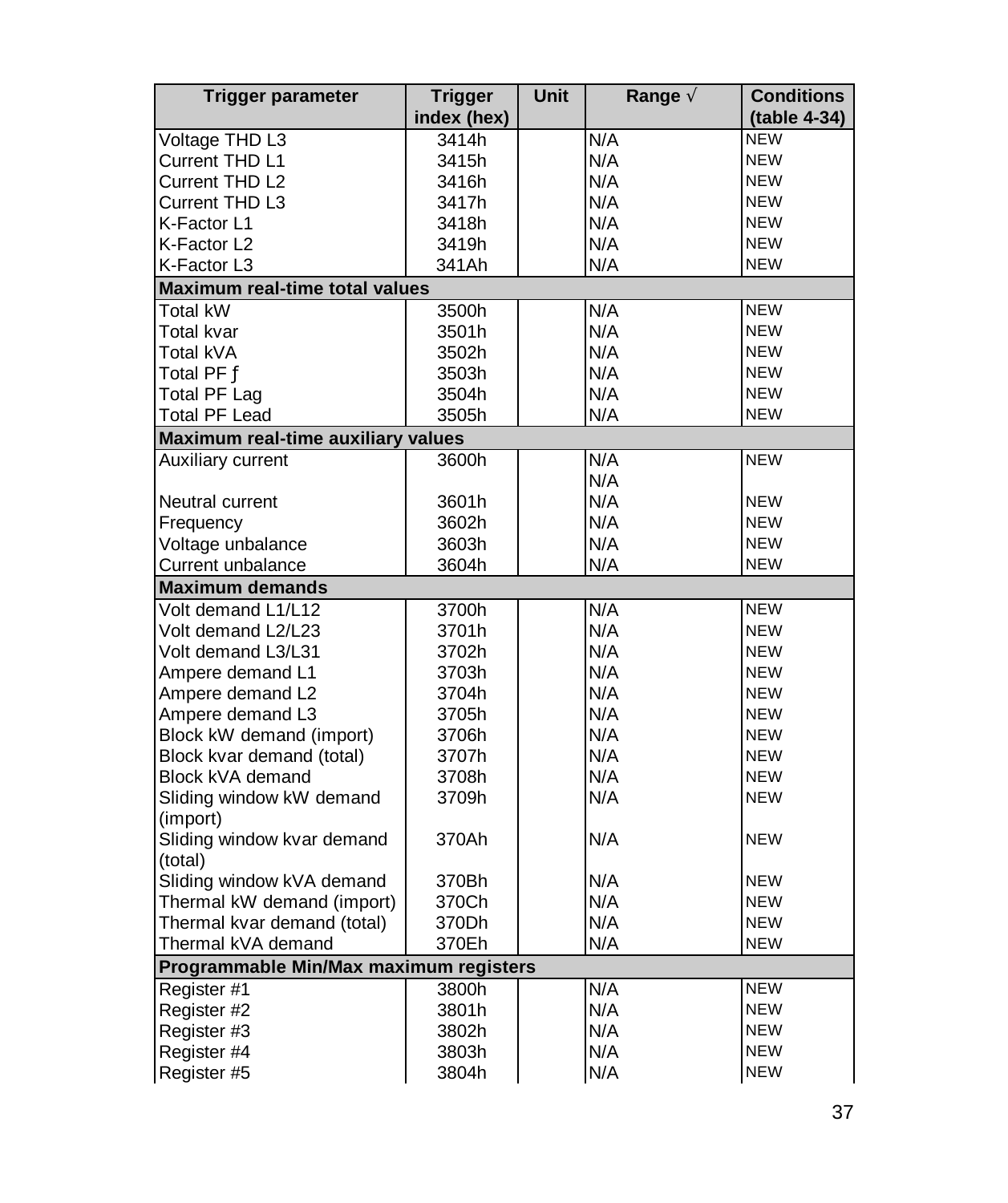| <b>Trigger parameter</b> | <b>Trigger</b>      | Unit | Range $\tilde{A}$ | <b>Conditions</b> |  |
|--------------------------|---------------------|------|-------------------|-------------------|--|
|                          | index (hex)         |      |                   | (table 4-34)      |  |
| Register #6              | 3805h               |      | N/A               | <b>NEW</b>        |  |
| Register #7              | 3806h               |      | N/A               | <b>NEW</b>        |  |
| Register #8              | 3807h               |      | N/A               | <b>NEW</b>        |  |
| Register #9              | 3808h               |      | N/A               | <b>NEW</b>        |  |
| Register #10             | 3809h               |      | N/A               | <b>NEW</b>        |  |
| Register #11             | 380Ah               |      | N/A               | <b>NEW</b>        |  |
| Register #12             | 380Bh               |      | N/A               | <b>NEW</b>        |  |
| Register #13             | 380Ch               |      | N/A               | <b>NEW</b>        |  |
| Register #14             | 380Dh               |      | N/A               | <b>NEW</b>        |  |
| Register #15             | 380Eh               |      | N/A               | <b>NEW</b>        |  |
| Register #16             | 380Fh               |      | N/A               | <b>NEW</b>        |  |
| TOU system parameters A  |                     |      |                   |                   |  |
| <b>Active tariff</b>     | 3C00h               |      | $0$ to 15         | GE/LE/EQ/NE       |  |
| Active profile           | 3C01h               |      | 0 to 15           | GE/LE/EQ/NE       |  |
| TOU minimum kW demands   |                     |      |                   |                   |  |
| Tariff #1 register       | 4500h               |      | N/A               | <b>NEW</b>        |  |
| Tariff #2 register       | 4501h               |      | N/A               | <b>NEW</b>        |  |
|                          |                     |      |                   |                   |  |
| Tariff #16 register      | 450Fh               |      | N/A               | <b>NEW</b>        |  |
| TOU minimum kvar demands |                     |      |                   |                   |  |
| Tariff #1 register       | 4600h               |      | N/A               | <b>NEW</b>        |  |
| Tariff #2 register       | 4601h               |      | N/A               | <b>NEW</b>        |  |
|                          |                     |      |                   |                   |  |
| Tariff #16 register      | 460Fh               |      | N/A               | <b>NEW</b>        |  |
| TOU minimum kVA demands  |                     |      |                   |                   |  |
| Tariff #1 register       | 4700h               |      | N/A               | <b>NEW</b>        |  |
| Tariff #2 register       | 4701h               |      | N/A               | <b>NEW</b>        |  |
|                          | $\cdots$            |      |                   |                   |  |
| Tariff #16 register      | 470Fh               |      | N/A               | <b>NEW</b>        |  |
| TOU maximum kW demands   |                     |      |                   |                   |  |
| Tariff #1 register       | 4800h               |      | N/A               | <b>NEW</b>        |  |
| Tariff #2 register       | 4801h               |      | N/A               | <b>NEW</b>        |  |
|                          |                     |      |                   |                   |  |
| Tariff #16 register      | 480Fh               |      | N/A               | <b>NEW</b>        |  |
| TOU maximum kvar demands |                     |      |                   |                   |  |
| Tariff #1 register       | 4900h               |      | N/A               | <b>NEW</b>        |  |
| Tariff #2 register       | 4901h               |      | N/A               | <b>NEW</b>        |  |
|                          | $\cdots$            |      |                   |                   |  |
| Tariff #16 register      | 490Fh               |      | N/A               | <b>NEW</b>        |  |
| TOU maximum kVA demands  |                     |      |                   |                   |  |
| Tariff #1 register       | $\overline{4}$ A00h |      | N/A               | <b>NEW</b>        |  |
| Tariff #2 register       | 4A01h               |      | N/A               | <b>NEW</b>        |  |
|                          |                     |      |                   |                   |  |
| Tariff #16 register      | 4A0Fh               |      | N/A               | <b>NEW</b>        |  |

À Release limit isn't used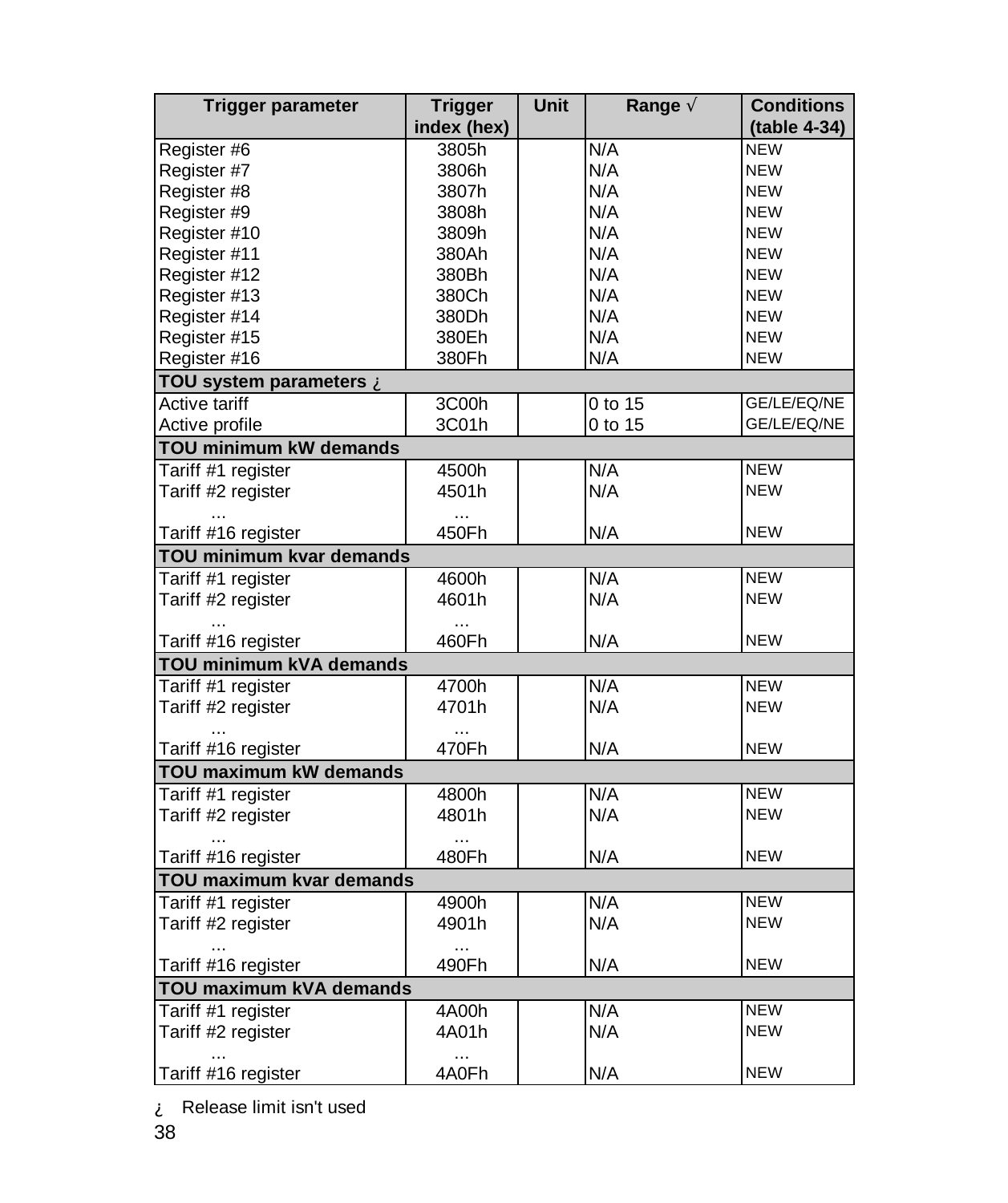- Á Packed date format: year  $\times$  10000 + month  $\times$  100 + day of month
- $\hat{A}$  Packed time format: hour  $\times$  10000 + minute  $\times$  100 + second
- $\tilde{A}$  For the parameter limits, see note  $\tilde{A}$  to Table 4-1
- Ä New absolute value (lag or lead).
- Å The actual frequency range is 45.0 65.0 Hz.
- Æ Operate limit for the voltage disturbance trigger specifies the voltage deviation allowed in percentage of nominal (full scale) voltage, which refers to line-to-line voltage in 3OP2 and 3OP3 wiring modes, and to line-to-neutral voltage in other modes. The nominal voltage is  $120 \times PT$  Ratio VRMS for instruments with the 120V input option, and  $380 \times PT$  Ratio VRMS for instruments with the 660V input option.
- $\bf{C}$  The phase rotation limits: 0 = error, 1 = positive rotation, 2 = negative rotation

| Label       | ID | <b>Operate condition</b>                        | <b>Release condition</b>                        | Limits                    |
|-------------|----|-------------------------------------------------|-------------------------------------------------|---------------------------|
| <b>NONE</b> | 0  | <b>NONE</b>                                     | N/A                                             | Both limits not used      |
| <b>GE</b>   |    | <b>GREATER OR EQUAL</b><br>(over operate limit) | LESS OR EQUAL (under<br>release limit)          | Both limits active        |
| LE          | 2  | <b>LESS OR EQUAL</b><br>(under operate limit)   | <b>GREATER OR EQUAL</b><br>(over release limit) | Both limits active        |
| EQ          | 3  | <b>EQUAL</b>                                    | <b>NOT EQUAL</b>                                | Release limit not<br>used |
| <b>NE</b>   | 4  | <b>NOT EQUAL</b>                                | <b>EQUAL</b>                                    | Release limit not<br>used |
| ON          | 5  | ON                                              | <b>OFF</b>                                      | Both limits not used      |
| <b>OFF</b>  | 6  | OFF                                             | ON                                              | Both limits not used      |
| <b>NEW</b>  |    | NEW Min/Max value                               | N/A                                             | Both limits not used      |

#### **Table 4-34 Setpoint Conditions**

#### **Table 4-35 Setpoint Actions**

| <b>Action type</b>       |     | <b>Action target</b> |         |  |
|--------------------------|-----|----------------------|---------|--|
| <b>Description</b>       | ID  | <b>Description</b>   | Range   |  |
| No action                | 0   | N/A                  | 0       |  |
| Set user event flag      | 32  | Flag number          | $0 - 7$ |  |
| Reset user event flag    | 33  | Flag number          | $0 - 7$ |  |
| Operate relay            | 48  | Relay number         | $0 - 3$ |  |
| Increment counter        | 64  | Counter number       | $0 - 7$ |  |
| Decrement counter        | 65  | Counter number       | $0 - 7$ |  |
| Clear counter            | 66  | Counter number       | $0 - 7$ |  |
| 96<br>Reset total energy |     | N/A                  | 0       |  |
| registers                |     |                      |         |  |
| Reset total extreme      | 97  | N/A                  | 0       |  |
| demand registers         |     |                      |         |  |
| Reset TOU energy         | 98  | N/A                  | 0       |  |
| Reset TOU demands        | 99  | N/A                  | 0       |  |
| 100<br>Clear counters    |     | N/A                  | 0       |  |
| Clear Min/Max registers  | 101 | N/A                  | 0       |  |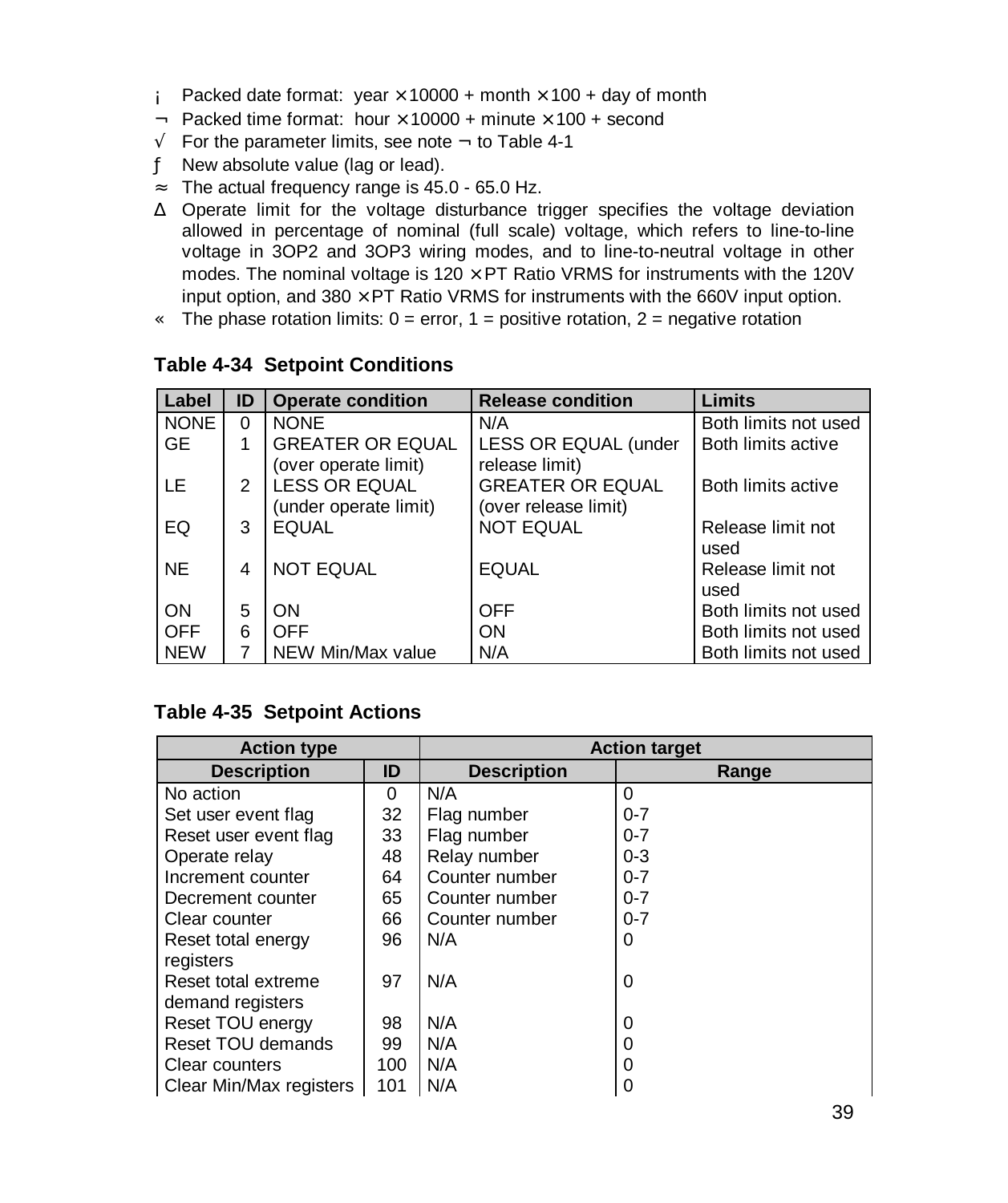| <b>Action type</b>      |     | <b>Action target</b>  |                               |  |
|-------------------------|-----|-----------------------|-------------------------------|--|
| <b>Description</b>      | ID  | <b>Description</b>    | Range                         |  |
| Event logging           | 112 | Setpoint transition   | $0 =$ operate setpoint        |  |
|                         |     | mode - type of events | $1 =$ release setpoint        |  |
|                         |     | that trigger logging  | $2$ = either transition (both |  |
|                         |     |                       | operate and release)          |  |
| Data logging            | 113 | Log number            | $0 - 15$                      |  |
| High-speed (32/16)      | 114 | N/A                   | 0                             |  |
| waveform logging        |     |                       |                               |  |
| High-resolution (128/4) | 115 | N/A                   | 0                             |  |
| waveform logging        |     |                       |                               |  |

# **4.14 Pulsing Setpoints**

#### **Table 4-36 Read Request**

|                | <b>Message type (ASCII)</b> |                |                                   |                        |  |  |  |
|----------------|-----------------------------|----------------|-----------------------------------|------------------------|--|--|--|
|                | с                           |                |                                   |                        |  |  |  |
|                |                             |                | <b>Message body (hexadecimal)</b> |                        |  |  |  |
|                |                             |                | <b>Request</b>                    |                        |  |  |  |
| <b>Field</b>   | <b>Offset</b>               | <b>Length</b>  | <b>Parameter</b>                  | Range                  |  |  |  |
|                | 0                           | 2              | Pulse output ID                   | 0 - 3 (see Table 4-38) |  |  |  |
|                |                             |                | <b>Response</b>                   |                        |  |  |  |
| <b>Field</b>   | <b>Offset</b>               | <b>Length</b>  | <b>Parameter</b>                  | Range                  |  |  |  |
|                | 0                           | 2              | Pulse output ID                   | 0 - 3 (see Table 4-38) |  |  |  |
| $\overline{2}$ | $\overline{2}$              | $\overline{2}$ | Output parameter ID               | see Table 4-39         |  |  |  |
| 3              | 4                           | 4              | For energy pulsing $=$            | 0-9999                 |  |  |  |
|                |                             |                | number of unit-hours per pulse,   |                        |  |  |  |
|                |                             |                | otherwise - permanently set to 0. |                        |  |  |  |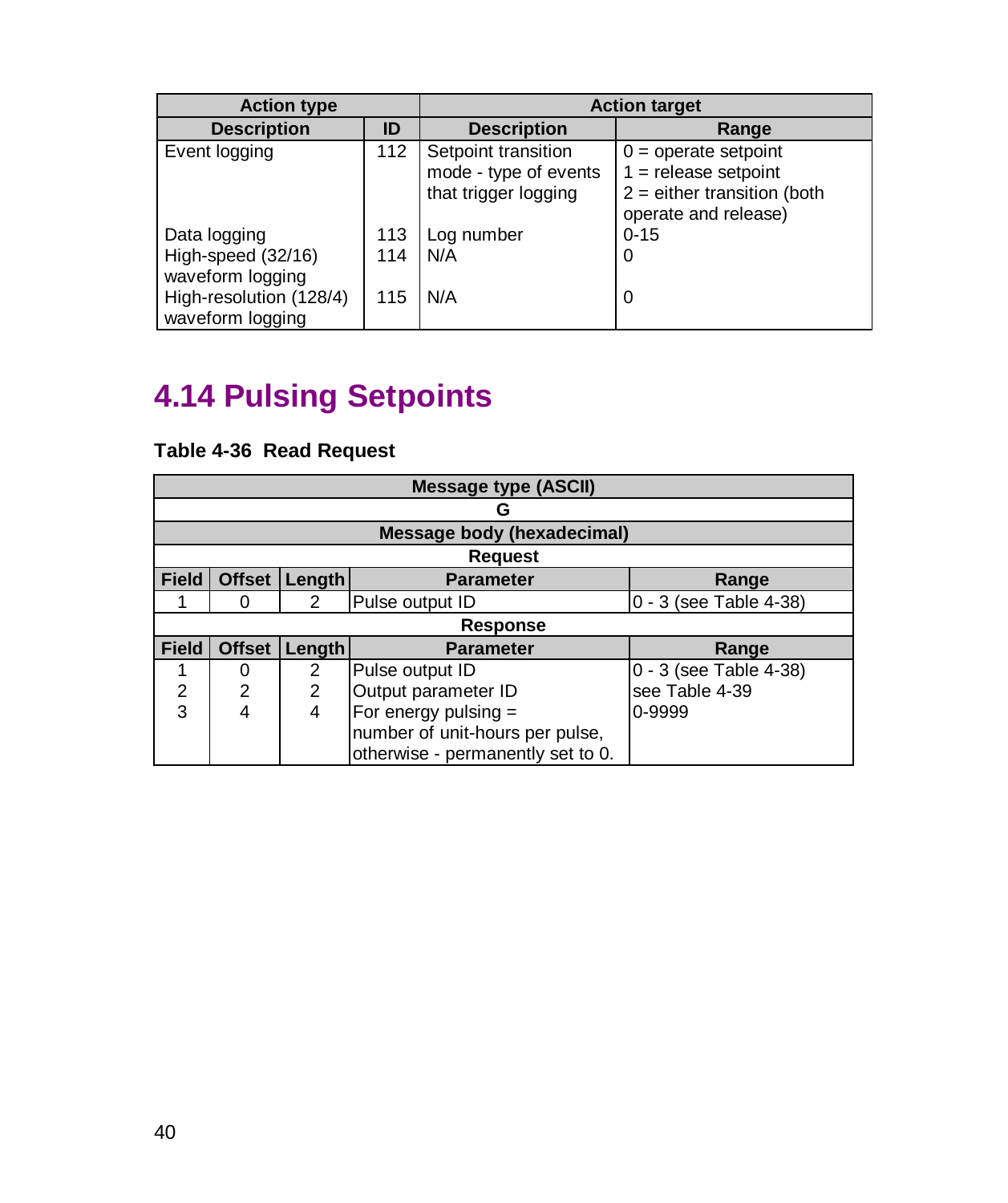#### **Table 4-37 Write Request**

|              | <b>Message type (ASCII)</b> |        |                                 |                        |  |  |
|--------------|-----------------------------|--------|---------------------------------|------------------------|--|--|
|              |                             |        |                                 |                        |  |  |
|              | Message body (hexadecimal)  |        |                                 |                        |  |  |
|              | <b>Request/Response</b>     |        |                                 |                        |  |  |
| <b>Field</b> | <b>Offset</b>               | Length | <b>Parameter</b>                | Range                  |  |  |
|              |                             | 2      | Pulse output ID                 | 0 - 3 (see Table 4-38) |  |  |
| 2            | 2                           | 2      | Output parameter ID             | see Table 4-39         |  |  |
| 3            | 4                           | 4      | For energy pulsing =            | 0-9999                 |  |  |
|              |                             |        | number of unit-hours per pulse, |                        |  |  |
|              |                             |        | otherwise - set to 0.           |                        |  |  |

#### **Table 4-38 Pulse Outputs**

| <b>Pulsing output ID</b> | <b>Output allocation</b> |
|--------------------------|--------------------------|
|                          | Relay #1                 |
|                          | Relay #2                 |
|                          | Relay #3                 |
|                          | Relay #4                 |

#### **Table 4-39 Pulsing Output Parameters**

| <b>Pulsing parameter ID</b> | <b>Identifier</b> |
|-----------------------------|-------------------|
| None                        |                   |
| kWh import                  |                   |
| kWh export                  | 2                 |
| kWh total                   | 3                 |
| kvarh import                |                   |
| kvarh export                | 5                 |
| kvarh total                 | 6                 |
| kVAh total                  |                   |
| Start demand interval pulse |                   |
| Start tariff interval pulse |                   |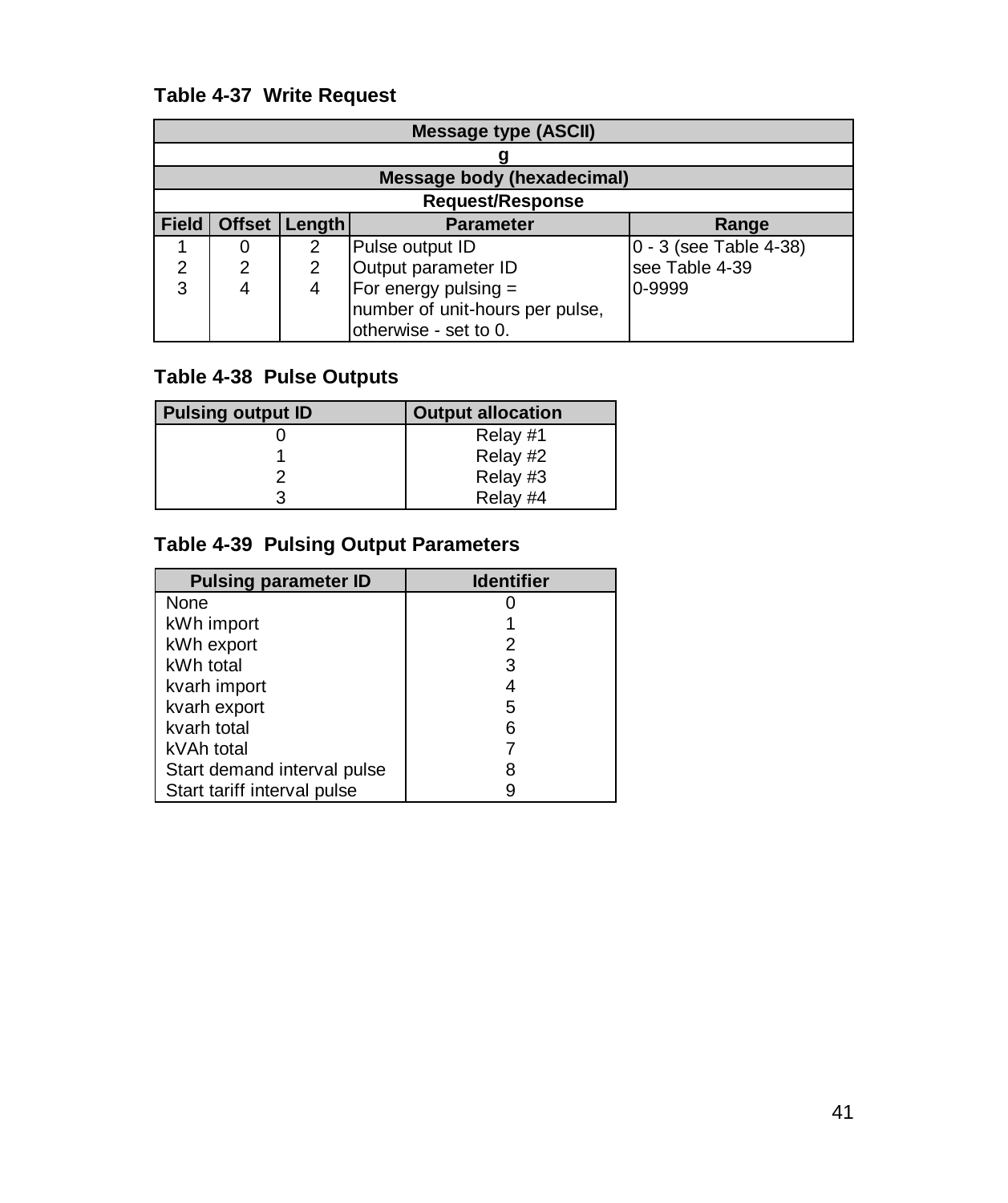### **4.15 Phase Harmonics**

#### **Table 4-40 Read Request**

|              | <b>Message type (ASCII)</b> |        |                                          |                                 |  |  |
|--------------|-----------------------------|--------|------------------------------------------|---------------------------------|--|--|
|              |                             |        | н                                        |                                 |  |  |
|              |                             |        | Message body (decimal)                   |                                 |  |  |
|              |                             |        | <b>Request</b>                           |                                 |  |  |
| <b>Field</b> | <b>Offset</b>               | Length | <b>Parameter</b>                         | Range                           |  |  |
|              | 0                           |        | Channel ID                               | 1 - 6 (see Table 4-41)          |  |  |
|              | <b>Response</b>             |        |                                          |                                 |  |  |
| <b>Field</b> | <b>Offset</b>               | Length | <b>Parameter</b>                         | Range                           |  |  |
|              | 0                           | 5      | RMS value for the channel <b>A</b> , V/A | 0 to $V$ max $\bf\hat{A}$ /Imax |  |  |
| 2            | 5                           | 5      | Fundamental frequency<br>0 to 65.50      |                                 |  |  |
| 3            | 10                          | 5      | %THD                                     | $0.0$ to $100.0$                |  |  |
| 4            | 15                          | 5      | Harmonic H01 (reference)                 | 100.0                           |  |  |
| 5            | 20                          | 5      | Harmonic H02                             | 0.00 to 100.0                   |  |  |
| 6            | 25                          | 5      | Harmonic H03<br>0.00 to 100.0            |                                 |  |  |
|              |                             |        |                                          |                                 |  |  |
| 43           | 210                         | 5      | Harmonic H40                             | 0.00 to 100.0                   |  |  |

À Phase voltage will be line-to-line voltage in 3OP2 and 3OP3 wiring modes, and lineto-neutral voltage in other configurations.

Á If a decimal point is present in the field, the value should be multiplied by 1000.

#### **Table 4-41 Harmonic Spectrum Channels**

| <b>Channel ID</b> | <b>Description</b>     |
|-------------------|------------------------|
|                   | Voltage L1/L12         |
|                   | Voltage L2/L23         |
|                   | Voltage L3             |
|                   | Current L1             |
| 5                 | Current L <sub>2</sub> |
|                   | Current L3             |

### **4.16 Set User Event Flags**

#### **Table 4-42 Read Request**

| <b>Message type (ASCII)</b> |                            |        |                         |         |  |
|-----------------------------|----------------------------|--------|-------------------------|---------|--|
|                             |                            |        |                         |         |  |
|                             | Message body (hexadecimal) |        |                         |         |  |
| <b>Request/Response</b>     |                            |        |                         |         |  |
| Field                       | <b>Offset</b>              | Length | <b>Parameter</b>        | Range   |  |
|                             |                            | ◠      | Event flag number       | $0 - 7$ |  |
| ⌒                           | ⌒                          |        | Event flag preset value | $0 - 1$ |  |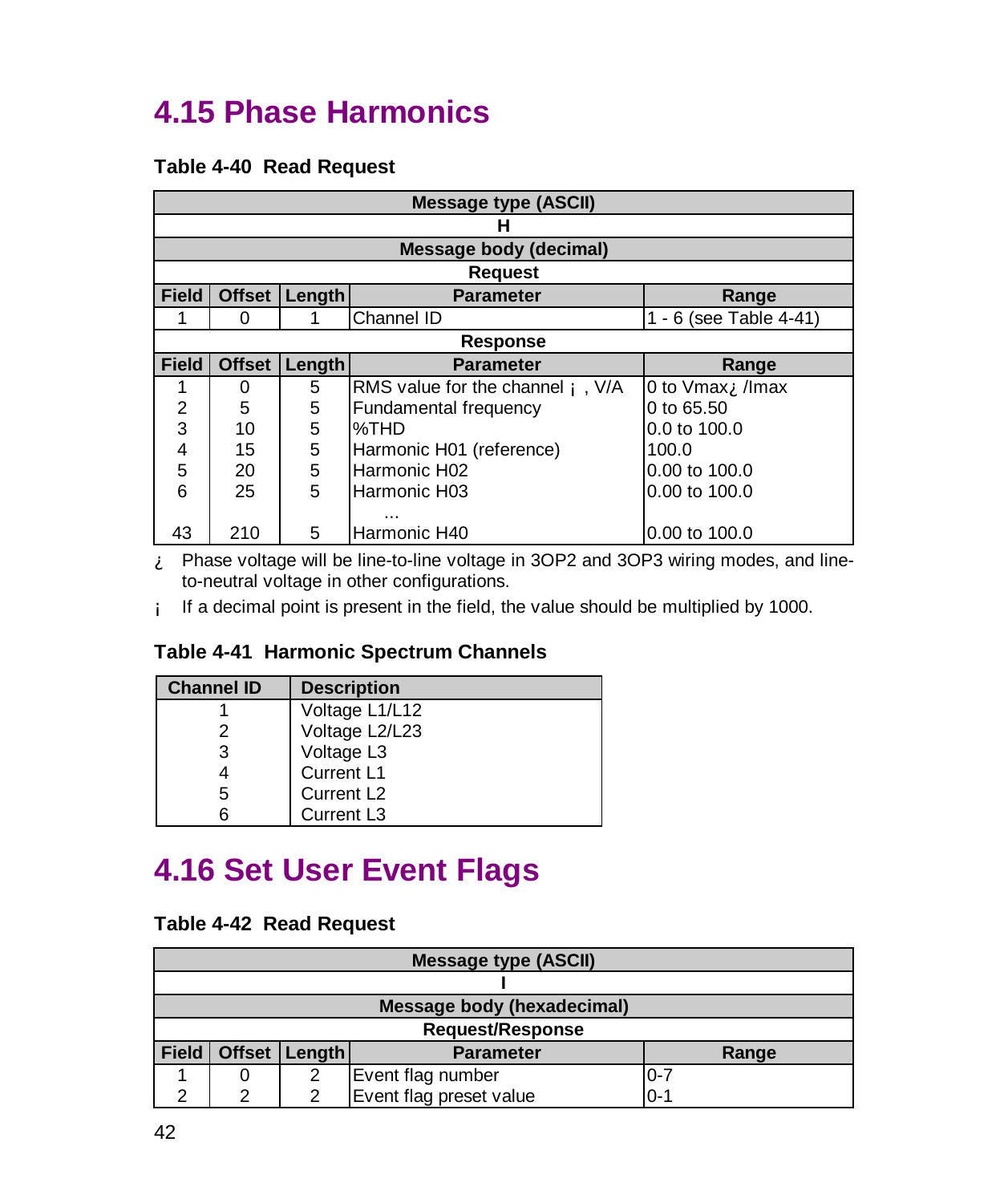### **4.17 Pulse Counters Setup**

#### **Table 4-43 Read Request**

|                | <b>Message type (ASCII)</b> |        |                                   |                      |  |
|----------------|-----------------------------|--------|-----------------------------------|----------------------|--|
|                |                             |        |                                   |                      |  |
|                |                             |        | <b>Message body (hexadecimal)</b> |                      |  |
|                |                             |        | <b>Request</b>                    |                      |  |
| <b>Field</b>   | <b>Offset</b>               | Length | <b>Parameter</b>                  | Range                |  |
|                | 0                           | 2      | Pulse counter ID                  | 0-7 (see Table 4-45) |  |
|                |                             |        | <b>Response</b>                   |                      |  |
| <b>Field</b>   | <b>Offset</b>               | Length | <b>Parameter</b>                  | Range                |  |
|                | 0                           | 2      | Pulse counter ID                  | 0-7 (see Table 4-45) |  |
| $\overline{2}$ | 2                           | 2      | Discrete input ID                 | 0-8 (see Table 4-46) |  |
| 3              | 4                           | 4      | Scale factor - number of          | 1-9999               |  |
|                |                             |        | units per pulse                   |                      |  |

#### **Table 4-44 Write Request**

| <b>Message type (ASCII)</b> |                         |               |                                   |                      |  |
|-----------------------------|-------------------------|---------------|-----------------------------------|----------------------|--|
|                             |                         |               |                                   |                      |  |
|                             |                         |               | <b>Message body (hexadecimal)</b> |                      |  |
|                             | <b>Request/Response</b> |               |                                   |                      |  |
| <b>Field</b>                |                         | Offset Length | <b>Parameter</b>                  | Range                |  |
|                             | 0                       | 2             | lPulse counter ID                 | 0-7 (see Table 4-44) |  |
| 2                           | 2                       | 2             | Discrete input ID                 | 0-8 (see Table 4-45) |  |
| 3                           |                         | 4             | Scale factor - number of          | 1-9999               |  |
|                             |                         |               | units per pulse                   |                      |  |

#### **Table 4-45 Pulse Counters**

| <b>Counter ID</b> | <b>Description</b> |
|-------------------|--------------------|
|                   | Pulse counter #1   |
|                   | Pulse counter # 2  |
| 2                 | Pulse counter # 3  |
| 3                 | Pulse counter #4   |
|                   | Pulse counter # 5  |
| 5                 | Pulse counter #6   |
|                   | Pulse counter #7   |
|                   | Pulse counter # 8  |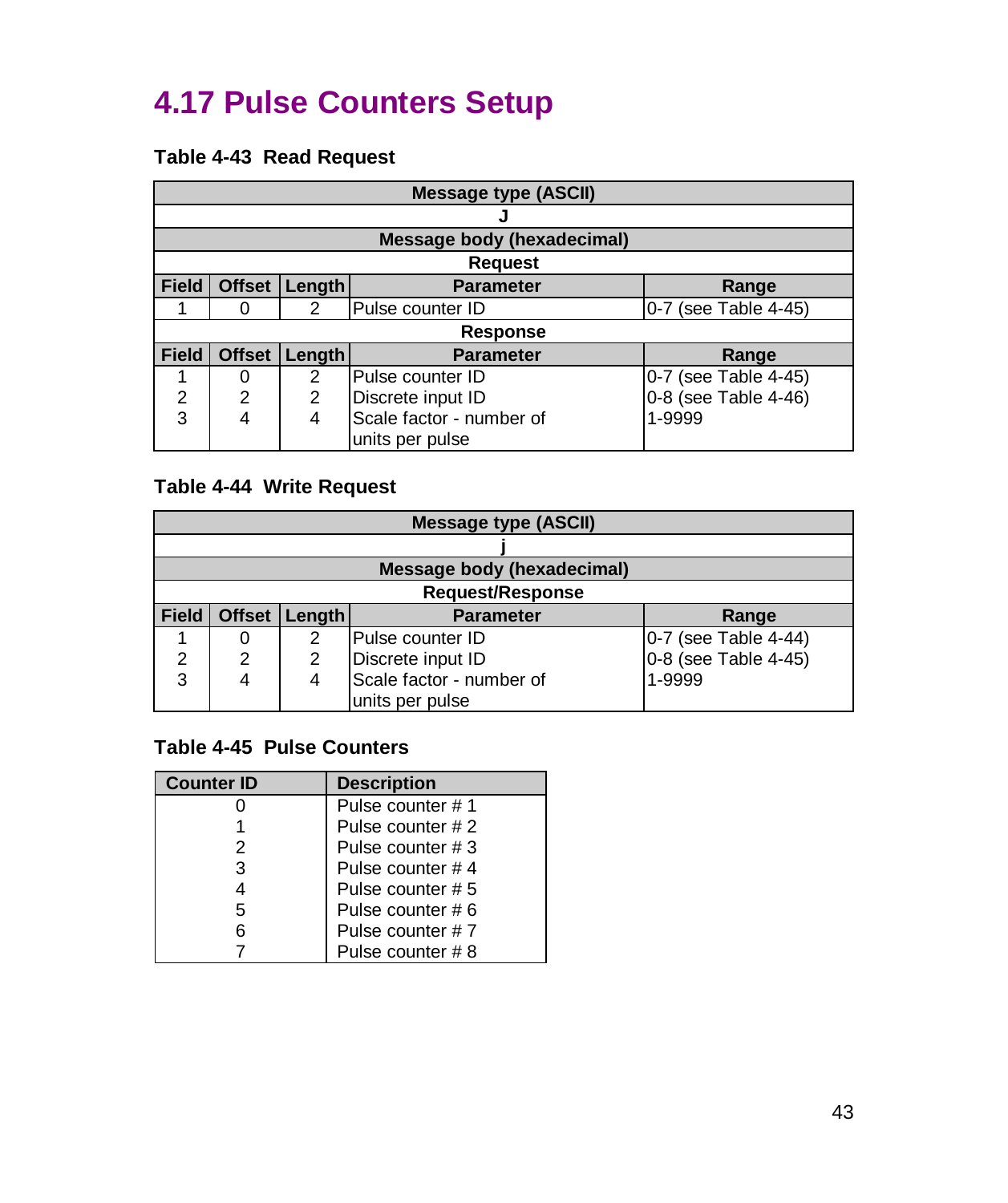#### **Table 4-46 Discrete Inputs**

| Input ID | <b>Description</b> |
|----------|--------------------|
|          | Not allocated      |
|          | Discrete input #1  |
| 2        | Discrete input #2  |
| 3        | Discrete input #3  |
| 4        | Discrete input #4  |
| 5        | Discrete input #5  |
| 6        | Discrete input #6  |
|          | Discrete input #7  |
|          | Discrete input #8  |

## **4.18 Log Memory Partition Setup**

|              | Message type (ASCII) |               |                                                                          |                                      |  |
|--------------|----------------------|---------------|--------------------------------------------------------------------------|--------------------------------------|--|
|              |                      |               | Κ                                                                        |                                      |  |
|              |                      |               | <b>Message body (hexadecimal)</b>                                        |                                      |  |
|              |                      |               | <b>Request</b>                                                           |                                      |  |
| <b>Field</b> | <b>Offset</b>        | Length        | <b>Parameter</b>                                                         | Range                                |  |
|              | 0                    | $\mathcal{P}$ | Partition number                                                         | 0-18 (see Table 4-49)                |  |
|              |                      |               | <b>Response</b>                                                          |                                      |  |
| <b>Field</b> | <b>Offset</b>        | Length        | <b>Parameter</b>                                                         | Range                                |  |
| 1            | 0                    | 2             | Partition number                                                         | 0-18 (see Table 4-49)                |  |
| 2            | $\overline{2}$       | 8             | Partition size, byte                                                     | 0-516096                             |  |
| 3            | 10                   | 4             | The number of records in the<br>partition                                | 0-65535                              |  |
| 4            | 14                   | 4             | Record size, byte                                                        |                                      |  |
| 5            | 18                   | $\mathcal{P}$ | The number of log parameters in<br>the record (for a data log partition) | $0 - 16$                             |  |
| 6            | 20                   | 2             | Partition type                                                           | $=$ non wrap<br>0<br>$=$ wrap around |  |

#### **Table 4-47 Read Request**

#### **Table 4-48 Write Request**

| <b>Message type (ASCII)</b> |                |               |                              |                       |  |
|-----------------------------|----------------|---------------|------------------------------|-----------------------|--|
|                             |                |               |                              |                       |  |
|                             |                |               | Message body (hexadecimal)   |                       |  |
|                             | <b>Request</b> |               |                              |                       |  |
| <b>Field</b>                |                | Offset Length | <b>Parameter</b>             | Range                 |  |
|                             |                |               | Partition number             | 0-18 (see Table 4-49) |  |
| 2                           | 2              |               | The number of records in the | 1-65535,              |  |
|                             |                |               | partition                    | 0=delete partition    |  |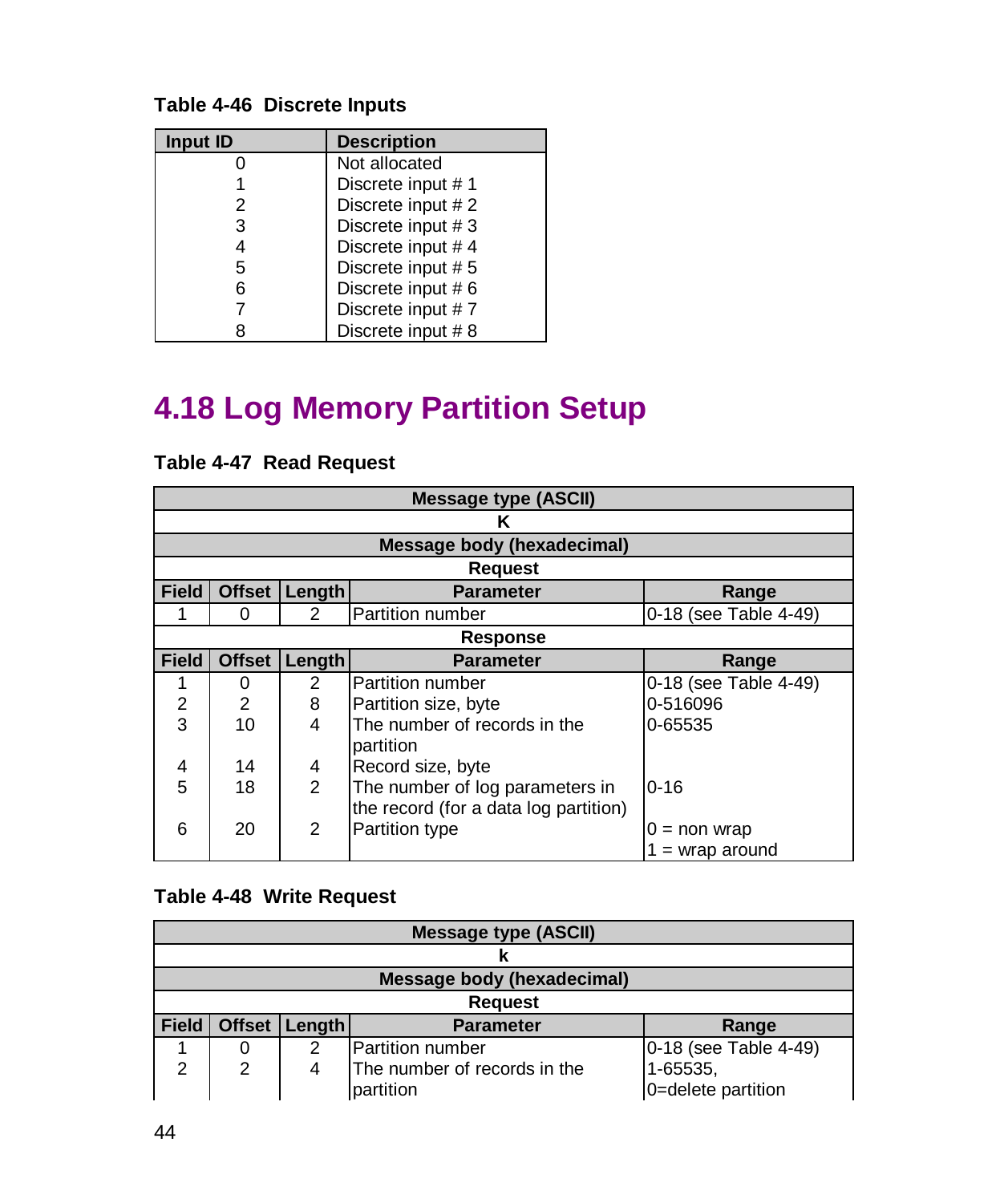| 3            | 6               |                 | The number of log parameters in<br>the record (for a data log partition) | $0 - 16$              |  |
|--------------|-----------------|-----------------|--------------------------------------------------------------------------|-----------------------|--|
|              | 8               |                 | <b>Partition type</b>                                                    | $0 = \text{non wrap}$ |  |
|              |                 |                 |                                                                          | $1 =$ wrap around     |  |
|              | <b>Response</b> |                 |                                                                          |                       |  |
| <b>Field</b> |                 | Offset   Length | <b>Parameter</b>                                                         | Range                 |  |
|              |                 |                 | Partition number                                                         | 0-18 (see Table 4-49) |  |

This request allows you to allocate a memory partition for logging and to specify the partition size and type. Before allocating a partition, it is recommended to check the available memory by issuing request "@". To help you in planning memory, Table 4-50 shows the record size for each partition. Note that existing partition may not be resized. To change the partition properties, you should first delete a partition, and then reallocate it with the desirable properties. After reallocation of memory, the instrument performs the memory optimization and will not respond to the host requests for approximately 1 minute per 128 Kbyte of memory.

| <b>Partition number</b> | <b>Partition allocation</b>          |
|-------------------------|--------------------------------------|
| O                       | Event log                            |
|                         | Data log #1                          |
| 2                       | Data log #2                          |
| 3                       | Data log #3                          |
| 4                       | Data log #4                          |
| 5                       | Data log #5                          |
| 6                       | Data log #6                          |
| 7                       | Data log #7                          |
| 8                       | Data log #8                          |
| 9                       | Data log #9                          |
| 10                      | Data log #10                         |
| 11                      | Data log #11                         |
| 12                      | Data log #12                         |
| 13                      | Data log #13                         |
| 14                      | Data log #14                         |
| 15                      | Data log #15                         |
| 16                      | Data log #16                         |
| 17                      | High-speed (32/16) waveform log      |
| 18                      | High-resolution (128/4) waveform log |

**Table 4-49 Log Memory Partitions**

#### **Table 4-50 Partitions' Record Size**

| <b>Partition</b> | Record size, byte                |
|------------------|----------------------------------|
| Event log        | 14                               |
| Data log         | $8 + 4 * (NUMBER OF PARAMETERS)$ |
| Waveform log     | 6240                             |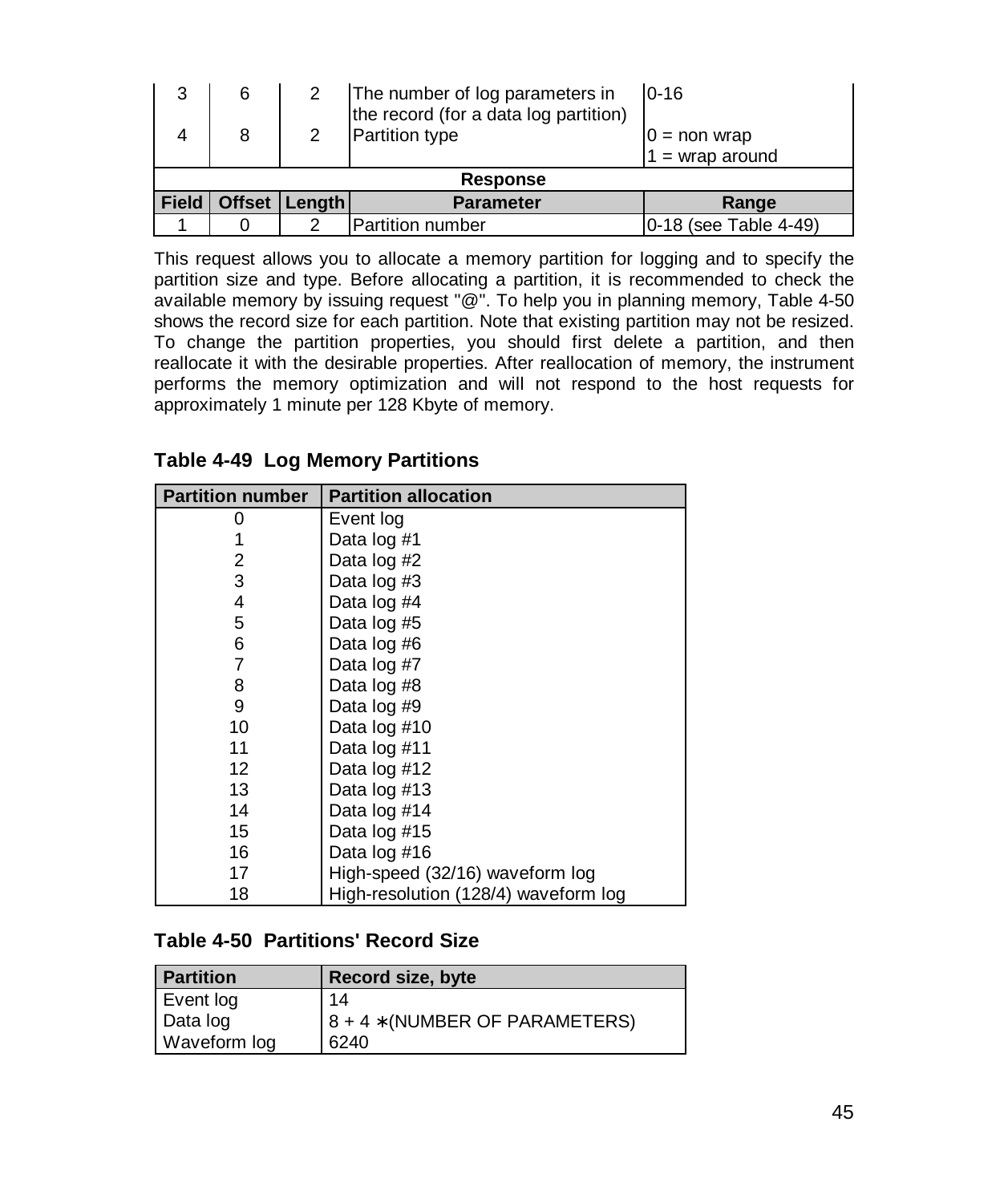## **4.19 Data Log Setup**

#### **Table 4-51 Read Request**

| <b>Message type (ASCII)</b> |               |                |                                   |                        |
|-----------------------------|---------------|----------------|-----------------------------------|------------------------|
|                             |               |                |                                   |                        |
|                             |               |                | <b>Message body (hexadecimal)</b> |                        |
|                             |               |                | <b>Request</b>                    |                        |
| <b>Field</b>                | <b>Offset</b> | Length         | <b>Parameter</b>                  | Range                  |
| 1                           | 0             | $\overline{2}$ | Data log number                   | $0 - 15$               |
|                             |               |                | <b>Response</b>                   |                        |
| <b>Field</b>                | <b>Offset</b> | <b>Length</b>  | <b>Parameter</b>                  | Range                  |
| 1                           | 0             | 2              | Data log number                   | $0 - 15$               |
| $\overline{2}$              | 2             | $\mathfrak{p}$ | The number of parameters in the   | 1-16, 0=partition does |
|                             |               |                | data log record                   | not exist              |
| 3                           | 4             | 4              | Log parameter #1 ID               | see Table 5-7          |
| 4                           | 8             | 4              | Log parameter #2 ID               | see Table 5-7          |
| 5                           | 12            | 4              | Log parameter #3 ID               | see Table 5-7          |
| 6                           | 16            | 4              | Log parameter #4 ID               | see Table 5-7          |
| 7                           | 20            | 4              | Log parameter #5 ID               | see Table 5-7          |
| 8                           | 24            | 4              | Log parameter #6 ID               | see Table 5-7          |
| 9                           | 28            | 4              | Log parameter #7 ID               | see Table 5-7          |
| 10                          | 32            | 4              | Log parameter #8 ID               | see Table 5-7          |
| 11                          | 36            | 4              | Log parameter #9 ID               | see Table 5-7          |
| 12                          | 40            | 4              | Log parameter #10 ID              | see Table 5-7          |
| 13                          | 44            | 4              | Log parameter #11 ID              | see Table 5-7          |
| 14                          | 48            | 4              | Log parameter #12 ID              | see Table 5-7          |
| 15                          | 52            | 4              | Log parameter #13 ID              | see Table 5-7          |
| 16                          | 56            | 4              | Log parameter #14 ID              | see Table 5-7          |
| 17                          | 60            | 4              | Log parameter #15 ID              | see Table 5-7          |
| 18                          | 64            | 4              | Log parameter #16 ID              | see Table 5-7          |

#### **Table 4-52 Write Request**

| <b>Message type (ASCII)</b> |                |                |                                   |               |
|-----------------------------|----------------|----------------|-----------------------------------|---------------|
|                             |                |                |                                   |               |
|                             |                |                | <b>Message body (hexadecimal)</b> |               |
|                             |                |                | <b>Request</b>                    |               |
| <b>Field</b>                | <b>Offset</b>  | Length         | <b>Parameter</b>                  | Range         |
|                             | 0              | $\overline{2}$ | Data log number                   | $0 - 15$      |
| 2                           | $\overline{2}$ | 2              | The number of parameters in the   | $1 - 16$      |
|                             |                |                | data log record                   |               |
| 3                           | 4              | 4              | Log parameter #1 ID               | see Table 5-7 |
| 4                           | 8              | 4              | Log parameter #2 ID               | see Table 5-7 |
| 5                           | 12             | 4              | Log parameter #3 ID               | see Table 5-7 |
| 6                           | 16             | 4              | Log parameter #4 ID               | see Table 5-7 |
|                             | 20             |                | Log parameter #5 ID               | see Table 5-7 |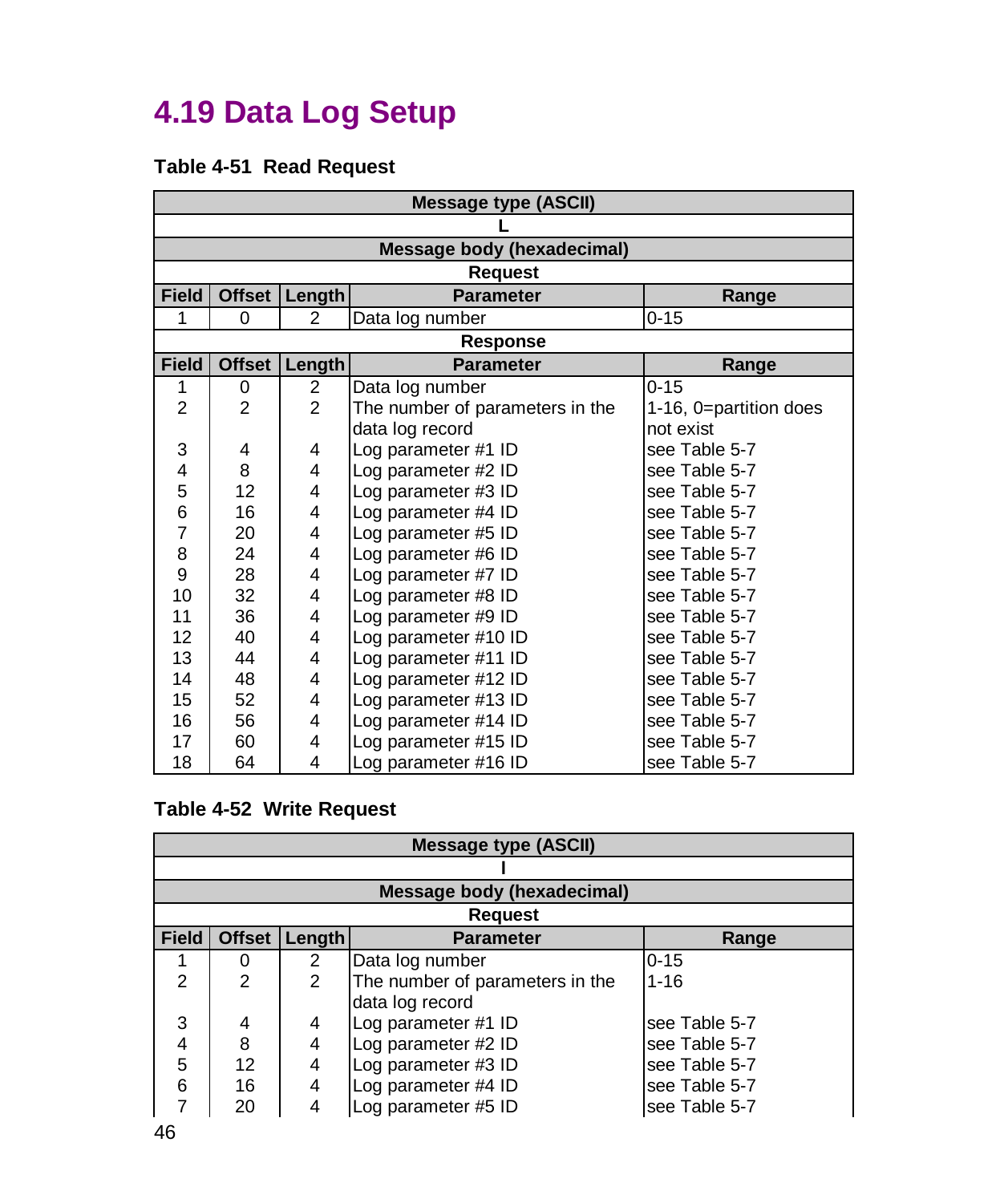| 8            | 24              | 4      | Log parameter #6 ID  | see Table 5-7 |  |
|--------------|-----------------|--------|----------------------|---------------|--|
| 9            | 28              | 4      | Log parameter #7 ID  | see Table 5-7 |  |
| 10           | 32              | 4      | Log parameter #8 ID  | see Table 5-7 |  |
| 11           | 36              | 4      | Log parameter #9 ID  | see Table 5-7 |  |
| 12           | 40              | 4      | Log parameter #10 ID | see Table 5-7 |  |
| 13           | 44              | 4      | Log parameter #11 ID | see Table 5-7 |  |
| 14           | 48              | 4      | Log parameter #12 ID | see Table 5-7 |  |
| 15           | 52              | 4      | Log parameter #13 ID | see Table 5-7 |  |
| 16           | 56              | 4      | Log parameter #14 ID | see Table 5-7 |  |
| 17           | 60              | 4      | Log parameter #15 ID | see Table 5-7 |  |
| 18           | 64              | 4      | Log parameter #16 ID | see Table 5-7 |  |
|              | <b>Response</b> |        |                      |               |  |
| <b>Field</b> | <b>Offset</b>   | Length | <b>Parameter</b>     | Range         |  |
|              | 0               | 2      | Data log number      | $0 - 15$      |  |

The memory partition must be allocated for the log before setting up its parameters.

## **4.20 Event Log**

#### **Table 4-53 Read Request**

|                   | Message type (ASCII) |                |                                |                                   |                         |  |  |
|-------------------|----------------------|----------------|--------------------------------|-----------------------------------|-------------------------|--|--|
|                   | М                    |                |                                |                                   |                         |  |  |
|                   |                      |                |                                | <b>Message body (hexadecimal)</b> |                         |  |  |
|                   |                      |                |                                | Request - no body                 |                         |  |  |
|                   |                      |                |                                | Response                          |                         |  |  |
| <b>Field</b>      | <b>Offset</b>        | Length         | <b>Parameter</b>               |                                   | Range                   |  |  |
| 1                 | $\Omega$             | $\mathcal{P}$  | The number of events in packet |                                   | $1 - 8$ ,               |  |  |
|                   |                      |                |                                |                                   | $98 = no$ more events   |  |  |
|                   |                      |                |                                |                                   | $99 = no$ events logged |  |  |
| $\overline{2}$    | $\mathcal{P}$        | $\mathcal{P}$  | Event log #1                   | Second                            | $0-59, 97 = record$     |  |  |
|                   |                      |                |                                |                                   | corrupted               |  |  |
| 3                 | 4                    | 2              |                                | Minute                            | $0 - 59$                |  |  |
| 4                 | 6                    | $\overline{2}$ |                                | Hour                              | $0 - 23$                |  |  |
| 5                 | 8                    | $\overline{2}$ |                                | Day                               | $1 - 31$                |  |  |
| 6                 | 10                   | $\overline{2}$ |                                | Month                             | $1 - 12$                |  |  |
| 7                 | 12                   | $\overline{2}$ |                                | Year                              | $0 - 99$                |  |  |
| 8                 | 14                   | $\overline{c}$ |                                | Event cause                       | see Table 4-54          |  |  |
| 9                 | 16                   | $\overline{2}$ |                                | Event origin                      | see Table 4-54          |  |  |
| 10                | 18                   | 8              |                                | Log value                         | see Table 4-54          |  |  |
| 11                | 26                   | 4              |                                | Effect                            | see Table 4-54          |  |  |
| $12 \overline{ }$ | 30                   | 2              |                                | Target                            | see Table 4-54          |  |  |
| 13                | 32                   | $\overline{2}$ | Event log #2                   | Second                            | $0-59, 97 = record$     |  |  |
|                   |                      |                |                                |                                   | corrupted               |  |  |
| 14                | 34                   | $\overline{c}$ |                                | Minute                            | $0 - 59$                |  |  |
| 15                | 36                   | $\overline{2}$ |                                | Hour                              | $0 - 23$                |  |  |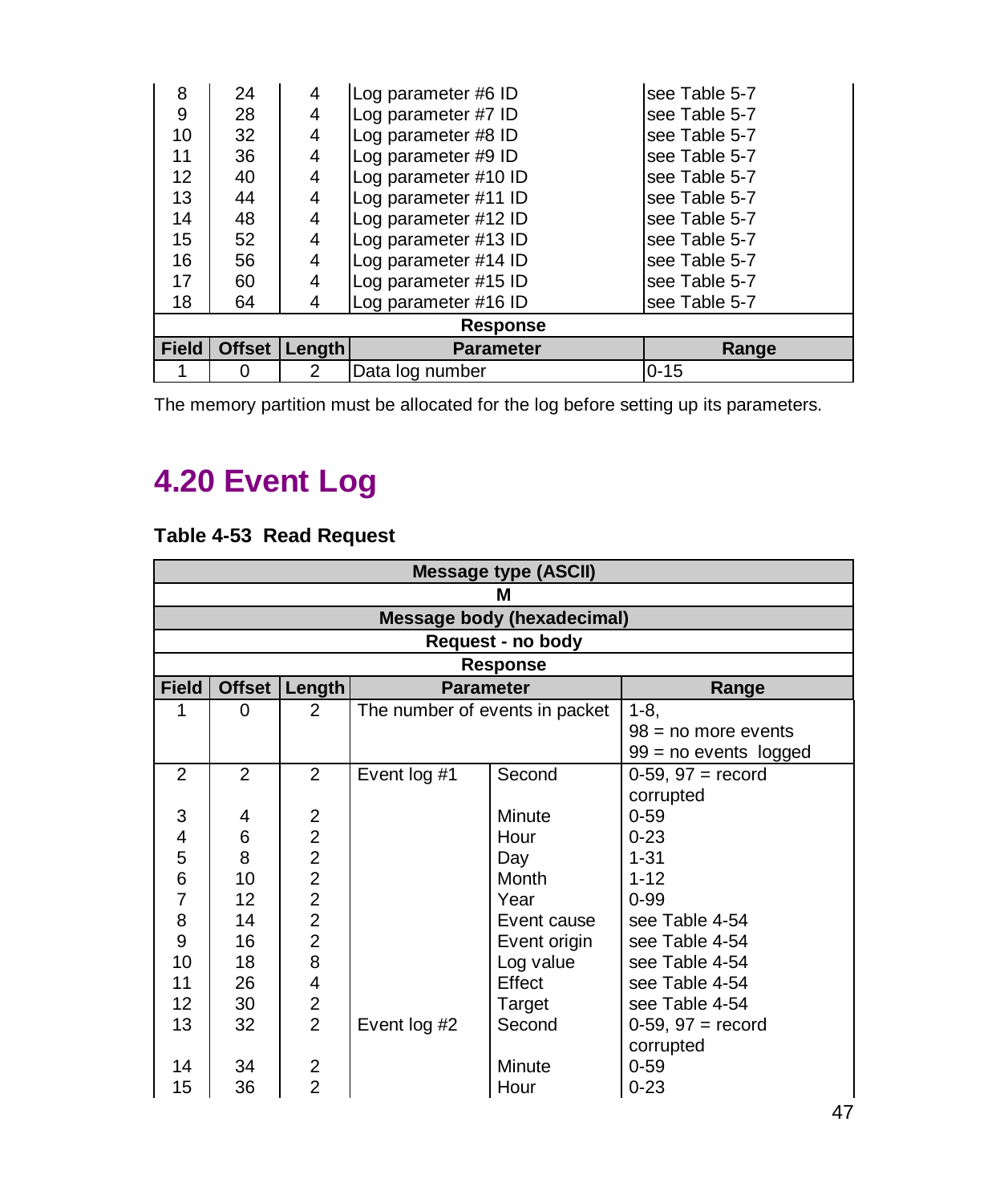| 16 | 38  | 2              |              | Day          | $1 - 31$            |
|----|-----|----------------|--------------|--------------|---------------------|
| 17 | 40  | $\overline{2}$ |              | Month        | $1 - 12$            |
| 18 | 42  | $\overline{2}$ |              | Year         | $0 - 99$            |
| 19 | 44  | 2              |              | Event cause  | see Table 4-54      |
| 20 | 46  | $\overline{2}$ |              | Event origin | see Table 4-54      |
| 21 | 48  | 8              |              | Log value    | see Table 4-54      |
| 22 | 56  | 4              |              | Effect       | see Table 4-54      |
| 23 | 60  | $\mathfrak{p}$ |              | Target       | see Table 4-54      |
|    |     |                |              |              |                     |
| 78 | 212 | 2              | Event log #8 | Second       | $0-59, 97 = record$ |
|    |     |                |              |              | corrupted           |
| 79 | 214 | 2              |              | Minute       | $0 - 59$            |
| 80 | 216 | $\overline{2}$ |              | Hour         | $0 - 23$            |
| 81 | 218 | $\overline{2}$ |              | Day          | $1 - 31$            |
| 82 | 220 | $\overline{2}$ |              | Month        | $1 - 12$            |
| 83 | 222 | $\overline{2}$ |              | Year         | $0 - 99$            |
| 84 | 224 | $\overline{2}$ |              | Event cause  | see Table 4-54      |
| 85 | 226 | $\overline{2}$ |              | Event origin | see Table 4-54      |
| 86 | 228 | 8              |              | Log value    | see Table 4-54      |
| 87 | 236 | 4              |              | Effect       | see Table 4-54      |
| 88 | 240 | $\overline{2}$ |              | Target       | see Table 4-54      |

This request allows you to read the packet of consequent records from the event log partition. Up to 8 event log records can be read at a time. The read queue pointer is shifted forward after each request until the last logged record is read. After that, the exception code 98 is returned instead of log data. To restore the pointer to the queue origin, request '4' followed by function code 'A' should be issued.

#### **Table 4-54 Event Log Parameters**

| Event    | Event      | <b>Event origin</b> | Log value    | <b>Event effect</b>   | <b>Event</b>  |
|----------|------------|---------------------|--------------|-----------------------|---------------|
| cause    | cause code | (location)          |              |                       | target        |
| Setpoint | Trigger    | Trigger             | Trigger      | $225 =$ setpoint      | Setpoint      |
| event    | parameter  | parameter           | parameter    | operated              | $number =$    |
|          | group (ID  | offset (ID low      | value        | $226 =$ setpoint      | $0 - 15$      |
|          | high byte) | byte)               | (Table 4-33) | released              |               |
|          | (Table 4-  | (Table 4-33)        | А            | (Table 4-57)          |               |
|          | 33)        |                     |              |                       |               |
| Setpoint | 90         | Setpoint            | N/A          | Setpoint action       | Setpoint      |
| activity |            | $number = 0-15$     |              | type                  | action target |
|          |            |                     |              | (Table 4-35) <b>Å</b> | (Table 4-35)  |
| Communi- | 91         | Data location       | N/A          | Table 4-57            | Table 4-57    |
| cations  |            | code                |              |                       |               |
| activity |            | (Table 4-55)        |              |                       |               |
| Front    | 92         | Data location       | N/A          | Table 4-57            | Table 4-57    |
| panel    |            | code                |              |                       |               |
| activity |            | (Table 4-55)        |              |                       |               |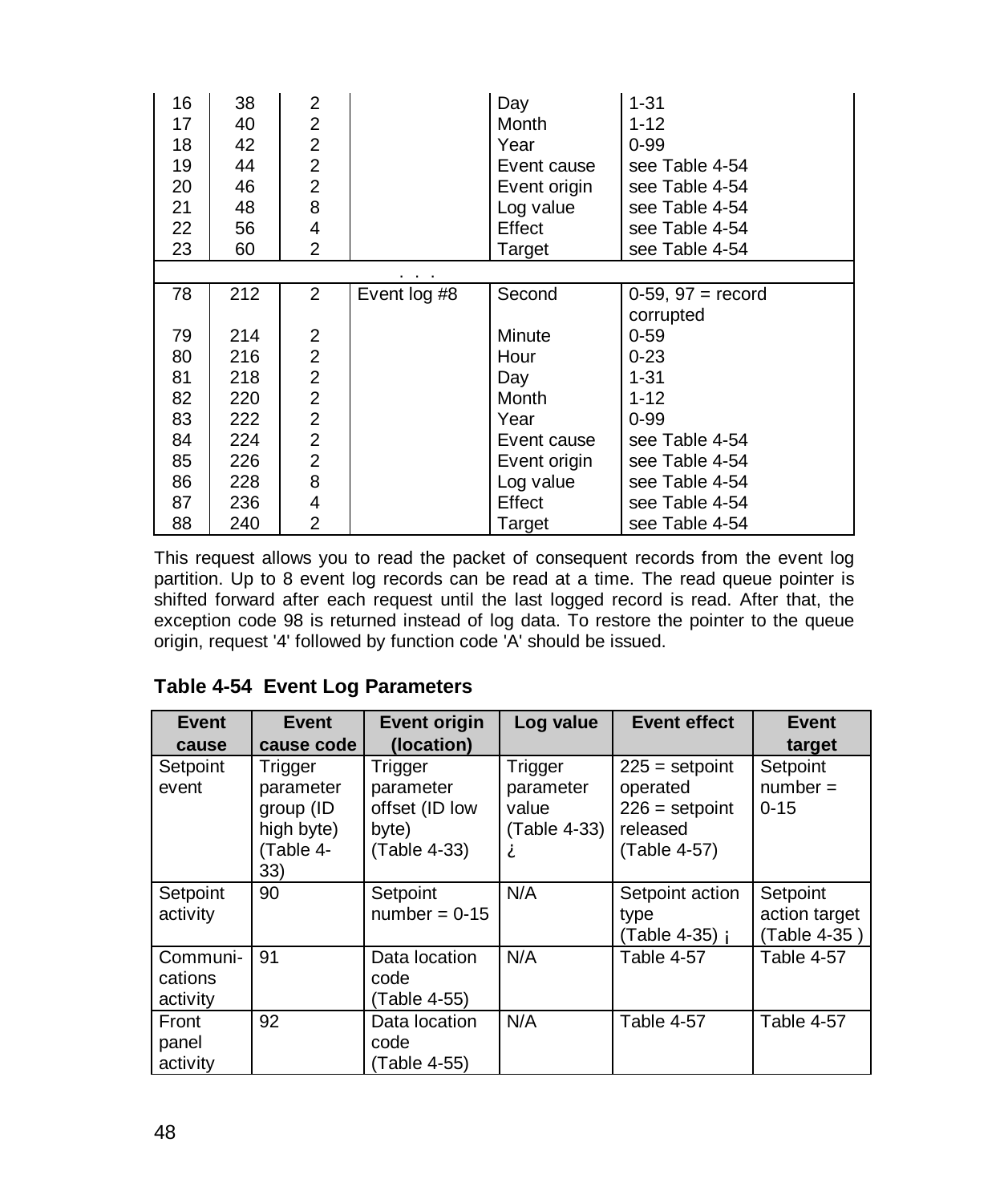| Self-check          | 93 | Data location<br>code<br>(Table 4-55) | N/A | Table 4-57 | Table 4-57 |
|---------------------|----|---------------------------------------|-----|------------|------------|
| Hardware<br>failure | 98 | Diagnostic<br>code<br>(Table 4-56)    | N/A | N/A        | N/A        |
| External<br>event   | 99 | $0 = power$<br>down<br>$8 = power$ up | N/A | N/A        | N/A        |

 $\mathbf{\hat{A}}$  For the Min/Max parameter ranges, refer to Table 5-7.

Á Data logging actions are not logged to the event log.

**Table 4-55 Data Location Codes**

| <b>Location code</b> | <b>Description</b>               |
|----------------------|----------------------------------|
| $0 - 2$              | Reserved                         |
| 3                    | Data keeping memory              |
| 4                    | Factory setup                    |
| 5                    | Access setup                     |
| 6                    | Basic setup                      |
| 7                    | Communications setup             |
| 8                    | Real-time clock setup            |
| 9                    | Discrete inputs allocation setup |
| 10                   | Pulse counters allocation setup  |
| 11                   | Multiplexed analog outputs setup |
| 12 <sup>2</sup>      | External analog outputs setup    |
| 13                   | Reserved                         |
| 14                   | Timers setup                     |
| 15                   | Display options setup            |
| 16                   | Event/alarm setpoints setup      |
| 17                   | Pulsing setpoints setup          |
| 18                   | User assignable register map     |
| 19                   | Programmable Min/Max log setup   |
| 20                   | Data log setup                   |
| 21                   | Extended memory partitions setup |
| 22                   | TOU energy registers setup       |
| 23                   | TOU demand registers setup       |
| 24                   | TOU daily profiles setup         |
| 25                   | TOU calendar setup               |
| 26                   | TOU calendar years setup         |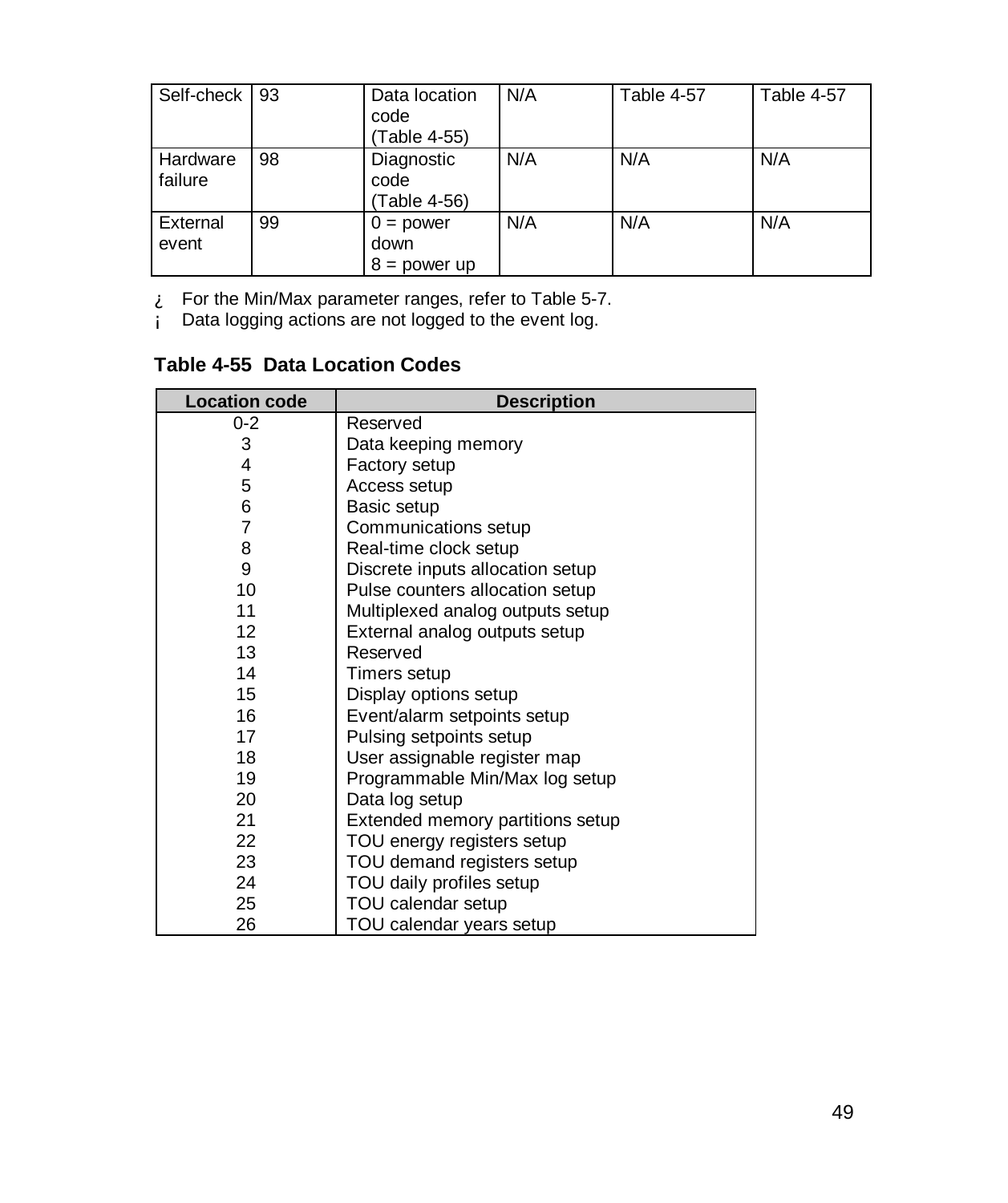| Diagnostic code | <b>Description</b>    |
|-----------------|-----------------------|
|                 | Power down            |
|                 | <b>ROM</b> error      |
|                 | <b>RAM</b> error      |
| 3               | Watch dog timer reset |
|                 | Sampling failure      |
| 5               | Out of control trap   |
| 6               | Reserved              |
|                 | Timing failure        |
|                 | Power up              |

#### **Table 4-56 Diagnostic Codes**

#### **Table 4-57 Event Effect Codes**

| <b>Effect code</b> | <b>Description</b>          | <b>Target</b>                 |
|--------------------|-----------------------------|-------------------------------|
| 96                 | Clear energy registers      | N/A                           |
| 97                 | Clear demand registers      | N/A                           |
| 98                 | Clear TOU energy registers  | N/A                           |
| 99                 | Clear TOU demand registers  | N/A                           |
| 100                | Clear pulse counters        | N/A                           |
| 101                | Clear Min/Max log registers | N/A                           |
| 102                | Clear event log             | N/A                           |
| 103                | Clear data log              | $0-15=$ log number, $16=$ all |
| 104                | Clear 32/16 waveform log    | N/A                           |
| 105                | Clear 128/4 waveform log    | N/A                           |
| 225                | Setpoint operated           | $0-15$ = setpoint number      |
| 226                | Setpoint released           | $0-15$ = setpoint number      |
| 240                | Setpoint set                | $0-15$ = setpoint number      |
| 241                | Setpoint disabled           | $0-15$ = setpoint number      |
| 242                | Setup cleared               | N/A                           |
| 243                | Setup set by default        | N/A                           |
| 244                | Setup change                | N/A                           |
| 245                | RTC set                     | N/A                           |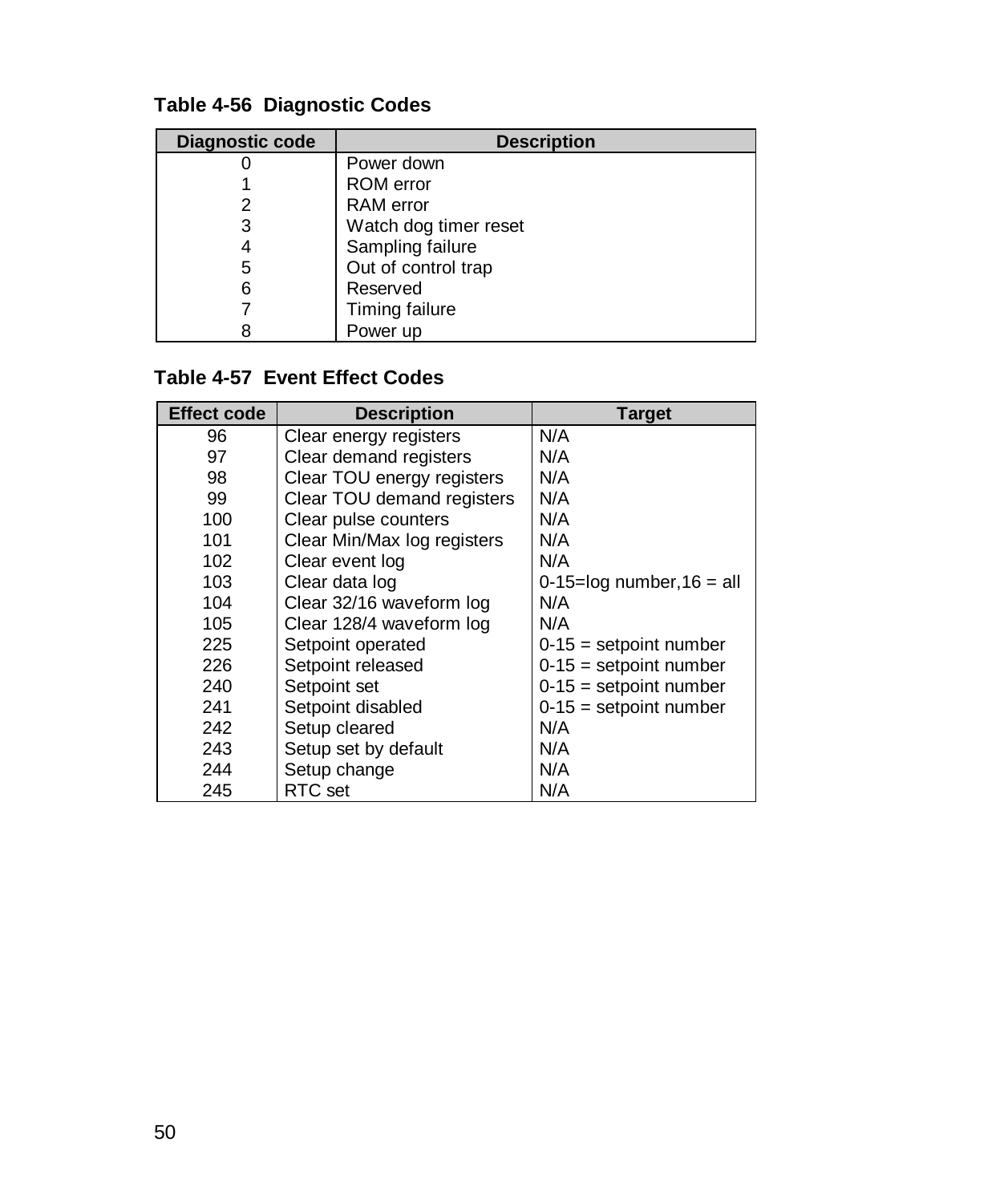### **4.21 Data Log**

#### **Table 4-58 Read Request**

|              | <b>Message type (ASCII)</b> |                |                                   |                             |  |  |
|--------------|-----------------------------|----------------|-----------------------------------|-----------------------------|--|--|
|              | N                           |                |                                   |                             |  |  |
|              |                             |                | <b>Message body (hexadecimal)</b> |                             |  |  |
|              |                             |                | <b>Request</b>                    |                             |  |  |
| <b>Field</b> |                             | Offset Length  | <b>Parameter</b>                  | Range                       |  |  |
| 1            | 0                           | $\overline{2}$ | Data log number                   | $0 - 15$                    |  |  |
|              |                             |                | <b>Response</b>                   |                             |  |  |
| <b>Field</b> | <b>Offset</b>               | Length         | <b>Parameter</b>                  | Range                       |  |  |
| 1            | 0                           | $\overline{2}$ | Number of the setpoint that       | $0 - 15.$                   |  |  |
|              |                             |                | triggered log                     | $97 =$ record corrupted     |  |  |
|              |                             |                |                                   | 98 = no more logged records |  |  |
|              |                             |                |                                   | 99 = no data logged         |  |  |
| 2            | 2                           | 2              | Hundredths of second              | $0 - 99$                    |  |  |
| 3            | 4                           | $\overline{c}$ | Second                            | $0 - 59$                    |  |  |
| 4            | 6                           | $\overline{2}$ | Minute                            | $0 - 59$                    |  |  |
| 5            | 8                           | $\overline{c}$ | Hour                              | $0 - 23$                    |  |  |
| 6            | 10                          | $\overline{2}$ | Day                               | $1 - 31$                    |  |  |
| 7            | 12                          | $\overline{2}$ | Month                             | $1 - 12$                    |  |  |
| 8            | 14                          | $\overline{2}$ | Year                              | $0 - 99$                    |  |  |
| 9            | 16                          | $\overline{2}$ | The number of parameters in       | $1 - 16$                    |  |  |
|              |                             |                | the packet                        |                             |  |  |
| 10           | 18                          | 2              | Parameter #1 value                | see Table 5-7               |  |  |
| 11           | 18                          | $\overline{2}$ | Parameter #2 value                | see Table 5-7               |  |  |
| 12           | 20                          | $\overline{2}$ | Parameter #3 value                | see Table 5-7               |  |  |
| 25           | 48                          | $\overline{2}$ | Parameter #16 value               | see Table 5-7               |  |  |

This request allows you to read a subsequent record from the data log partition. For each data log partition, a separate queue is used to access logged records. It's controlled by a queue pointer. A pointer is shifted to the next record automatically after each request until the last record is read. To restore the pointer to its origin, request '4' followed by function code 'B' should be issued.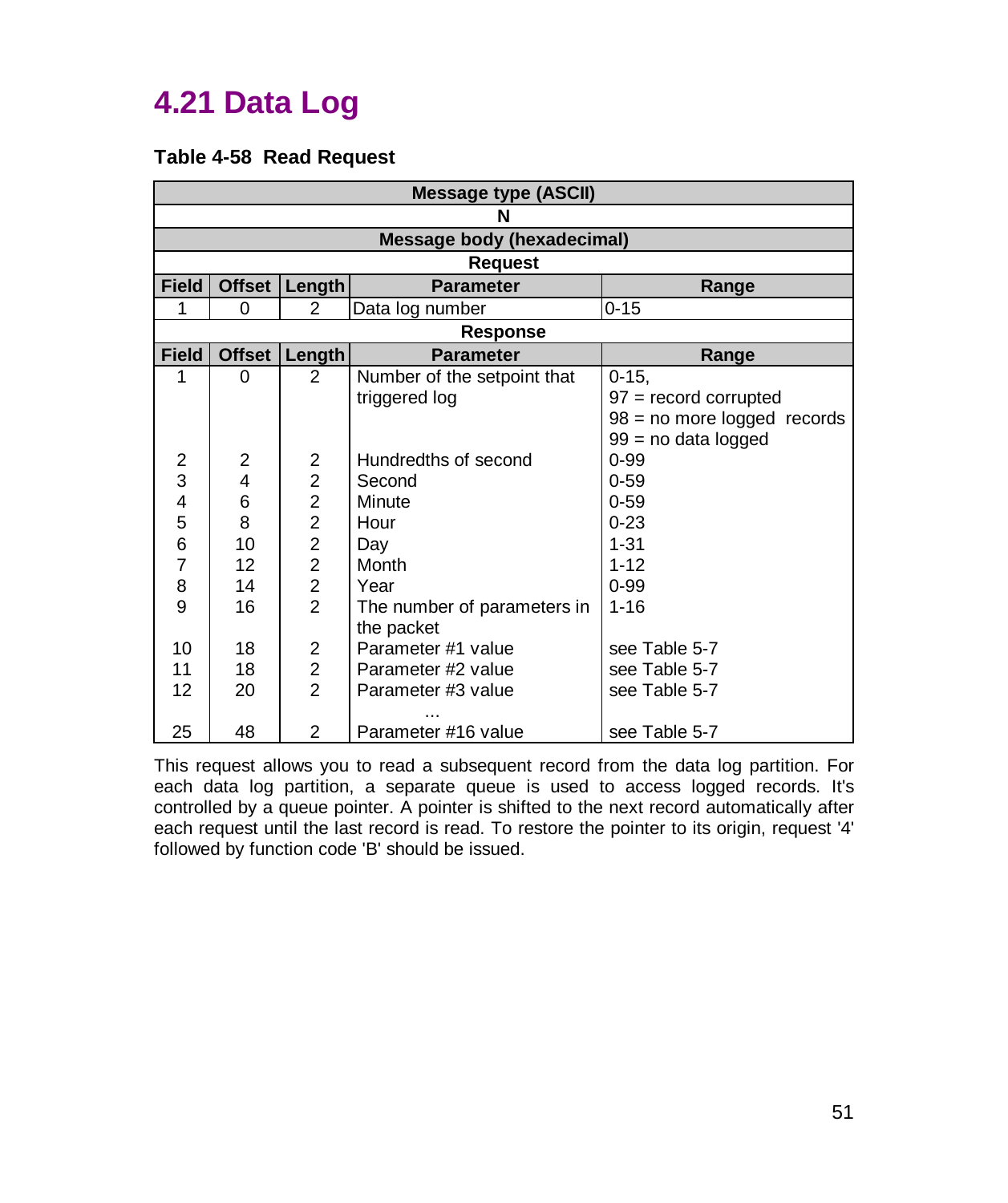### **4.22 Min/Max Log**

#### **Table 4-59 Read Request**

|                | <b>Message type (ASCII)</b> |                                              |                                     |                  |               |
|----------------|-----------------------------|----------------------------------------------|-------------------------------------|------------------|---------------|
|                |                             |                                              | Ο                                   |                  |               |
|                |                             |                                              | <b>Message body (hexadecimal)</b>   |                  |               |
|                |                             |                                              | <b>Request</b>                      |                  |               |
| <b>Field</b>   | <b>Offset</b>               | Length                                       |                                     | <b>Parameter</b> | Range         |
| 1              | 0                           | $\overline{4}$                               | Start Min/Max parameter ID          |                  | see Table 5-7 |
| $\overline{c}$ | 4                           | $\overline{2}$                               | The number of subsequent parameters |                  | $1 - 12$      |
|                |                             |                                              | to read                             |                  |               |
|                |                             |                                              | <b>Response</b>                     |                  |               |
| <b>Field</b>   | <b>Offset</b>               | Length                                       |                                     | <b>Parameter</b> | Range         |
| 1              | 0                           | $\overline{c}$                               | The number of parameters in message |                  | $1 - 12$      |
| $\overline{c}$ | $\overline{c}$              | $\overline{2}$                               | Log parameter #1                    | Second           | $0 - 59$      |
| 3              | 4                           | $\overline{\mathbf{c}}$                      |                                     | Minute           | $0 - 59$      |
| 4              | 6                           | $\frac{2}{2}$                                |                                     | Hour             | $0 - 23$      |
| 5              | 8                           |                                              |                                     | Day              | $1 - 31$      |
| 6              | 10                          | $\frac{2}{2}$                                |                                     | Month            | $1 - 12$      |
| 7              | 12                          |                                              |                                     | Year             | $0 - 99$      |
| 8              | 14                          | 8                                            |                                     | Parameter value  | see Table 5-7 |
| 9              | 22                          | $\overline{\mathbf{c}}$                      | Log parameter #2                    | Second           | $0 - 59$      |
| 10             | 24                          | $\begin{array}{c}\n2 \\ 2 \\ 2\n\end{array}$ |                                     | Minute           | $0 - 59$      |
| 11             | 26                          |                                              |                                     | Hour             | $0 - 23$      |
| 12             | 28                          |                                              |                                     | Day              | $1 - 31$      |
| 13             | 30                          |                                              |                                     | Month            | $1 - 12$      |
| 14             | 32                          | $\overline{c}$                               |                                     | Year             | $0 - 99$      |
| 15             | 34                          | 8                                            |                                     | Parameter value  | see Table 5-7 |
|                |                             |                                              |                                     |                  |               |
| 79             | 222                         | 2                                            | Log parameter #12                   | Second           | $0 - 59$      |
| 80             | 224                         | $\overline{\mathbf{c}}$                      |                                     | Minute           | $0 - 59$      |
| 81             | 226                         | $\overline{c}$                               |                                     | Hour             | $0 - 23$      |
| 82             | 228                         | $\begin{array}{c} 2 \\ 2 \\ 2 \end{array}$   |                                     | Day              | $1 - 31$      |
| 83             | 230                         |                                              |                                     | Month            | $1 - 12$      |
| 84             | 232                         |                                              |                                     | Year             | $0 - 99$      |
| 85             | 234                         | 8                                            |                                     | Parameter value  | see Table 5-7 |

This request allows the user to obtain the Min/Max log parameters. Up to 12 parameters can be read in one packet from a single parameter group. The available Min/Max log parameters are listed in Table 5-7.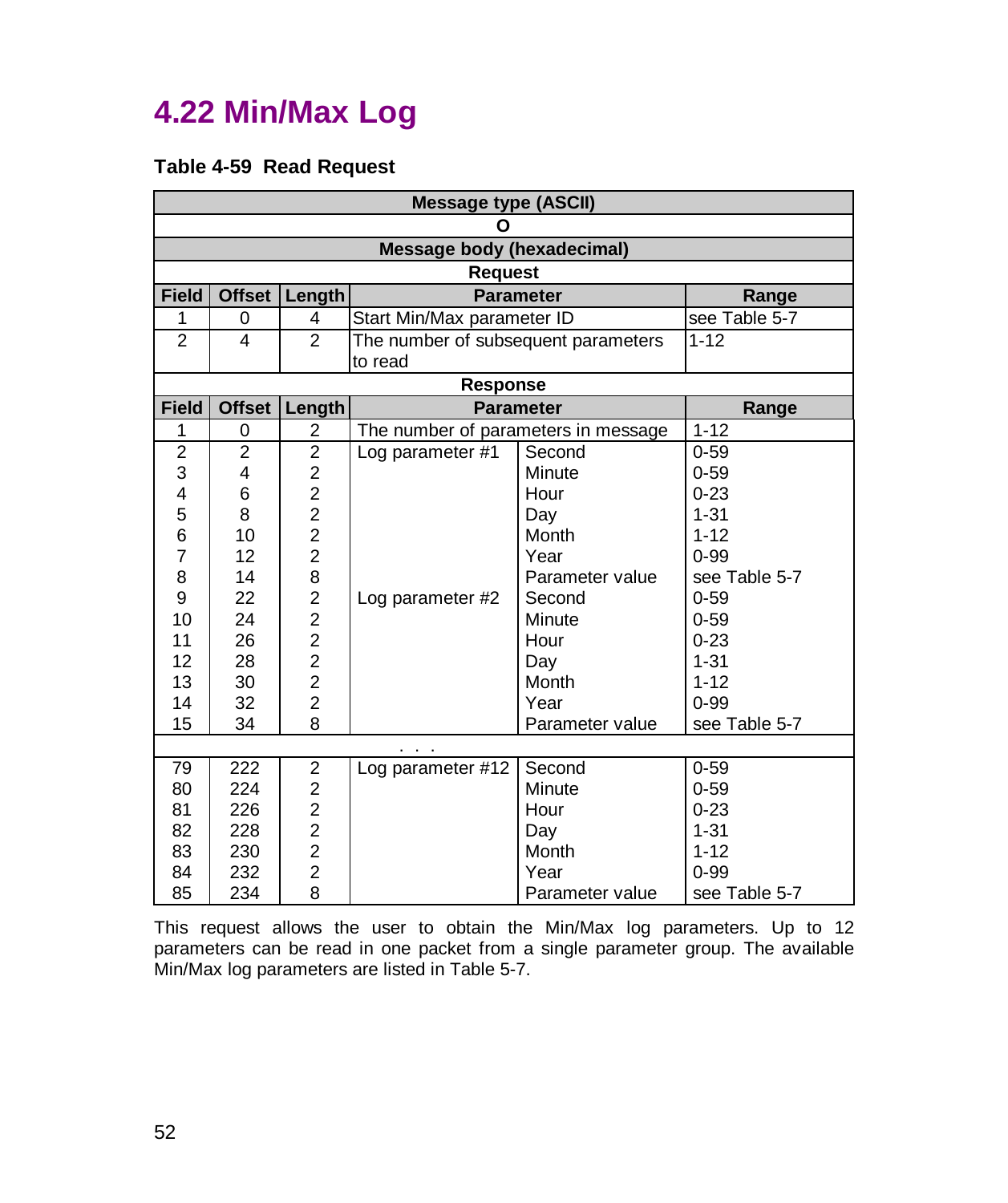### **4.23 Programmable Min/Max Log Setup**

#### **Table 4-60 Read Request**

|                | <b>Message type (ASCII)</b> |        |                                      |               |  |
|----------------|-----------------------------|--------|--------------------------------------|---------------|--|
|                |                             |        |                                      |               |  |
|                |                             |        | Message body (hexadecimal)           |               |  |
|                |                             |        | Request - no body                    |               |  |
|                |                             |        | <b>Response</b>                      |               |  |
| <b>Field</b>   | <b>Offset</b>               | Length | <b>Parameter</b>                     | Range         |  |
| 1              | $\Omega$                    | 4      | Data ID for Min/Max log register #1  | see Table 5-7 |  |
| $\overline{2}$ | 4                           | 4      | Data ID for Min/Max log register #2  | see Table 5-7 |  |
| 3              | 8                           | 4      | Data ID for Min/Max log register #3  | see Table 5-7 |  |
| 4              | 12                          | 4      | Data ID for Min/Max log register #4  | see Table 5-7 |  |
| 5              | 16                          | 4      | Data ID for Min/Max log register #5  | see Table 5-7 |  |
| 6              | 20                          | 4      | Data ID for Min/Max log register #6  | see Table 5-7 |  |
| 7              | 24                          | 4      | Data ID for Min/Max log register #7  | see Table 5-7 |  |
| 8              | 28                          | 4      | Data ID for Min/Max log register #8  | see Table 5-7 |  |
| 9              | 32                          | 4      | Data ID for Min/Max log register #9  | see Table 5-7 |  |
| 10             | 36                          | 4      | Data ID for Min/Max log register #10 | see Table 5-7 |  |
| 11             | 40                          | 4      | Data ID for Min/Max log register #11 | see Table 5-7 |  |
| 12             | 44                          | 4      | Data ID for Min/Max log register #12 | see Table 5-7 |  |
| 13             | 48                          | 4      | Data ID for Min/Max log register #13 | see Table 5-7 |  |
| 14             | 52                          | 4      | Data ID for Min/Max log register #14 | see Table 5-7 |  |
| 15             | 56                          | 4      | Data ID for Min/Max log register #15 | see Table 5-7 |  |
| 16             | 60                          | 4      | Data ID for Min/Max log register #16 | see Table 5-7 |  |

#### **Table 4-61 Write Request**

|                | <b>Message type (ASCII)</b> |        |                                          |               |  |
|----------------|-----------------------------|--------|------------------------------------------|---------------|--|
|                |                             |        | ν                                        |               |  |
|                |                             |        | <b>Message body (hexadecimal)</b>        |               |  |
|                |                             |        | <b>Request</b>                           |               |  |
| <b>Field</b>   | <b>Offset</b>               | Length | <b>Parameter</b>                         | Range         |  |
|                | 0                           | 2      | Min/Max log register number              | $0 - 15$      |  |
| $\mathfrak{p}$ | 2                           | 4      | Associated parameter ID for the register | see Table 5-7 |  |
|                | <b>Response</b>             |        |                                          |               |  |
| <b>Field</b>   | <b>Offset</b>               | Length | <b>Parameter</b>                         | Range         |  |
|                | 0                           | 2      | Min/Max log register number              | $0 - 15$      |  |
| 2              | $\mathcal{P}$               |        | Associated parameter ID for the register | see Table 5-7 |  |

This request allows you to associate any of the 16 programmable Min/Max log registers with either harmonic parameter listed in Table 5-7.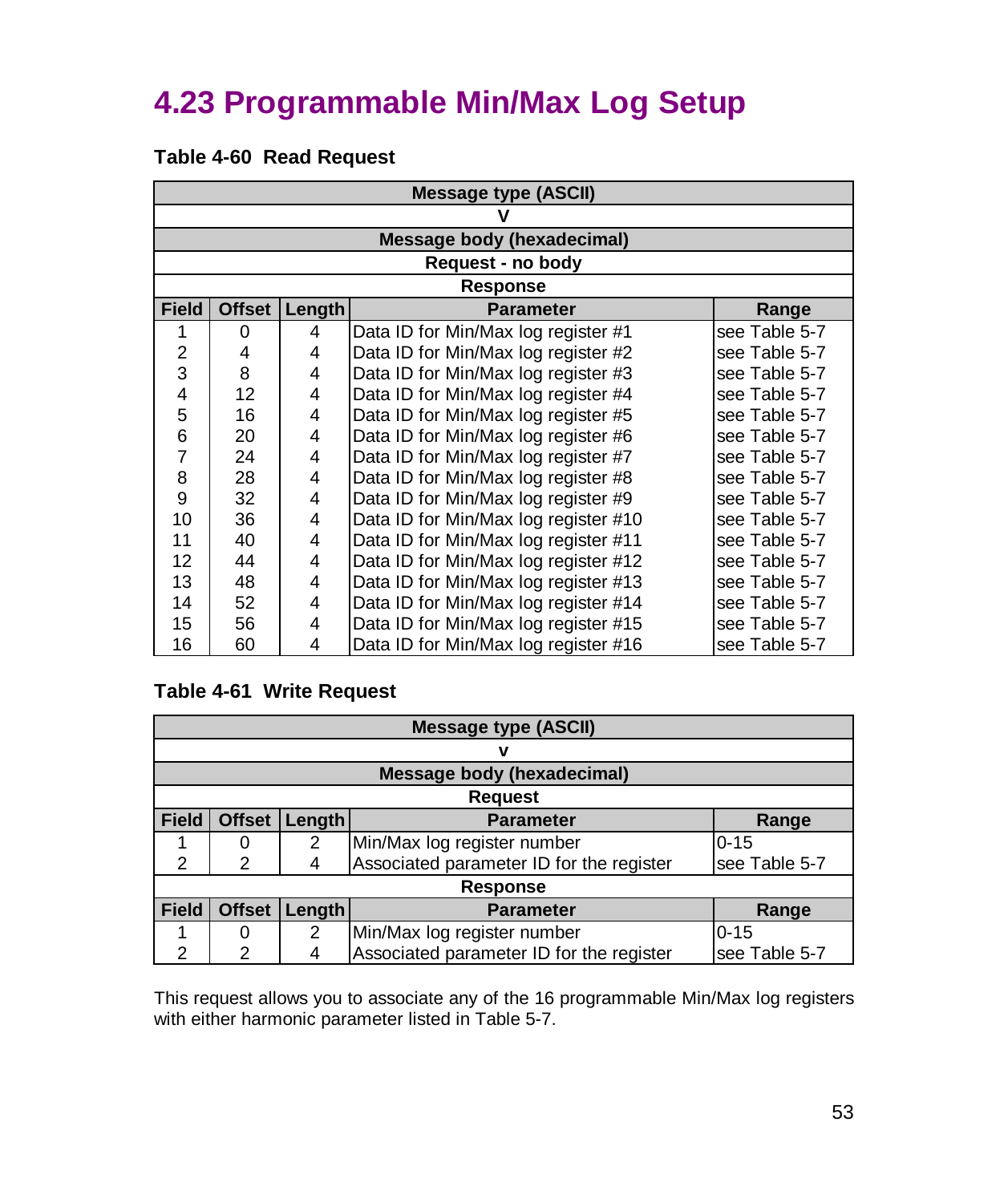### **4.24 TOU Registers Allocation**

#### **Table 4-62 Read Request**

|              | <b>Message type (ASCII)</b> |               |                                     |                       |  |
|--------------|-----------------------------|---------------|-------------------------------------|-----------------------|--|
|              |                             |               |                                     |                       |  |
|              |                             |               | Message body (hexadecimal)          |                       |  |
|              |                             |               | <b>Request</b>                      |                       |  |
| <b>Field</b> | <b>Offset</b>               | Length        | <b>Parameter</b>                    | Range                 |  |
|              | 0                           | 2             | TOU system register ID              | 0-10 (see Table 4-64) |  |
|              |                             |               | <b>Response</b>                     |                       |  |
| <b>Field</b> | <b>Offset</b>               | <b>Length</b> | <b>Parameter</b>                    | Range                 |  |
|              | O                           | 2             | TOU system register ID              | 0-10 (see Table 4-64) |  |
| 2            | $\mathfrak{p}$              | 2             | Register input ID                   | see Tables 4-65, 4-66 |  |
| 3            | 4                           | 4             | For a pulse input = number of unit- | 0-9999                |  |
|              |                             |               | hours per pulse, otherwise -        |                       |  |
|              |                             |               | permanently set to 0.               |                       |  |

#### **Table 4-63 Write Request**

|              | <b>Message type (ASCII)</b>                          |   |                                        |                       |  |  |
|--------------|------------------------------------------------------|---|----------------------------------------|-----------------------|--|--|
|              |                                                      |   |                                        |                       |  |  |
|              | <b>Message body (hexadecimal)</b>                    |   |                                        |                       |  |  |
|              |                                                      |   | <b>Request/Response</b>                |                       |  |  |
| <b>Field</b> | <b>Offset</b><br>Length<br><b>Parameter</b><br>Range |   |                                        |                       |  |  |
|              |                                                      | 2 | TOU system register ID                 | 0-10 (see Table 4-64) |  |  |
| 2            | 2                                                    | 2 | Register input ID                      | see Tables 4-65, 4-66 |  |  |
| 3            |                                                      | 4 | For a pulse input $=$ number of unit-  | 0-9999                |  |  |
|              |                                                      |   | hours per pulse, otherwise - set to 0. |                       |  |  |

#### **Table 4-64 TOU System Registers Identifiers**

| <b>Register ID</b> | <b>Description</b>               |  |  |
|--------------------|----------------------------------|--|--|
|                    | TOU energy register #1           |  |  |
|                    | TOU energy register #2           |  |  |
| 2                  | TOU energy register #3           |  |  |
| 3                  | TOU energy register #4           |  |  |
| 4                  | TOU energy register #5           |  |  |
| 5                  | TOU energy register #6           |  |  |
| 6                  | TOU energy register #7           |  |  |
|                    | TOU energy register #8           |  |  |
| 8                  | TOU Min/Max kW demand register   |  |  |
| 9                  | TOU Min/Max kvar demand register |  |  |
| 10                 | TOU Min/Max kVA demand register  |  |  |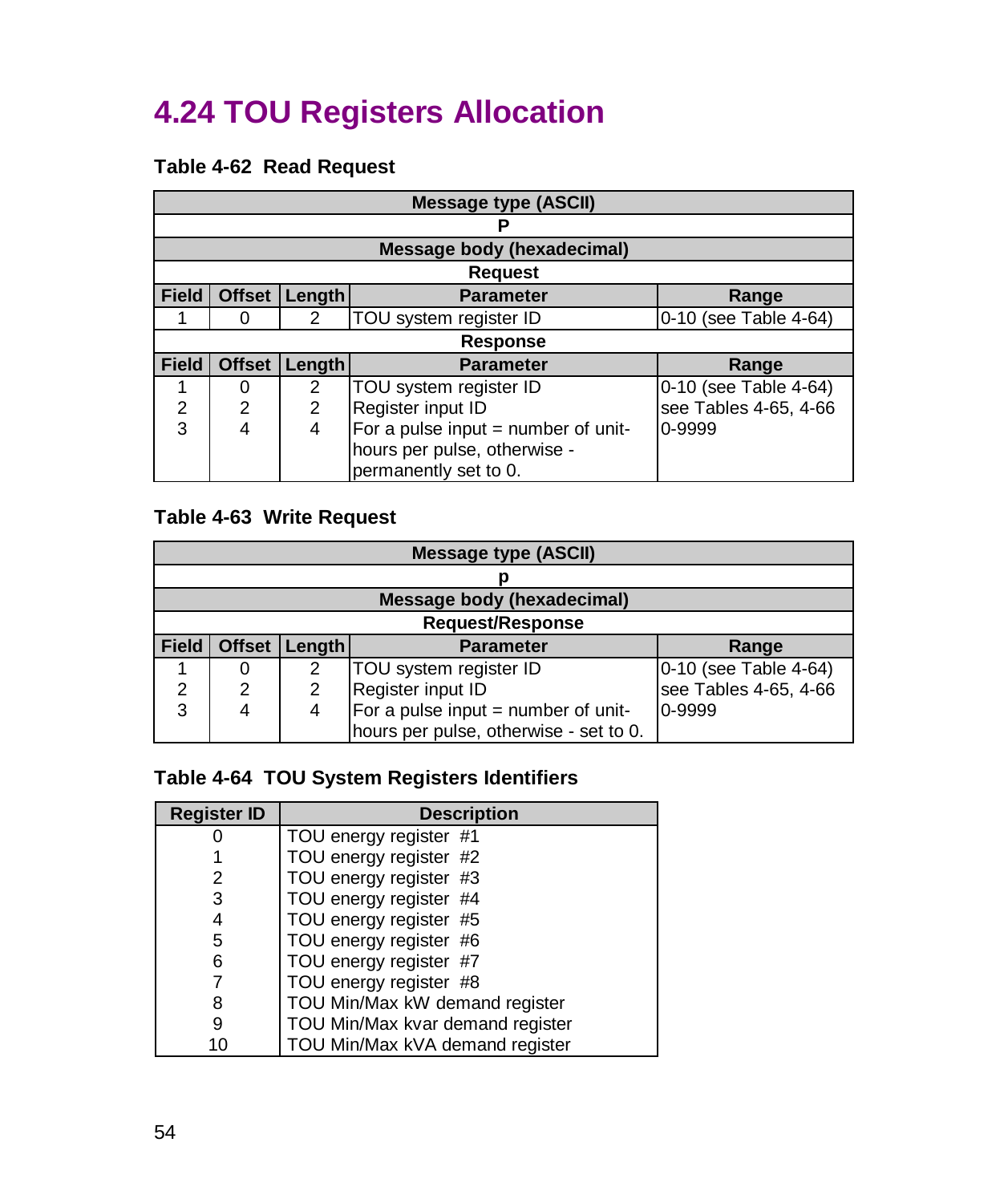| <b>Register input</b> | Input ID |
|-----------------------|----------|
| None                  |          |
| kWh import            |          |
| kWh export            | 2        |
| kWh net               | 3        |
| kWh total             | 4        |
| kvarh import          | 5        |
| kvarh export          | 6        |
| kvarh net             | 7        |
| kvarh total           | 8        |
| kVAh total            | 9        |
| Pulse input #1        | 10       |
| Pulse input #2        | 11       |
| Pulse input #3        | 12       |
| Pulse input #4        | 13       |
| Pulse input #5        | 14       |
| Pulse input #6        | 15       |
| Pulse input #7        | 16       |
| Pulse input #8        | 17       |

#### **Table 4-65 TOU Energy Registers Inputs**

#### **Table 4-66 TOU Demand Registers Inputs**

| <b>Register input</b>         | Input ID |
|-------------------------------|----------|
| None                          |          |
| Min/Max block demand          |          |
| Min/Max sliding window demand | 2        |
| Min/Max thermal demand        | 3        |

### **4.25 TOU Daily Profiles**

#### **Table 4-67 Read Request**

|              | <b>Message type (ASCII)</b> |        |                                   |                     |          |  |
|--------------|-----------------------------|--------|-----------------------------------|---------------------|----------|--|
|              |                             |        |                                   |                     |          |  |
|              |                             |        | <b>Message body (hexadecimal)</b> |                     |          |  |
|              |                             |        | <b>Request</b>                    |                     |          |  |
| <b>Field</b> | <b>Offset</b>               | Length |                                   | <b>Parameter</b>    | Range    |  |
|              |                             | 2      | TOU daily profile number          |                     | $0 - 15$ |  |
|              |                             |        | <b>Response</b>                   |                     |          |  |
| <b>Field</b> | <b>Offset</b>               | Length |                                   | <b>Parameter</b>    | Range    |  |
|              |                             | 2      | TOU daily profile number          |                     | $0 - 15$ |  |
| 2            | $\mathfrak{p}$              | 2      | 1st tariff change                 | Tariff start hour   | 0        |  |
| 3            |                             | 2      |                                   | Tariff start minute |          |  |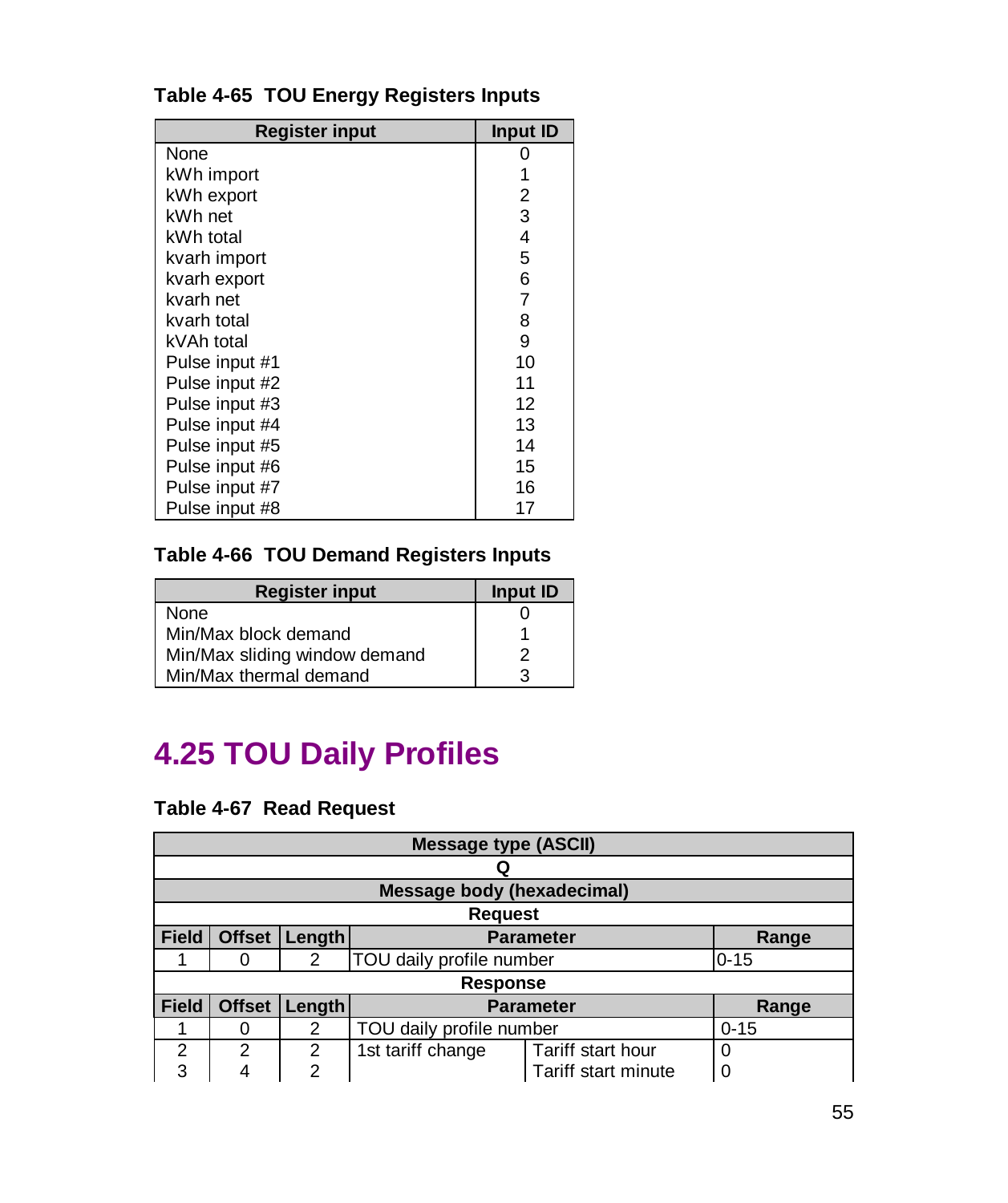|    | 6  |   |                   | Active tariff number | $0 - 15$ |
|----|----|---|-------------------|----------------------|----------|
| 5  | 8  | 2 | 2nd tariff change | Tariff start hour    | $0 - 23$ |
| 6  | 10 | 2 |                   | Tariff start minute  | $0 - 45$ |
|    | 12 |   |                   | Active tariff number | $0 - 15$ |
|    |    |   | .                 |                      |          |
| 23 | 44 | 2 | 8th tariff change | Tariff start hour    | $0 - 23$ |
| 24 | 46 |   |                   | Tariff start minute  | $0 - 45$ |
| 25 | 48 |   |                   | Active tariff number | $0 - 15$ |

#### **Table 4-68 Write Request**

|              | <b>Message type (ASCII)</b> |                |                                   |                      |          |  |
|--------------|-----------------------------|----------------|-----------------------------------|----------------------|----------|--|
|              |                             |                |                                   |                      |          |  |
|              |                             |                | <b>Message body (hexadecimal)</b> |                      |          |  |
|              |                             |                | <b>Request</b>                    |                      |          |  |
| <b>Field</b> | <b>Offset</b>               | <b>Length</b>  |                                   | <b>Parameter</b>     | Range    |  |
| 1            | 0                           | 2              | TOU daily profile number          |                      | $0 - 15$ |  |
| 2            | $\overline{2}$              | $\overline{2}$ | 1st tariff change                 | Tariff start hour    | Ω        |  |
| 3            | 4                           | 2              |                                   | Tariff start minute  | 0        |  |
| 4            | 6                           | $\overline{2}$ |                                   | Active tariff number | $0 - 15$ |  |
| 5            | 8                           | $\overline{2}$ | 2nd tariff change                 | Tariff start hour    | $0 - 23$ |  |
| 6            | 10                          | $\overline{2}$ |                                   | Tariff start minute  | $0 - 45$ |  |
|              | 12                          | 2              |                                   | Active tariff number | $0 - 15$ |  |
|              |                             |                |                                   |                      |          |  |
| 23           | 44                          | 2              | 8th tariff change                 | Tariff start hour    | $0 - 23$ |  |
| 24           | 46                          | 2              |                                   | Tariff start minute  | $0 - 45$ |  |
| 25           | 48                          | $\mathfrak{p}$ |                                   | Active tariff number | $0 - 15$ |  |
|              | Response                    |                |                                   |                      |          |  |
| <b>Field</b> | <b>Offset</b>               | Length         | <b>Parameter</b>                  |                      | Range    |  |
|              | 0                           | 2              | TOU daily profile number          |                      | $0 - 15$ |  |

The request allows you to change the daily profile for any of the 16 TOU system profiles. The daily start time for each tariff is specified with a resolution of 15 minute. If another value specified, it will be truncated to the lower value divisible by 15 minute. No error will occur. The first daily tariff change time is always 00:00. It is preserved internally and cannot change.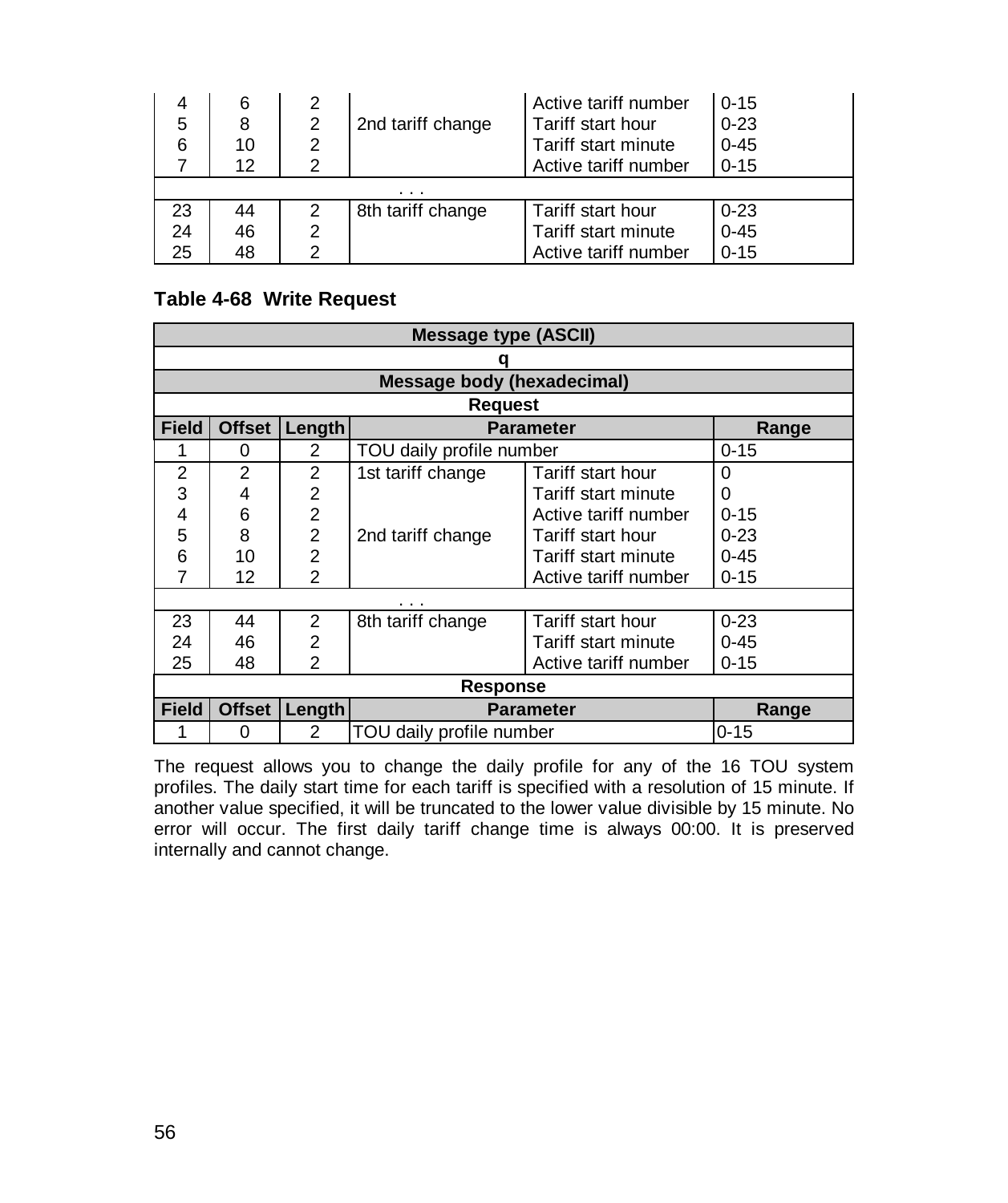### **4.26 TOU Calendars**

#### **Table 4-69 Read Request**

|              | <b>Message type (ASCII)</b> |                |                            |          |  |
|--------------|-----------------------------|----------------|----------------------------|----------|--|
|              |                             |                | R                          |          |  |
|              |                             |                | Message body (hexadecimal) |          |  |
|              |                             |                | <b>Request</b>             |          |  |
| <b>Field</b> | <b>Offset</b>               | Length         | <b>Parameter</b>           | Range    |  |
|              | 0                           | $\overline{2}$ | Annual calendar number     | $0 - 1$  |  |
|              | $\overline{2}$              | 2              | Calendar month             | $1 - 12$ |  |
|              |                             |                | <b>Response</b>            |          |  |
| <b>Field</b> | <b>Offset</b>               | Length         | <b>Parameter</b>           | Range    |  |
|              | 0                           | 2              | Annual calendar number     | $0 - 1$  |  |
|              | 2                           | $\overline{2}$ | Calendar month             | $1 - 12$ |  |
| 4            | 4                           | $\overline{2}$ | 1st month day profile      | $0 - 15$ |  |
| 5            | 6                           | $\overline{2}$ | 2nd month day profile      | $0 - 15$ |  |
| 6            | 8                           | $\mathcal{P}$  | 3rd month day profile      | $0 - 15$ |  |
|              |                             |                |                            |          |  |
| 33           | 64                          | 2              | 31st month day profile     | $0 - 15$ |  |

#### **Table 4-70 Write Request**

|              | <b>Message type (ASCII)</b> |                |                            |          |  |
|--------------|-----------------------------|----------------|----------------------------|----------|--|
|              |                             |                |                            |          |  |
|              |                             |                | Message body (hexadecimal) |          |  |
|              |                             |                | <b>Request</b>             |          |  |
| <b>Field</b> | <b>Offset</b>               | Length         | <b>Parameter</b>           | Range    |  |
|              | 0                           | 2              | Annual calendar number     | $0 - 1$  |  |
|              | 2                           | 2              | Calendar month             | $1 - 12$ |  |
| 4            | 4                           | $\overline{2}$ | 1st month day profile      | $0 - 15$ |  |
| 5            | 6                           | $\overline{2}$ | 2nd month day profile      | $0 - 15$ |  |
| 6            | 8                           | $\mathfrak{p}$ | 3rd month day profile      | $0 - 15$ |  |
|              |                             |                |                            |          |  |
| 33           | 64                          | 2              | 31st month day profile     | $0 - 15$ |  |
|              | <b>Response</b>             |                |                            |          |  |
| <b>Field</b> | <b>Offset</b>               | <b>Length</b>  | <b>Parameter</b>           | Range    |  |
|              | 0                           | 2              | Annual calendar number     | $0 - 1$  |  |
|              | 2                           | 2              | Calendar month             | $1 - 12$ |  |

These requests allows you to read/write the setup of the one-month calendar from one of the two TOU system annual calendars. The actual year should be previously assigned to the accessed calendar. The present calendar year can be obtained by using request U.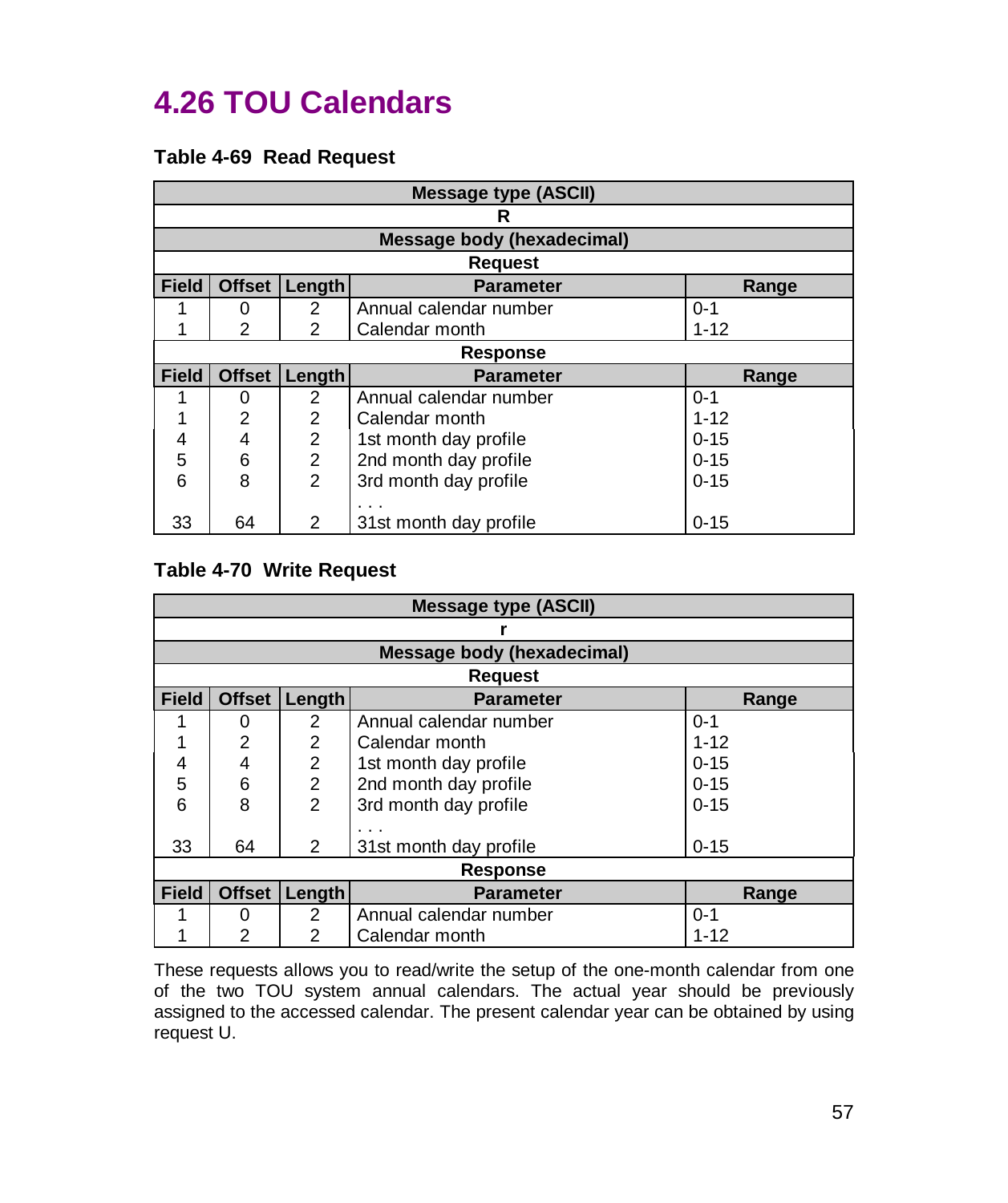### **4.27 TOU Calendar Years**

#### **Table 4-71 Read Request**

|              | <b>Message type (ASCII)</b> |               |                                   |          |  |
|--------------|-----------------------------|---------------|-----------------------------------|----------|--|
|              |                             |               |                                   |          |  |
|              |                             |               | <b>Message body (hexadecimal)</b> |          |  |
|              |                             |               | <b>Request</b>                    |          |  |
| <b>Field</b> |                             | Offset Length | <b>Parameter</b>                  | Range    |  |
|              |                             | 2             | Annual calendar number            | $0 - 1$  |  |
|              |                             |               | <b>Response</b>                   |          |  |
| <b>Field</b> | <b>Offset</b>               | Length        | <b>Parameter</b>                  | Range    |  |
|              |                             | 2             | Annual calendar number            | $0 - 1$  |  |
|              | 2                           | 2             | Calendar year                     | $0 - 99$ |  |

#### **Table 4-72 Write Request**

|              | <b>Message type (ASCII)</b>                    |  |                                   |          |  |  |
|--------------|------------------------------------------------|--|-----------------------------------|----------|--|--|
|              |                                                |  |                                   |          |  |  |
|              |                                                |  | <b>Message body (hexadecimal)</b> |          |  |  |
|              |                                                |  | <b>Request/Response</b>           |          |  |  |
| <b>Field</b> | Offset   Length  <br><b>Parameter</b><br>Range |  |                                   |          |  |  |
|              | Annual calendar number<br>$0 - 1$<br>◠         |  |                                   |          |  |  |
|              | ⌒                                              |  | Calendar year                     | $0 - 99$ |  |  |

This request allows you to associate a specific year with one of the two TOU system annual calendars.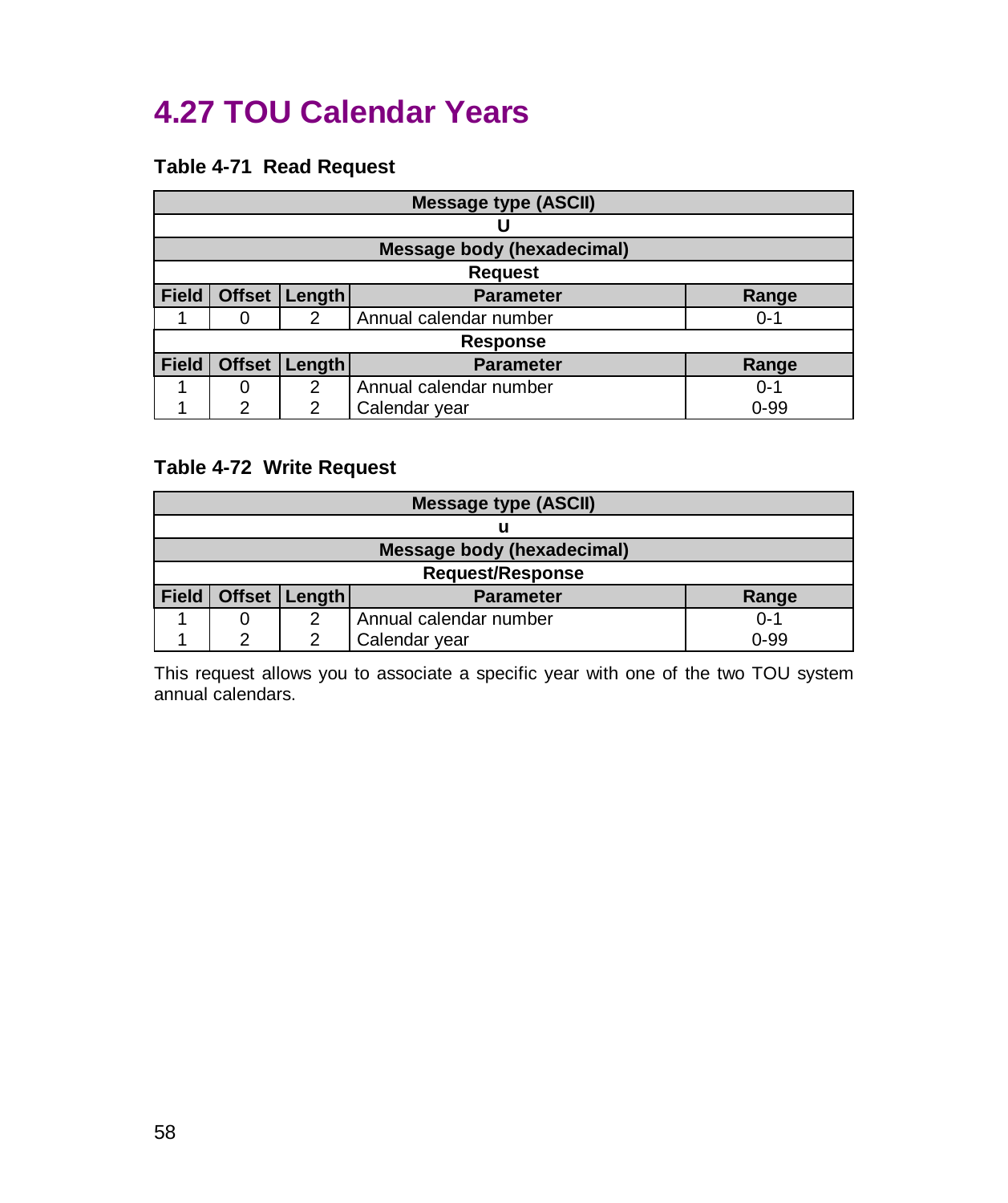### **4.28 Real Time Clock**

#### **Table 4-73 Read Request**

|              | <b>Message type (ASCII)</b> |                |                               |                  |
|--------------|-----------------------------|----------------|-------------------------------|------------------|
|              |                             |                | S                             |                  |
|              |                             |                | <b>Message body (decimal)</b> |                  |
|              |                             |                | Request - no body             |                  |
|              | <b>Response</b>             |                |                               |                  |
| <b>Field</b> | <b>Offset</b>               | Length         | <b>Parameter</b>              | Range            |
|              | 0                           | 2              | Second                        | $0 - 59$         |
| 2            | 2                           | 2              | Minute                        | $0 - 59$         |
| 3            | 4                           | 2              | Hour                          | $0 - 23$         |
| 4            | 6                           | 2              | Day                           | $1 - 31$         |
| 5            | 8                           | $\overline{2}$ | Month                         | $1 - 12$         |
| 6            | 10                          | 2              | Year                          | $0 - 99$         |
|              | 12                          | 2              | Day of week                   | $1-7$ (1=Sunday) |

#### **Table 4-74 Write Request**

|              | <b>Message type (ASCII)</b> |               |                        |                  |
|--------------|-----------------------------|---------------|------------------------|------------------|
|              |                             |               |                        |                  |
|              |                             |               | Message body (decimal) |                  |
|              | <b>Request/Response</b>     |               |                        |                  |
| <b>Field</b> | <b>Offset</b>               | <b>Length</b> | <b>Parameter</b>       | Range            |
|              | 0                           | 2             | Second                 | $0 - 59$         |
| 2            | 2                           | 2             | Minute                 | $0 - 59$         |
| 3            | 4                           | 2             | Hour                   | $0 - 23$         |
| 4            | 6                           | 2             | Day                    | $1 - 31$         |
| 5            | 8                           | 2             | Month                  | $1 - 12$         |
| 6            | 10                          | 2             | Year                   | $0 - 99$         |
|              | 12                          | 2             | Day of week            | $1-7$ (1=Sunday) |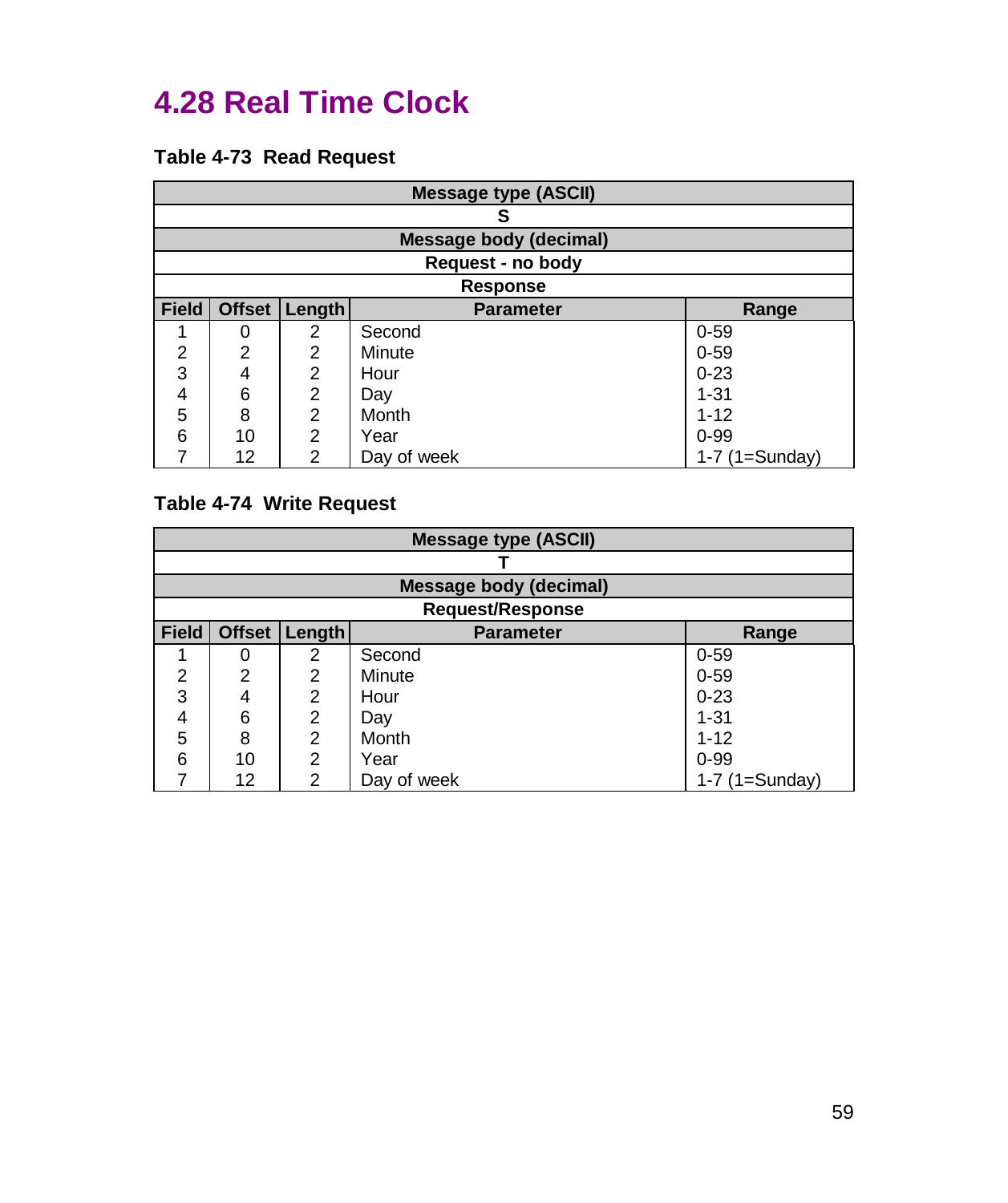# **4.29 Waveform Log/Capture**

|                | Message type (ASCII) |                |                        |                                      |
|----------------|----------------------|----------------|------------------------|--------------------------------------|
|                |                      |                | w                      |                                      |
|                |                      |                | Message body (decimal) |                                      |
|                |                      |                | <b>Request</b>         |                                      |
| <b>Field</b>   | <b>Offset</b>        | <b>Length</b>  | <b>Parameter</b>       | Range                                |
|                | 0                    |                | Input channel ID       | 1-6 (see Table 4-79)                 |
| $\mathfrak{p}$ |                      |                | Request function       | $0 =$ lock the next waveform for the |
|                |                      |                |                        | phase/read waveform header           |
|                | <b>Response</b>      |                |                        |                                      |
| <b>Field</b>   | <b>Offset</b>        | Length         | <b>Parameter</b>       | Range                                |
| 1              | 0                    | 2              | Capture code           | 0                                    |
| $\overline{2}$ | $\overline{2}$       | 2              | Second                 | $0 - 59$                             |
| 3              | 4                    | $\overline{2}$ | Minute                 | $0 - 59$                             |
| 4              | 6                    | $\overline{2}$ | Hour                   | $0 - 23$                             |
| 5              | 8                    | $\overline{2}$ | Day                    | $1 - 31$                             |
| 6              | 10                   | $\overline{2}$ | Month                  | $1 - 12$                             |
| 7              | 12                   | $\overline{2}$ | Year                   | $0 - 99$                             |
| 8              | 14                   | 5              | Channel RMS value A    | 0 to Vmax <b>A</b> /Imax V/A         |
| 9              | 19                   | 5              | Fundamental frequency  | 0.00 to 65.50 Hz                     |
|                |                      |                |                        |                                      |

#### **Table 4-75 Lock Real-time Waveform/Read Header Record**

|  |  | Table 4-76 Lock High-resolution Waveform Log/Read Header Record |  |  |  |
|--|--|-----------------------------------------------------------------|--|--|--|
|--|--|-----------------------------------------------------------------|--|--|--|

|              | <b>Message type (ASCII)</b> |                |                        |                                        |
|--------------|-----------------------------|----------------|------------------------|----------------------------------------|
|              |                             |                | w                      |                                        |
|              |                             |                | Message body (decimal) |                                        |
|              |                             |                | Request                |                                        |
| <b>Field</b> | <b>Offset</b>               | Length         | <b>Parameter</b>       | Range                                  |
| 1            | 0                           |                | Input channel ID       | 1-6 (see Table 4-79)                   |
| 2            |                             |                | Request function       | $9 =$ lock the next waveform for the   |
|              |                             |                |                        | phase/read waveform header             |
|              | <b>Response</b>             |                |                        |                                        |
| <b>Field</b> | <b>Offset</b>               | Length         | <b>Parameter</b>       | Range                                  |
|              | 0                           | $\mathcal{P}$  | Capture code: trigger  | 1-16, $98$ = no more waveforms,        |
|              |                             |                | setpoint number        | $99 = no$ waveforms logged             |
| 2            | 2                           | $\overline{2}$ | Second                 | $0 - 59$                               |
| 3            | 4                           | $\overline{2}$ | Minute                 | $0 - 59$                               |
| 4            | 6                           | $\overline{2}$ | Hour                   | $0 - 23$                               |
| 5            | 8                           | $\overline{2}$ | Day                    | $1 - 31$                               |
| 6            | 10                          | $\overline{2}$ | Month                  | $1 - 12$                               |
| 7            | 12                          | $\overline{2}$ | Year                   | $0 - 99$                               |
| 8            | 14                          | 5              | Channel RMS value A    | 0 to Vmax $\mathbf{\hat{A}}$ /Imax V/A |
| 9            | 19                          | 5              | Fundamental frequency  | 0.00 to 65.50 Hz                       |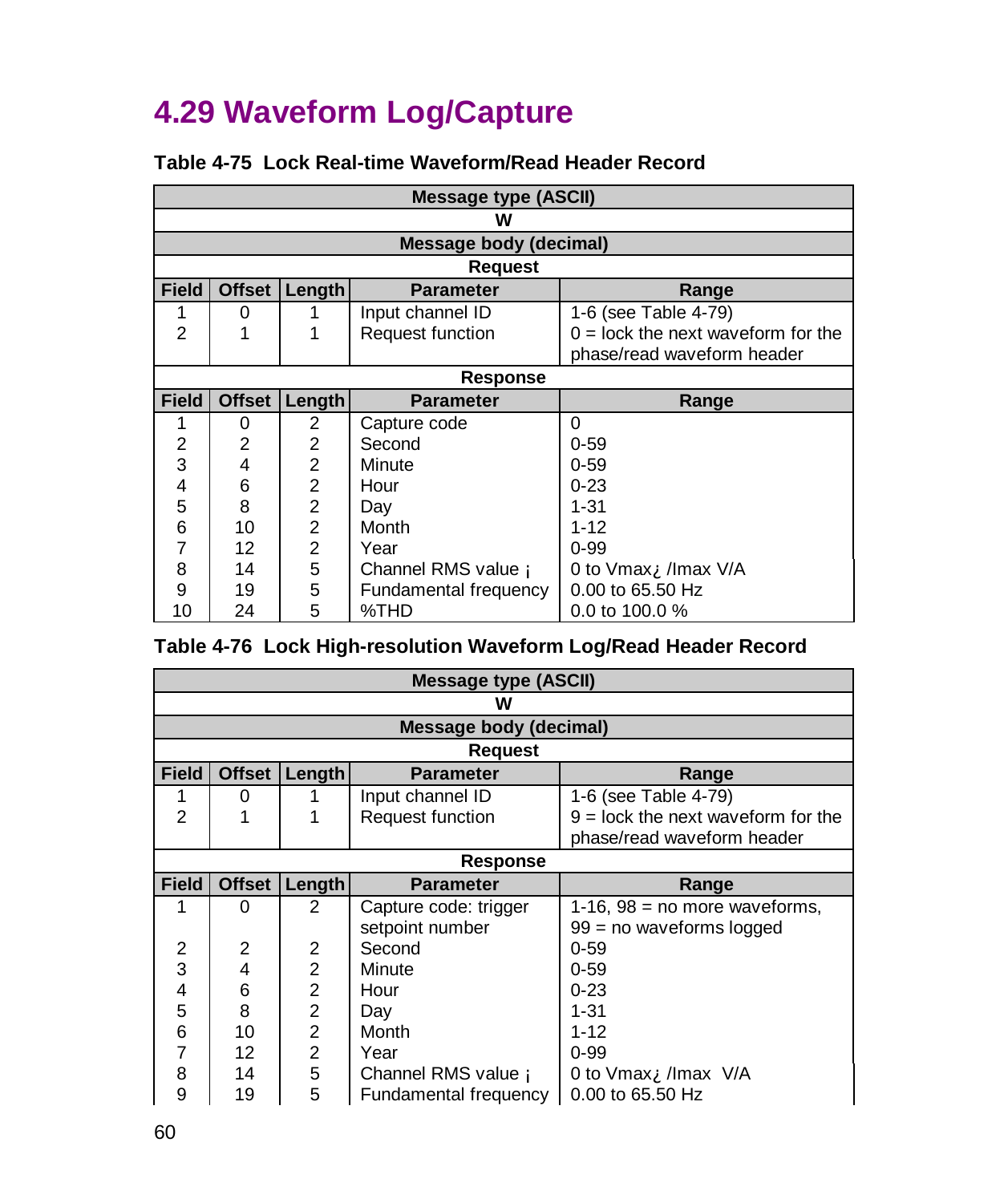- À Phase voltage will be line-to-line voltage in 3OP2 and 3OP3 wiring modes, and lineto-neutral voltage in other configurations.
- Á If a decimal point is present in the field, the value should be multiplied by 1000.

#### **Table 4-77 Lock High-speed Waveform Log/Read Header Record**

| <b>Message type (ASCII)</b> |               |                |                        |                                  |
|-----------------------------|---------------|----------------|------------------------|----------------------------------|
|                             | w             |                |                        |                                  |
|                             |               |                | Message body (decimal) |                                  |
|                             |               |                | <b>Request</b>         |                                  |
| <b>Field</b>                | <b>Offset</b> | $L$ ength      | <b>Parameter</b>       | Range                            |
| 1                           | 0             |                | Input channel ID       | 1-6 (see Table 4-79)             |
| $\overline{2}$              | 1             | 1              | Request function       | $A =$ lock the next waveform for |
|                             |               |                |                        | the phase/read waveform header   |
|                             | Response      |                |                        |                                  |
| <b>Field</b>                | <b>Offset</b> | <b>Length</b>  | <b>Parameter</b>       | Range                            |
| 1                           | 0             | $\mathcal{P}$  | Capture code: trigger  | $1 - 16$                         |
|                             |               |                | setpoint number        | 98 = no more logged waveforms    |
|                             |               |                |                        | 99 = no waveforms logged         |
| 2                           | 2             | $\overline{2}$ | Hundreds of second     | $0 - 99$                         |
| 3                           | 4             | $\overline{a}$ | Second                 | $0 - 59$                         |
| 4                           | 6             | $\overline{2}$ | Minute                 | $0 - 59$                         |
| 5                           | 8             | $\overline{2}$ | Hour                   | $0 - 23$                         |
| 6                           | 10            | $\overline{2}$ | Day                    | $1 - 31$                         |
| 7                           | 12            | $\overline{2}$ | Month                  | $1 - 12$                         |
| 8                           | 14            | $\overline{2}$ | Year                   | $0 - 99$                         |
| 9                           | 16            | 5              | Reserved               | O                                |
| 10                          | 21            | 5              | Sampling frequency     | 0.00 to 65.50 Hz                 |
| 11                          | 26            | 5              | Reserved               | 0                                |

#### **Table 4-78 Read Waveform Samples**

|                | <b>Message type (ASCII)</b> |        |                                        |                                                                    |  |
|----------------|-----------------------------|--------|----------------------------------------|--------------------------------------------------------------------|--|
|                |                             |        | w                                      |                                                                    |  |
|                |                             |        | <b>Message body (hexadecimal)</b>      |                                                                    |  |
|                |                             |        | <b>Request</b>                         |                                                                    |  |
| <b>Field</b>   | <b>Offset</b>               | Length | <b>Parameter</b>                       | Range                                                              |  |
|                | 0                           |        | Input channel ID                       | 1-6 (see Table 4-79)                                               |  |
| $\mathfrak{p}$ |                             |        | Start waveform sample point<br>to read | $N = 1-8$ - read 64 waveform<br>samples from the point<br>(N-1)*64 |  |
|                | <b>Response</b>             |        |                                        |                                                                    |  |
| <b>Field</b>   | <b>Offset</b>               | Length | <b>Parameter</b>                       | Range                                                              |  |
|                | 0                           | 3      | Waveform sample point #1               | 000-3FFh                                                           |  |
| 2<br>          | 3<br>                       | 3<br>  | Waveform sample point #2<br>           | 000-3FFh                                                           |  |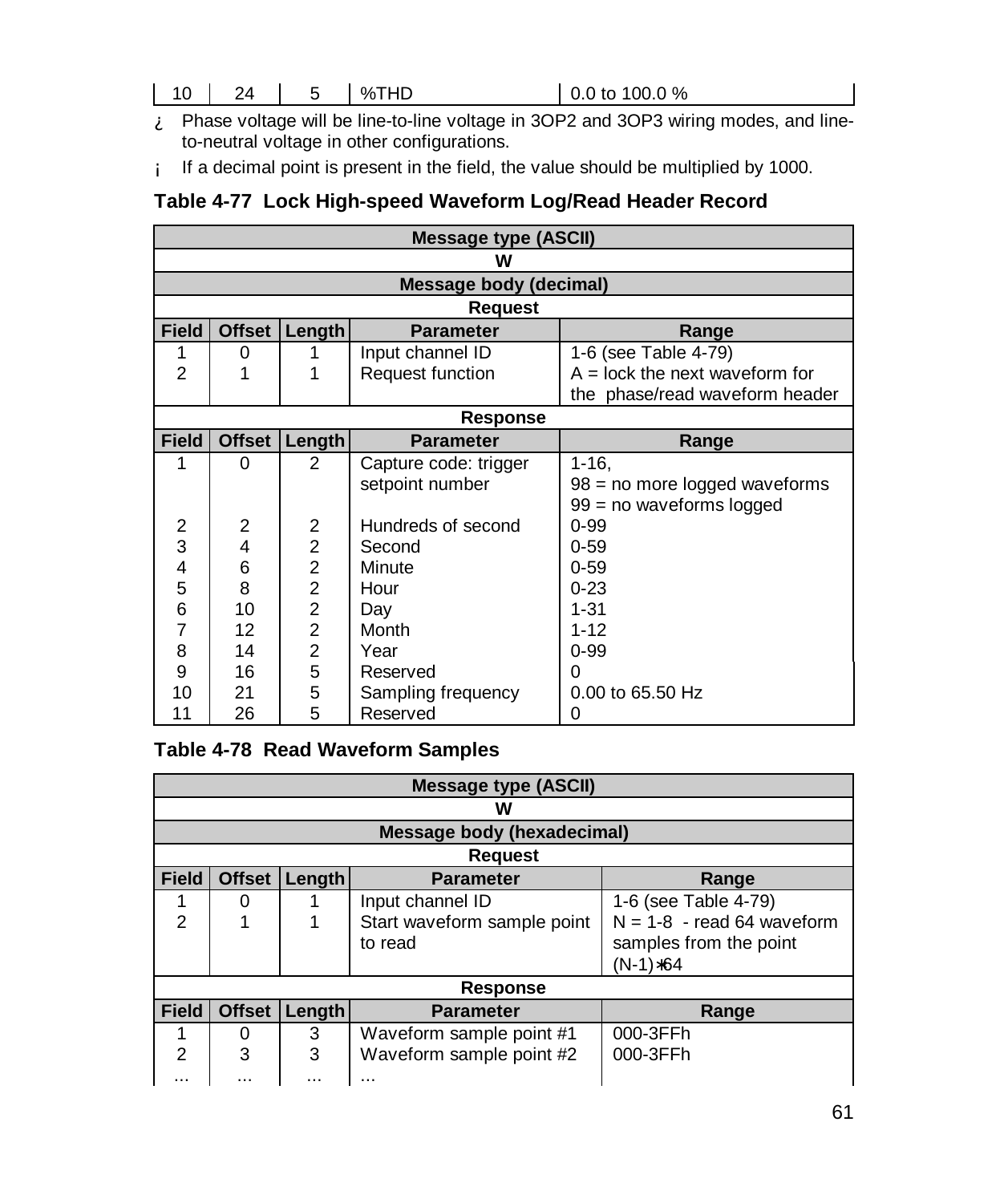64 | 189 | 3 | Waveform sample point #64 | 000-3FFh

|  | Table 4-79 Waveform Input Channels |  |
|--|------------------------------------|--|
|--|------------------------------------|--|

| <b>Channel ID</b> | <b>Description</b>     |
|-------------------|------------------------|
|                   | Voltage L1/L12         |
|                   | Voltage L2/L23         |
| 3                 | Voltage L3             |
| 4                 | Current L1             |
| 5                 | Current L <sub>2</sub> |
| 6                 | Current L <sub>3</sub> |

These requests allow you to read all types of waveforms sampled by the instrument: the real-time high-resolution waveforms (4 cycles x 128 samples per cycle), and the recorded waveforms - the high-resolution (4 cycles x 128 samples per cycle), and the high-speed logged waveforms (16 cycles x 32 samples per cycle).

Each waveform consists of 512 samples. A waveform record contains six waveforms: 2 inputs (voltage and current) x 3 phases. Both the voltage and current waveforms on any phase are always sampled and recorded simultaneously. With a single response message, it is possible to receive 64 waveform points: one half-cycle per message for the high-resolution waveform, and two cycles per message for the low-resolution waveform.

To access the real-time or recorded waveforms**, a particular order of requests is needed**. The waveform data is transmitted to a master PC via the special large scale communications buffer. Before accessing waveform points, the waveform record containing two waveforms for the selected phase should be locked in the communications buffer. It is made by issuing a request for the voltage waveform header (channel 1-3) with function '0', '9', or 'A' depending on the waveform source you want to access. Before accessing the current waveform samples, the current waveform header record must be read (channel 4-6).

Once a waveform is locked in the communications buffer, you can read 8 times by 64 sample points of the corresponding waveform using the requests with functions 1-8. Data in the communications buffer doesn't change until a new request for the voltage waveform header with function code '0', '9', or 'A' is sent.

Each waveform sample is represented by three hexadecimal digits in ASCII format in the range of 000h to 3FFh (1023 decimal). A value of 0 corresponds to the highest negative amplitude of the measured signal, and a value of 1023 corresponds to the highest positive amplitude.

#### **IMPORTANT**

When accessing the recorded waveforms, you should be informed of the logging memory organization. The memory partitions for recording waveforms are allocated separately for each waveform type. Also, for each partition, a separate queue is used to access logged records. It's controlled by the dedicated queue pointer. The queue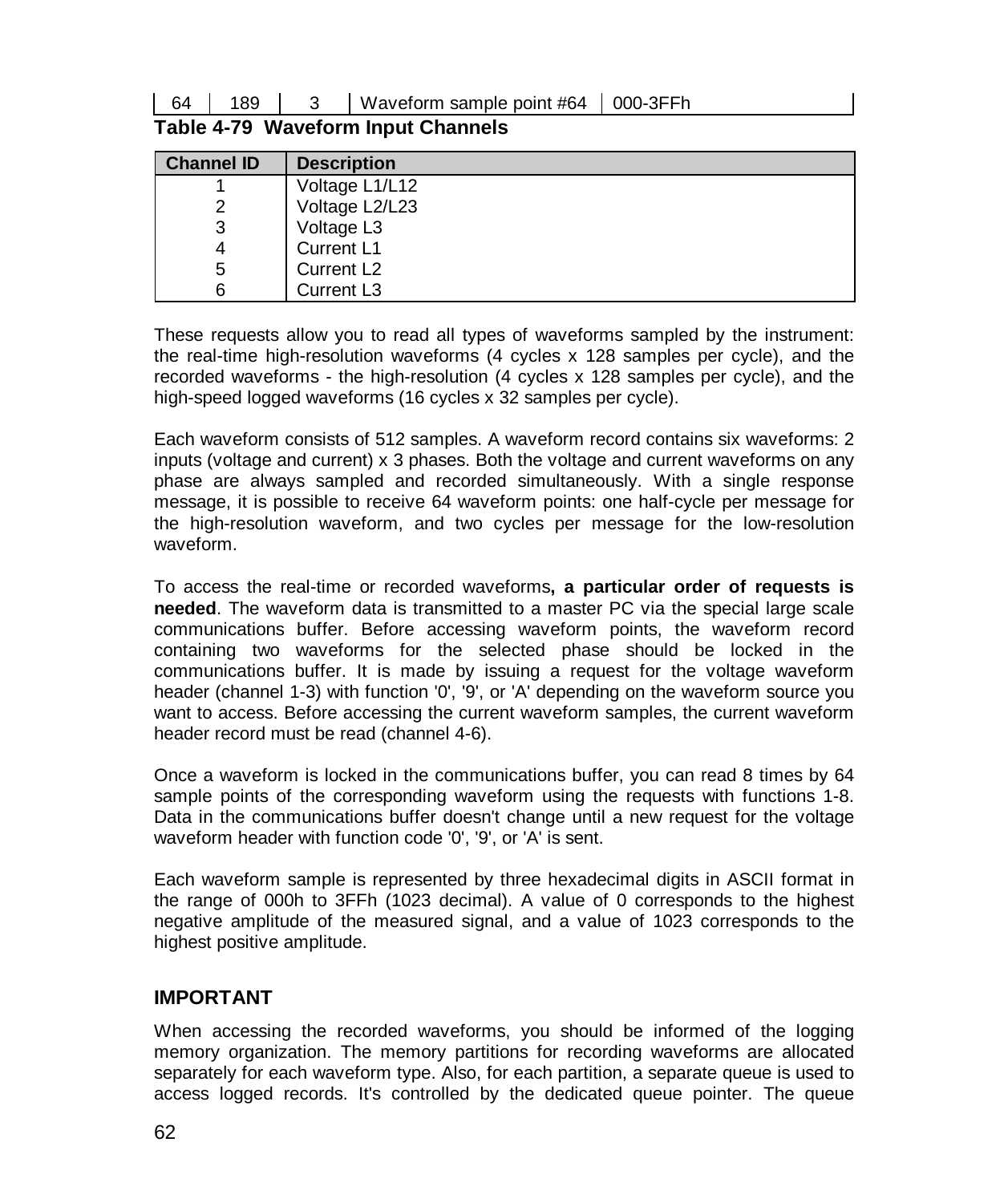pointer is shifted to the next record automatically after the request 9 or A for the input channel 3 (voltage at phase L3) is issued. This continues until the last logged record has been read. After that, the exception code 98 is returned in the header record's first field. It should be checked before accepting the record. To restore the queue pointer to the origin, the reset request 4 followed by function code D or C should be issued.

Even if you don't intend to read all data from the present waveform record, you **must certainly** read the header record for **input channel 3** to advance to the following record. A special precaution should be taken if you are using the wrap around logging partition. To prevent possible overlapping of the accessed waveform record by a new one, the instrument temporarily locks the record when you access input channel 1 until you read the last phase waveforms. If you'll forget to unlock the record by reading the header record for **input channel 3,** new logging over the locked record will be impossible.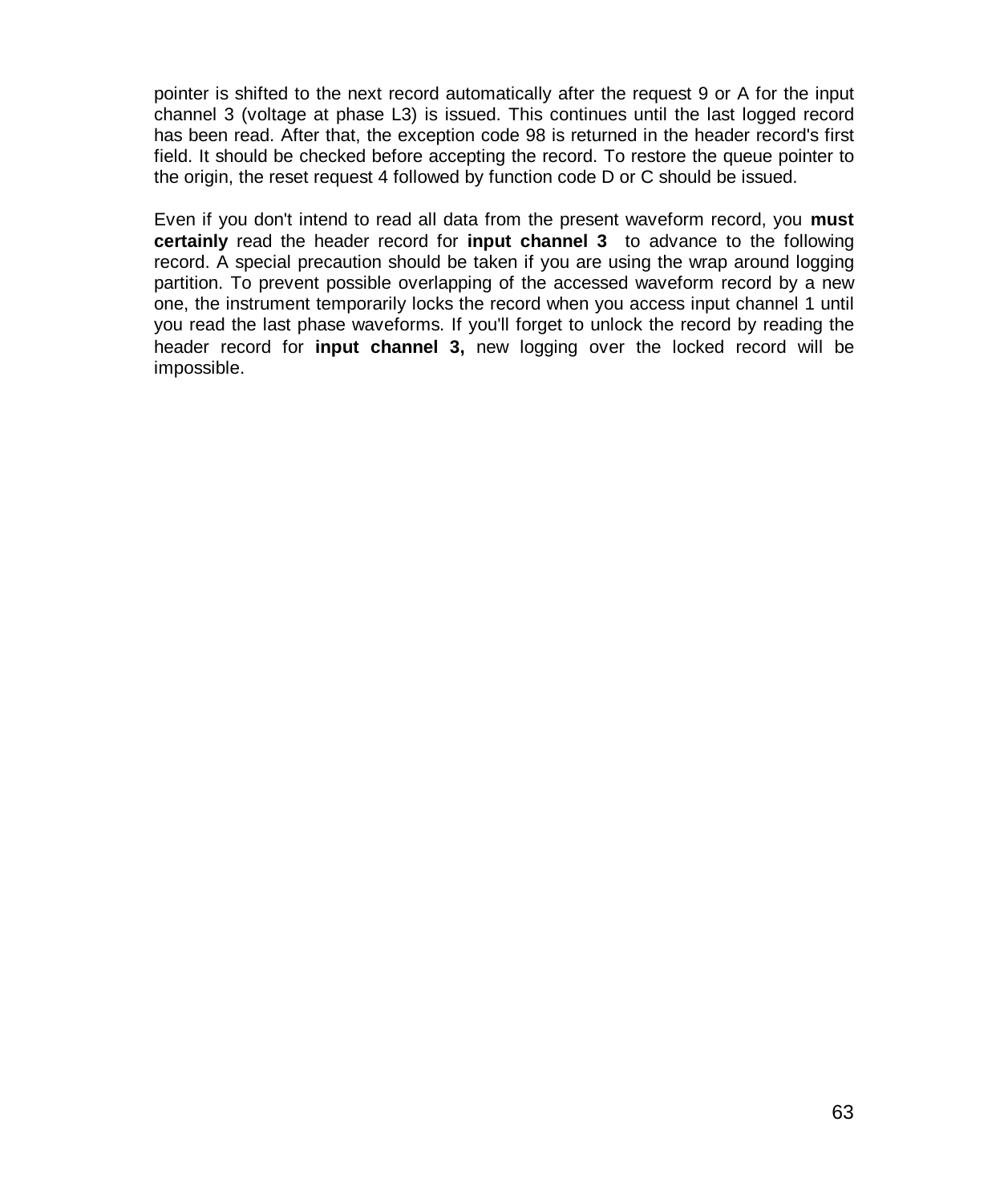# **Chapter 5 Direct Read/Write Requests**

### **5.1 General**

This chapter describes the instrument data locations that are addressed directly using data location indexes. These locations can be accessed by using universal direct read/write requests instead of specific ASCII requests. A data index is a 4-digit hexadecimal number, which actually comprises a two-digit data group identifier followed by a two-digit location offset within a group. All data are transmitted in ASCII hexadecimal notation. Negative numbers are transmitted in 2-complement code.

### *5.1.1 Long-Size Direct Read/Write*

#### **Table 5-1 Read Request**

|                | <b>Message type (ASCII)</b> |                |                                        |                   |  |
|----------------|-----------------------------|----------------|----------------------------------------|-------------------|--|
|                |                             |                | А                                      |                   |  |
|                |                             |                | <b>Message body (hexadecimal)</b>      |                   |  |
|                |                             |                | <b>Request</b>                         |                   |  |
| <b>Field</b>   | <b>Offset</b>               | Length         | <b>Parameter</b>                       | Range             |  |
|                | 0                           | 4              | Start data index to read               | 0000h - FFFFh     |  |
| 2              | 4                           | $\overline{2}$ | The number of contiguous data items to | $1-30(01h - 1Eh)$ |  |
|                |                             |                | read                                   |                   |  |
|                | <b>Response</b>             |                |                                        |                   |  |
| <b>Field</b>   | <b>Offset</b>               | Length         | <b>Parameter</b>                       | Range             |  |
|                | 0                           | 2              | Number of data items in the message    | $1-30(01h - 1Eh)$ |  |
| $\overline{2}$ | $\overline{2}$              | 8              | Data #1 value                          |                   |  |
| 3              | 10                          | 8              | Data #2 value                          |                   |  |
| <br>31         | .<br>234                    | <br>8          | .<br>Data #30 value                    |                   |  |

#### **Table 5-2 Write Request**

| <b>Message type (ASCII)</b> |                            |                 |                     |                  |
|-----------------------------|----------------------------|-----------------|---------------------|------------------|
|                             |                            |                 |                     |                  |
|                             | Message body (hexadecimal) |                 |                     |                  |
| <b>Request/Response</b>     |                            |                 |                     |                  |
| <b>Field</b>                |                            | Offset   Length | <b>Parameter</b>    | Range            |
|                             |                            |                 | Data index to write | 0000h - FFFFh    |
| ⌒                           |                            |                 | Data value to write | 1-30 (01h - 1Eh) |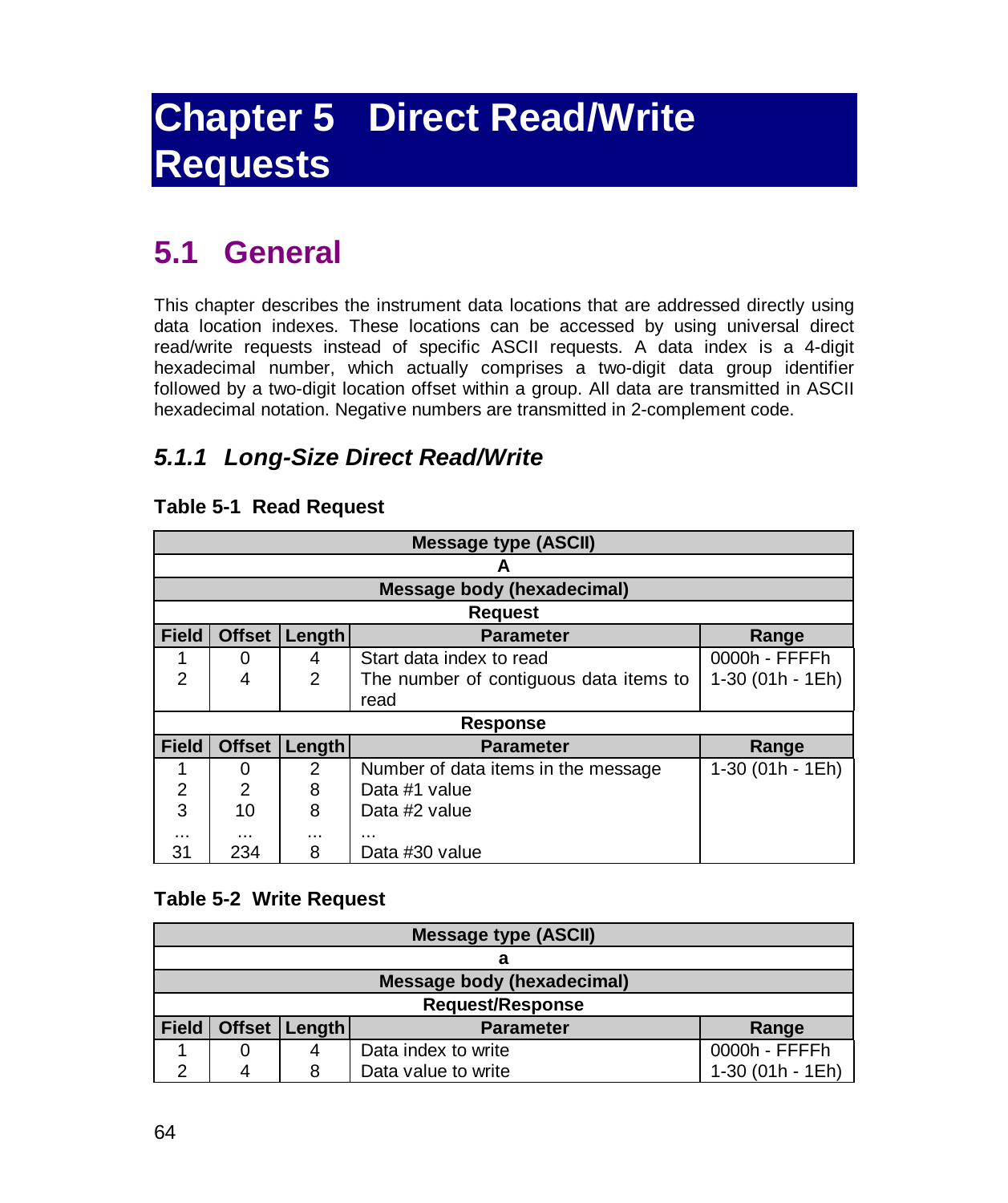In long-size direct read/write messages, all data items are read and written as long signed integers, which are represented in messages by 8-digit hexadecimal numbers, regardless of the actual data size.

By using a long-size direct read request, up to 30 contiguous parameters can be read at once. A write request allows for writing only one data location at a time.

### *5.1.2 Variable-Size Direct Read/Write*

#### **Table 5-3 Read Request**

|                | <b>Message type (ASCII)</b> |                |                                     |                  |  |
|----------------|-----------------------------|----------------|-------------------------------------|------------------|--|
|                |                             |                | x                                   |                  |  |
|                |                             |                | <b>Message body (hexadecimal)</b>   |                  |  |
|                |                             |                | <b>Request</b>                      |                  |  |
| <b>Field</b>   | <b>Offset</b>               | Length         | <b>Parameter</b>                    | Range            |  |
|                | 0                           | 4              | Start data index to read            | 0000h - FFFFh    |  |
| $\mathfrak{p}$ | 4                           | $\overline{2}$ | The number of contiguous data items | 1-61 (01h - 3Dh) |  |
|                |                             |                | to read                             |                  |  |
|                |                             |                | <b>Response</b>                     |                  |  |
| <b>Field</b>   | <b>Offset</b>               | Length         | <b>Parameter</b>                    | Range            |  |
| 1              | 0                           | $\mathcal{P}$  | Number of data items in the message | 1-61 (01h - 3Dh) |  |
| 2              | $\overline{2}$              | 2/4/8          | Data #1 value                       |                  |  |
| 3              |                             | 2/4/8          | Data #2 value                       |                  |  |
| $\cdots$       |                             | $\cdots$       |                                     |                  |  |
| 60             |                             | 2/4/8          | Data #60 value                      |                  |  |

#### **Table 5-4 Write Request**

| <b>Message type (ASCII)</b> |                         |                |                                                         |               |  |  |  |  |  |  |
|-----------------------------|-------------------------|----------------|---------------------------------------------------------|---------------|--|--|--|--|--|--|
|                             | x                       |                |                                                         |               |  |  |  |  |  |  |
|                             |                         |                | <b>Message body (hexadecimal)</b>                       |               |  |  |  |  |  |  |
|                             |                         |                | <b>Request</b>                                          |               |  |  |  |  |  |  |
| <b>Field</b>                | <b>Offset</b>           | Length         | <b>Parameter</b>                                        | Range         |  |  |  |  |  |  |
| 1                           | 0                       | 4              | Start data index to write                               | 0000h - FFFFh |  |  |  |  |  |  |
| $\overline{2}$              | 4                       | $\overline{2}$ | 1-61 (01h - 3Dh)<br>The number of contiguous data items |               |  |  |  |  |  |  |
|                             |                         |                | to write                                                |               |  |  |  |  |  |  |
| 2                           | 2                       | 2/4/8          | Data #1 value                                           |               |  |  |  |  |  |  |
| 3                           |                         | 2/4/8          | Data #2 value                                           |               |  |  |  |  |  |  |
|                             |                         | $\cdots$       | .                                                       |               |  |  |  |  |  |  |
| 60                          | 2/4/8<br>Data #60 value |                |                                                         |               |  |  |  |  |  |  |
|                             | <b>Request</b>          |                |                                                         |               |  |  |  |  |  |  |
| <b>Field</b>                | <b>Offset</b>           | Length         | <b>Parameter</b>                                        | Range         |  |  |  |  |  |  |
| 1                           | 0                       | 4              | Start data index written                                | 0000h - FFFFh |  |  |  |  |  |  |
| 2                           | 4                       | $\mathcal{P}$  | The number of data items written<br>1-61 (01h - 3Dh)    |               |  |  |  |  |  |  |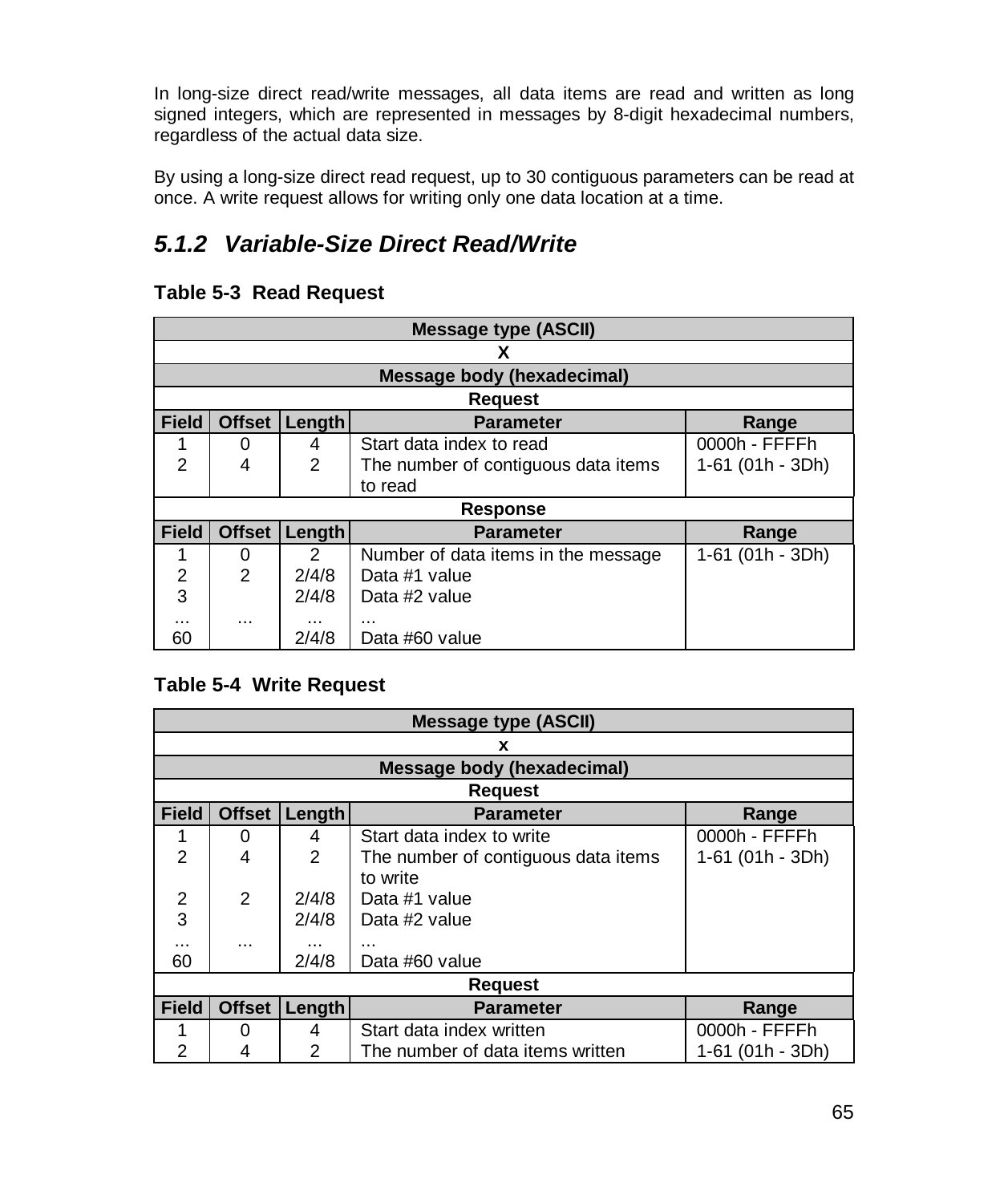With variable-size direct read/write messages, data items are read and written as 2, 4 or 8-character hexadecimal numbers. The actual data size is indicated for each data location. When written, the data format should be exactly the same as indicated.

The number of parameters that can be read or written by a single read/write request depends on the size of each data item. The total length of all parameters should not exceed 240 characters.

### *5.1.3 User Assignable Registers*

The instrument contains 120 user assignable registers in the range of indexes 8000h to 8077h (see Table 5-5). You can map any of these registers to either register index, accessible in the instrument through direct read/write requests. Registers that reside in different locations may be accessed by a single request by re-mapping them to adjacent addresses in the user assignable registers area.

The actual indexes of the user assignable registers which are accessed via indexes 8000h to 8077h are specified in the user assignable register map. It occupies indexes from 8100h to 8177h (see Table 5-6), where the map register 8100h should contain the actual index of the register accessed via assignable register 8000h, register 8101h should contain the actual index of the register accessed via assignable register 8001h, and so on. Note that the user assignable register indexes and the user register map indexes may not be re-mapped.

| Data index<br>(hex)     | <b>Register contents</b>                                                |          | Length   Direction | Range       |
|-------------------------|-------------------------------------------------------------------------|----------|--------------------|-------------|
| 8000h<br>8001h<br>8002h | User definable data 0<br>User definable data 1<br>User definable data 2 | A<br>А   | А                  | Α<br>À<br>À |
| <br>8077h               | <br>User definable data 119                                             | $\cdots$ |                    | А           |

#### **Table 5-5 User Assignable Registers**

 $\mathbf{\hat{A}}$  - depends on the mapped register

#### **Table 5-6 User Assignable Register Map**

| Data index<br>(hex) | <b>Register contents</b>     |          | Length   Direction | <b>Range</b> |
|---------------------|------------------------------|----------|--------------------|--------------|
| 8100h               | Data index for user data 0   | 4        | R/M                | 0000h-FFFFh  |
| 8101h               | Data index for user data 1   | 4        | R/M                | 0000h-FFFFh  |
| 8102h               | Data index for user data 2   | 4        | R/M                | 0000h-FFFFh  |
| $\cdots$            | $\cdots$                     | $\cdots$ |                    |              |
| 8177h               | Data index for user data 119 | 4        | R/M                | 0000h-FFFFh  |

To build your own register map, write to map registers (8100h to 8177h) the actual addresses you want to read from or write to via the assignable area (8000h to 8077h).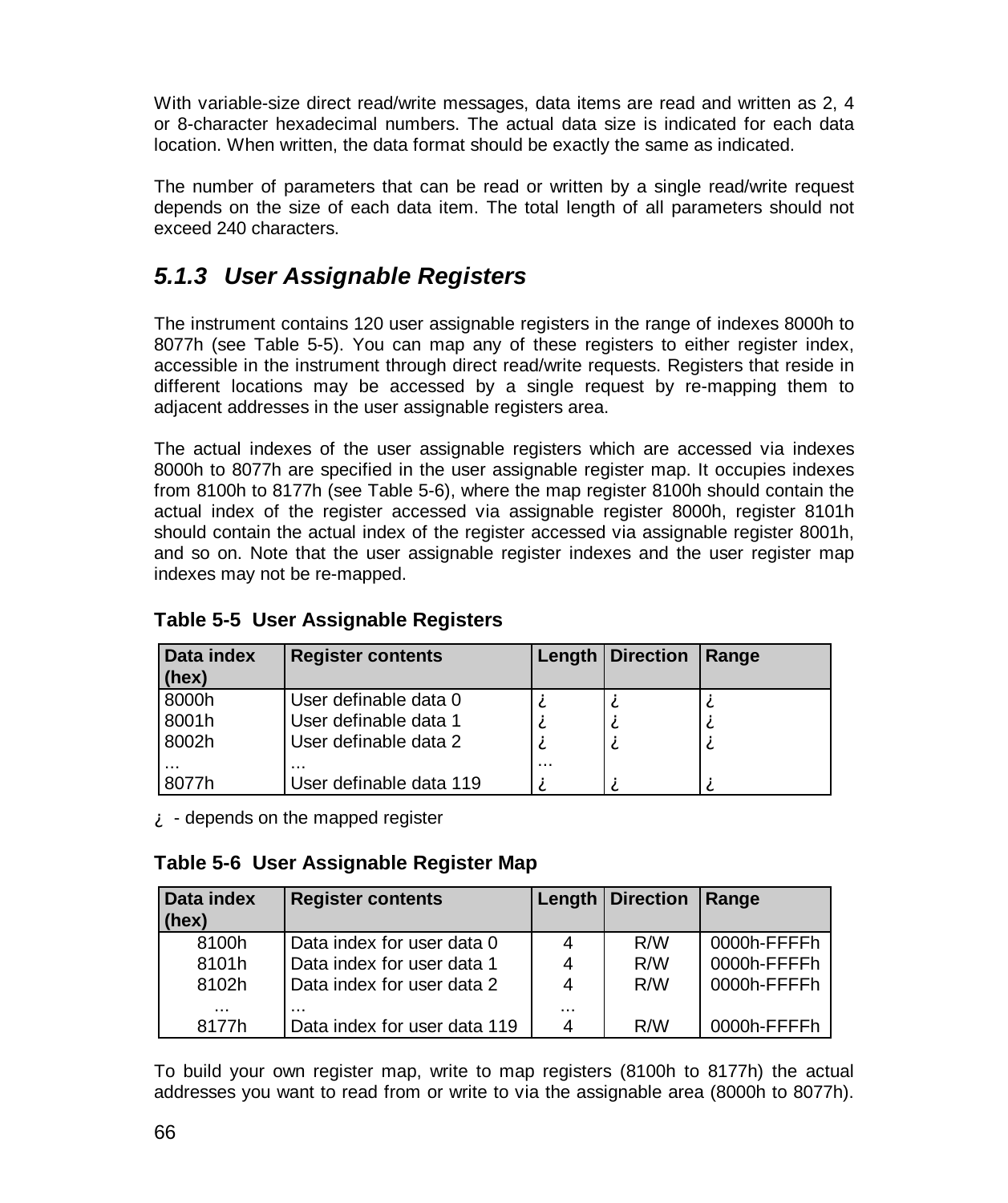For example, if you want to read registers 0C00h (real-time voltage of phase A) and 1700h (kWh import) via indexes 8000h-8001h, do the following:

- write 0C00h to register 8100h
- write 1700h to register 8101h

Reading from registers 8000h-8001h will return the voltage reading in register 8000h, and the kWh reading in register 8001h.

### **5.2 Extended Data Registers**

#### **Table 5-7 Extended Data Table**

| <b>Parameter</b>               | <b>Data</b>       | Length | <b>Direction</b> | Unit | Range A                        |
|--------------------------------|-------------------|--------|------------------|------|--------------------------------|
|                                | index             |        |                  |      |                                |
| None (A)                       |                   |        |                  |      |                                |
| None                           | 0000h             | 4      | R                |      | 0                              |
| <b>User flags</b>              |                   |        |                  |      |                                |
| User event flags               | 0300h             | 4      | R                |      | 0 to 255 (see<br>Table 4-14)   |
| <b>Status inputs</b>           |                   |        |                  |      |                                |
| <b>Status inputs</b>           | 0600h             | 4      | R                |      | 0 to 255 (see<br>Table 4-15)   |
| <b>Relays</b>                  |                   |        |                  |      |                                |
| Relay status                   | 0800h             | 4      | R                |      | 0 to 15 (see Table<br>$4 - 13$ |
| <b>Pulse counters</b>          |                   |        |                  |      |                                |
| Pulse counter #1               | 0A00h             | 8      | R/W              |      | $0$ to 109-1                   |
| Pulse counter #2               | 0A01h             | 8      | R/W              |      | 0 to 109-1                     |
| Pulse counter #3               | 0A02h             | 8      | R/W              |      | 0 to $109-1$                   |
| Pulse counter #4               | 0A03h             | 8      | R/W              |      | 0 to 109-1                     |
| Pulse counter #5               | 0A04h             | 8      | R/W              |      | 0 to $10^{9} - 1$              |
| Pulse counter #6               | 0A05h             | 8      | R/W              |      | 0 to $109-1$                   |
| Pulse counter #7               | 0A06h             | 8      | R/W              |      | 0 to $109-1$                   |
| Pulse counter #8               | 0A07h             | 8      | R/W              |      | 0 to 109-1                     |
| Real-time values per phase (A) |                   |        |                  |      |                                |
| Voltage L1/L12                 | 0C00h             | 8      | R                | V    | 0 to Vmax                      |
| Voltage L2/L23                 | 0C01h             | 8      | R                | V    | 0 to Vmax                      |
| Voltage L3/L31                 | 0C <sub>02h</sub> | 8      | R                | V    | 0 to Vmax                      |
| Current L1                     | 0C03h             | 8      | R                | A    | 0 to Imax                      |
| Current L <sub>2</sub>         | 0C04h             | 8      | R                | A    | 0 to Imax                      |
| Current L <sub>3</sub>         | 0C05h             | 8      | R                | A    | 0 to Imax                      |
| kW <sub>L1</sub>               | 0C06h             | 8      | R                | kW   | -Pmax to Pmax                  |
| kW <sub>L2</sub>               | 0C07h             | 8      | R                | kW   | -Pmax to Pmax                  |
| kW <sub>L3</sub>               | 0C08h             | 8      | R                | kW   | -Pmax to Pmax                  |
| kvar <sub>L1</sub>             | 0C09h             | 8      | R                | kvar | -Pmax to Pmax                  |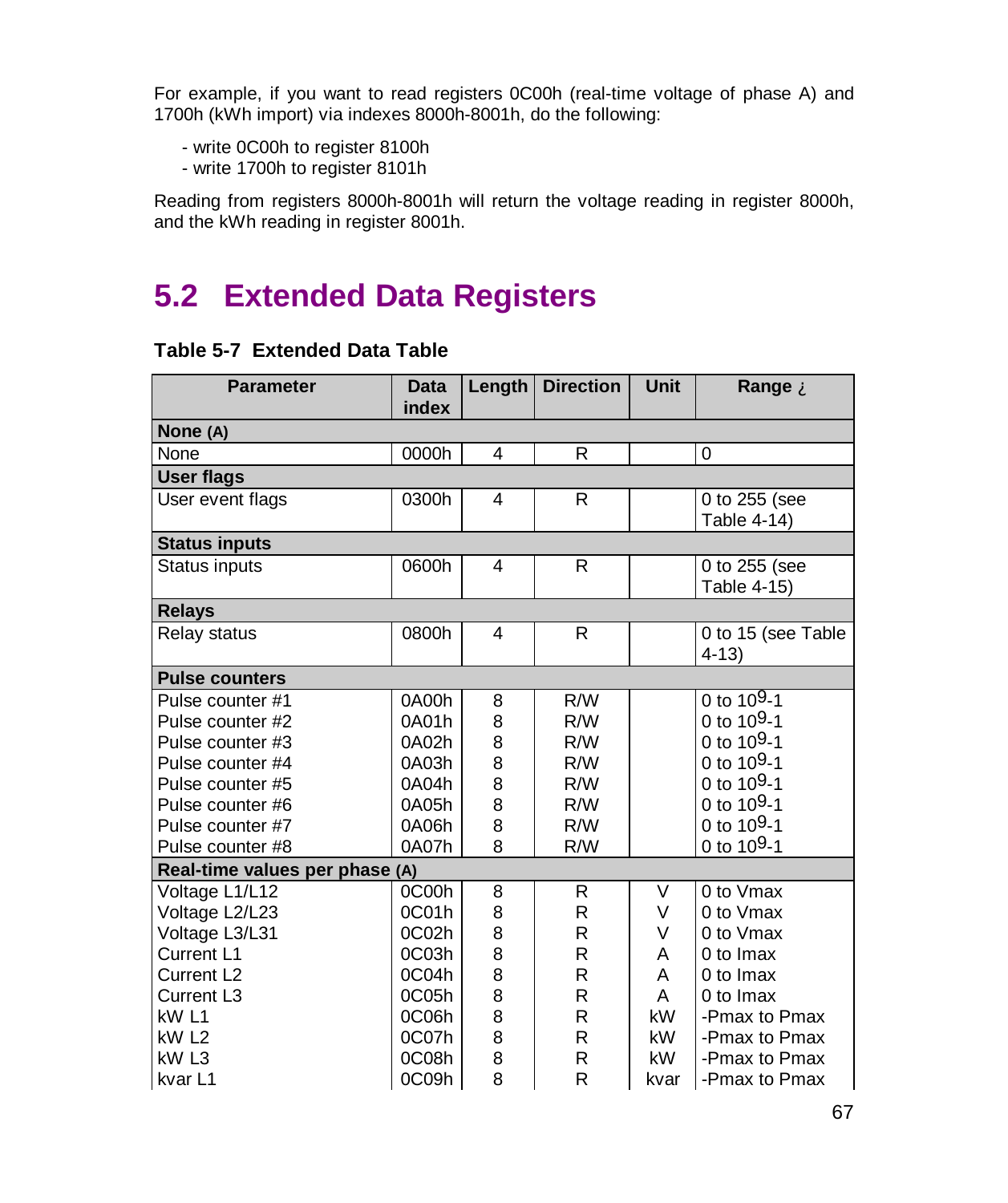| <b>Parameter</b>                   | Data  | Length | <b>Direction</b> | Unit       | Range A                     |
|------------------------------------|-------|--------|------------------|------------|-----------------------------|
|                                    | index |        |                  |            |                             |
| kvar L2                            | 0C0Ah | 8      | R                | kvar       | -Pmax to Pmax               |
| kvar L3                            | 0C0Bh | 8      | R                | kvar       | -Pmax to Pmax               |
| kVA L1                             | 0C0Ch | 8      | R                | kVA.       | 0 to Pmax                   |
| kVA L2                             | 0C0Dh | 8      | R                | kVA.       | 0 to Pmax                   |
| kVA L3                             | 0C0Eh | 8      | R                | <b>kVA</b> | 0 to Pmax                   |
| Power factor L1                    | 0C0Fh | 4      | R                |            | $-100$ to $100 \times 0.01$ |
| Power factor L <sub>2</sub>        | 0C10h | 4      | R                |            | $-100$ to $100 \times 0.01$ |
| Power factor L3                    | 0C11h | 4      | R                |            | -100 to 100 $\times$ 0.01   |
| Voltage THD L1/L12                 | 0C12h | 4      | R                | $\%$       | 0 to $1000 \times 0.1$      |
| Voltage THD L2/L23                 | 0C13h | 4      | R                | %          | 0 to $1000 \times 0.1$      |
| Voltage THD L3                     | 0C14h | 4      | R                | %          | 0 to $1000 \times 0.1$      |
| Current THD L1                     | 0C15h | 4      | R                | %          | 0 to $1000 \times 0.1$      |
| Current THD L2                     | 0C16h | 4      | R                | ℅          | 0 to $1000 \times 0.1$      |
| Current THD L3                     | 0C17h | 4      | R                | %          | 0 to $1000 \times 0.1$      |
| K-Factor L1                        | 0C18h | 4      | R                |            | 10 to 9999 $\times$ 0.1     |
| K-Factor L2                        | 0C19h | 4      | R                |            | 10 to 9999 ×0.1             |
| K-Factor L3                        | 0C1Ah | 4      | R                |            | 10 to 9999 $\times$ 0.1     |
| Real-time low values on any phase  |       |        |                  |            |                             |
| Low voltage                        | 0D00h | 8      | R                | V          | 0 to Vmax                   |
| Low current                        | 0D01h | 8      | R                | A          | 0 to Imax                   |
| Low kW                             | 0D02h | 8      | R                | kW         | -Pmax to Pmax               |
| Low kvar                           | 0D03h | 8      | R                | kvar       | -Pmax to Pmax               |
| Low kVA                            | 0D04h | 8      | R                | <b>kVA</b> | 0 to Pmax                   |
| Low PF Lag                         | 0D05h | 4      | R                |            | 0 to $100 \times 0.01$      |
| Low PF Lead                        | 0D06h | 4      | R                |            | 0 to $100 \times 0.01$      |
| Low voltage THD                    | 0D07h | 4      | R                | $\%$       | 0 to $1000 \times 0.1$      |
| Low current THD                    | 0D08h | 4      | R                | %          | 0 to 1000 ×0.1              |
| Low K-Factor                       | 0D09h | 4      | R                |            | 10 to 9999 × 0.1            |
| Real-time high values on any phase |       |        |                  |            |                             |
| High voltage                       | 0E00h | 8      | $\overline{R}$   | V          | 0 to Vmax                   |
| High current                       | 0E01h | 8      | R                | A          | 0 to Imax                   |
| High kW                            | 0E02h | 8      | R                | kW         | -Pmax to Pmax               |
| High kvar                          | 0E03h | 8      | R                | kvar       | -Pmax to Pmax               |
| High kVA                           | 0E04h | 8      | R                | <b>kVA</b> | 0 to Pmax                   |
| High PF Lag                        | 0E05h | 4      | R                |            | 0 to $100 \times 0.01$      |
| High PF Lead                       | 0E06h | 4      | R                |            | 0 to $100 \times 0.01$      |
| High voltage THD                   | 0E07h | 4      | R                | %          | 0 to $1000 \times 0.1$      |
| High current THD                   | 0E08h | 4      | R                | $\%$       | 0 to 1000 ×0.1              |
| High K-Factor                      | 0E09h | 4      | R                |            | 10 to 9999 × 0.1            |
| Real-time total value (A)          |       |        |                  |            |                             |
| <b>Total kW</b>                    | 0F00h | 8      | R                | kW         | -Pmax to Pmax               |
| Total kvar                         | 0F01h | 8      | R                | kvar       | -Pmax to Pmax               |
| Total kVA                          | 0F02h | 8      | R                | kVA        | 0 to Pmax                   |
| <b>Total PF</b>                    | 0F03h | 4      | R                |            | -100 to 100 $\times$ 0.01   |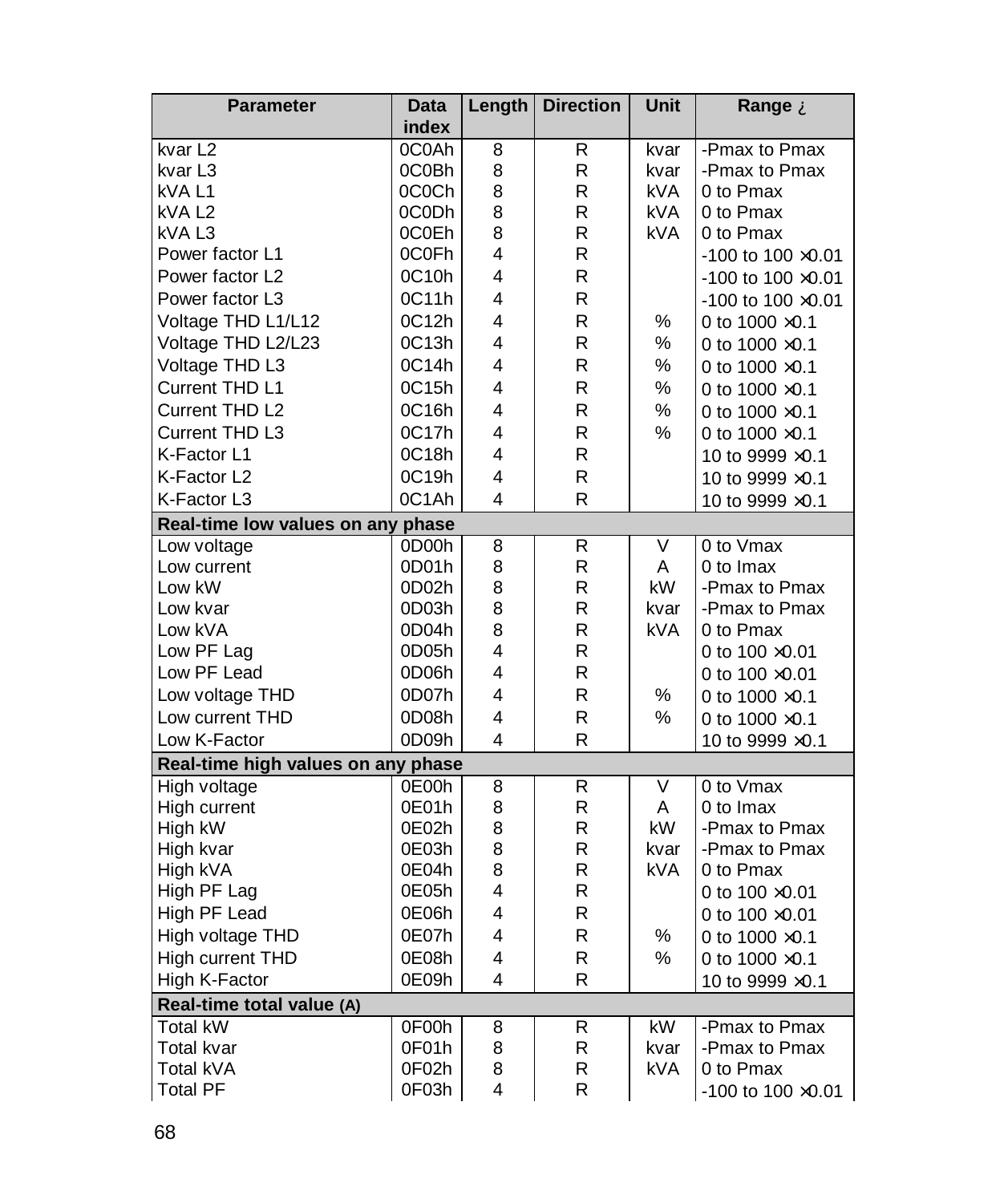| <b>Parameter</b>                | <b>Data</b> | Length | <b>Direction</b> | Unit       | Range A                     |  |
|---------------------------------|-------------|--------|------------------|------------|-----------------------------|--|
|                                 | index       |        |                  |            |                             |  |
| <b>Total PF Lag</b>             | 0F04h       | 4      | R                |            | 0 to $100 \times 0.01$      |  |
| Total PF Lead                   | 0F05h       | 4      | $\mathsf{R}$     |            | 0 to 100 ×0.01              |  |
| Real-time auxiliary values (A)  |             |        |                  |            |                             |  |
| Auxiliary current               | 1000h       | 8      | R                | mA/A       | 0 to laux max               |  |
| Neutral current                 | 1001h       | 8      | R                | A          | 0 to Imax                   |  |
| Frequency Ä                     | 1002h       | 4      | R                | Hz         | 0 to $1000 \times 0.1$      |  |
| Voltage unbalance               | 1003h       | 4      | $\mathsf R$      | $\%$       | 0 to 300                    |  |
| Current unbalance               | 1004h       | 4      | R                | %          | 0 to 300                    |  |
| Average values per phase (A)    |             |        |                  |            |                             |  |
| Voltage L1/L12                  | 1100h       | 8      | R                | V          | 0 to Vmax                   |  |
| Voltage L2/L23                  | 1101h       | 8      | R                | V          | 0 to Vmax                   |  |
| Voltage L3/L31                  | 1102h       | 8      | R                | V          | 0 to Vmax                   |  |
| Current L1                      | 1103h       | 8      | R                | A          | 0 to Imax                   |  |
| Current L <sub>2</sub>          | 1104h       | 8      | $\mathsf{R}$     | A          | 0 to Imax                   |  |
| Current L3                      | 1105h       | 8      | R                | A          | 0 to Imax                   |  |
| kW L1                           | 1106h       | 8      | R                | kW         | -Pmax to Pmax               |  |
| kW <sub>L2</sub>                | 1107h       | 8      | R                | kW         | -Pmax to Pmax               |  |
| kW <sub>L3</sub>                | 1108h       | 8      | R                | kW         | -Pmax to Pmax               |  |
| kvar L1                         | 1109h       | 8      | $\mathsf{R}$     | kvar       | -Pmax to Pmax               |  |
| kvar L2                         | 110Ah       | 8      | R                | kvar       | -Pmax to Pmax               |  |
| kvar L3                         | 110Bh       | 8      | R                | kvar       | -Pmax to Pmax               |  |
| kVA L1                          | 110Ch       | 8      | R                | <b>kVA</b> | 0 to Pmax                   |  |
| kVA L <sub>2</sub>              | 110Dh       | 8      | $\mathsf{R}$     | <b>kVA</b> | 0 to Pmax                   |  |
| kVA L3                          | 110Eh       | 8      | $\mathsf R$      | kVA        | 0 to Pmax                   |  |
| Power factor L1                 | 110Fh       | 4      | R                |            | -100 to 100 ×0.01           |  |
| Power factor L <sub>2</sub>     | 1110h       | 4      | R                |            | $-100$ to $100 \times 0.01$ |  |
| Power factor L3                 | 1111h       | 4      | R.               |            | $-100$ to $100 \times 0.01$ |  |
| Voltage THD L1/L12              | 1112h       | 4      | R                | %          | 0 to 1000 ×0.1              |  |
| Voltage THD L2/L23              | 1113h       | 4      | R                | ℅          | 0 to $1000 \times 0.1$      |  |
| Voltage THD L3                  | 1114h       | 4      | R                | $\%$       | 0 to $1000 \times 0.1$      |  |
| Current THD L1                  | 1115h       | 4      | R                | $\%$       | 0 to $1000 \times 0.1$      |  |
| Current THD L2                  | 1116h       | 4      | R                | %          | 0 to $1000 \times 0.1$      |  |
| Current THD L3                  | 1117h       | 4      | $\mathsf{R}$     | $\%$       | 0 to $1000 \times 0.1$      |  |
| K-Factor L1                     | 1118h       | 4      | R                |            | 10 to 9999 ×0.1             |  |
| K-Factor L2                     | 1119h       | 4      | R                |            | 10 to 9999 ×0.1             |  |
| K-Factor L3                     | 111Ah       | 4      | R                |            | 10 to 9999 × 0.1            |  |
| Average low values on any phase |             |        |                  |            |                             |  |
| Low voltage                     | 1200h       | 8      | R                | V          | 0 to Vmax                   |  |
| Low current                     | 1201h       | 8      | R                | A          | 0 to Imax                   |  |
| Low kW                          | 1202h       | 8      | R                | kW         | -Pmax to Pmax               |  |
| Low kvar                        | 1203h       | 8      | R                | kvar       | -Pmax to Pmax               |  |
| Low kVA                         | 1204h       | 8      | R                | kVA        | 0 to Pmax                   |  |
| Low PF Lag                      | 1205h       | 4      | $\mathsf R$      |            | 0 to $100 \times 0.01$      |  |
| Low PF Lead                     | 1206h       | 4      | R                |            | 0 to $100 \times 0.01$      |  |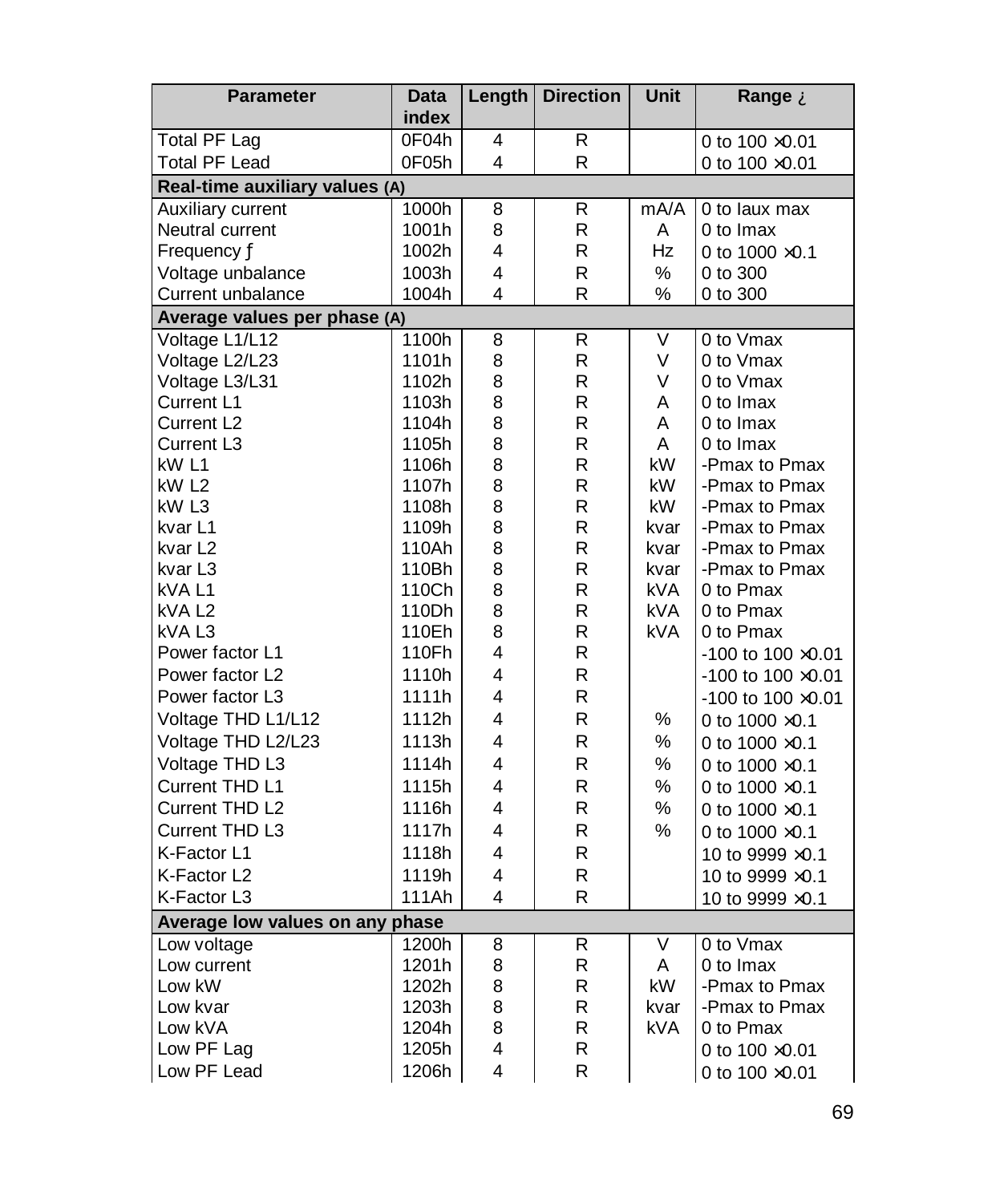| <b>Parameter</b>                      | Data               | Length | <b>Direction</b> | <b>Unit</b> | Range A                     |  |
|---------------------------------------|--------------------|--------|------------------|-------------|-----------------------------|--|
|                                       | index              |        |                  |             |                             |  |
| Low voltage THD                       | 1207h              | 4      | R                | ℅           | 0 to $1000 \times 0.1$      |  |
| Low current THD                       | 1208h              | 4      | R                | %           | 0 to 1000 ×0.1              |  |
| Low K-Factor                          | 1209h              | 4      | R                |             | 10 to 9999 × 0.1            |  |
| Average high values on any phase      |                    |        |                  |             |                             |  |
| High voltage                          | 1300h              | 8      | R                | V           | 0 to Vmax                   |  |
| High current                          | 1301h              | 8      | R                | A           | 0 to Imax                   |  |
| High kW                               | 1302h              | 8      | R                | kW          | -Pmax to Pmax               |  |
| High kvar                             | 1303h              | 8      | R                | kvar        | -Pmax to Pmax               |  |
| High kVA                              | 1304h              | 8      | R                | kVA         | 0 to Pmax                   |  |
| High PF Lag                           | 1305h              | 4      | R                |             | 0 to $100 \times 0.01$      |  |
| High PF Lead                          | 1306h              | 4      | R                |             | 0 to $100 \times 0.01$      |  |
| High voltage THD                      | 1307h              | 4      | R                | %           | 0 to $1000 \times 0.1$      |  |
| High current THD                      | 1308h              | 4      | R                | %           | 0 to $1000 \times 0.1$      |  |
| High K-Factor                         | 1309h              | 4      | R                |             | 10 to 9999 $\times$ 0.1     |  |
| Average total values (A)              |                    |        |                  |             |                             |  |
| Total kW                              | $\overline{1400h}$ | 8      | R                | kW          | -Pmax to Pmax               |  |
| Total kvar                            | 1401h              | 8      | R                | kvar        | -Pmax to Pmax               |  |
| Total kVA                             | 1402h              | 8      | R                | kVA.        | 0 to Pmax                   |  |
| <b>Total PF</b>                       | 1403h              | 4      | R                |             | $-100$ to $100 \times 0.01$ |  |
| <b>Total PF Lag</b>                   | 1404h              | 4      | R                |             | 0 to 100 ×0.01              |  |
| <b>Total PF Lead</b>                  | 1405h              | 4      | R                |             | 0 to 100 ×0.01              |  |
| Average auxiliary values (A)          |                    |        |                  |             |                             |  |
| <b>Auxiliary current</b>              | 1500h              | 8      | R                | mA/A        | 0 to laux max               |  |
| Neutral current                       | 1501h              | 8      | R                | A           | 0 to Imax                   |  |
| Frequency Ä                           | 1502h              | 4      | R                | Hz          | 0 to 1000 ×0.1              |  |
| Voltage unbalance                     | 1503h              | 4      | R                | %           | 0 to 300                    |  |
| Current unbalance                     | 1504h              | 4      | R                | ℅           | 0 to 300                    |  |
| Present demands (A)                   |                    |        |                  |             |                             |  |
| Volt demand L1/L12                    | 1600h              | 8      | R                | V           | 0 to Vmax                   |  |
| Volt demand L2/L23                    | 1601h              | 8      | R                | V           | 0 to Vmax                   |  |
| Volt demand L3/L31                    | 1602h              | 8      | R                | V           | 0 to Vmax                   |  |
| Amp. demand L1                        | 1603h              | 8      | R                | A           | 0 to Imax                   |  |
| Amp. demand L2                        | 1604h              | 8      | R                | A           | 0 to Imax                   |  |
| Amp. demand L3                        | 1605h              | 8      | R                | A           | 0 to Imax                   |  |
| Block kW demand (import)              | 1606h              | 8      | R                | kW          | 0 to Pmax                   |  |
| Block kvar demand (total)             | 1607h              | 8      | R                | kvar        | 0 to Pmax                   |  |
| Block kVA demand                      | 1608h              | 8      | R                | kVA.        | 0 to Pmax                   |  |
| Sliding window kW demand              | 1609h              | 8      | R                | kW.         | 0 to Pmax                   |  |
| (import)                              |                    |        |                  |             |                             |  |
| Sliding window kvar demand<br>(total) | 160Ah              | 8      | R                | kvar        | 0 to Pmax                   |  |
| Sliding window kVA                    | 160Bh              | 8      | R                | <b>kVA</b>  | 0 to Pmax                   |  |
| demand                                |                    |        |                  |             |                             |  |
|                                       |                    |        |                  |             |                             |  |
| Thermal kW demand                     | 160Ch              | 8      | R                | kW          | 0 to Pmax                   |  |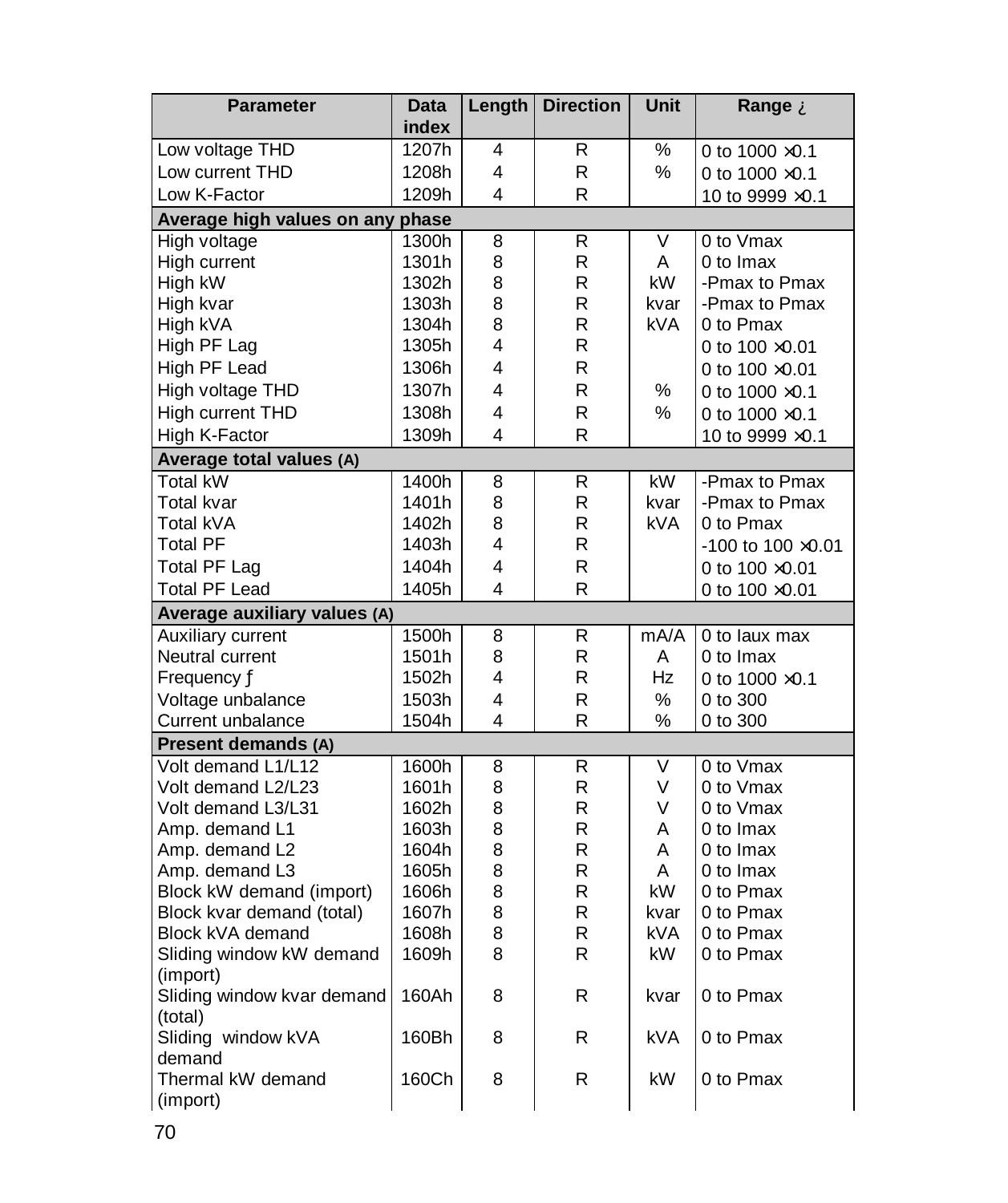| <b>Parameter</b>                                   | <b>Data</b>        | Length | <b>Direction</b> | <b>Unit</b>   | Range À                  |
|----------------------------------------------------|--------------------|--------|------------------|---------------|--------------------------|
|                                                    | index              |        |                  |               |                          |
| Thermal kvar demand (total)                        | 160Dh              | 8      | R                | kvar          | 0 to Pmax                |
| Thermal kVA demand                                 | 160Eh              | 8      | R                | kVA.          | 0 to Pmax                |
| Accumulated kW demand                              | 160Fh              | 8      | R                | kW.           | 0 to Pmax                |
| (import)                                           |                    |        |                  |               |                          |
| Accumulated kvar (total)                           | 1610h              | 8      | R                | kvar          | 0 to Pmax                |
| Accumulated kVA demand                             | 1611h              | 8      | R                | <b>kVA</b>    | 0 to Pmax                |
| Predicted kW demand                                | 1612h              | 8      | R                | kW.           | 0 to Pmax                |
| (import)                                           |                    |        |                  |               |                          |
| Predicted kvar demand                              | 1613h              | 8      | R                | kvar          | 0 to Pmax                |
| (total)<br>Predicted kVA demand                    |                    | 8      | R                |               |                          |
| <b>Total energies</b>                              | 1614h              |        |                  | kVA           | 0 to Pmax                |
| kWh import                                         |                    |        |                  | kWh           | 0 to $10^{9} - 1$        |
|                                                    | 1700h<br>1701h     | 8      | R<br>R           | kWh           | $-109+1$ to 0            |
| kWh export                                         |                    | 8      |                  |               | $-109+1$ to 109-1        |
| kWh net                                            | 1702h              | 8      | R                | kWh.          | 0 to 109-1               |
| kWh total                                          | 1703h<br>1704h     | 8      | R<br>R           | kWh           | 0 to 109-1               |
| kvarh import                                       | 1705h              | 8<br>8 | R                | kvarh         | $-109+1$ to 0            |
| kvarh export<br>kvarh net                          | 1706h              | 8      | R                | kvarh         | $-109+1$ to 109-1        |
|                                                    | 1707h              | 8      | R                | kvarh         | 0 to $10^{9} - 1$        |
| kvarh total                                        | 1708h              | 8      | R                | kvarh<br>kVAh | 0 to 109-1               |
| kVAh total<br>L1/L12 phase voltage harmonics (P)   |                    |        |                  |               |                          |
| Harmonic H01                                       | 1900h              | 4      | R                | %             |                          |
|                                                    | 1901h              | 4      | R                |               | 10000 ×0.01              |
| Harmonic H02                                       |                    |        |                  | ℅             | 0 to 10000 ×0.01         |
| Harmonic H40                                       | $\ddotsc$<br>1927h | 4      | R                | ℅             |                          |
|                                                    |                    |        |                  |               | 0 to $10000 \times 0.01$ |
| L2/L23 phase voltage harmonics (P)<br>Harmonic H01 |                    |        |                  |               |                          |
|                                                    | 1A00h              | 4      | R                | %             | 10000 × 0.01             |
| Harmonic H02                                       | 1A01h              | 4      | R                | %             | 0 to 10000 ×0.01         |
|                                                    | 1A27h              | 4      |                  |               |                          |
| Harmonic H40                                       |                    |        | R                | %             | 0 to 10000 ×0.01         |
| L3 phase voltage harmonics (P)                     |                    |        |                  |               |                          |
| Harmonic H01                                       | 1B00h              | 4      | R                | %             | 10000 × 0.01             |
| Harmonic H02                                       | 1B01h              | 4      | R                | %             | 0 to 10000 ×0.01         |
|                                                    |                    |        |                  |               |                          |
| Harmonic H40                                       | 1B27h              | 4      | R                | $\%$          | 0 to 10000 ×0.01         |
| L1 phase current harmonics (P)                     |                    |        |                  |               |                          |
| Harmonic H01                                       | 1C00h              | 4      | R                | %             | 10000 × 0.01             |
| Harmonic H02                                       | 1C01h              | 4      | R                | %             | 0 to $10000 \times 0.01$ |
|                                                    | $\ddotsc$          |        |                  |               |                          |
| Harmonic H40                                       | 1C27h              | 4      | R                | $\%$          | 0 to 10000 ×0.01         |
| L2 phase current harmonics (P)                     |                    |        |                  |               |                          |
| Harmonic H01                                       | 1D00h              | 4      | R                | ℅             | $10000 \times 0.01$      |
| Harmonic H02                                       | 1D01h              | 4      | R                | %             | 0 to 10000 ×0.01         |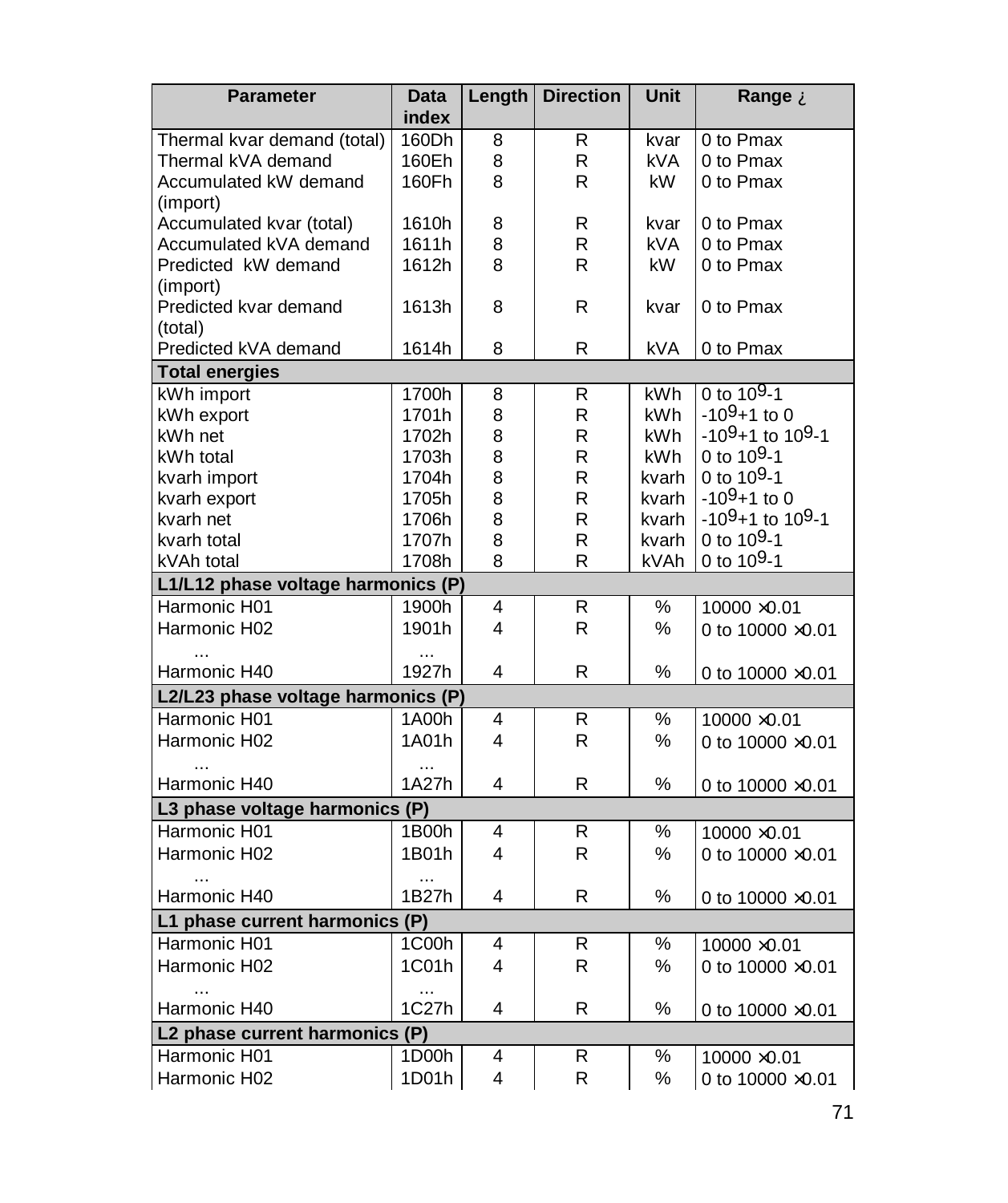| <b>Parameter</b>                                      | Data<br>index | Length | <b>Direction</b> | Unit | Range À                  |
|-------------------------------------------------------|---------------|--------|------------------|------|--------------------------|
| Harmonic H40                                          | .<br>1D27h    | 4      | R                | %    | 0 to $10000 \times 0.01$ |
| L3 phase current harmonics (P)                        |               |        |                  |      |                          |
| Harmonic H01                                          | 1E00h         | 4      | R                | ℅    | $10000 \times 0.01$      |
| Harmonic H02                                          | 1E01h         | 4      | R                | ℅    | 0 to 10000 ×0.01         |
|                                                       |               |        |                  |      |                          |
| Harmonic H40                                          | <br>1E27h     | 4      | R                | $\%$ | 0 to $10000 \times 0.01$ |
| L1/L12 phase harmonic voltages (odd harmonics) (A, P) |               |        |                  |      |                          |
| Harmonic H01                                          | 1F00h         | 8      | R                | V    | 0 to Vmax                |
| Harmonic H03                                          | 1F01h         | 8      | R.               | V    | 0 to Vmax                |
| Harmonic H05                                          | 1F02h         | 8      | R                | V    | 0 to Vmax                |
| Harmonic H07                                          | 1F03h         | 8      | R                | V    | 0 to Vmax                |
| Harmonic H09                                          | 1F04h         | 8      | R                | V    | 0 to Vmax                |
| Harmonic H11                                          | 1F05h         | 8      | R                | V    | 0 to Vmax                |
| Harmonic H13                                          | 1F06h         | 8      | R                | V    | 0 to Vmax                |
| Harmonic H15                                          | 1F07h         | 8      | R                | V    | 0 to Vmax                |
| Harmonic H17                                          | 1F08h         | 8      | R                | V    | 0 to Vmax                |
| Harmonic H19                                          | 1F09h         | 8      | R                | V    | 0 to Vmax                |
| Harmonic H21                                          | 1F0Ah         | 8      | R                | V    | 0 to Vmax                |
| Harmonic H23                                          | 1F0Bh         | 8      | R                | V    | 0 to Vmax                |
| Harmonic H25                                          | 1F0Ch         | 8      | R                | V    | 0 to Vmax                |
| Harmonic H27                                          | 1F0Dh         | 8      | R                | V    | 0 to Vmax                |
| Harmonic H29                                          | 1F0Eh         | 8      | R                | V    | 0 to Vmax                |
| Harmonic H31                                          | 1F0Fh         | 8      | R                | V    | 0 to Vmax                |
| Harmonic H33                                          | 1F10h         | 8      | $\mathsf{R}$     | V    | 0 to Vmax                |
| Harmonic H35                                          | 1F11h         | 8      | R                | V    | 0 to Vmax                |
| Harmonic H37                                          | 1F12h         | 8      | R                | V    | 0 to Vmax                |
| Harmonic H39                                          | 1F13h         | 8      | R                | V    | 0 to Vmax                |
| L2/L23 phase harmonic voltages (odd harmonics) (A, P) |               |        |                  |      |                          |
| Harmonic H01                                          | 2000h         | 8      | R                | V    | 0 to Vmax                |
| Harmonic H03                                          | 2001h         | 8      | R                | V    | 0 to Vmax                |
| Harmonic H05                                          | 2002h         | 8      | R                | V    | 0 to Vmax                |
| Harmonic H07                                          | 2003h         | 8      | R                | V    | 0 to Vmax                |
| Harmonic H09                                          | 2004h         | 8      | R                | V    | 0 to Vmax                |
| Harmonic H11                                          | 2005h         | 8      | R                | V    | 0 to Vmax                |
| Harmonic H13                                          | 2006h         | 8      | R                | V    | 0 to Vmax                |
| Harmonic H15                                          | 2007h         | 8      | $\mathsf{R}$     | V    | 0 to Vmax                |
| Harmonic H17                                          | 2008h         | 8      | R                | V    | 0 to Vmax                |
| Harmonic H19                                          | 2009h         | 8      | R                | V    | 0 to Vmax                |
| Harmonic H21                                          | 200Ah         | 8      | R                | V    | 0 to Vmax                |
| Harmonic H23                                          | 200Bh         | 8      | R                | V    | 0 to Vmax                |
| Harmonic H25                                          | 200Ch         | 8      | R                | V    | 0 to Vmax                |
| Harmonic H27                                          | 200Dh         | 8      | R                | V    | 0 to Vmax                |
| Harmonic H29                                          | 200Eh         | 8      | R                | V    | 0 to Vmax                |
| Harmonic H31                                          | 200Fh         | 8      | R                | V    | 0 to Vmax                |
| Harmonic H33                                          | 2010h         | 8      | R                | V    | 0 to Vmax                |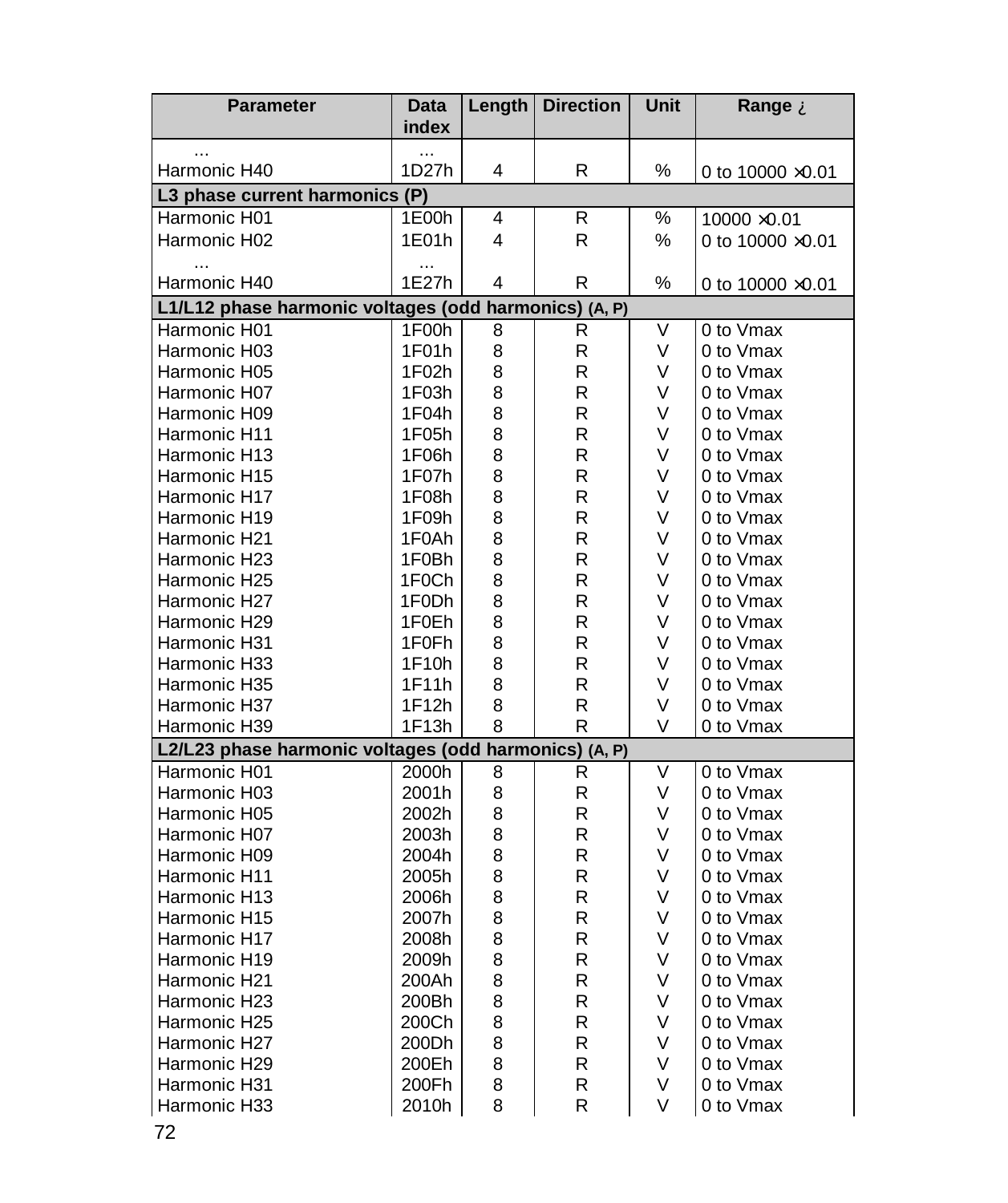| <b>Parameter</b>                                  | <b>Data</b> | Length | <b>Direction</b> | Unit   | Range À   |  |  |  |  |
|---------------------------------------------------|-------------|--------|------------------|--------|-----------|--|--|--|--|
|                                                   | index       |        |                  |        |           |  |  |  |  |
| Harmonic H35                                      | 2011h       | 8      | R                | ٧      | 0 to Vmax |  |  |  |  |
| Harmonic H37                                      | 2012h       | 8      | R                | V      | 0 to Vmax |  |  |  |  |
| Harmonic H39                                      | 2013h       | 8      | R                | V      | 0 to Vmax |  |  |  |  |
| L3 phase harmonic voltages (odd harmonics) (A, P) |             |        |                  |        |           |  |  |  |  |
| Harmonic H01                                      | 2100h       | 8      | R                | V      | 0 to Vmax |  |  |  |  |
| Harmonic H03                                      | 2101h       | 8      | R                | V      | 0 to Vmax |  |  |  |  |
| Harmonic H05                                      | 2102h       | 8      | R                | V      | 0 to Vmax |  |  |  |  |
| Harmonic H07                                      | 2103h       | 8      | R                | V      | 0 to Vmax |  |  |  |  |
| Harmonic H09                                      | 2104h       | 8      | R                | V      | 0 to Vmax |  |  |  |  |
| Harmonic H11                                      | 2105h       | 8      | R                | V      | 0 to Vmax |  |  |  |  |
| Harmonic H13                                      | 2106h       | 8      | R                | V      | 0 to Vmax |  |  |  |  |
| Harmonic H15                                      | 2107h       | 8      | R                | V      | 0 to Vmax |  |  |  |  |
| Harmonic H17                                      | 2108h       | 8      | R                | V      | 0 to Vmax |  |  |  |  |
| Harmonic H19                                      | 2109h       | 8      | R                | V      | 0 to Vmax |  |  |  |  |
| Harmonic H21                                      | 210Ah       | 8      | R                | V      | 0 to Vmax |  |  |  |  |
| Harmonic H23                                      | 210Bh       | 8      | R                | V      | 0 to Vmax |  |  |  |  |
| Harmonic H25                                      | 210Ch       | 8      | R                | V      | 0 to Vmax |  |  |  |  |
| Harmonic H27                                      | 210Dh       | 8      | R                | V      | 0 to Vmax |  |  |  |  |
| Harmonic H29                                      | 210Eh       | 8      | R                | V      | 0 to Vmax |  |  |  |  |
| Harmonic H31                                      | 210Fh       | 8      | R                | $\vee$ | 0 to Vmax |  |  |  |  |
| Harmonic H33                                      | 2110h       | 8      | R                | V      | 0 to Vmax |  |  |  |  |
| Harmonic H35                                      | 2111h       | 8      | R                | V      | 0 to Vmax |  |  |  |  |
| Harmonic H37                                      | 2112h       | 8      | R                | V      | 0 to Vmax |  |  |  |  |
| Harmonic H39                                      | 2113h       | 8      | R                | V      | 0 to Vmax |  |  |  |  |
| L1 phase harmonic currents (odd harmonics) (A,    |             |        | P)               |        |           |  |  |  |  |
| Harmonic H01                                      | 2200h       | 8      | R                | A      | 0 to Imax |  |  |  |  |
| Harmonic H03                                      | 2201h       | 8      | R                | A      | 0 to Imax |  |  |  |  |
| Harmonic H05                                      | 2202h       | 8      | R                | A      | 0 to Imax |  |  |  |  |
| Harmonic H07                                      | 2203h       | 8      | R                | A      | 0 to Imax |  |  |  |  |
| Harmonic H09                                      | 2204h       | 8      | R                | A      | 0 to Imax |  |  |  |  |
| Harmonic H11                                      | 2205h       | 8      | R                | A      | 0 to Imax |  |  |  |  |
| Harmonic H13                                      | 2206h       | 8      | R                | A      | 0 to Imax |  |  |  |  |
| Harmonic H15                                      | 2207h       | 8      | R                | A      | 0 to Imax |  |  |  |  |
| Harmonic H17                                      | 2208h       | 8      | R                | A      | 0 to Imax |  |  |  |  |
| Harmonic H19                                      | 2209h       | 8      | R                | A      | 0 to Imax |  |  |  |  |
| Harmonic H21                                      | 220Ah       | 8      | R                | A      | 0 to Imax |  |  |  |  |
| Harmonic H23                                      | 220Bh       | 8      | R                | A      | 0 to Imax |  |  |  |  |
| Harmonic H25                                      | 220Ch       | 8      | R                | A      | 0 to Imax |  |  |  |  |
| Harmonic H27                                      | 220Dh       | 8      | R                | A      | 0 to Imax |  |  |  |  |
| Harmonic H29                                      | 220Eh       | 8      | R                | A      | 0 to Imax |  |  |  |  |
| Harmonic H31                                      | 220Fh       | 8      | R                | A      | 0 to Imax |  |  |  |  |
| Harmonic H33                                      | 2210h       | 8      | R                | A      | 0 to Imax |  |  |  |  |
| Harmonic H35                                      | 2211h       | 8      | R                | Α      | 0 to Imax |  |  |  |  |
| Harmonic H37                                      | 2212h       | 8      | R                | Α      | 0 to Imax |  |  |  |  |
| Harmonic H39                                      | 2213h       | 8      | R                | Α      | 0 to Imax |  |  |  |  |
| L2 phase harmonic currents (odd harmonics) (A, P) |             |        |                  |        |           |  |  |  |  |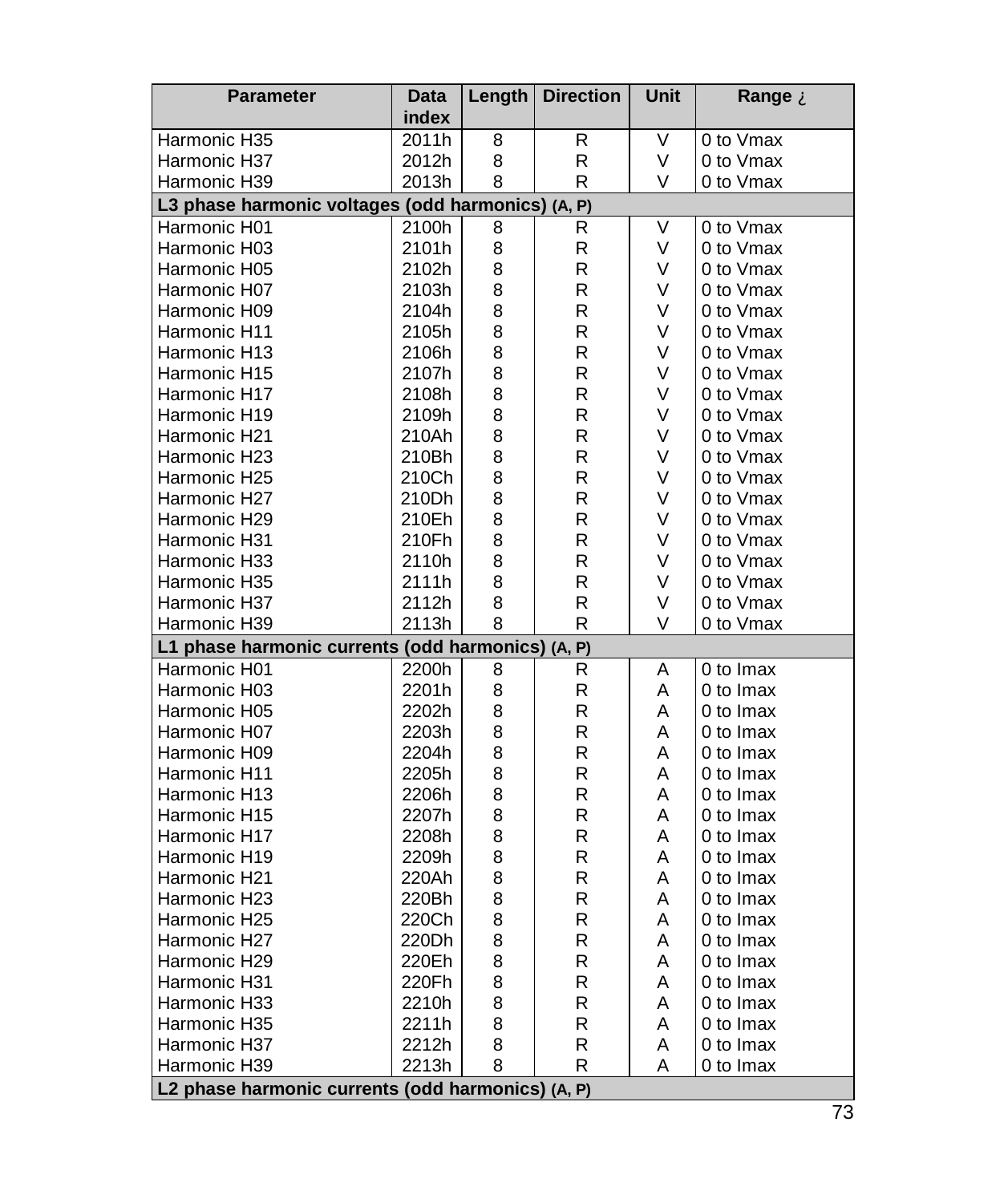| <b>Parameter</b>                                  | <b>Data</b> | Length | <b>Direction</b> | Unit | Range A       |
|---------------------------------------------------|-------------|--------|------------------|------|---------------|
|                                                   | index       |        |                  |      |               |
| Harmonic H01                                      | 2300h       | 8      | R                | Α    | 0 to Imax     |
| Harmonic H03                                      | 2301h       | 8      | R                | A    | 0 to Imax     |
| Harmonic H05                                      | 2302h       | 8      | R                | Α    | 0 to Imax     |
| Harmonic H07                                      | 2303h       | 8      | R                | A    | 0 to Imax     |
| Harmonic H09                                      | 2304h       | 8      | R                | A    | 0 to Imax     |
| Harmonic H11                                      | 2305h       | 8      | R                | A    | 0 to Imax     |
| Harmonic H13                                      | 2306h       | 8      | R                | A    | 0 to Imax     |
| Harmonic H15                                      | 2307h       | 8      | R                | A    | 0 to Imax     |
| Harmonic H17                                      | 2308h       | 8      | R                | A    | 0 to Imax     |
| Harmonic H19                                      | 2309h       | 8      | R                | A    | 0 to Imax     |
| Harmonic H21                                      | 230Ah       | 8      | R                | A    | 0 to Imax     |
| Harmonic H23                                      | 230Bh       | 8      | R                | A    | 0 to Imax     |
| Harmonic H25                                      | 230Ch       | 8      | R                | A    | 0 to Imax     |
| Harmonic H27                                      | 230Dh       | 8      | R                | A    | 0 to Imax     |
| Harmonic H29                                      | 230Eh       | 8      | R                | A    | 0 to Imax     |
| Harmonic H31                                      | 230Fh       | 8      | R                | A    | 0 to Imax     |
| Harmonic H33                                      | 2310h       | 8      | R                | A    | 0 to Imax     |
| Harmonic H35                                      | 2311h       | 8      | R                | A    | 0 to Imax     |
| Harmonic H37                                      | 2312h       | 8      | R                | A    | 0 to Imax     |
| Harmonic H39                                      | 2313h       | 8      | R                | Α    | 0 to Imax     |
| L3 phase harmonic currents (odd harmonics) (A, P) |             |        |                  |      |               |
| Harmonic H01                                      | 2400h       | 8      | R                | A    | 0 to Imax     |
| Harmonic H03                                      | 2401h       | 8      | $\mathsf R$      | A    | 0 to Imax     |
| Harmonic H05                                      | 2402h       | 8      | R                | A    | 0 to Imax     |
| Harmonic H07                                      | 2403h       | 8      | R                | A    | 0 to Imax     |
| Harmonic H09                                      | 2404h       | 8      | R                | А    | 0 to Imax     |
| Harmonic H11                                      | 2405h       | 8      | R                | A    | 0 to Imax     |
| Harmonic H13                                      | 2406h       | 8      | R                | A    | 0 to Imax     |
| Harmonic H15                                      | 2407h       | 8      | R                | A    | 0 to Imax     |
| Harmonic H17                                      | 2408h       | 8      | R                | A    | 0 to Imax     |
| Harmonic H19                                      | 2409h       | 8      | R                | A    | 0 to Imax     |
| Harmonic H21                                      | 240Ah       | 8      | R                | Α    | 0 to Imax     |
| Harmonic H23                                      | 240Bh       | 8      | R                | A    | 0 to Imax     |
| Harmonic H25                                      | 240Ch       | 8      | R                | A    | 0 to Imax     |
| Harmonic H27                                      | 240Dh       | 8      | R                | A    | 0 to Imax     |
| Harmonic H29                                      | 240Eh       | 8      | R                | A    | 0 to Imax     |
|                                                   | 240Fh       |        | R                | A    | 0 to Imax     |
| Harmonic H31                                      | 2410h       | 8      |                  |      |               |
| Harmonic H33                                      |             | 8      | R<br>R           | A    | 0 to Imax     |
| Harmonic H35                                      | 2411h       | 8      |                  | A    | 0 to Imax     |
| Harmonic H37                                      | 2412h       | 8      | R                | A    | 0 to Imax     |
| Harmonic H39                                      | 2413h       | 8      | R                | Α    | 0 to Imax     |
| Harmonic total kW (odd harmonics) (A, P)          |             |        |                  |      |               |
| Harmonic H01                                      | 2500h       | 8      | R                | kW   | -Pmax to Pmax |
| Harmonic H03                                      | 2501h       | 8      | R                | kW   | -Pmax to Pmax |
| Harmonic H05                                      | 2502h       | 8      | R                | kW   | -Pmax to Pmax |
| Harmonic H07                                      | 2503h       | 8      | R                | kW   | -Pmax to Pmax |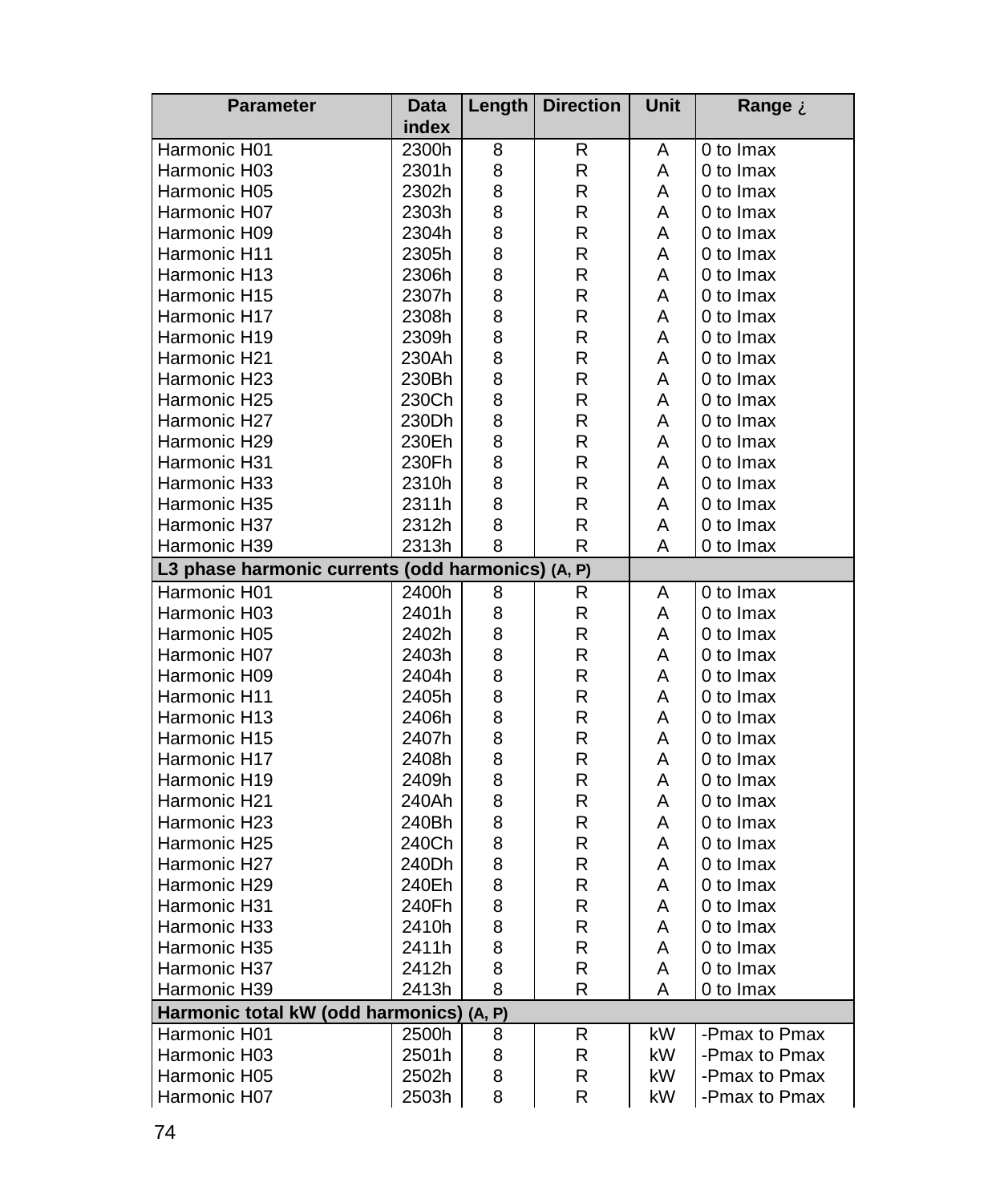| <b>Parameter</b>                      | <b>Data</b>       | Length | <b>Direction</b> | Unit | Range A                     |
|---------------------------------------|-------------------|--------|------------------|------|-----------------------------|
|                                       | index             |        |                  |      |                             |
| Harmonic H09                          | 2504h             | 8      | R                | kW   | -Pmax to Pmax               |
| Harmonic H11                          | 2505h             | 8      | R                | kW   | -Pmax to Pmax               |
| Harmonic H13                          | 2506h             | 8      | R                | kW   | -Pmax to Pmax               |
| Harmonic H15                          | 2507h             | 8      | R                | kW   | -Pmax to Pmax               |
| Harmonic H17                          | 2508h             | 8      | R                | kW   | -Pmax to Pmax               |
| Harmonic H19                          | 2509h             | 8      | R                | kW   | -Pmax to Pmax               |
| Harmonic H21                          | 250Ah             | 8      | R                | kW   | -Pmax to Pmax               |
| Harmonic H23                          | 250Bh             | 8      | $\mathsf{R}$     | kW   | -Pmax to Pmax               |
| Harmonic H25                          | 250Ch             | 8      | R                | kW   | -Pmax to Pmax               |
| Harmonic H27                          | 250 <sub>Dh</sub> | 8      | R                | kW   | -Pmax to Pmax               |
| Harmonic H29                          | 250Eh             | 8      | R                | kW   | -Pmax to Pmax               |
| Harmonic H31                          | 250Fh             | 8      | $\mathsf{R}$     | kW   | -Pmax to Pmax               |
| Harmonic H33                          | 2510h             | 8      | R                | kW   | -Pmax to Pmax               |
| Harmonic H35                          | 2511h             | 8      | R                | kW   | -Pmax to Pmax               |
| Harmonic H37                          | 2512h             | 8      | R                | kW   | -Pmax to Pmax               |
| Harmonic H39                          | 2513h             | 8      | R                | kW   | -Pmax to Pmax               |
| Harmonic total kvar (odd harmonics)   |                   | (A, P) |                  |      |                             |
| Harmonic H01                          | 2600h             | 8      | R                | kvar | -Pmax to Pmax               |
| Harmonic H03                          | 2601h             | 8      | R                | kvar | -Pmax to Pmax               |
| Harmonic H05                          | 2602h             | 8      | $\mathsf{R}$     | kvar | -Pmax to Pmax               |
| Harmonic H07                          | 2603h             | 8      | R                | kvar | -Pmax to Pmax               |
| Harmonic H09                          | 2604h             | 8      | R                | kvar | -Pmax to Pmax               |
| Harmonic H11                          | 2605h             | 8      | R                | kvar | -Pmax to Pmax               |
| Harmonic H13                          | 2606h             | 8      | R                | kvar | -Pmax to Pmax               |
| Harmonic H15                          | 2607h             | 8      | $\mathsf{R}$     | kvar | -Pmax to Pmax               |
| Harmonic H17                          | 2608h             | 8      | R                | kvar | -Pmax to Pmax               |
| Harmonic H19                          | 2609h             | 8      | R                | kvar | -Pmax to Pmax               |
| Harmonic H21                          | 260Ah             | 8      | R                | kvar | -Pmax to Pmax               |
| Harmonic H23                          | 260Bh             | 8      | R                | kvar | -Pmax to Pmax               |
| Harmonic H25                          | 260Ch             | 8      | R                | kvar | -Pmax to Pmax               |
| Harmonic H27                          | 260Dh             | 8      | R                | kvar | -Pmax to Pmax               |
| Harmonic H29                          | 260Eh             | 8      | R                | kvar | -Pmax to Pmax               |
| Harmonic H31                          | 260Fh             | 8      | R                | kvar | -Pmax to Pmax               |
| Harmonic H33                          | 2610h             | 8      | $\mathsf{R}$     | kvar | -Pmax to Pmax               |
| Harmonic H35                          | 2611h             | 8      | R                | kvar | -Pmax to Pmax               |
| Harmonic H37                          | 2612h             | 8      | R                | kvar | -Pmax to Pmax               |
| Harmonic H39                          | 2613h             | 8      | R                | kvar | -Pmax to Pmax               |
| Harmonic total PF (odd harmonics) (A, |                   | P)     |                  |      |                             |
| Harmonic H01                          | 2700h             | 8      | R                |      | $-100$ to $100 \times 0.01$ |
| Harmonic H03                          | 2701h             | 8      | R                |      | $-100$ to $100 \times 0.01$ |
| Harmonic H05                          | 2702h             | 8      | R                |      | $-100$ to $100 \times 0.01$ |
| Harmonic H07                          | 2703h             | 8      | R                |      | $-100$ to $100 \times 0.01$ |
| Harmonic H09                          | 2704h             | 8      | R                |      | $-100$ to $100 \times 0.01$ |
| Harmonic H11                          | 2705h             | 8      | R                |      | -100 to 100 ×0.01           |
| Harmonic H13                          | 2706h             | 8      | R                |      |                             |
|                                       |                   |        |                  |      | $-100$ to $100 \times 0.01$ |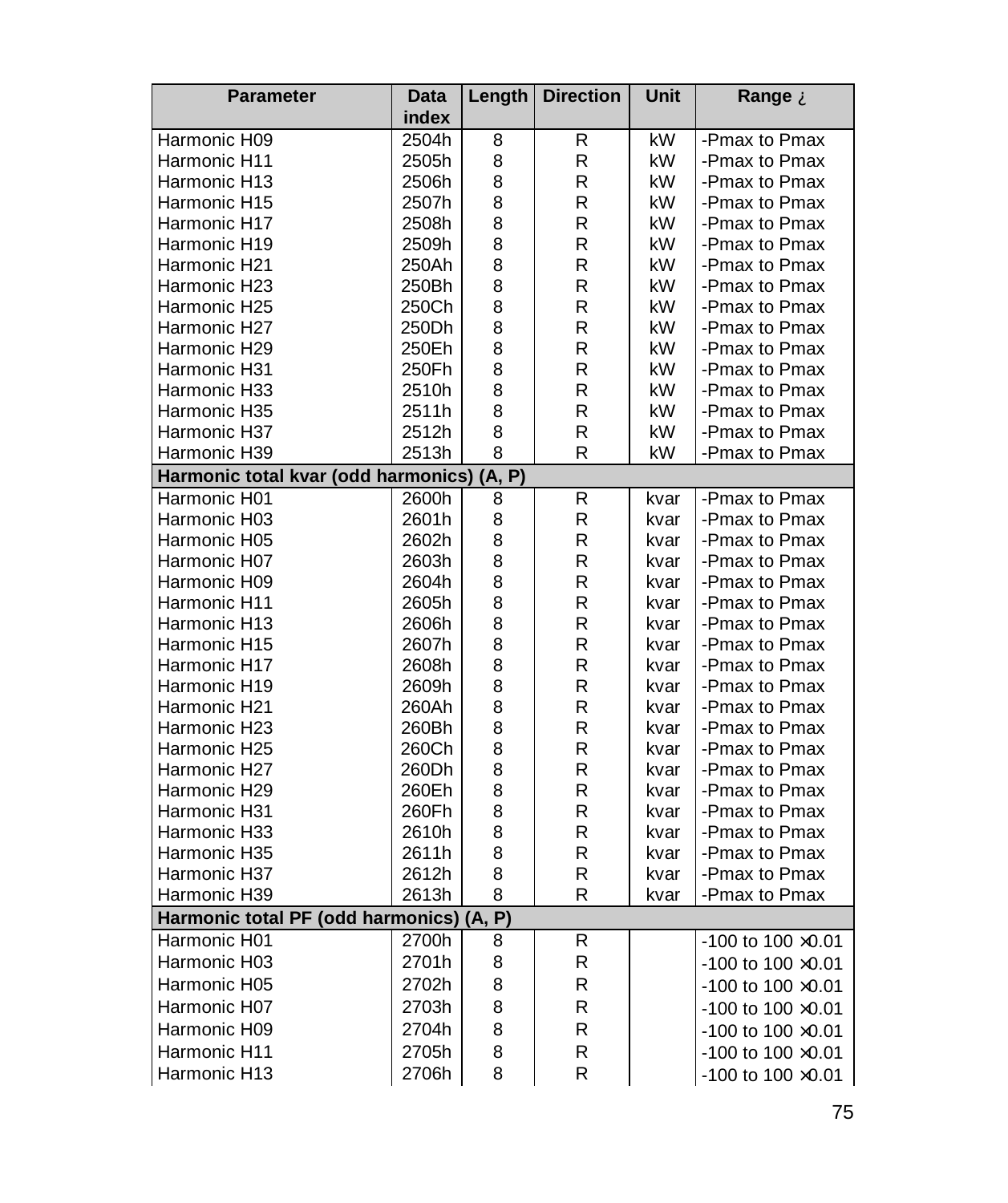| <b>Parameter</b>                       | <b>Data</b>    | Length                  | <b>Direction</b> | Unit       | Range A                        |
|----------------------------------------|----------------|-------------------------|------------------|------------|--------------------------------|
|                                        | index          |                         |                  |            |                                |
| Harmonic H15                           | 2707h          | 8                       | R                |            | $-100$ to $100 \times 0.01$    |
| Harmonic H17                           | 2708h          | 8                       | R                |            | $-100$ to $100 \times 0.01$    |
| Harmonic H19                           | 2709h          | 8                       | R                |            | -100 to 100 $\times$ 0.01      |
| Harmonic H21                           | 270Ah          | 8                       | R                |            | $-100$ to $100 \times 0.01$    |
| Harmonic H23                           | 270Bh          | 8                       | R                |            | $-100$ to $100 \times 0.01$    |
| Harmonic H25                           | 270Ch          | 8                       | R                |            | -100 to 100 $\times$ 0.01      |
| Harmonic H27                           | 270Dh          | 8                       | R                |            | $-100$ to $100 \times 0.01$    |
| Harmonic H29                           | 270Eh          | 8                       | R                |            | $-100$ to $100 \times 0.01$    |
| Harmonic H31                           | 270Fh          | 8                       | R                |            | $-100$ to $100 \times 0.01$    |
| Harmonic H33                           | 2710h          | 8                       | R                |            | $-100$ to $100 \times 0.01$    |
| Harmonic H35                           | 2711h          | 8                       | R                |            | $-100$ to $100 \times 0.01$    |
| Harmonic H37                           | 2712h          | 8                       | R                |            | $-100$ to $100 \times 0.01$    |
| Harmonic H39                           | 2713h          | 8                       | R                |            | $-100$ to $100 \times 0.01$    |
|                                        |                |                         |                  |            |                                |
| Minimum real-time values per phase (M) |                |                         |                  |            |                                |
| Voltage L1/L12                         | 2C00h          | 8                       | R                | V          | 0 to Vmax                      |
| Voltage L2/L23                         | 2C01h          | 8                       | R                | V          | 0 to Vmax                      |
| Voltage L3/L31                         | 2C02h          | 8                       | R                | V          | 0 to Vmax                      |
| Current L1                             | 2C03h          | 8                       | R<br>R           | A<br>A     | 0 to Imax                      |
| Current L <sub>2</sub>                 | 2C04h          | 8                       | R                | A          | 0 to Imax                      |
| Current L3<br>kW L1                    | 2C05h<br>2C06h | 8<br>8                  | R                | kW         | 0 to Imax                      |
| kW L2                                  | 2C07h          | 8                       | R                | kW         | -Pmax to Pmax<br>-Pmax to Pmax |
| kW L3                                  | 2C08h          | 8                       | R                | kW         | -Pmax to Pmax                  |
| kvar L1                                | 2C09h          | 8                       | R                | kvar       | -Pmax to Pmax                  |
| kvar L2                                | 2C0Ah          | 8                       | R                | kvar       | -Pmax to Pmax                  |
| kvar L3                                | 2C0Bh          | 8                       | R                | kvar       | -Pmax to Pmax                  |
| kVAL1                                  | 2C0Ch          | 8                       | R                | kVA        | 0 to Pmax                      |
| kVA L <sub>2</sub>                     | 2C0Dh          | 8                       | R                | kVA        | 0 to Pmax                      |
| kVA <sub>L3</sub>                      | 2C0Eh          | 8                       | R                | <b>kVA</b> | 0 to Pmax                      |
| Power factor L1 A                      | 2C0Fh          | 4                       | R                |            | 0 to $100 \times 0.01$         |
| Power factor L2 A                      | 2C10h          | 4                       | R                |            | 0 to $100 \times 0.01$         |
| Power factor L3 A                      | 2C11h          | 4                       | R                |            | 0 to $100 \times 0.01$         |
| Voltage THD L1/L12                     | 2C12h          | 4                       | R                | %          | 0 to $1000 \times 0.1$         |
| Voltage THD L2/L23                     | 2C13h          | 4                       | R                | ℅          |                                |
| Voltage THD L3                         | 2C14h          | 4                       | R                | %          | 0 to $1000 \times 0.1$         |
|                                        |                | 4                       |                  |            | 0 to $1000 \times 0.1$         |
| Current THD L1                         | 2C15h          | 4                       | R<br>R           | $\%$       | 0 to $1000 \times 0.1$         |
| Current THD L2                         | 2C16h          |                         |                  | ℅          | 0 to $1000 \times 0.1$         |
| Current THD L3                         | 2C17h          | 4                       | R                | $\%$       | 0 to $1000 \times 0.1$         |
| K-Factor L1                            | 2C18h          | 4                       | R                |            | 10 to 9999 × 0.1               |
| K-Factor L2                            | 2C19h          | 4                       | R                |            | 10 to 9999 ×0.1                |
| K-Factor L3                            | 2C1Ah          | $\overline{\mathbf{4}}$ | R                |            | 10 to 9999 ×0.1                |
| Minimum real-time total values (M)     |                |                         |                  |            |                                |
| <b>Total kW</b>                        | 2D00h          | 8                       | R.               | kW         | -Pmax to Pmax                  |
| <b>Total kvar</b>                      | 2D01h          | 8                       | R                | kvar       | I-Pmax to Pmax                 |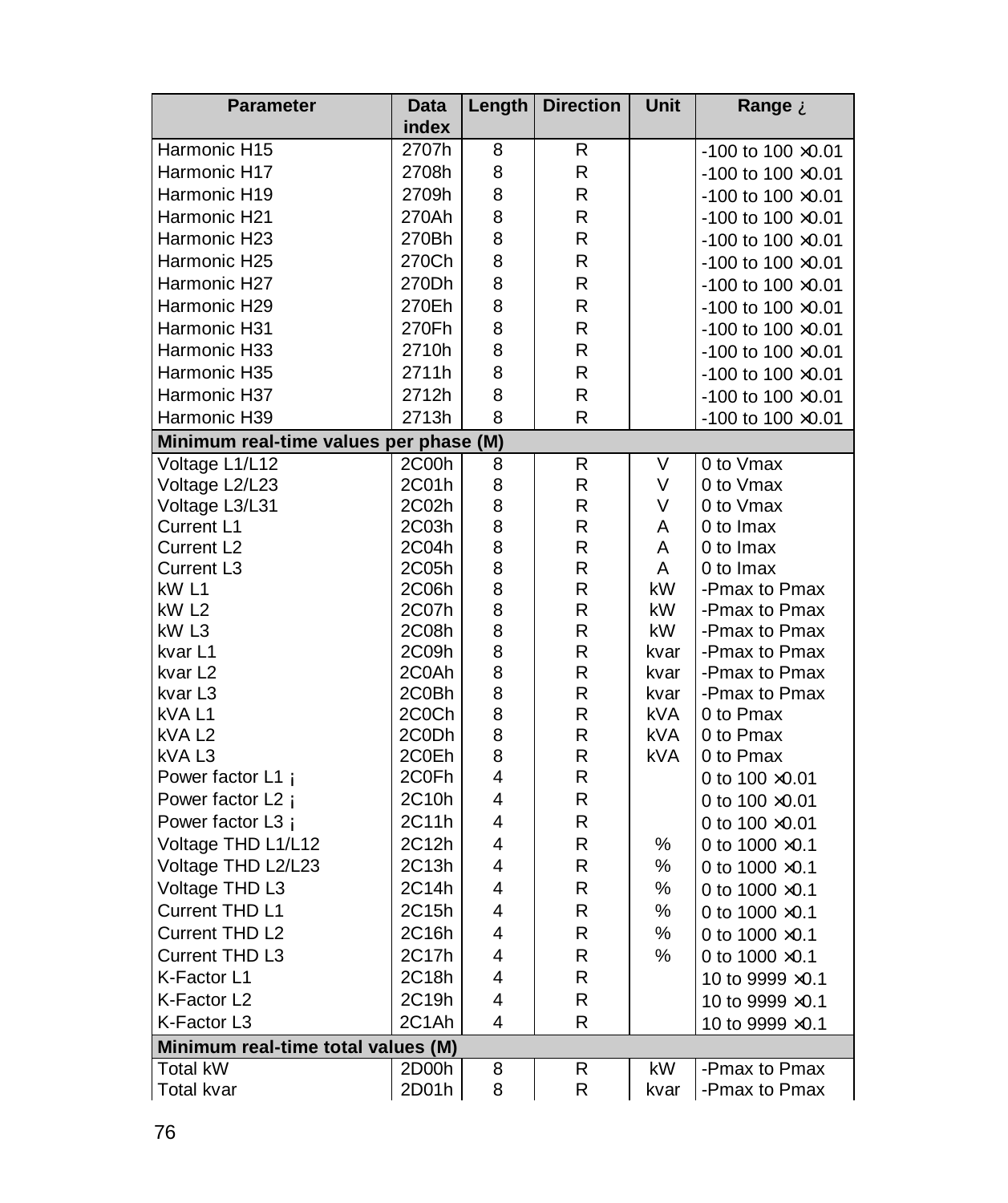| <b>Parameter</b>                           | <b>Data</b> | Length | <b>Direction</b> | <b>Unit</b> | Range À                    |
|--------------------------------------------|-------------|--------|------------------|-------------|----------------------------|
|                                            | index       |        |                  |             |                            |
| Total kVA                                  | 2D02h       | 8      | R                | <b>kVA</b>  | 0 to Pmax                  |
| Total PF Á                                 | 2D03h       | 4      | R                |             | 0 to $100 \times 0.01$     |
| <b>Total PF Lag</b>                        | 2D04h       | 4      | R                |             | 0 to 100 ×0.01             |
| <b>Total PF Lead</b>                       | 2D05h       | 4      | R                |             | 0 to $100 \times 0.01$     |
| Minimum real-time auxiliary values (M)     |             |        |                  |             |                            |
| Auxiliary current                          | 2E00h       | 8      | R                | mA/A        | $\overline{0}$ to laux max |
| Neutral current                            | 2E01h       | 8      | R                | A           | 0 to Imax                  |
| Frequency Ä                                | 2E02h       | 4      | R                | Hz          | 0 to 1000 ×0.1             |
| Voltage unbalance                          | 2E03h       | 4      | R                | ℅           | 0 to 300                   |
| Current unbalance                          | 2E04h       | 4      | R                | %           | 0 to 300                   |
| <b>Minimum Demands (M)</b>                 |             |        |                  |             |                            |
| Volt demand L1/L12                         | 2F00h       | 8      | R                | V           | 0 to Vmax                  |
| Volt demand L2/L23                         | 2F01h       | 8      | R                | V           | 0 to Vmax                  |
| Volt demand L3/L31                         | 2F02h       | 8      | R                | V           | 0 to Vmax                  |
| Amp. demand L1                             | 2F03h       | 8      | R                | A           | 0 to Imax                  |
| Amp. demand L2                             | 2F04h       | 8      | R                | A           | 0 to Imax                  |
| Amp. demand L3                             | 2F05h       | 8      | $\mathsf{R}$     | A           | 0 to Imax                  |
| Block kW demand (import)                   | 2F06h       | 8      | R                | kW          | 0 to Pmax                  |
| Block kvar demand (total)                  | 2F07h       | 8      | R                | kvar        | 0 to Pmax                  |
| Block kVA demand                           | 2F08h       | 8      | R                | <b>kVA</b>  | 0 to Pmax                  |
| Sliding window kW demand                   | 2F09h       | 8      | R                | <b>kW</b>   | 0 to Pmax                  |
| (import)                                   |             |        |                  |             |                            |
| Sliding window kvar demand                 | 2F0Ah       | 8      | R                | kvar        | 0 to Pmax                  |
| (total)                                    |             |        |                  |             |                            |
| Sliding window kVA demand                  | 2F0Bh       | 8      | R                | kVA         | 0 to Pmax                  |
| Thermal kW demand                          | 2F0Ch       | 8      | R                | kW.         | 0 to Pmax                  |
| (import)                                   |             |        |                  |             |                            |
| Thermal kvar demand (total)                | 2F0Dh       | 8      | R                | kvar        | 0 to Pmax                  |
| Thermal kVA demand                         | 2F0Eh       | 8      | R                | kVA         | 0 to Pmax                  |
| Programmable Min/Max minimum registers (M) |             |        |                  |             |                            |
| Register #1                                | 3000h       | 8      | R                | Â<br>Â      | Â<br>Â                     |
| Register #2                                | 3001h       | 8      | R                |             |                            |
| Register #3                                | 3002h       | 8      | $\mathsf{R}$     | Â           | Â<br>Â                     |
| Register #4                                | 3003h       | 8      | $\mathsf R$      | Â           | Â                          |
| Register #5                                | 3004h       | 8      | $\mathsf R$      | Â<br>Â      | Â                          |
| Register #6                                | 3005h       | 8      | R                |             | Â                          |
| Register #7                                | 3006h       | 8      | R                | Â<br>Â      | Â                          |
| Register #8                                | 3007h       | 8      | $\mathsf R$      | Â           | Â                          |
| Register #9                                | 3008h       | 8      | R                | Â           | Â                          |
| Register #10                               | 3009h       | 8      | R                | Â           | Â                          |
| Register #11                               | 300Ah       | 8      | $\mathsf R$      | Â           | Â                          |
| Register #12                               | 300Bh       | 8      | $\mathsf R$      | Â           | Â                          |
| Register #13                               | 300Ch       | 8      | R                |             | Â                          |
| Register #14                               | 300Dh       | 8      | R                | Â<br>Â      | Â                          |
| Register #15                               | 300Eh       | 8      | R                |             |                            |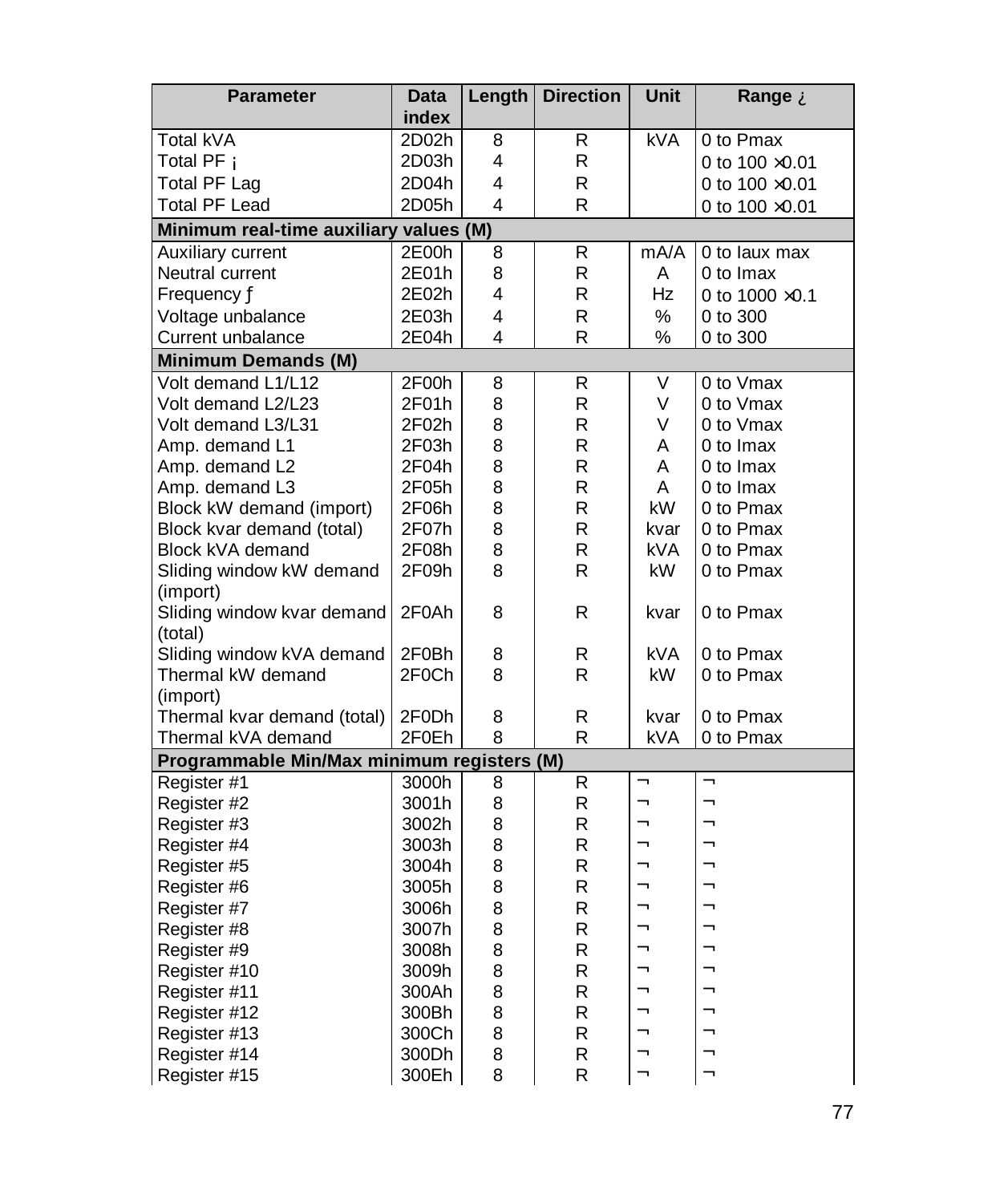| <b>Parameter</b>                       | Data  | Length                  | <b>Direction</b> | <b>Unit</b> | Range A                |
|----------------------------------------|-------|-------------------------|------------------|-------------|------------------------|
|                                        | index |                         |                  |             |                        |
| Register #16                           | 300Fh | 8                       | R                | Ã           | Ã                      |
| Maximum real-time values per phase (M) |       |                         |                  |             |                        |
| Voltage L1/L12                         | 3400h | 8                       | R                | V           | 0 to Vmax              |
| Voltage L2/L23                         | 3401h | 8                       | R                | V           | 0 to Vmax              |
| Voltage L3/L31                         | 3402h | 8                       | R                | V           | 0 to Vmax              |
| Current L1                             | 3403h | 8                       | R                | A           | 0 to Imax              |
| Current L <sub>2</sub>                 | 3404h | 8                       | R                | A           | 0 to Imax              |
| Current L <sub>3</sub>                 | 3405h | 8                       | R                | A           | 0 to Imax              |
| kW <sub>L1</sub>                       | 3406h | 8                       | R                | kW          | -Pmax to Pmax          |
| kW <sub>L2</sub>                       | 3407h | 8                       | R                | kW          | -Pmax to Pmax          |
| kW L3                                  | 3408h | 8                       | R                | kW          | -Pmax to Pmax          |
| kvar L1                                | 3409h | 8                       | R                | kvar        | -Pmax to Pmax          |
| kvar L2                                | 340Ah | 8                       | R                | kvar        | -Pmax to Pmax          |
| kvar L <sub>3</sub>                    | 340Bh | 8                       | R                | kvar        | -Pmax to Pmax          |
| kVA L1                                 | 340Ch | 8                       | R                | kVA.        | 0 to Pmax              |
| kVA L2                                 | 340Dh | 8                       | R                | <b>kVA</b>  | 0 to Pmax              |
| kVA <sub>L3</sub>                      | 340Eh | 8                       | R                | <b>kVA</b>  | 0 to Pmax              |
| Power factor L1 A                      | 340Fh | 4                       | R                |             | 0 to $100 \times 0.01$ |
| Power factor L2 Á                      | 3410h | 4                       | R                |             | 0 to $100 \times 0.01$ |
| Power factor L3 A                      | 3411h | 4                       | R                |             | 0 to $100 \times 0.01$ |
| Voltage THD L1/L12                     | 3412h | 4                       | R                | ℅           | 0 to $1000 \times 0.1$ |
| Voltage THD L2/L23                     | 3413h | 4                       | R                | ℅           | 0 to $1000 \times 0.1$ |
| Voltage THD L3                         | 3414h | 4                       | R                | $\%$        | 0 to $1000 \times 0.1$ |
| Current THD L1                         | 3415h | 4                       | R                | %           | 0 to $1000 \times 0.1$ |
| Current THD L2                         | 3416h | 4                       | R                | %           | 0 to $1000 \times 0.1$ |
| Current THD L3                         | 3417h | 4                       | R                | %           | 0 to $1000 \times 0.1$ |
| K-Factor L1                            | 3418h | 4                       | R                |             |                        |
|                                        |       | 4                       |                  |             | 10 to 9999 ×0.1        |
| K-Factor L2                            | 3419h | 4                       | R<br>R           |             | 10 to 9999 ×0.1        |
| K-Factor L3                            | 341Ah |                         |                  |             | 10 to 9999 ×0.1        |
| Maximum real-time total values (M)     |       |                         |                  |             |                        |
| Total kW                               | 3500h | 8                       | R                | kW          | -Pmax to Pmax          |
| Total kvar                             | 3501h | 8                       | R                | kvar        | -Pmax to Pmax          |
| Total kVA                              | 3502h | 8                       | R                | kVA         | 0 to Pmax              |
| Total PF A                             | 3503h | 4                       | R                |             | 0 to $100 \times 0.01$ |
| <b>Total PF Lag</b>                    | 3504h | 4                       | R                |             | 0 to $100 \times 0.01$ |
| Total PF Lead                          | 3505h | $\overline{\mathbf{4}}$ | R                |             | 0 to 100 ×0.01         |
| Maximum real-time auxiliary values (M) |       |                         |                  |             |                        |
| Auxiliary current                      | 3600h | 8                       | R                | mA/A        | 0 to laux max          |
| Neutral current                        | 3601h | 8                       | R                | A           | 0 to Imax              |
| Frequency Ä                            | 3602h | 4                       | R                | Hz          | 0 to $1000 \times 0.1$ |
| Voltage unbalance                      | 3603h | 4                       | $\mathsf R$      | $\%$        | 0 to 300               |
| Current unbalance                      | 3604h | 4                       | R                | %           | 0 to 300               |
| <b>Maximum Demands (M)</b>             |       |                         |                  |             |                        |
| Volt demand L1/L12                     | 3700h | 8                       | R                | V           | 0 to Vmax              |
| Volt demand L2/L23                     | 3701h | 8                       | R                | V           | 0 to Vmax              |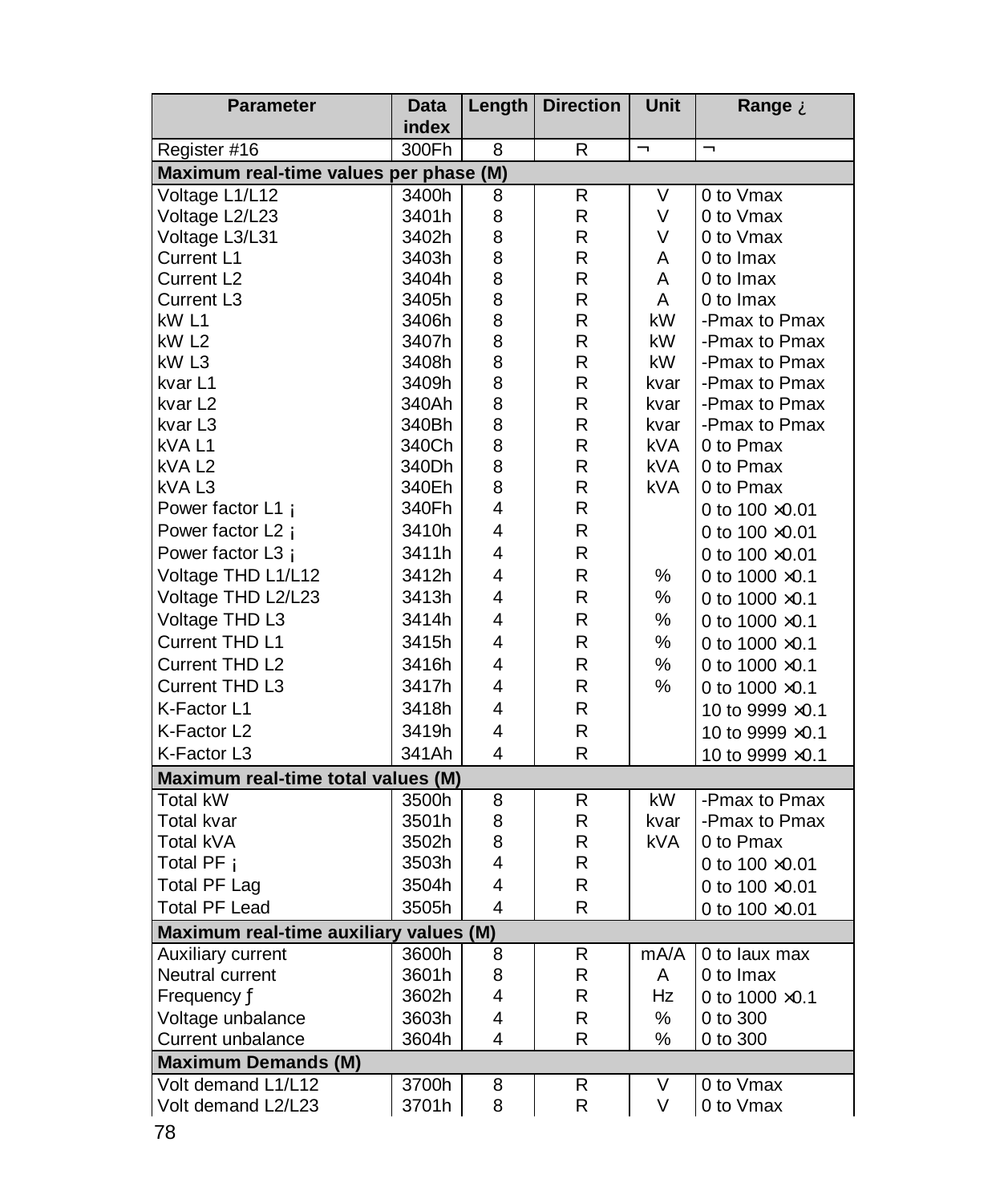| <b>Parameter</b>                           | <b>Data</b> | Length         | <b>Direction</b> | <b>Unit</b> | Range À           |
|--------------------------------------------|-------------|----------------|------------------|-------------|-------------------|
|                                            | index       |                |                  |             |                   |
| Volt demand L3/L31                         | 3702h       | 8              | R                | V           | 0 to Vmax         |
| Amp. demand L1                             | 3703h       | 8              | R                | A           | 0 to Imax         |
| Amp. demand L2                             | 3704h       | 8              | R                | A           | 0 to Imax         |
| Amp. demand L3                             | 3705h       | 8              | R                | A           | 0 to Imax         |
| Block kW demand (import)                   | 3706h       | 8              | R                | kW          | 0 to Pmax         |
| Block kvar demand (total)                  | 3707h       | 8              | R                | kvar        | 0 to Pmax         |
| Block kVA demand                           | 3708h       | 8              | R                | kVA         | 0 to Pmax         |
| Sliding window kW demand                   | 3709h       | 8              | R.               | kW          | 0 to Pmax         |
| (import)                                   |             |                |                  |             |                   |
| Sliding window kvar demand                 | 370Ah       | 8              | R                | kvar        | 0 to Pmax         |
| (total)                                    |             |                |                  |             |                   |
| Sliding window kVA demand                  | 370Bh       | 8              | R                | kVA         | 0 to Pmax         |
| Thermal kW demand                          | 370Ch       | 8              | R                | kW          | 0 to Pmax         |
| (import)                                   |             |                |                  |             |                   |
| Thermal kvar demand (total)                | 370Dh       | 8              | R                | kvar        | 0 to Pmax         |
| Thermal kVA demand                         | 370Eh       | 8              | R                | kVA         | 0 to Pmax         |
| Programmable Min/Max maximum registers (M) |             |                |                  |             |                   |
| Register #1                                | 3800h       | 8              | R                | Â           | Â                 |
| Register #2                                | 3801h       | 8              | R                | Â           | Â                 |
| Register #3                                | 3802h       | 8              | R                | Â           | Â                 |
| Register #4                                | 3803h       | 8              | R                | Â           | Â                 |
| Register #5                                | 3804h       | 8              | R                | Â           | Â                 |
| Register #6                                | 3805h       | 8              | R                | Â           | Â                 |
| Register #7                                | 3806h       | 8              | R                | Â           | Â                 |
| Register #8                                | 3807h       | 8              | R                | Â           | Â                 |
| Register #9                                | 3808h       | 8              | R                | Â           | Â                 |
| Register #10                               | 3809h       | 8              | R                | Â           | Â                 |
| Register #11                               | 380Ah       | 8              | R                | Â           | Â                 |
| Register #12                               | 380Bh       | 8              | R                | Â           | Â                 |
| Register #13                               | 380Ch       | 8              | R                | Â           | Â                 |
| Register #14                               | 380Dh       | 8              | R                | Â           | Â                 |
| Register #15                               | 380Eh       | 8              | R                | Â           | Â                 |
| Register #16                               | 380Fh       | 8              | $\mathsf R$      | Â           | Â                 |
| <b>TOU system parameters</b>               |             |                |                  |             |                   |
| Active tariff                              | 3C00h       | 2              | R                |             | 0 to 15           |
| Active profile                             | 3C01h       | $\overline{2}$ | ${\sf R}$        |             | 0 to 15           |
| TOU energy register #1                     |             |                |                  |             |                   |
| Tariff #1 register                         | 3D00h       | 8              | R.               | Ã           | $-109+1$ to 109-1 |
| Tariff #2 register                         | 3D01h       | 8              | R                | Ã           | $-109+1$ to 109-1 |
|                                            | .           |                |                  |             |                   |
| Tariff #16 register                        | 3D0FH       | 8              | R                | Ã           | $-109+1$ to 109-1 |
| TOU energy register #2                     |             |                |                  |             |                   |
| Tariff #1 register                         | 3E00h       | 8              | R                | Ã           | $-109+1$ to 109-1 |
| Tariff #2 register                         | 3E01h       | 8              | $\mathsf R$      | Ã           | $-109+1$ to 109-1 |
|                                            | .           |                |                  |             |                   |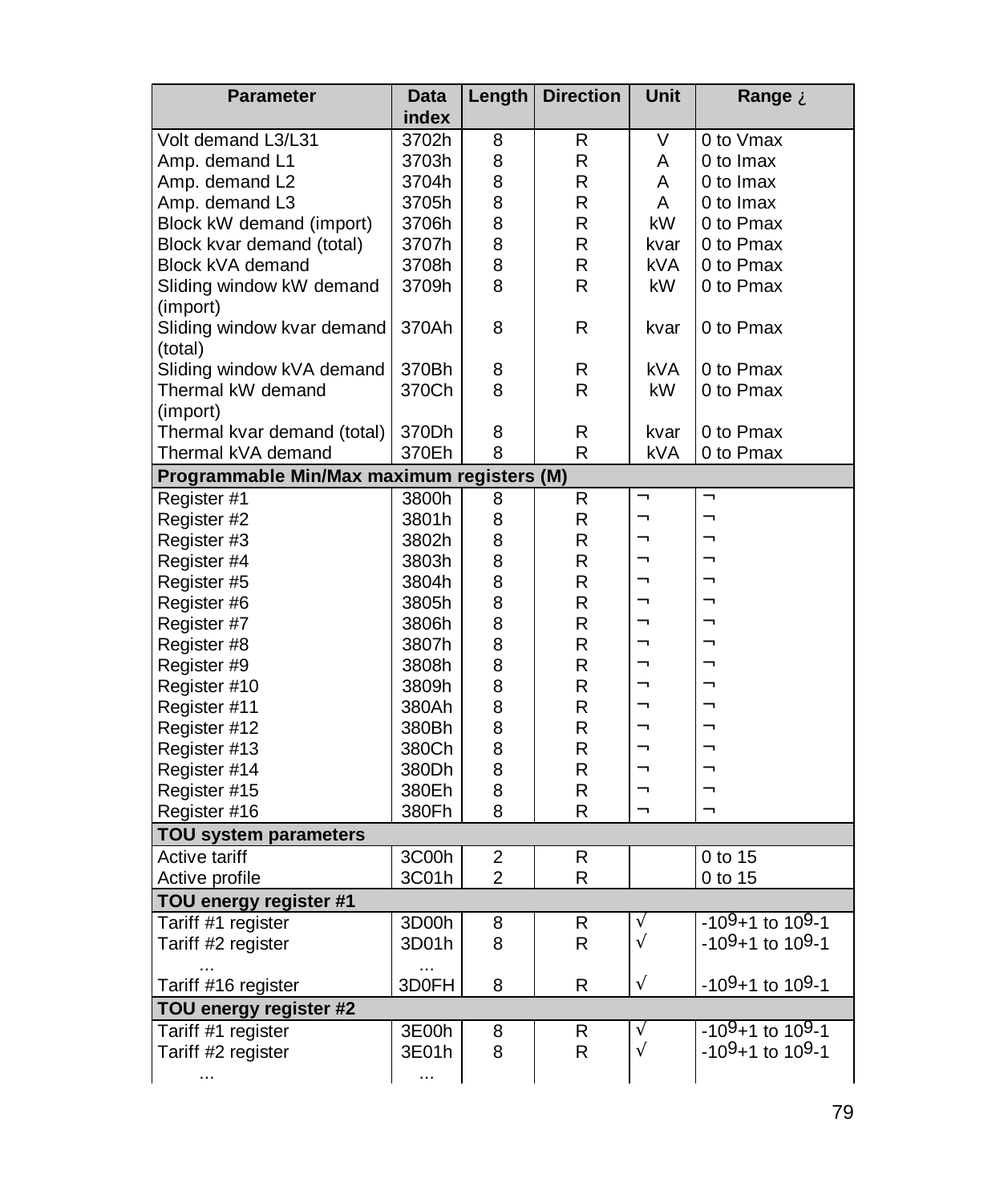| <b>Parameter</b>                             | <b>Data</b>        |   | Length   Direction | <b>Unit</b> | Range A                                   |
|----------------------------------------------|--------------------|---|--------------------|-------------|-------------------------------------------|
|                                              | index              |   |                    |             |                                           |
| Tariff #16 register                          | 3E0FH              | 8 | R                  | Ã           | -10 <sup>9</sup> +1 to 10 <sup>9</sup> -1 |
| TOU energy register #3                       |                    |   |                    |             |                                           |
| Tariff #1 register                           | 3F00h              | 8 | R                  | Ã           | $-109+1$ to 109-1                         |
| Tariff #2 register                           | 3F01h              | 8 | R                  | Ã           | $-109+1$ to 109-1                         |
| Tariff #16 register                          | 3F0FH              | 8 | R                  | Ã           | $-109+1$ to 109-1                         |
| TOU energy register #4                       |                    |   |                    |             |                                           |
| Tariff #1 register                           | 4000h              | 8 | $\overline{R}$     | Ã           | $-109+1$ to 109-1                         |
| Tariff #2 register                           | 4001h              | 8 | R                  | Ã           | $-109+1$ to 109-1                         |
| Tariff #16 register                          | $\ddotsc$<br>400FH | 8 | R                  | Ã           | $-109+1$ to 109-1                         |
| TOU energy register #5                       |                    |   |                    |             |                                           |
| Tariff #1 register                           | 4100h              | 8 | R.                 | Ã           | $-109+1$ to 109-1                         |
| Tariff #2 register                           | 4101h              | 8 | R.                 | Ã           | $-109+1$ to 109-1                         |
|                                              | $\ddotsc$          |   |                    |             |                                           |
| Tariff #16 register                          | 410FH              | 8 | R                  | Ã           | $-109+1$ to 109-1                         |
| TOU energy register #6                       |                    |   |                    |             |                                           |
| Tariff #1 register                           | 4200h              | 8 | R.                 | A           | $-109+1$ to 109-1                         |
| Tariff #2 register                           | 4201h              | 8 | R                  | Ã           | $-109+1$ to 109-1                         |
| Tariff #16 register                          | $\ddotsc$<br>420FH | 8 | R                  | Ã           | $-109+1$ to 10 <sup>9</sup> -1            |
| TOU energy register #7                       |                    |   |                    |             |                                           |
| Tariff #1 register                           | 4300h              | 8 | R                  | Ã           | $-109+1$ to 109-1                         |
| Tariff #2 register                           | 4301h              | 8 | R.                 | Ã           | $-109+1$ to 109-1                         |
|                                              | $\cdots$           |   | R                  | Ã           | $-109+1$ to 109-1                         |
| Tariff #16 register                          | 430FH              | 8 |                    |             |                                           |
| TOU energy register #8<br>Tariff #1 register |                    |   |                    | Ã           | -10 <sup>9</sup> +1 to 10 <sup>9</sup> -1 |
|                                              | 4400h              | 8 | R                  | Ã           | $-109+1$ to 109-1                         |
| Tariff #2 register                           | 4401h              | 8 | R                  |             |                                           |
| Tariff #16 register                          | $\ddotsc$<br>440FH | 8 | R                  | Ã           | $-109+1$ to 109-1                         |
| TOU minimum kW demands (M)                   |                    |   |                    |             |                                           |
| Tariff #1 register                           | 4500h              | 8 | R                  | kW          | 0 to Pmax                                 |
| Tariff #2 register                           | 4501h              | 8 | R                  | kW          | 0 to Pmax                                 |
|                                              | $\cdots$           |   |                    |             |                                           |
| Tariff #16 register                          | 450Fh              | 8 | R                  | kW          | 0 to Pmax                                 |
| TOU minimum kvar demands (M)                 |                    |   |                    |             |                                           |
| Tariff #1 register                           | 4600h              | 8 | R                  | kvar        | 0 to Pmax                                 |
| Tariff #2 register                           | 4601h              | 8 | R                  | kvar        | 0 to Pmax                                 |
|                                              | $\cdots$           |   |                    |             |                                           |
| Tariff #16 register                          | 460Fh              | 8 | R                  | kvar        | 0 to Pmax                                 |
| TOU minimum kVA demands (M)                  |                    |   |                    |             |                                           |
| Tariff #1 register                           | 4700h              | 8 | R                  | <b>kVA</b>  | 0 to Pmax                                 |
| Tariff #2 register                           | 4701h              | 8 | R                  | kVA         | 0 to Pmax                                 |
|                                              | $\cdots$           |   |                    |             |                                           |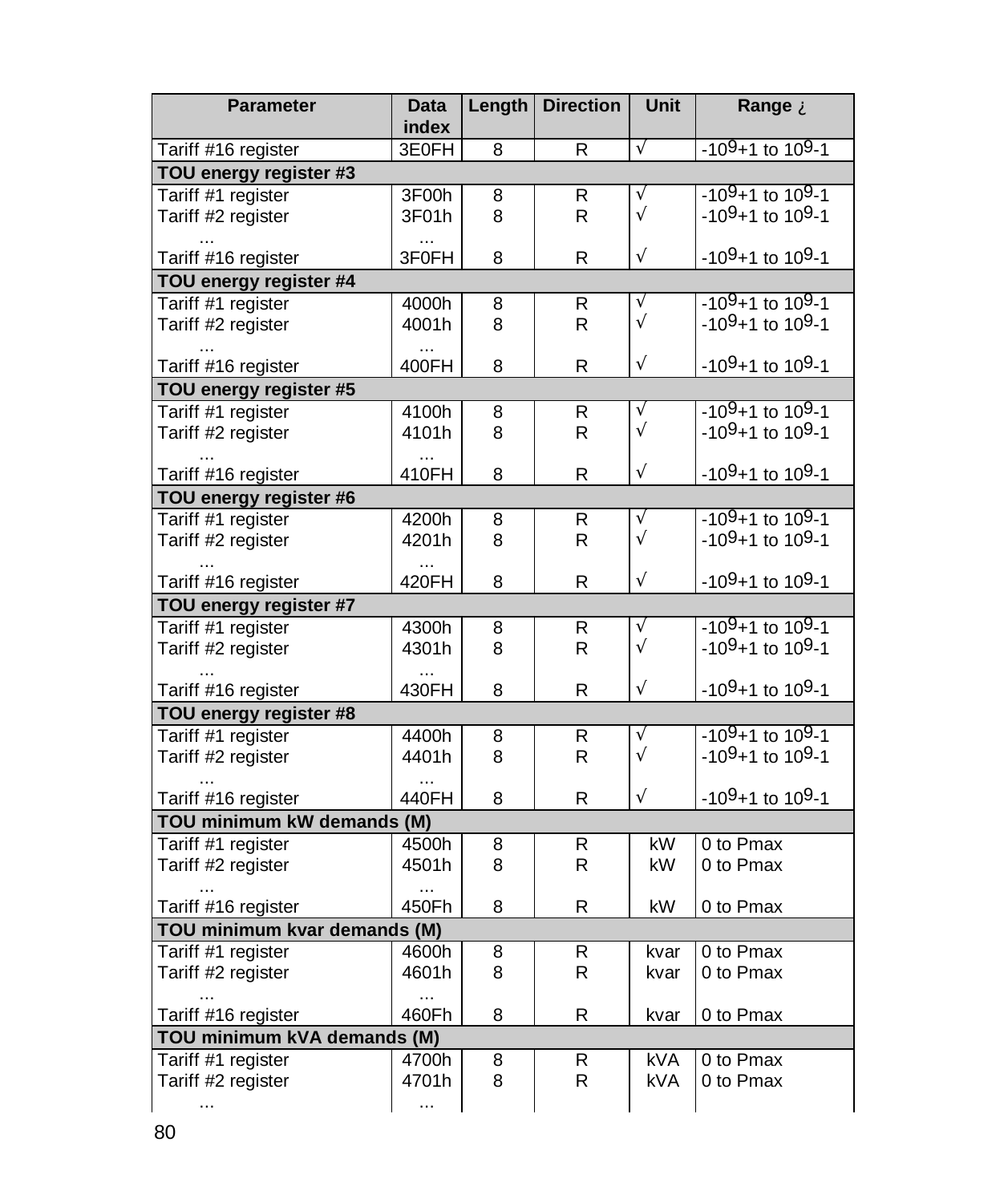| <b>Parameter</b>             | <b>Data</b> | Length | <b>Direction</b> | Unit       | Range A   |  |  |  |  |
|------------------------------|-------------|--------|------------------|------------|-----------|--|--|--|--|
|                              | index       |        |                  |            |           |  |  |  |  |
| Tariff #16 register          | 470Fh       | 8      | R                | kVA        | 0 to Pmax |  |  |  |  |
| TOU maximum kW demands (M)   |             |        |                  |            |           |  |  |  |  |
| Tariff #1 register           | 4800h       | 8      | R.               | kW         | 0 to Pmax |  |  |  |  |
| Tariff #2 register           | 4801h       | 8      | R                | kW         | 0 to Pmax |  |  |  |  |
|                              | $\cdots$    |        |                  |            |           |  |  |  |  |
| Tariff #16 register          | 480Fh       | 8      | R                | kW         | 0 to Pmax |  |  |  |  |
| TOU maximum kvar demands (M) |             |        |                  |            |           |  |  |  |  |
| Tariff #1 register           | 4900h       | 8      | R                | kvar       | 0 to Pmax |  |  |  |  |
| Tariff #2 register           | 4901h       | 8      | R                | kvar       | 0 to Pmax |  |  |  |  |
|                              |             |        |                  |            |           |  |  |  |  |
| Tariff #16 register          | 490Fh       | 8      | R                | kvar       | 0 to Pmax |  |  |  |  |
| TOU maximum kVA demands (M)  |             |        |                  |            |           |  |  |  |  |
| Tariff #1 register           | 4A00h       | 8      | R.               | kVA.       | 0 to Pmax |  |  |  |  |
| Tariff #2 register           | 4A01h       | 8      | R                | <b>kVA</b> | 0 to Pmax |  |  |  |  |
|                              |             |        |                  |            |           |  |  |  |  |
| Tariff #16 register          | 4A0Fh       | 8      | R                | kVA        | 0 to Pmax |  |  |  |  |

- $\mathbf{\hat{A}}$  For the parameter limits, see note  $\mathbf{\hat{A}}$  to Table 4-1.
- Á New absolute min/max value (lag or lead)
- Â The programmable Min/Max register attributes depend on the parameter for which the register is allocated. Parameters which can be directed to programmable Min/Max log are signed by a **(P)** mark.
- Ã The TOU energy register unit will depend on the input parameter for which the register is allocated.
- Ä The actual frequency range is 45.0 65.0 Hz.
- **(A)** These parameters can be assigned to analog output.
- **(M)** These parameters are logged to the Min/Max log.
- **(P)** These parameters can be assigned to programmable Min/Max log.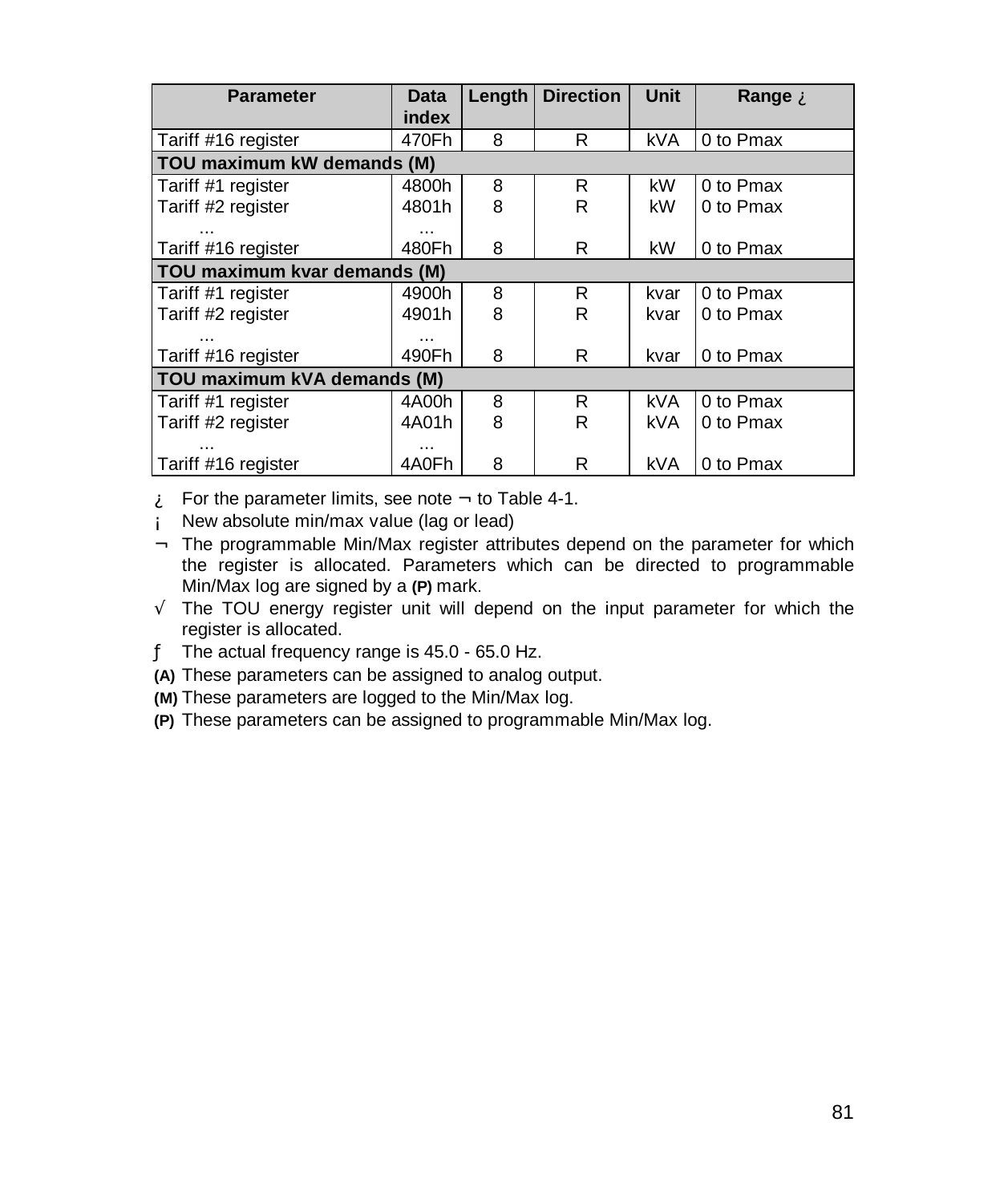## **5.3 Basic Setup Registers**

### **Table 5-8 Basic Setup Registers**

| <b>Parameter</b>             | <b>Data</b> | Length | <b>Direction</b> | Range                       |
|------------------------------|-------------|--------|------------------|-----------------------------|
|                              | index       |        |                  |                             |
| Wiring mode A                | 8600h       | 4      | R/W              | $0 = 3OP2$ , $1 = 4LN3$ ,   |
|                              |             |        |                  | $2 = 3DIR2$ , $3 = 4LL3$ ,  |
|                              |             |        |                  | $4 = 3OP3$ , $5 = 3LN3$ ,   |
|                              |             |        |                  | $6 = 3LL3$                  |
| PT ratio                     | 8601h       | 4      | R/W              | 10 to 65000 $\times$ 0.1    |
| CT primary current           | 8602h       | 4      | R/W              | 1 to 50000 A                |
| Demand period                | 8603h       | 4      | R/W              | 1,2,5,10,15,20,30,60 min    |
|                              |             |        |                  | $255 =$ external            |
|                              |             |        |                  | synchronization             |
| Ampere demand period         | 8604h       | 4      | R/W              | 1 to 1800 sec               |
| Averaging buffer size        | 8605h       | 4      | R/W              | 8, 16, 32                   |
| Reset enable/disable         | 8606h       | 4      | R/W              | $0 =$ disable, $1 =$ enable |
| Auxiliary CT primary current | 8607h       | 4      | R/W              | 1 to 50000 A/mA             |
| The number of demand         | 8608h       | 4      | R/W              | 1 to 15                     |
| periods                      |             |        |                  |                             |
| Thermal demand time          | 8609h       | 4      | R/W              | 10 to 36000 $\times$ 0.1    |
| constant                     |             |        |                  |                             |
| The number of pre-event      | 860Ah       | 4      | R/W              | 1 to $8$                    |
| cycles                       |             |        |                  |                             |

For the wiring mode options, see note to Table 4-4.

## **5.4 Instrument Options Registers**

## **Table 5-9 Instrument Options Registers**

| <b>Parameter</b>                         | Data<br>index  | Length   Direction | Range                            |
|------------------------------------------|----------------|--------------------|----------------------------------|
| Options 1 register<br>Options 2 register | 7F00h<br>7F01h | D                  | see Table 5-10<br>see Table 5-10 |

#### **Table 5-10 Instrument Options**

| <b>Options register</b> | <b>Bit</b> | <b>Description</b>      |  |
|-------------------------|------------|-------------------------|--|
| Options1                |            | 120V options            |  |
|                         | $1 - 5$    | Reserved                |  |
|                         | 6          | Analog output 0/4-20 mA |  |
|                         | 7-8        | Reserved                |  |
|                         | 9          | Relays option           |  |
|                         | 10         | Digital inputs option   |  |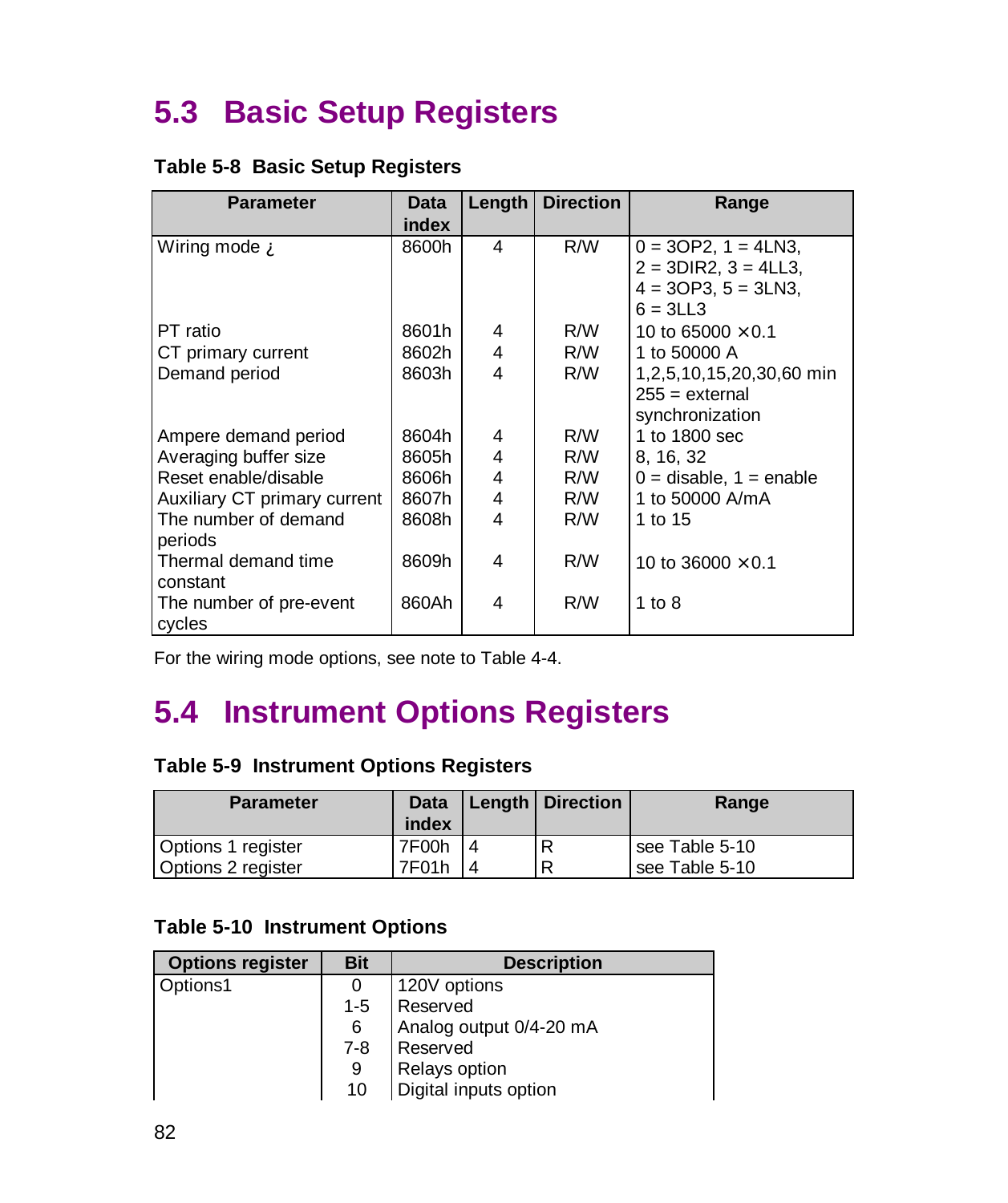|           |          | Auxiliary current option                                                    |  |
|-----------|----------|-----------------------------------------------------------------------------|--|
|           |          | 12-15 Reserved                                                              |  |
| Options 2 | $0 - 2$  | The number of relays - 1                                                    |  |
|           |          | 3-6   The number of digital inputs - 1                                      |  |
|           | 7-8      | The number of analog outputs - 1                                            |  |
|           | $9 - 13$ | Reserved                                                                    |  |
|           |          |                                                                             |  |
|           |          | 14-15 Memory module size (00 = 128 Kbyte,<br>01= 256 Kbyte, 10 = 512 Kbyte) |  |

## **5.5 Alarm Status Registers**

| Table 5-11 Alarm Status Registers |  |  |  |
|-----------------------------------|--|--|--|
|-----------------------------------|--|--|--|

| <b>Parameter</b>        | Data<br>index |   | <b>Length   Direction</b> | Range          |
|-------------------------|---------------|---|---------------------------|----------------|
| Setpoint alarm status   | 7E00h         | 4 | R/W                       | see Table 5-12 |
| Self-check alarm status | 7E01h         |   | R/W                       | see Table 5-13 |

The setpoint alarm register stores the status of the operated setpoints by setting the appropriate bits to 1. The alarm status bits can be reset all together by writing zero to the setpoint alarm register. It is possible to reset each alarm status bit separately by writing back the contents of the alarm register with a corresponding alarm bit set to 0.

The self-check alarm register indicates possible problems with the instrument hardware or setup configuration. The hardware problems are indicated by the appropriate bits which are set whenever the instrument fails self-test diagnostics and in the event of loss of power. The setup configuration problems are indicated by the dedicated bit which is set when either configuration register is corrupted. In this event, the instrument will use the default configuration. Hardware fault bits can be reset by writing zero to the selfcheck alarm register. The configuration corrupt status bit is also reset automatically when you change setup either via the front panel or through communications.

| <b>Table 5-12 Setpoint Alarm Status</b> |
|-----------------------------------------|
|-----------------------------------------|

| <b>Bit</b> | <b>Description</b> |  |  |  |  |
|------------|--------------------|--|--|--|--|
| 0          | Alarm #1           |  |  |  |  |
| 1          | Alarm #2           |  |  |  |  |
| 2          | Alarm #3           |  |  |  |  |
| 3          | Alarm #4           |  |  |  |  |
| 4          | Alarm #5           |  |  |  |  |
| 5          | Alarm #6           |  |  |  |  |
| 6          | Alarm #7           |  |  |  |  |
| 7          | Alarm #8           |  |  |  |  |
| 8          | Alarm #9           |  |  |  |  |
| 9          | Alarm #10          |  |  |  |  |
| 10         | Alarm #11          |  |  |  |  |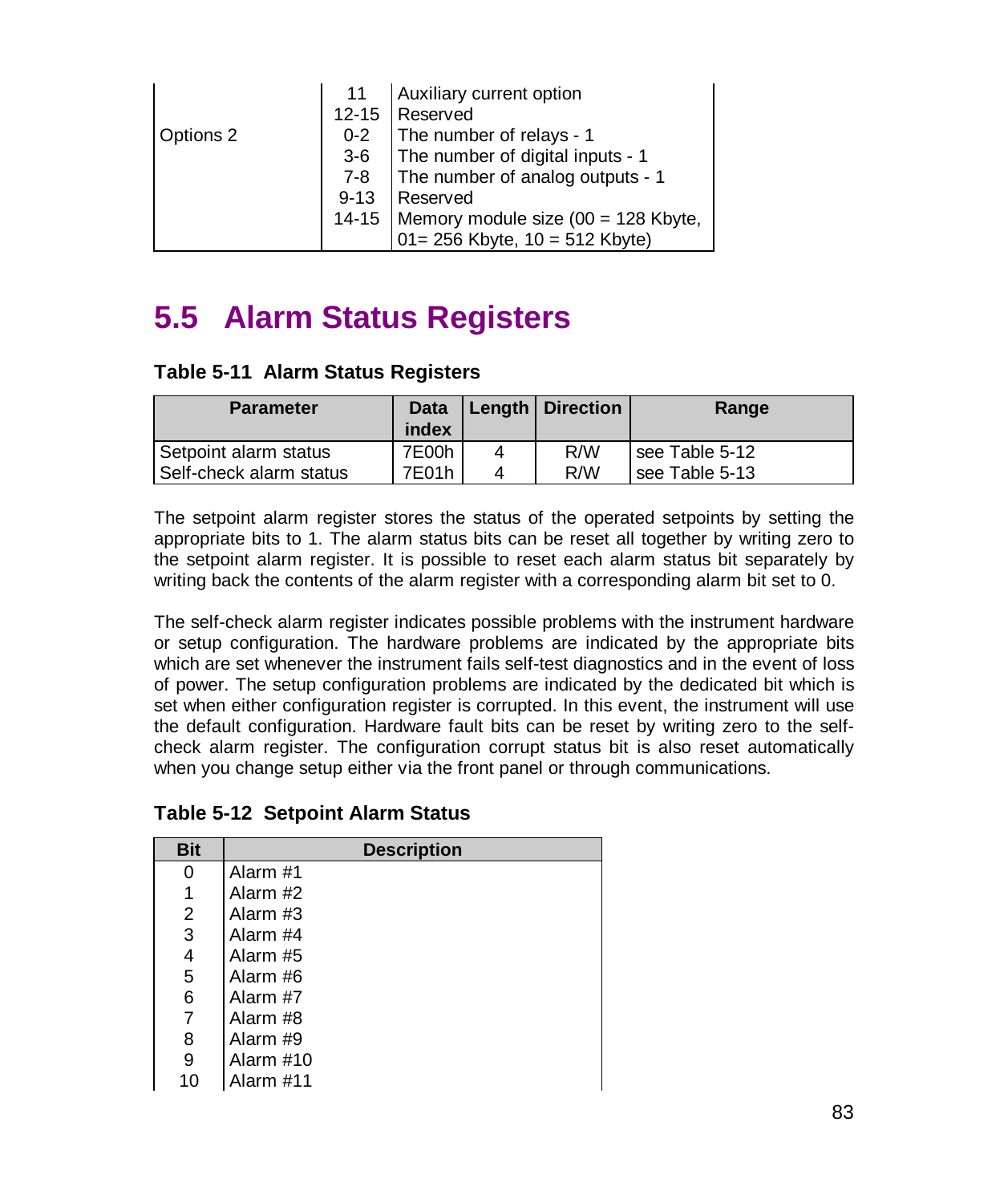| 11 | Alarm #12 |
|----|-----------|
| 12 | Alarm #13 |
| 13 | Alarm #14 |
| 14 | Alarm #15 |
| 15 | Alarm #16 |

Bit meaning: 1 = setpoint has been operated

### **Table 5-13 Self-check Alarm Status**

| <b>Bit</b> | <b>Description</b>                       |
|------------|------------------------------------------|
| 0          | Reserved                                 |
|            | ROM error                                |
| 2          | <b>RAM</b> error                         |
| 3          | Watchdog timer reset                     |
| 4          | Sampling failure                         |
| 5          | Out of control trap                      |
| 6          | Reserved                                 |
| 7          | Timing failure                           |
| 8          | Loss of power (power up) or warm restart |
| 9          | Reserved                                 |
| 10         | Configuration corrupted                  |
| $11 - 15$  | Reserved                                 |